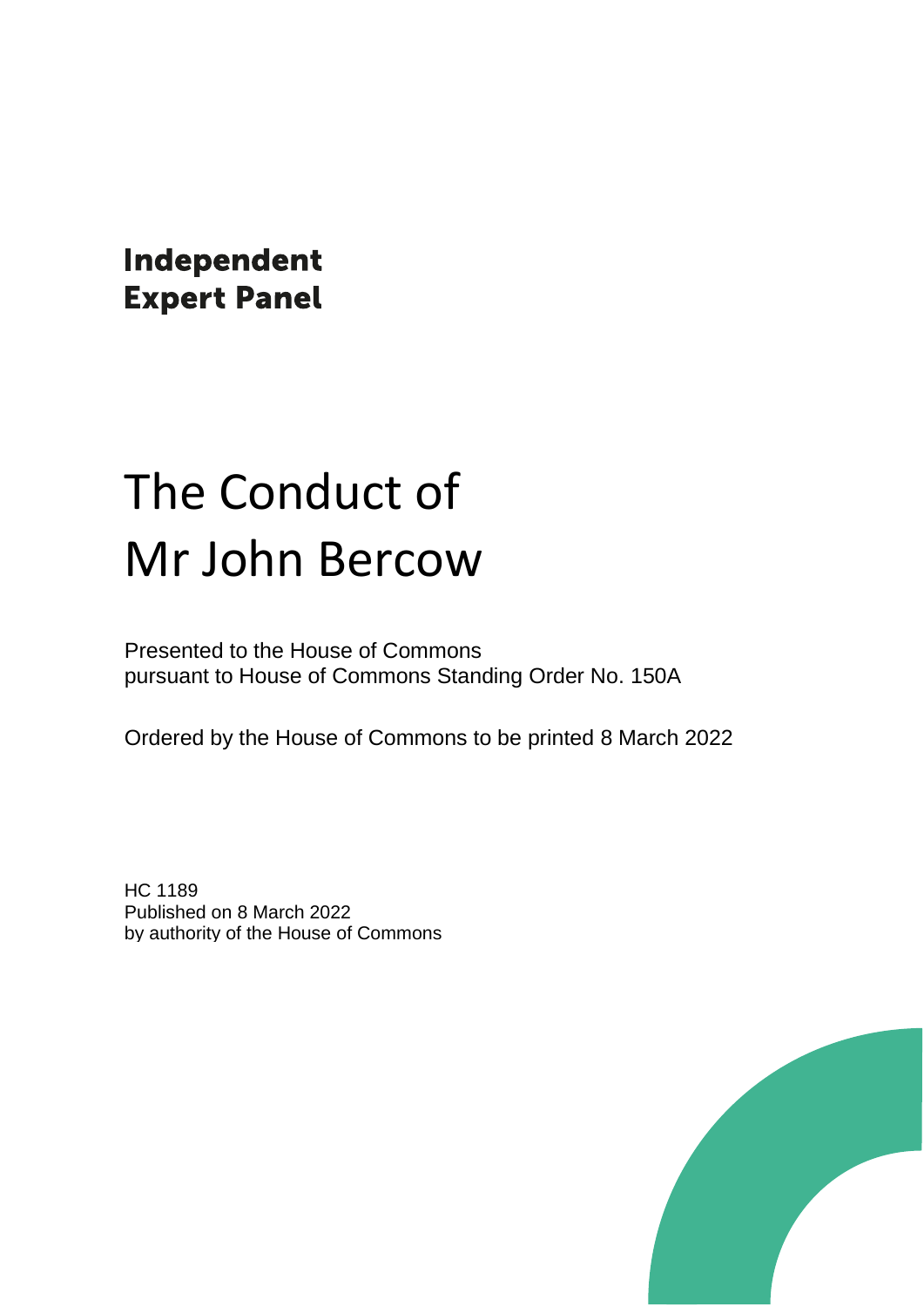### **The Independent Expert Panel**

The Independent Expert Panel was established by the House of Commons on 23 June 2020. The Panel hears any appeals from decisions by the Parliamentary Commissioner for Standards in complaints against a MP or former MP under the Independent Complaints and Grievance Scheme (ICGS); and considers referrals from the Commissioner to determine sanctions in such cases. These are cases involving an allegation of a breach of the Bullying and Harassment Policy for UK Parliament, or the Sexual Misconduct Policy for UK Parliament.

#### **Current membership**

Mrs Lisa Ball Monica Daley Mrs Johanna Higgins Sir Stephen Irwin (Chair) Professor Clare McGlynn Miss Dale Simon Sir Peter Thornton Dr Matthew Vickers

#### **Powers**

The Panel's powers are set out in House of Commons Standing Orders Nos 150A to150D. These are available on the internet via [www.parliament.uk.](http://www.parliament.uk/)

#### **Publication**

© Parliamentary Copyright House of Commons 2022. This publication may be reproduced under the terms of the Open Parliament Licence, which is published at [www.parliament.uk/site-information/copyright-parliament/.](http://www.parliament.uk/site-information/copyright-parliament/) Independent Expert Panel reports are published on the Panel's website at [www.parliament.uk/mps-lords-and](http://www.parliament.uk/mps-lords-and-offices/standards-and-financial-interests/independent-expert-panel/)[offices/standards-and-financial-interests/independent-expert-panel/](http://www.parliament.uk/mps-lords-and-offices/standards-and-financial-interests/independent-expert-panel/) and in print by order of the House. Accessible versions are available on request.

#### **Panel staff**

The Secretary to the Panel is Ian Bradshaw.

#### **Contact**

All correspondence should be addressed to the Secretary to the Panel. The Panel's email address is [independentexpertpanel@parliament.uk.](mailto:independentexpertpanel@parliament.uk)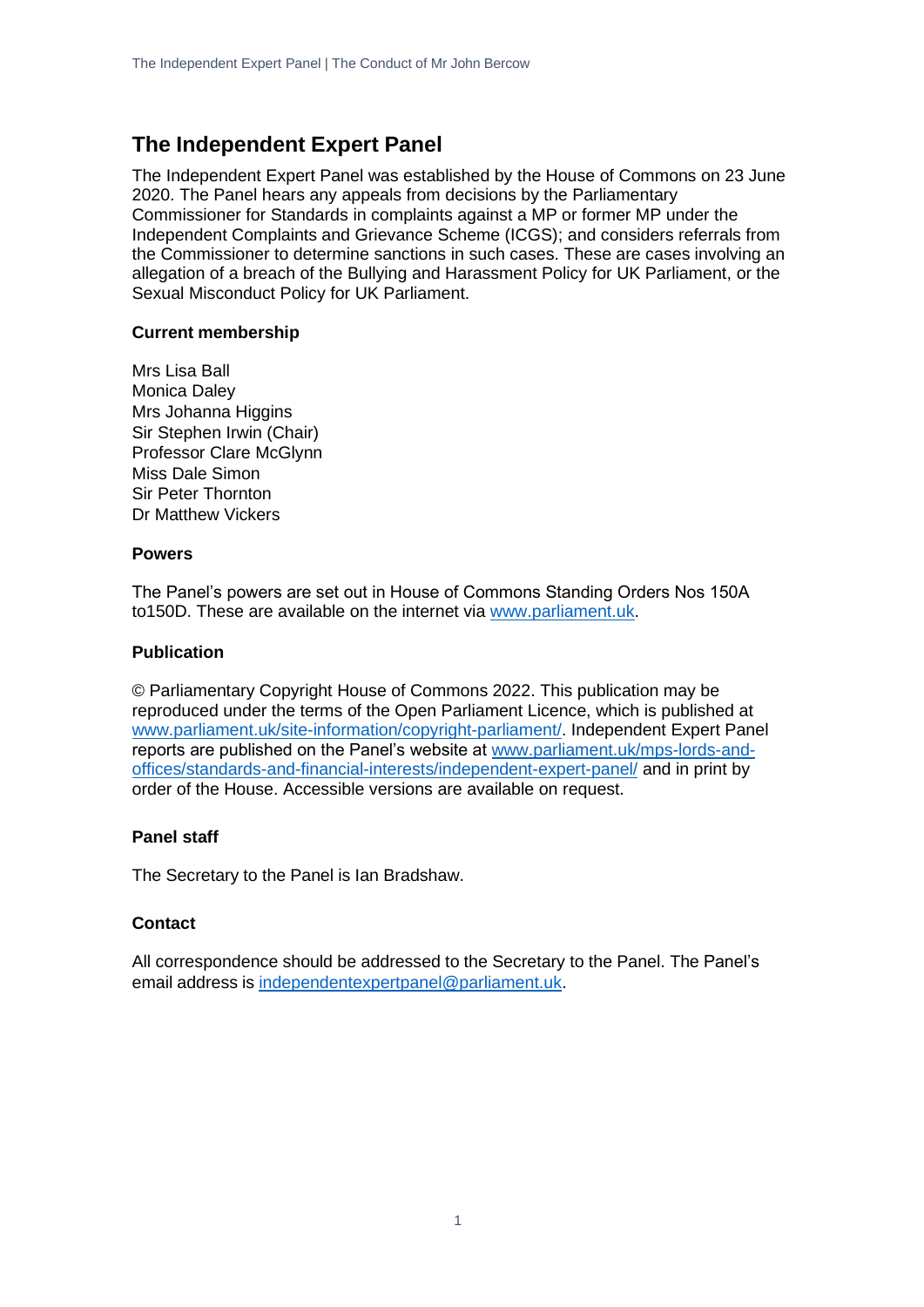### **Contents**

| Annex One: Definitions of bullying and harassment from the Bullying and Harassment |  |
|------------------------------------------------------------------------------------|--|
| Annex Two: Sub-panel decision of 16 December 2021 on Preliminary Point 69          |  |
|                                                                                    |  |
|                                                                                    |  |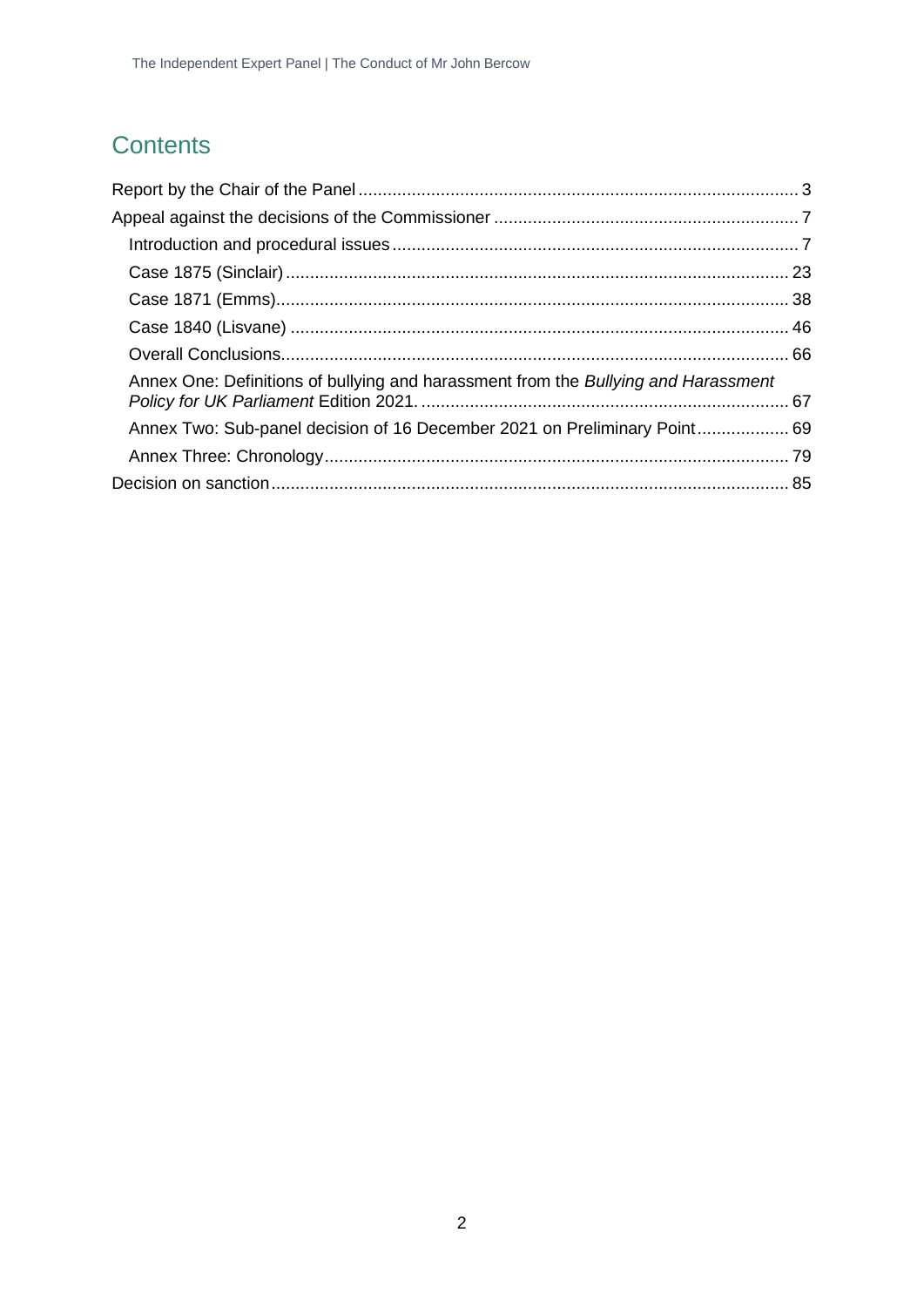# <span id="page-3-0"></span>**Report by the Chair of the Panel**

- 1.1 The Independent Expert Panel was established by the House of Commons on 23 June 2020. The Panel hears any appeals from decisions by the Parliamentary Commissioner for Standards (the Commissioner) on complaints against a MP, or former MP, under the Independent Complaints and Grievance Scheme (ICGS); and considers referrals from the Commissioner to determine sanctions where she has upheld a complaint in serious cases. These are cases involving an allegation of a breach of the Bullying and Harassment Policy for UK Parliament, or the Sexual Misconduct Policy for UK Parliament. 1
- 1.2 The Panel is guided by the principles of natural justice, fairness for all parties, transparency and proportionality. We understand the seriousness of, and the harm caused by, bullying, harassment and sexual misconduct. We are rigorously independent, impartial and objective, acting without any political input or influence.
- 1.3 This is a report of the decisions of the Panel on appeal and sanction made following a referral from the Commissioner of three complaints under the Bullying and Harassment Policy she upheld against the respondent, Rt Hon John Bercow, the Member for Buckingham from 1997 to 2019 and Speaker from 2009 to 2019. The respondent appealed the Commissioner's decisions in all three cases.
- 1.4 The complainants were:
	- Mr Angus Sinclair, a former member of House staff
	- Lord Lisvane (formerly Sir Robert Rogers), a former member of House staff
	- Ms Kate Emms, a current member of House staff

All three complainants have agreed to be named in this report, as has Lieutenant General David Leakey, a witness to one of the complaints.

<sup>1</sup> See, UK Parliament, [Independent Complaints and Grievance Scheme,](https://www.parliament.uk/about/independent-complaints-and-grievance-scheme/) for more detail on the ICGS and copies of the relevant policies.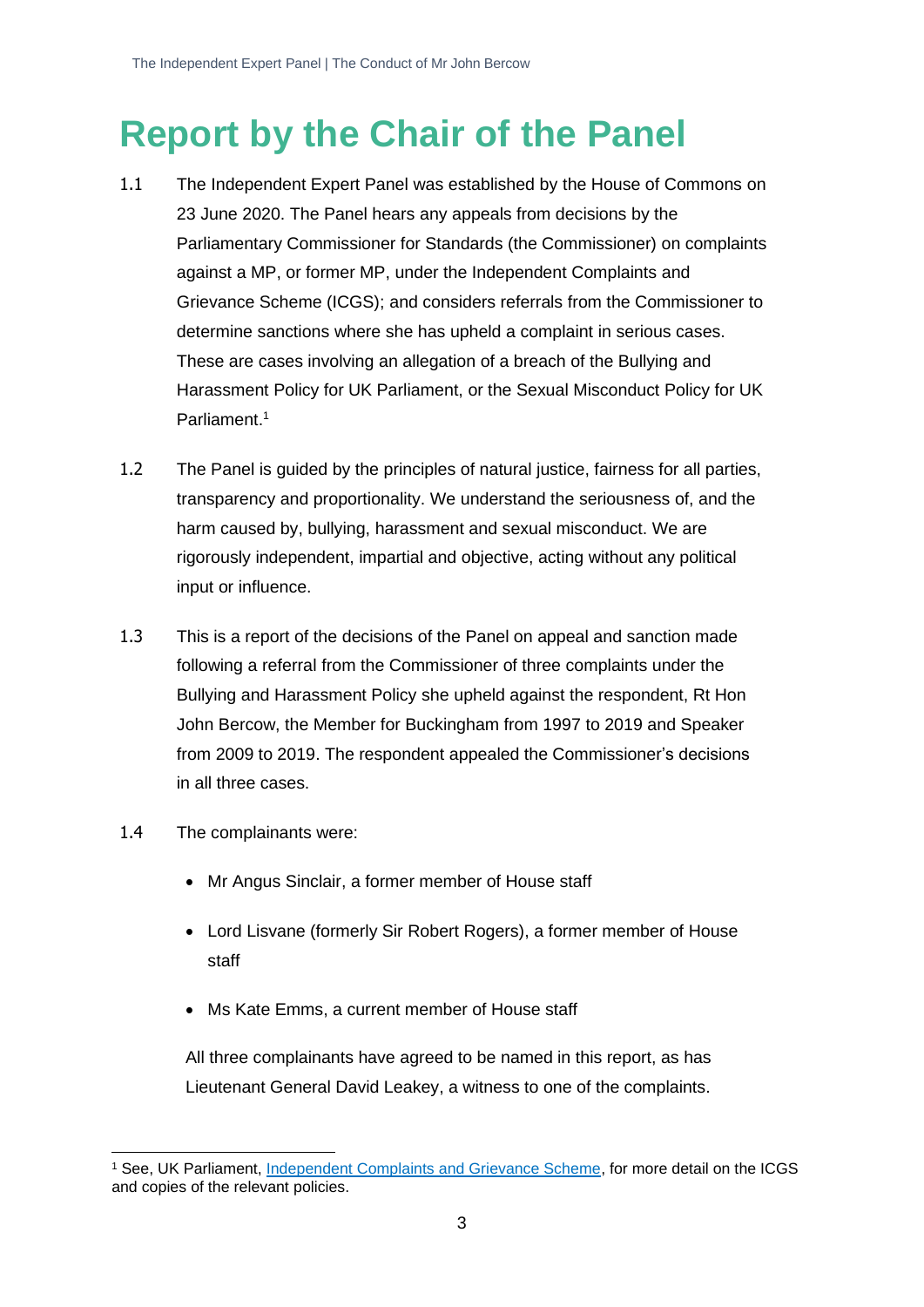- 1.5 The decision on the respondent's appeals (page 7 onwards) sets out the full background to the case and the details of the individual allegations. In total, the Commissioner upheld 21 allegations across the three complaints, all relating to events between 2009 and 2014 when Mr Bercow was Speaker. The Commissioner found that, for example, Mr Bercow had:
	- Displayed 'intimidatory' and 'undermining behaviour', and 'threatening conduct' towards Mr Sinclair, including verbal abuse, displays of anger, and seeking to humiliate him in front of others;
	- Shouted at and mimicked Ms Emms, created 'an intimidating and hostile environment', and was responsible for 'intimidating, insulting behaviour involving an abuse of power' towards her; and
	- Subjected Lord Lisvane to 'a sustained course of conduct …that involved repeated unfounded criticism of the complainant … both publicly and privately … often made at length and at volume and included derogatory inferences about [his] upbringing and background.'
- 1.6 Given the overlap between the allegations, and that Mr Bercow wished to raise the same procedural points in all three appeals I decided to appoint the same sub-panel of three members to hear them. The sub-panel was:
	- Mrs Lisa Ball
	- Rt Hon Sir Stephen Irwin (chair)
	- Sir Peter Thornton
- 1.7 The sub-panel proceeded in two stages. We first considered Mr Bercow's argument, common to all three cases, that he was not covered by the Bullying and Harassment Policy. We dismissed this argument in a decision of 16 December 2021.
- 1.8 The sub-panel then considered the further grounds of appeal that had been raised in relation to the individual complaints. These included, but were not limited to, generalised complaints about the fairness of the investigations and the Commissioner's decision-making, and allegations that the complainants had colluded or co-operated to fabricate their complaints.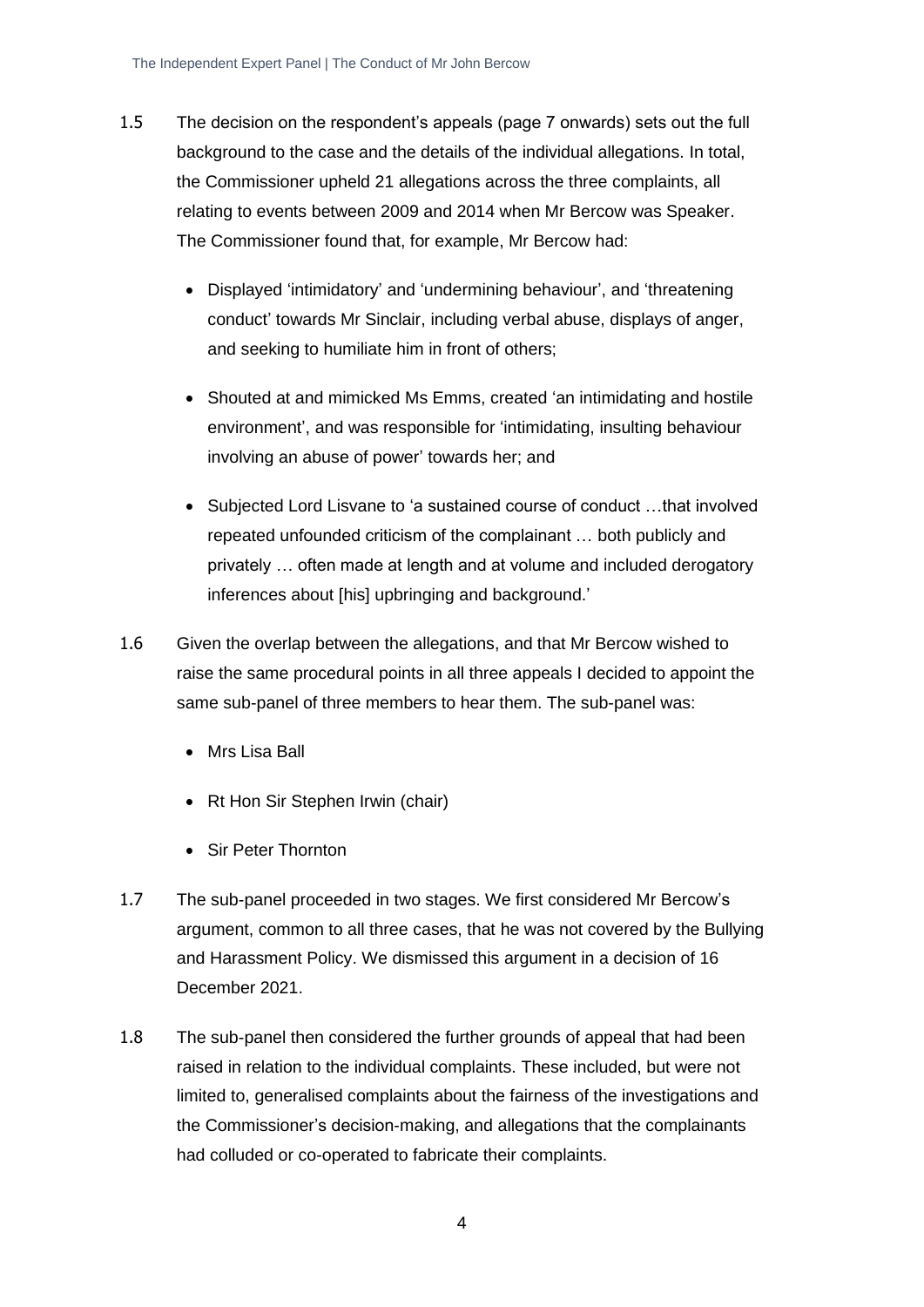1.9 The sub-panel dismissed these appeals in a decision of 7 February 2022, finding that the procedural issues raised by the respondent were groundless. We also decided that there was no evidence that the complainants had colluded or fabricated their complaints. Instead, the sub-panel found, for example, in relation to Mr Sinclair's complaint that:

*… the respondent has been widely unreliable and repeatedly dishonest in his evidence. He has attempted to defeat these complaints by false accusations of collusion and by advancing lies.* 

1.10 Overall, we concluded that:

*The ICGS Bullying and Harassment Policy was breached repeatedly and extensively by the most senior Member of the House of Commons. In all, 21 separate allegations were proved and have been upheld. The House may feel that his conduct brought the high office of Speaker into disrepute.*

*This was behaviour which had no place in any workplace. Members of staff in the House should not be expected to have to tolerate it as part of everyday life. No person at work however senior, indeed particularly such a senior figure, should behave in this way. This was an abuse of power.*

- 1.11 The sub-panel then proceeded to determine sanction. We received submissions from all three complainants that emphasised the serious and sustained nature of Mr Bercow's bullying. The conduct was the more serious because of his pre-eminent and powerful position in the House. The complainants also noted his denials, lack of any remorse and repeated publicity in breach of the confidentiality of the process. The impact on all three complainants can be described as very significant: severe at the time and enduring.
- 1.12 Mr Bercow provided a short response to the summary of the complainants' submissions. He rejected the sub-panel's finding on his appeal and made no acknowledgement of the impact of his behaviour. The sub-panel concluded that he had 'little or no insight into the way he behaved or its consequences.'
- 1.13 The sub-panel decided that the appropriate sanction was a formal reprimand by means of a published report. We observed that: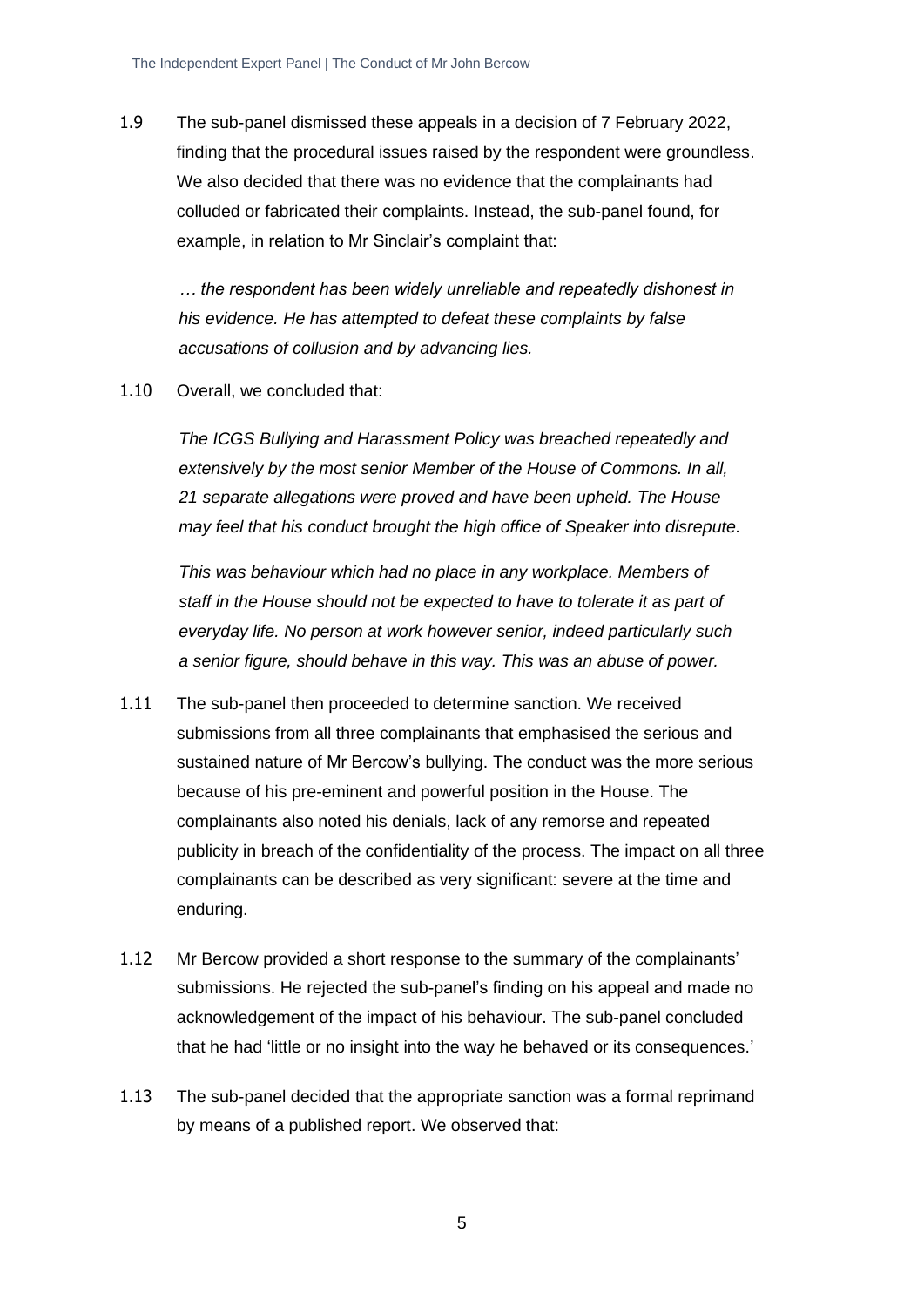*It is for historians to judge whether the respondent was a successful reforming Speaker of the House of Commons. However, there was no need to act as a bully in order to achieve that aim. A great office can be filled forcefully and effectively without descending to such behaviour.*

*The findings of the Parliamentary Commissioner for Standards, which we have upheld, show that the respondent has been a serial bully. Like many bullies, he had those whom he favoured and those whom he made victims. These three complainants were victims.* 

*His evidence in the investigations, the findings of the Commissioner, and his submissions to us, show also that the respondent has been a serial liar.*

*His behaviour fell very far below that which the public has a right to expect from any Member of Parliament.*

*The respondent's conduct was so serious that, had he still been a Member of Parliament, we would have determined that he should be expelled by resolution of the House. As it is, we recommend that he should never be permitted a pass to the Parliamentary estate.*

- 1.14 Mr Bercow did not appeal the sub-panel's decision on sanction.
- 1.15 I make this report to the House to make public this reprimand and the context in which it was given. The sub-panel's decision on the appeals has been published in full to provide background to the case and to explain why Mr Bercow's complaints about the fairness of the process are groundless. Those who wish to understand the reasoning behind the decision should read the detail in the report. All other material in the case, including the investigator's report and the Commissioner's memorandums except as referred to in the decision, remains confidential.

**Sir Stephen Irwin 08 March 2022**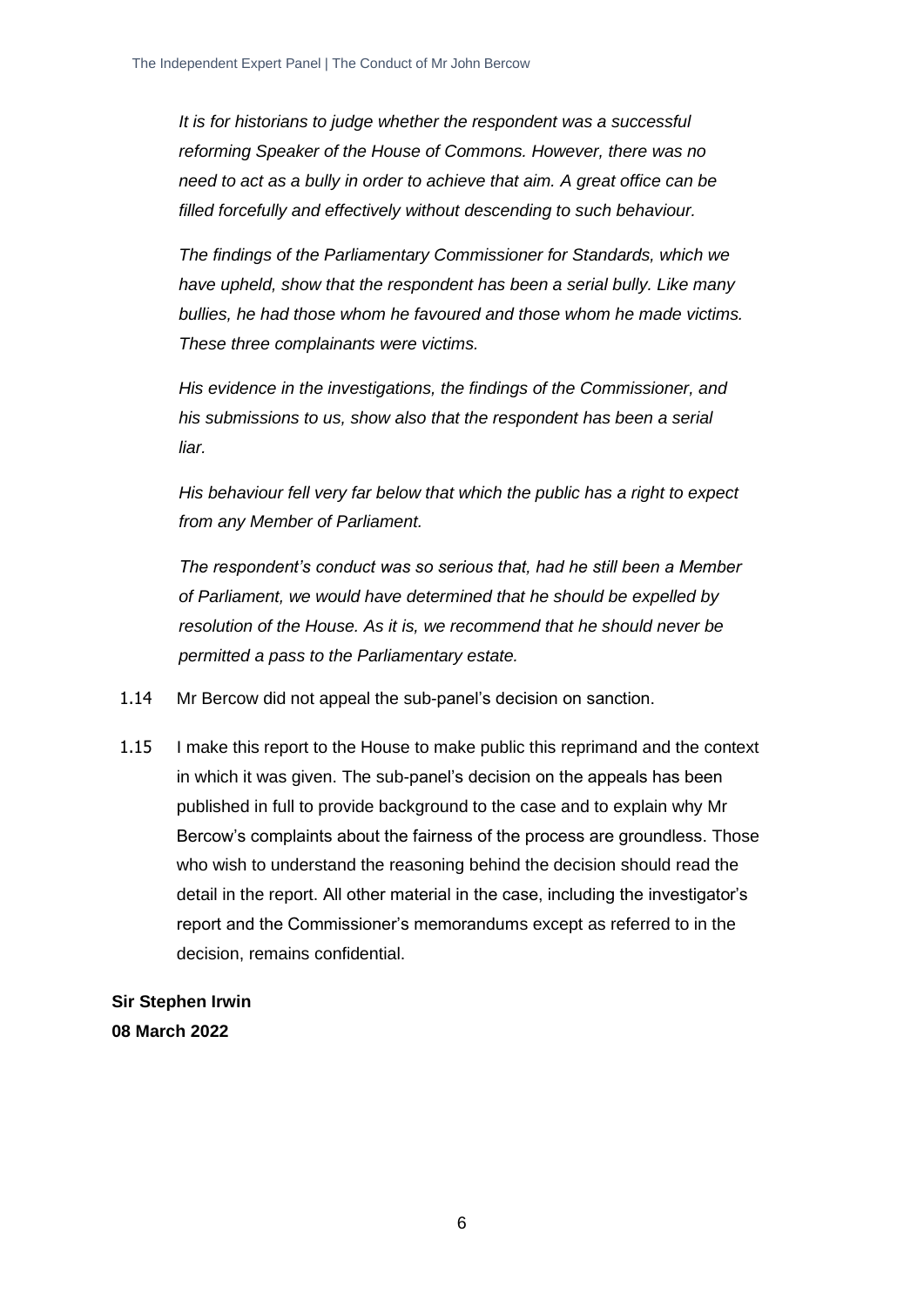## <span id="page-7-0"></span>**Appeal against the decisions of the Commissioner**

**Appeal by the respondent against the decisions of the Parliamentary Commissioner for Standards as follows:**

- **Case 1871: Memorandum of decision 6 July 2021 – complainant Katharine Emms**
- **Case 1875: Memorandum of decision 23 September 2021 – complainant Angus Sinclair**
- **Case 1840: Memorandum of decision 1 November 2021 – complainant Lord Lisvane, KCB DL (formerly Sir Robert Rogers).**

#### **Decision of sub-panel dated 7 February 2022**

**Sub-panel members: Mrs Lisa Ball, Rt Hon Sir Stephen Irwin (chair), Sir Peter Thornton**

#### <span id="page-7-1"></span>**Introduction and procedural issues**

#### *Background to the appeals*

- 2.1 From 22 June 2009 until 4 November 2019 the respondent, John Bercow, served as Speaker of the House of Commons. The three complainants worked for him or with him during that period. They each complain of sustained bullying by the respondent.
- 2.2 Angus Sinclair was appointed as the Speaker's Secretary in July 2005 and served under Speaker Martin until the respondent took up office in June 2009. He then continued to serve as Speaker's Secretary under the respondent until retiring at the end of June 2010. He made seven allegations of bullying. The Parliamentary Commissioner for Standards (the Commissioner) agreed with the report of the investigator that four of the allegations should be upheld. On 23 September 2021 the Commissioner concluded that she had insufficient powers for sanction and referred the case to the Independent Expert Panel (the Panel or IEP) for consideration of sanction. On 7 December 2021, the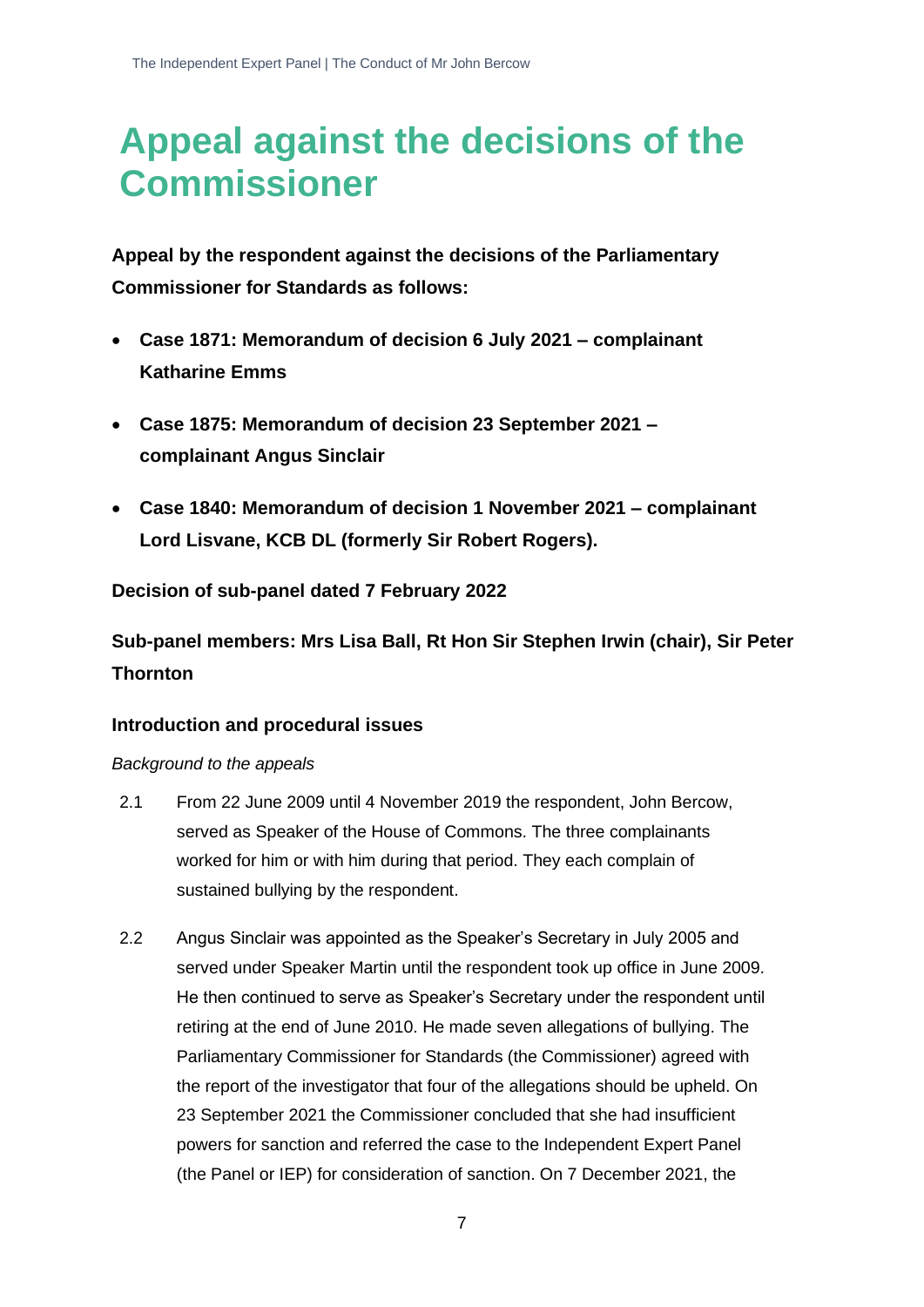respondent appealed the decision of the Commissioner. This sub-panel was appointed to consider the appeal and the referral on sanction. In this decision we address the appeal only.

- 2.3 Katharine Emms, who is known as Kate, succeeded Angus Sinclair as Speaker's Secretary in June 2010. She served in that capacity until March 2011. She made seven allegations of bullying and harassment in relation to that time. The investigator recommended that one of those complaints should be upheld. However, on 6 July 2021 the Commissioner concluded that three of the allegations should be upheld. Here, too, the Commissioner referred the case to the Independent Expert Panel for sanction. On 30 September 2021 the respondent appealed the Commissioner's decision to the Panel.
- 2.4 Lord Lisvane (as Sir Robert Rogers) was for some years a senior official of the House of Commons, becoming the Clerk of the House (the senior officer in the service of the House) on 1 October 2011 and serving until 31 August 2014. In that capacity he had to work closely with the respondent. Lord Lisvane made 18 allegations of bullying and/or harassment against the respondent, all arising from his time as Clerk. The investigator recommended that nine of the allegations should be upheld. However, on 1 November 2021 the Commissioner concluded that 14 complaints of bullying should be upheld on the evidence, and in addition held that two of the complaints should properly give rise to findings of harassment. The Commissioner referred the case to the panel for sanction. On 7 January 2022 the respondent appealed the Commissioner's decision to the Panel.
- 2.5 Each of the three cases was investigated separately by different individual investigators, and a senior investigator was appointed to oversee all three investigations. As will be clear, the Commissioner took individual decisions in each case. However, the context and many of the individuals, complainants and witnesses, overlap in the three cases. As the appeal sub-panel in all three cases, we are able to consider each case separately, then take an overview of the evidence overall.
- 2.6 The respondent not only rejects all the allegations made against him but has also made it clear that his case is that all the complainants are lying, or at the very least wilfully exaggerating, in the complaints made against him. He says that there has been collusion, or at the very lowest a high degree of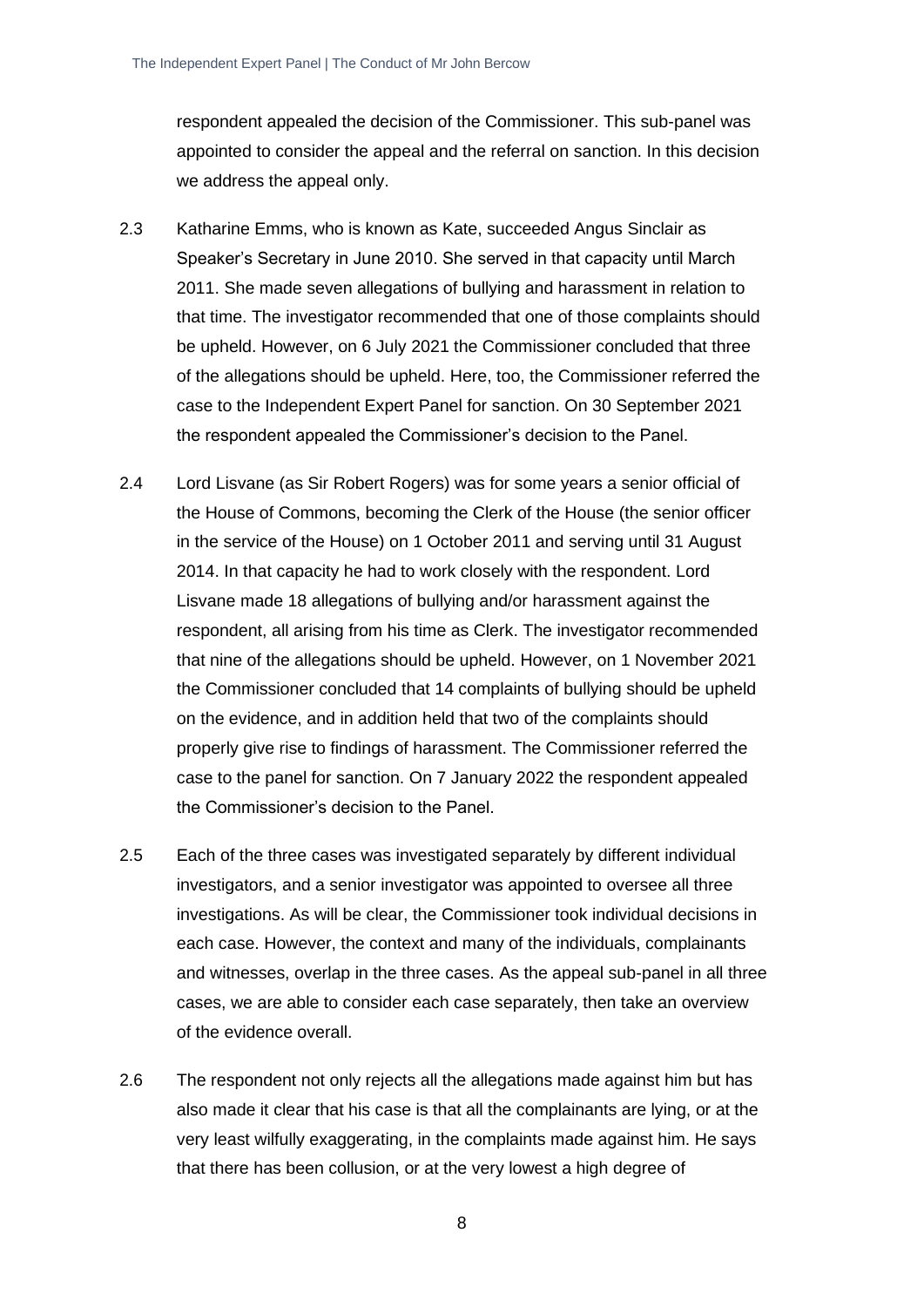cooperation, between these complainants. Given the degree of overlap between the cases, the Chair of the Panel directed that the appeals should be heard together. He gave directions accordingly, and granted extensions to the respondent to the time for lodging appeals.

#### *Bullying and harassment policy*

2.7 All three complaints were made under the Bullying and Harassment Policy, which forms part of the Independent Complaints and Grievance Scheme (ICGS), first established by Parliament in July 2018. The Bullying and Harassment Policy has been updated twice since it was first adopted in 2018, in 2019 and 2021.<sup>1</sup> The full definitions of bullying and harassment from the 2021 edition of the policy are reproduced in Annex One. They include:

*Bullying may be characterised as offensive, intimidating, malicious or insulting behaviour involving an abuse or misuse of power that can make a person feel vulnerable, upset, undermined, humiliated, denigrated or threatened.* [paragraph 2.3]

*Harassment is any unwanted conduct that has the purpose or effect of violating a person's dignity or creating an intimidating, hostile, degrading, humiliating or offensive environment for them.* [paragraph 2.6]

2.8 The question as to which version of the policy applied to these complaints, and indeed whether he fell within its scope, was a point raised by the respondent in his appeals. For the reasons set out in paragraphs 2.25 to 2.29 below and in the preliminary decision in Annex Two, the Commissioner, and the sub-panel, have applied the definitions in the 2021 edition of the policy. All references to the policy are to the 2021 edition unless otherwise stated.

#### *The overall investigation*

- 2.9 The ICGS process for bullying and harassment complaints against MPs and former MPs can be summarised as follows. <sup>2</sup>
- 2.10 A complaint is made by the complainant calling the ICGS helpline. This is operated on an arms-lengths basis from the ICGS and the House by the independent charity Victim Support. When a formal complaint is made this is

<sup>1</sup> UK Parliament, *[Bullying and Harassment Policy for UK Parliament](https://www.parliament.uk/globalassets/documents/conduct-in-parliament/bullying-and-harassment-policy.pdf)*, Edition 2021, April 2021. <sup>2</sup> For full details of the process see UK Parliament, *[Bullying and Harassment Procedure for UK](https://www.parliament.uk/globalassets/documents/conduct-in-parliament/bullying-and-harassment-policy.pdf)  [Parliament](https://www.parliament.uk/globalassets/documents/conduct-in-parliament/bullying-and-harassment-policy.pdf)*, Edition 2021, April 2021.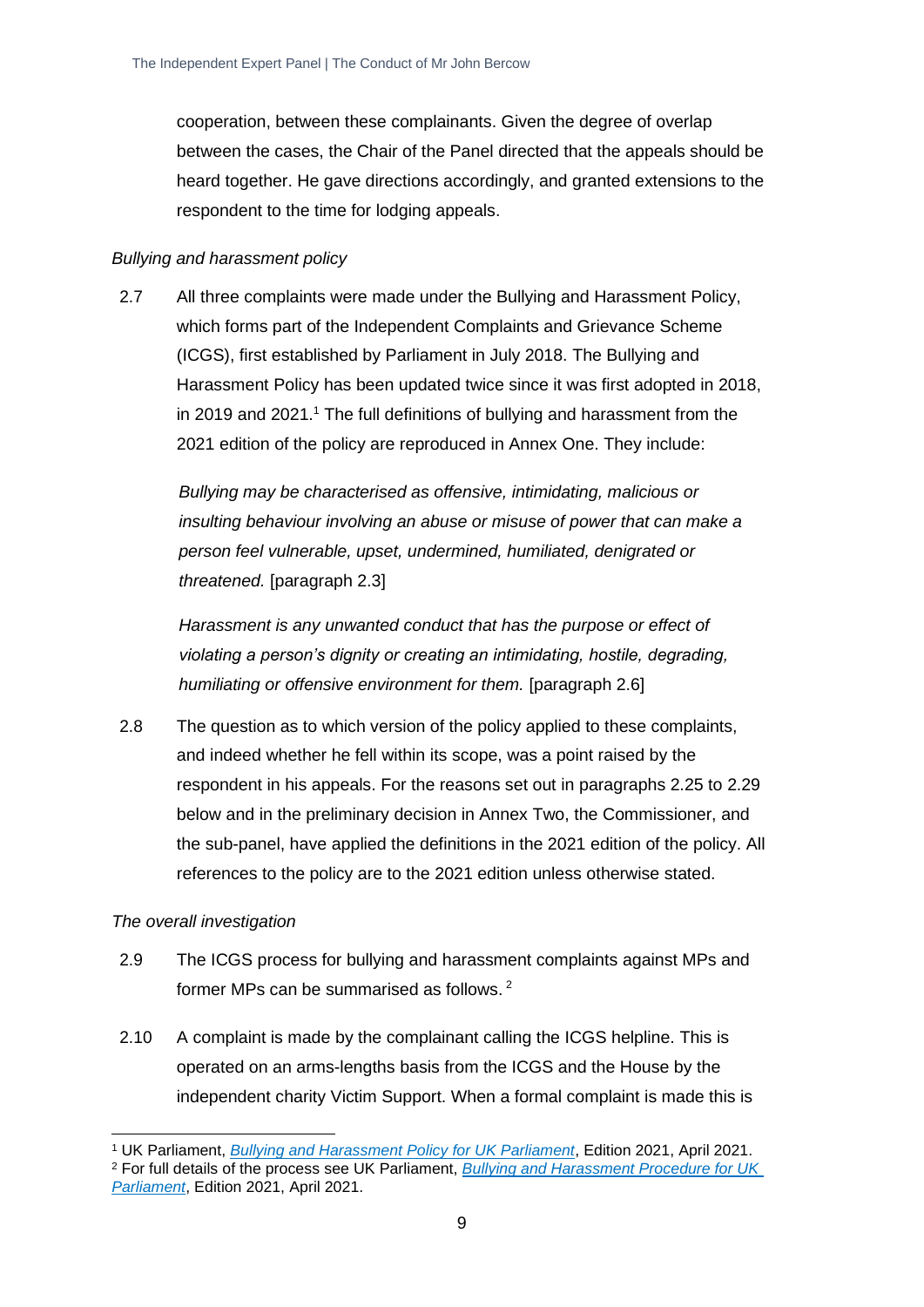passed on to the ICGS team.

- 2.11 An independent investigator is selected by the ICGS team to carry out an initial assessment of a formal complaint to ensure it meets the criteria to be investigated. The Parliamentary Commissioner for Standards must approve a recommendation before a complaint moves to a full investigation.
- 2.12 The complaint is then investigated fully by an independent investigator appointed by the ICGS. The investigator completes a full report of the evidence and provides the Commissioner with recommendations on whether to uphold the complaint. The Commissioner has oversight of the investigation, but does not have prior sight or influence over the independent investigator's findings and recommendations.
- 2.13 The Commissioner then reviews the investigator's report and recommendations and decides whether to uphold the complaint. When a complaint is upheld, she must also decide whether it is so serious to require referral to the IEP to determine the sanction.
- 2.14 The IEP then hears any appeals against the Commissioner's decisions, and if necessary, determines the appropriate sanction.
- 2.15 It should be stated clearly that the ICGS process, dealing with allegations of bullying, harassment or sexual misconduct, is a comprehensive workplace disciplinary process.
- 2.16 In these three cases, the investigations were extensive. It is true that they took some time to complete. That was necessary because of the far-reaching nature of the case against the respondent. The evidence alone amounts to more than 1,850 pages. The investigators took comprehensive evidence from the respondent and read his very full written submissions by way of responses to the allegations. He submitted a total of 87 pages of grounds of appeal. The respondent was given every opportunity to reply to the allegations. At no time has he complained that he was not given adequate opportunity.
- 2.17 It should also be noted that the ICGS process is independent at all stages. The three investigators acted independently of each other and independently of the Commissioner (and of the House authorities). They were supervised by an independent senior investigator. The Commissioner acted separately and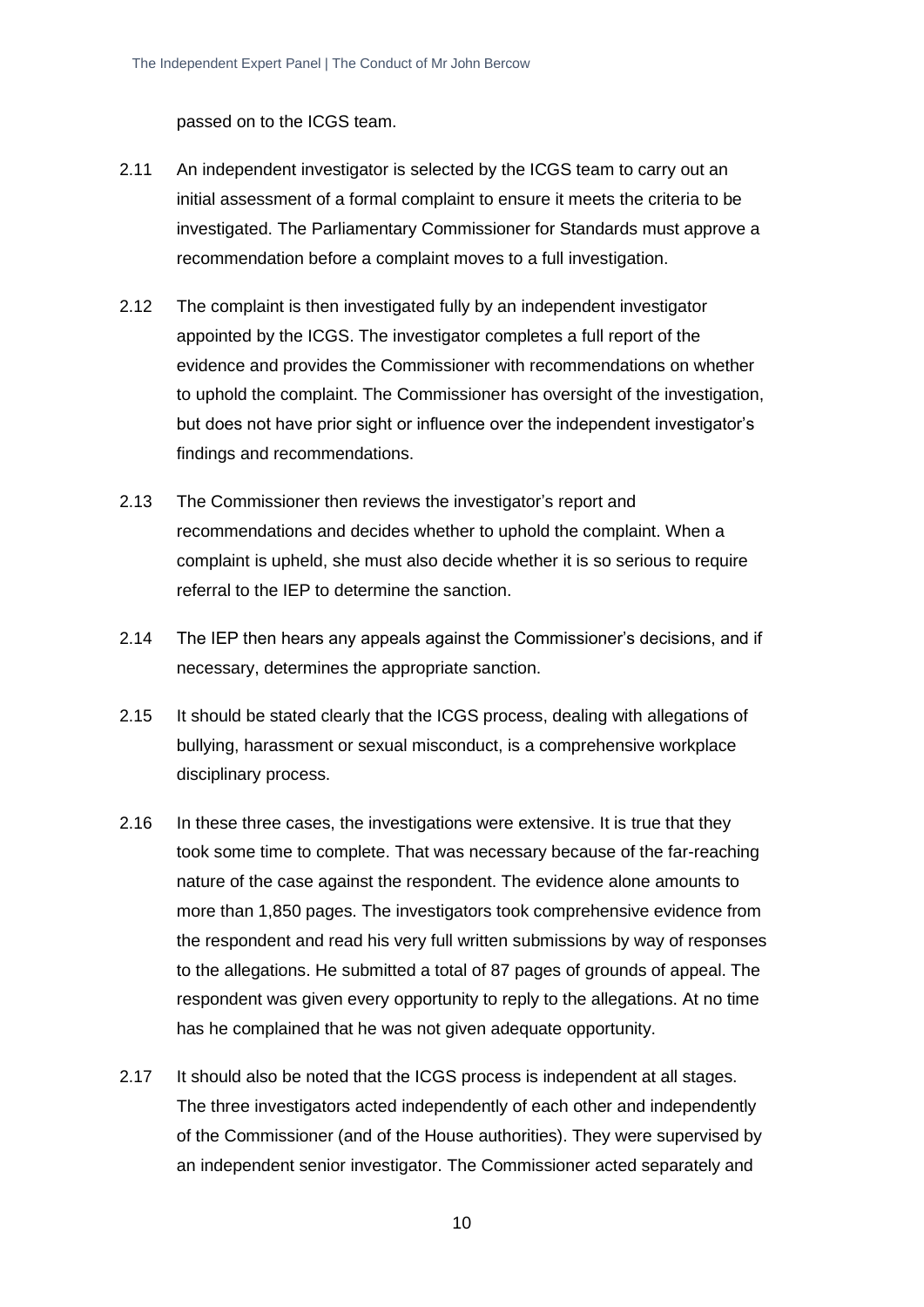independently. The IEP is a small group drawn from outside of the House (and approved by the House), entirely independent of the Commissioner and the investigators. MPs and members of the House Service play no part in the process of making our decisions.

2.18 We have considered with care the respondent's complaints about the disciplinary process, but we reject them. In our view there is nothing of substance in them. We shall deal with some of the respondent's specific complaints about procedure below. But we are satisfied that there was no unfairness either in the investigations or in the role of the Commissioner. There was no flaw in the way the set procedures were carried out.

#### *The appeals*

- 2.19 The role of the sub-panel on appeal (on behalf of the IEP) is to review the decisions taken by the Commissioner. It does not conduct a re-hearing of the case. The principles by which we conduct a review are set out in our guidance.<sup>3</sup> The sub-panel will make decisions on the appeal and say whether the complaints have been upheld. Depending on the outcome, a sub-panel may then need to go on to consider the question of sanction.
- 2.20 Exceptionally in this case, the sub-panel agreed to a request by the respondent to hold an oral hearing on the appeal itself. The respondent made oral representations to us on 19 January 2022.
- 2.21 The normal procedure of the Panel following receipt of an appeal is to go through a preliminary step of considering whether the appeal is arguable. The criteria for that decision are set out in the guidance. $4$  In this case, given three appeals each of real significance, each reaching far back in time, and each complex, we omitted the preliminary step and treated the matters as substantive appeals without going through the preliminary phase.

#### *Burden of proof*

2.22 As in all ICGS cases, an allegation against a respondent will only be upheld if it is proved on a balance of probabilities (the standard of proof of the civil law). The respondent in this case has submitted that he has been required in effect

<sup>3</sup> Independent Expert Panel, *[Appeals, referrals and sanctions: Guidance for the parties](https://www.parliament.uk/globalassets/mps-lords--offices/standards-and-financial-interests/independent-expert-panel/guidance-for-parties-on-appeals-referrals-and-sanctions-revised-october-2021.pdf)*, Version 2, October 2021. 4 Ibid, para 28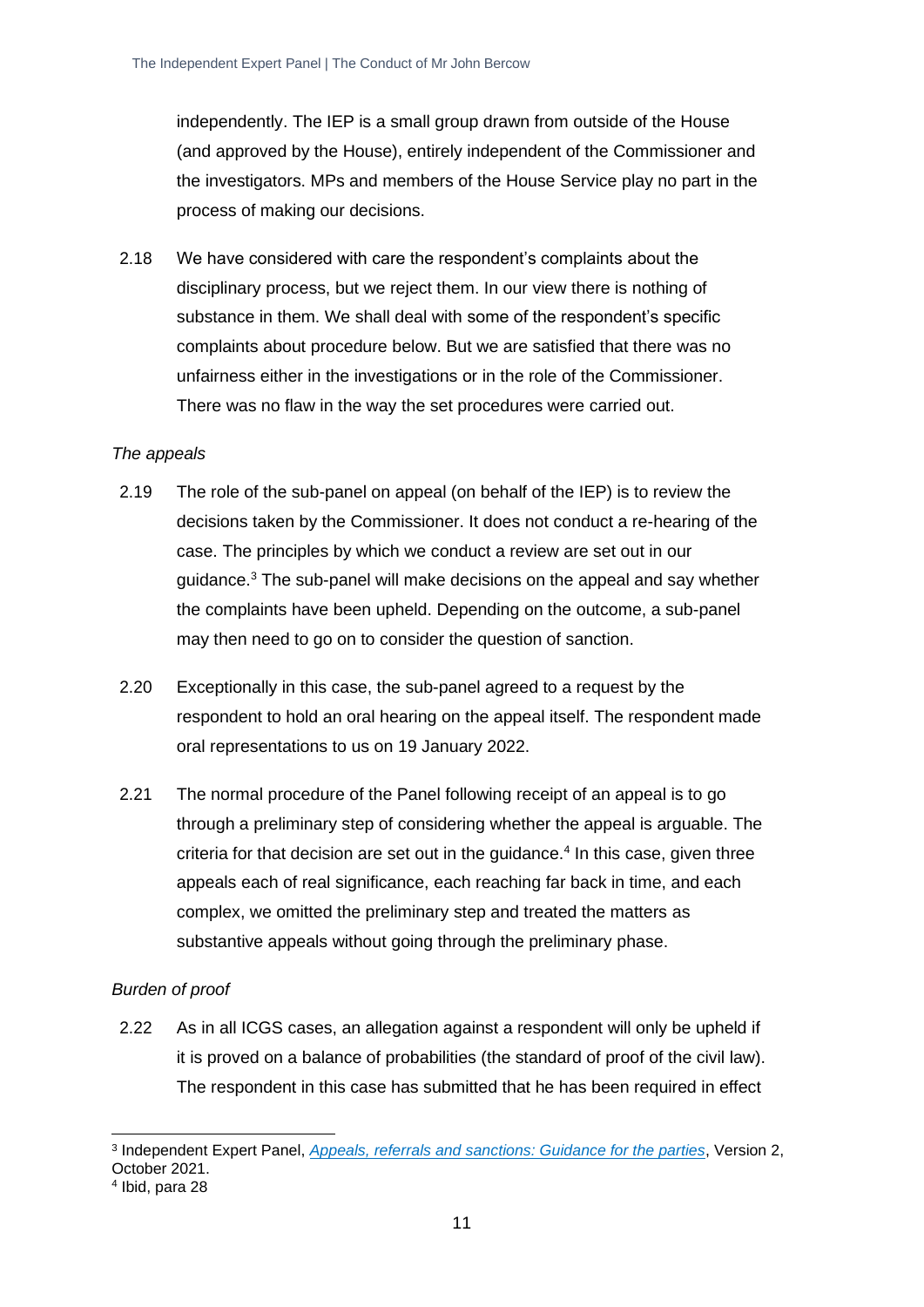to prove his case, not the other way round. We do not accept this. This is a submission without merit.

#### *Anonymity*

- 2.23 The practice of the Panel, in common with other aspects of the operation of the ICGS, is to maintain the confidentiality of witnesses and particularly of complainants. The reason for this is well established. It is necessary to bring about conditions so that proper complaints may be made while minimising unfair negative consequences for complainants. The Panel maintains a strict policy of confidentiality and of anonymity of complainants and witnesses. However, because of the particular history of this case, we have decided it is necessary to name the complainants, and they have consented to this. As we set out below, there has already been extensive publicity over some years, in the course of which the complainants have been named. Indeed, two complainants, Mr Sinclair and Lord Lisvane, have been interviewed for television programmes or newspaper articles, and the respondent suggests that Ms Emms must have been interviewed off the record. All three have been written about extensively by the respondent, principally in his autobiography. All the complainants and the respondent, using different words, have made it clear that their reputations are at stake in these cases. It would be highly artificial, on the particular facts here, for us to follow our normal practice of anonymising the complainants. With his consent, we also name Lieutenant-General David Leakey, who was a fourth complainant against the respondent, and a witness to one of these complaints.
- 2.24 We do anonymise all the other witnesses in the course of summarising the evidence. The priority given to confidentiality means that such an approach is right and necessary for the protection of individuals. We nevertheless recognise that readers of this decision who are familiar with the House of Commons may in some instances be able to discern who is who.

*A point of law: Do these cases fall within the scope of the ICGS and therefore the jurisdiction of the Panel?*

2.25 As we have indicated, at a relatively early stage the respondent raised with the Commissioner the argument that he fell outside the scope of the ICGS scheme under which the complaints in the Emms case (Case 1871) had been raised. In very short summary, his argument was that, at the time when the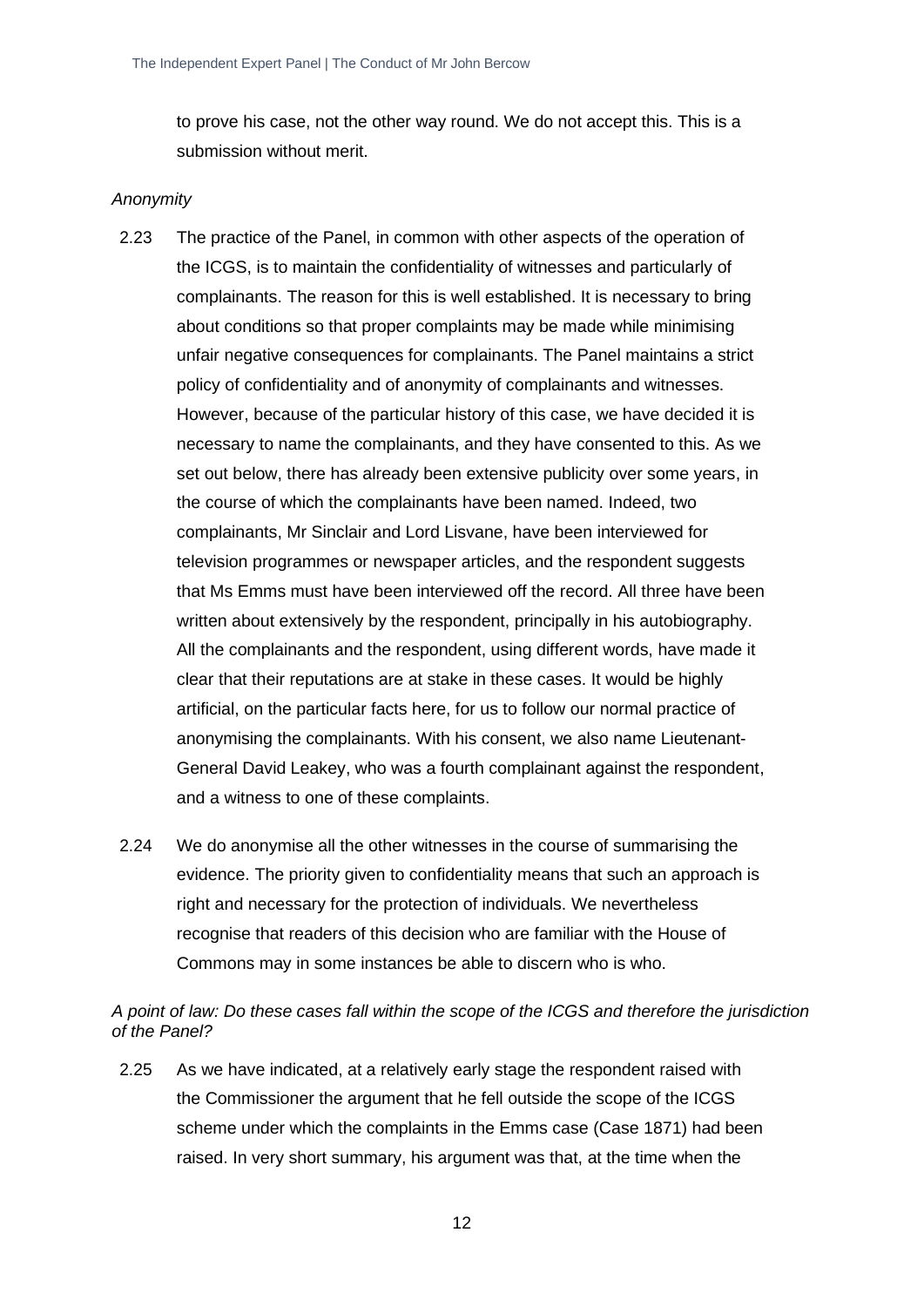complaints were made, he was neither a serving MP nor did he hold a Parliamentary pass, and thus he fell outside the scope of the scheme. The Commissioner took time to consider the point in the early part of 2021. One consequence was that the wording of the relevant policy was amended in April 2021. The complaints in all these cases were renewed or re-stated pursuant to the new formulation. The investigations resumed and the decisions of the Commissioner proceeded from there.

- 2.26 When the Emms case came to the Panel on appeal, the respondent re-stated his argument, suggesting that the decision of the Commissioner on the point was in error. He also indicated that he would advance the same argument in relation to the other complaints, where the appeal procedures at that time were less advanced.
- 2.27 After some consideration, the Chair directed that the legal point should be decided as a preliminary issue. Directions were given as to timetable.
- 2.28 A process was laid down intended to maximise the fairness for the parties. The objective was that all parties, including the respondent, would be able to address the point, even though we operate a workplace scheme which is not adversarial, and where the parties may be advised by lawyers but not represented by them. The sub-panel drafted a document which identified the relevant legal arguments on both sides of the question, in a neutral fashion. That document was then given to the complainants and the respondent, so that if they wished, they could take legal advice and then present written submissions on the point. The parties were signposted to relevant provisions in the successive versions of the Bullying and Harassment Policy issued in 2018, 2019 and 2021, and to relevant legal authority.
- 2.29 The respondent and one of the complainants made submissions on the point. The sub-panel took time to consider the submissions and on 16 December 2021 gave a ruling rejecting the respondent's arguments. In short, we concluded that the respondent's submissions were without merit. His argument rested on the fact that when he left the House he had not applied for a pass to the Parliamentary estate. He argued that with a pass he would have been subject to the ICGS scheme, but not without one. His argument also turned to some extent on the dates when the complaints were formally made. Had they been made later, he had to accept that his argument could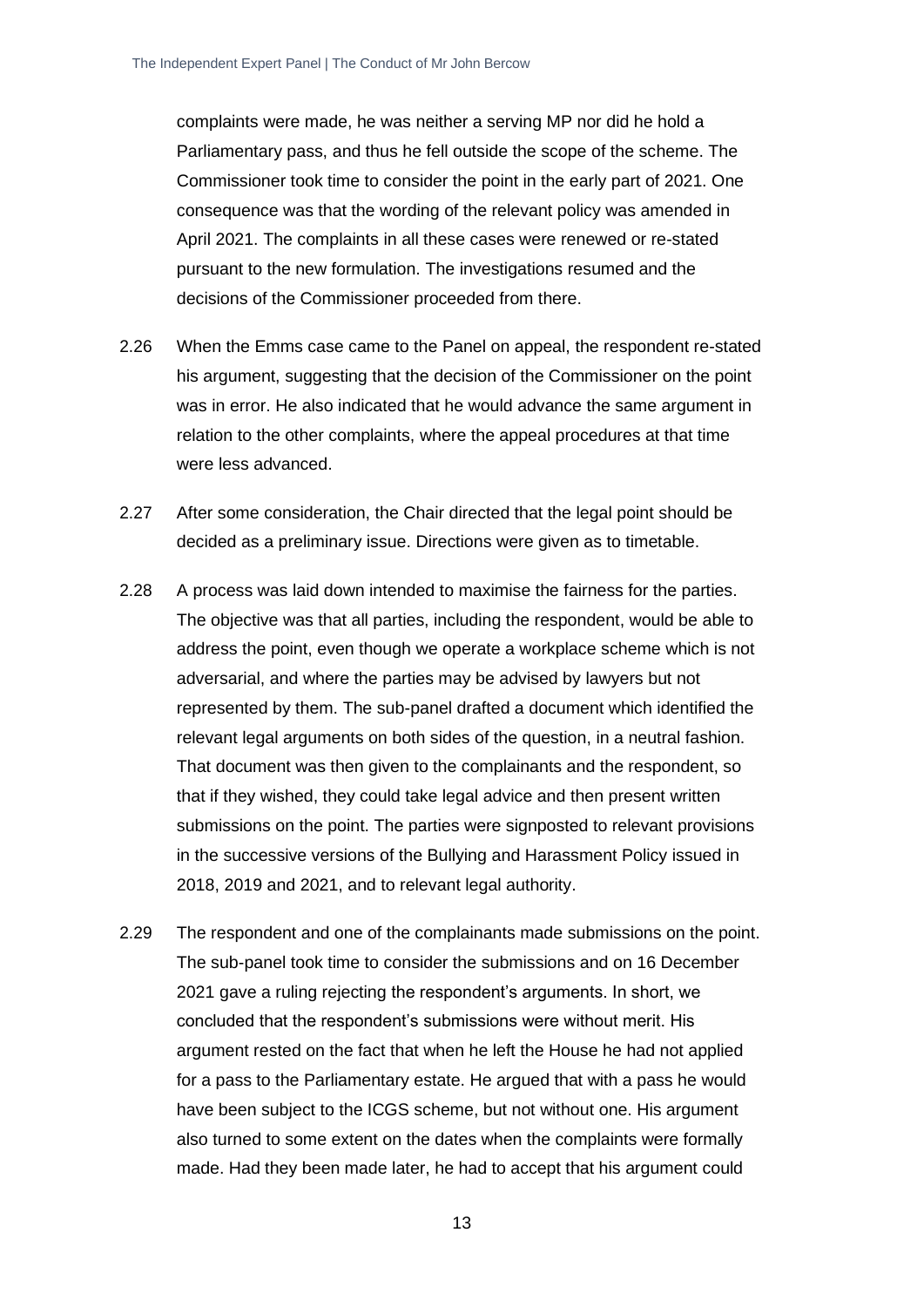not succeed. These submissions failed, in our view, because, on a fair reading of all the material, Parliament had always intended that bullying and harassment was unacceptable and that the ICGS scheme should cover past cases including those before the ICGS was approved by the House on 19 July 2018, initially from the beginning of the 2017–19 Parliament, and from July 2019 without limit (although that position will change in April 2022). Since this is of general significance for some other potential complaints, we append the full ruling to this decision as Annex Two.

#### *Further points affecting these appeals*

- 2.30 Considerable time elapsed between the events leading to the complaints, and the complaints being laid. The respondent submits that it is unfair and unjust that complaints against him under the Policy should be heard when they relate to occasions many years earlier, namely from June 2009 to March 2014. The respondent claims that he has been prejudiced in responding to the allegations. He emphasises that, as a result, there is no video evidence, no audio evidence, no email evidence, no text evidence, and in one case no documentary evidence.
- 2.31 We recognise that it is inevitable that the recollection of parties and witnesses is bound to have lost some precision. In some instances, the recollection of potential witnesses has vanished. Experience and common sense tell us that the variability of lost recollection often depends simply on the individual concerned, but also on the significance of the events to the person concerned. We have been vigilant to keep this issue in mind when reviewing the evidence and findings.
- 2.32 However, there are two factors here which tend to rebut the respondent's claims. First, in countering any specific allegation, the respondent does not suggest that he would have wished to rely upon any identified or any particular video, email, text or document which would have existed but has been lost because of the passage of time. Second, it is a notable feature of the respondent's account of events that he states he can recall most, if not all, of the events referred to in the allegations. For example, in relation to Case 1840 (Lisvane) he states that he can recall almost every incident, meeting and conversation, emphasising that he has an excellent memory of events going back decades. He claims that he can recall the very words that he and the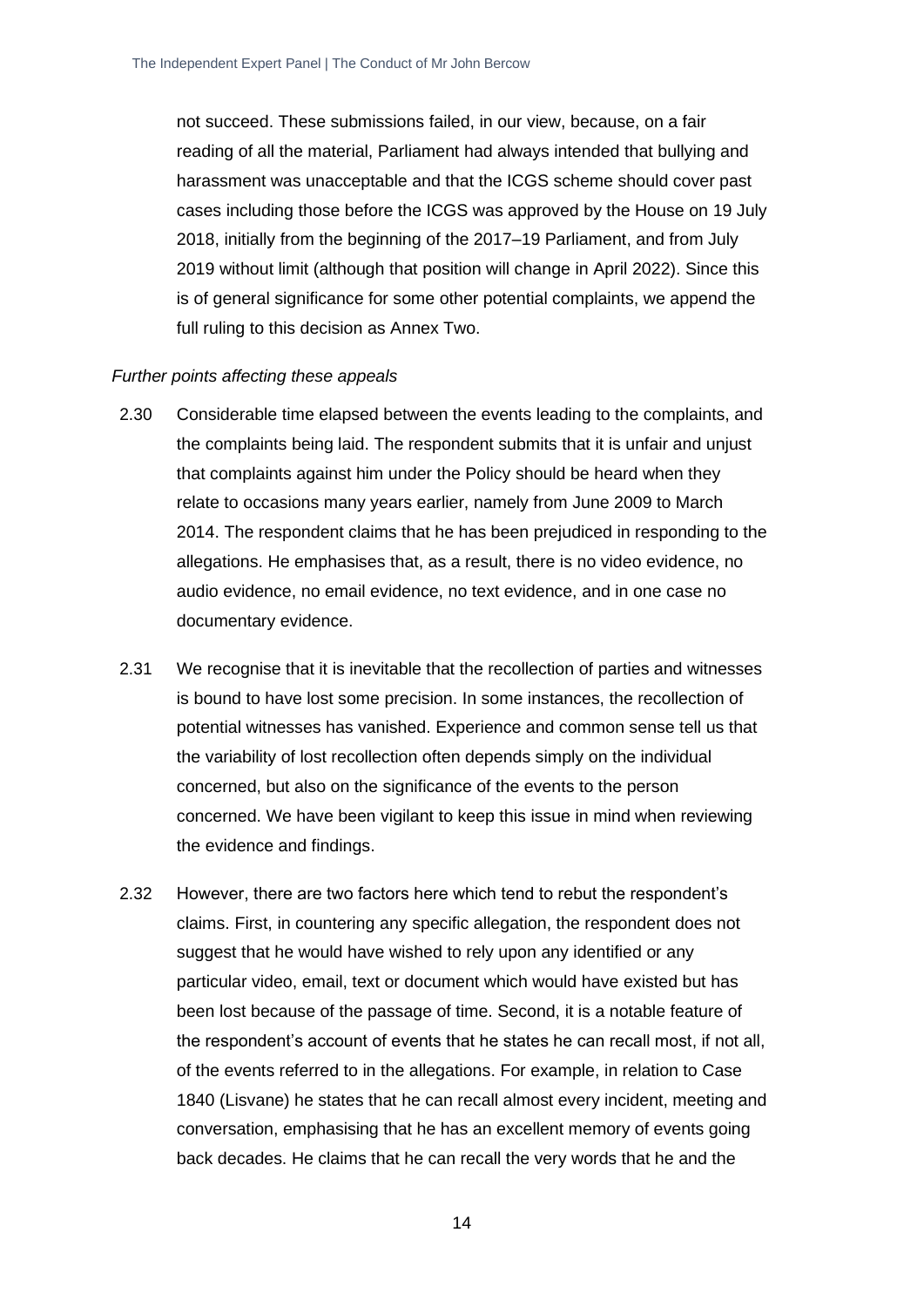complainant in question said to each other in all of the relevant meetings. He confirmed explicitly to the investigators that he had been able to 'respond in detail' to all the allegations. He has indeed responded in great detail and at considerable length.

- 2.33 In scrutinising the Commissioner's decisions, we have therefore been astute to consider whether the investigator in question and the Commissioner have been sufficiently rigorous to allow for the effects of the passage of time when judging the evidence. Broadly, we conclude that they have. For these reasons, we do not feel that the respondent has been put at an unfair disadvantage by the historic nature of the allegations.
- 2.34 There is another consideration in relation to the passage of time: why were the complaints made so long after the events? The respondent submits that the complaints made against him are demonstrably false because they were not made at the time of the events or reasonably soon after. We touch on that question in the individual cases later in this ruling, but there are important questions of context which apply to all of them.
- 2.35 There is no question but that bullying and harassment were always a breach of the Code of Conduct or of the obligations of Members of the House of Commons, however formulated. Although the ICGS Bullying and Harassment Policy sets out definitions of bullying, which have been considered in this case by the investigators and by the Commissioner, those definitions are not 'new' in the sense of altering or extending the meaning of bullying or harassment. Rather, they represent clear formulations of what was always prohibited.
- 2.36 The historic problem relevant to these cases is not the standard of behaviour required but the inadequate or imperfect processes available to those complaining of bullying or harassment within the House at the relevant times (June 2009-March 2014). The point is made by some of the witnesses in these very cases:

A senior clerk*: 'The reality was that people would not make a formal complaint because they had no confidence that anything would be done about it.'*

A very senior clerk*: 'Back in 2010/2011 I think we were only just in what was the very first version of the Respect Policy, and that version of the*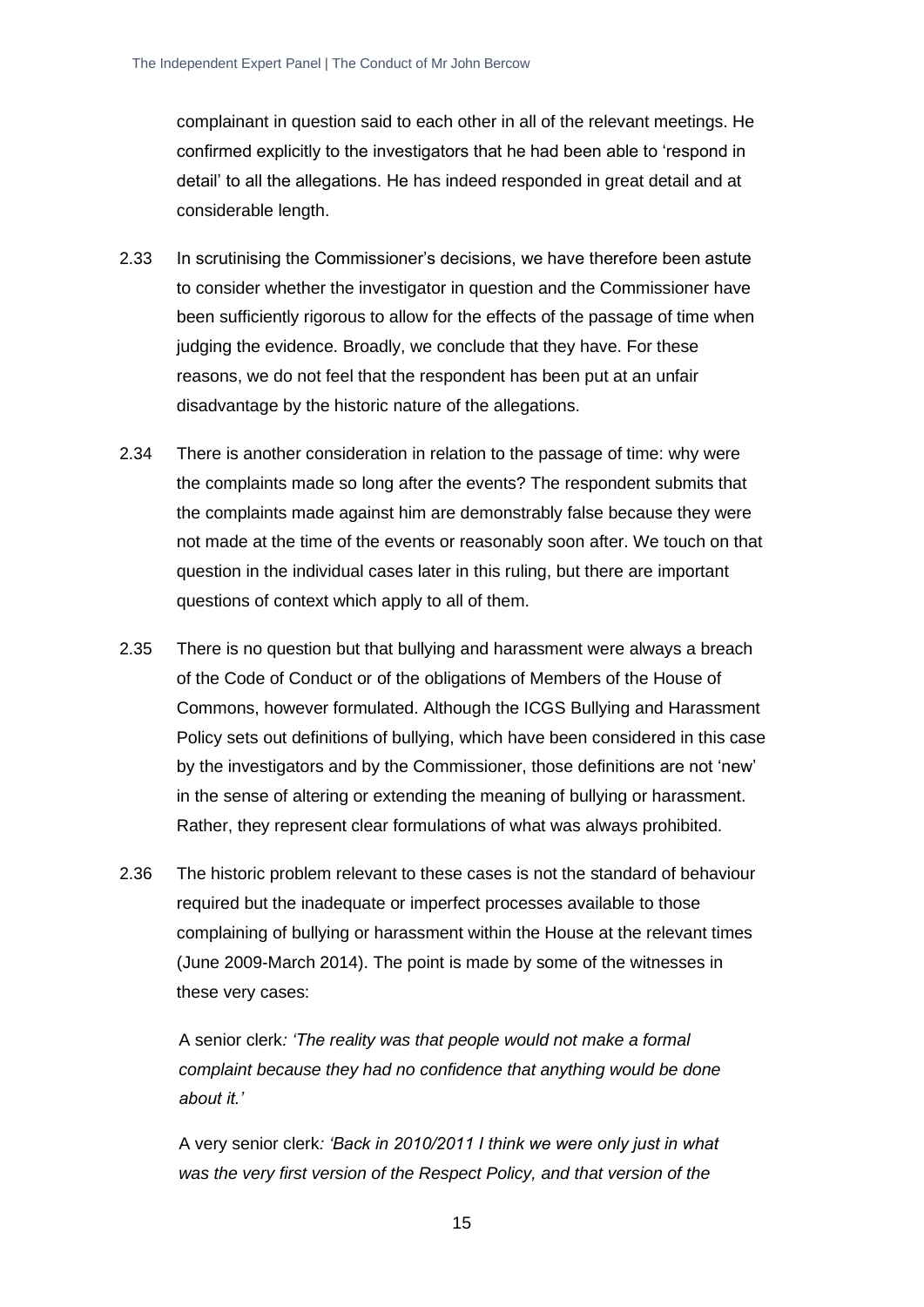*policy was truly hopeless, as it proved in the case of X ... Actually, I think that was under the 2nd one…. which also didn't work, but I think the only way the policy worked was somehow Whips were meant to be tipped off and help if there was any bad behaviour. That has subsequently been a very discredited approach, and I think it's fairly obvious why. You're asking the people who have the most vested interest in protecting members of anyone in the world to somehow [discipline members].'*

A former clerk*: 'How then could someone… in 2011 think their career was going to flourish if they'd reported the Speaker in any official way? I experienced minor bullying one-off incidents with Members, like most members of House staff. I would report the incident to my line manager. My line manager would say "Yes, well he is a bit unpleasant, I'll mention it to his whip." That was how it was dealt with. There wasn't any expectation that anything good would come out of it for you. So there was a sense of "why bother?", mainly. It can only end up with you being seen as in some way inadequate...'*

- 2.37 These views exemplify the concerns later identified and expressed by Dame Laura Cox in her report of 15 October 2018,<sup>5</sup> which led to the extension of the ICGS to cover historic complaints and to the establishment of the Panel.
- 2.38 The complainants have between them expressed a number of reasons for the delay in bringing forward their complaints. They include the concern there was no adequate grievance procedure at the time; the fact that the ICGS process was not created until July 2018; the change in the ICGS procedure in July 2019 explicitly to include historic complaints; the fact that the respondent did not leave his role as Speaker (the highest office for an elected MP) until November 2019; the publication in February 2020 of the respondent's autobiography "Unspeakable", in which he rebutted allegations of bullying not yet made to the ICGS by two of the complainants, and in which he made allegations of his own against them; widespread discussion in the media about a possible peerage for the respondent; and the fact that another complainant had made a complaint. We accept that these were reasonable explanations for the reservations expressed by complainants about raising a

<sup>5</sup> Dame Laura Cox DBE, *[The Bullying and Harassment of House of Commons Staff: Independent](https://www.parliament.uk/globalassets/documents/conduct-in-parliament/dame-laura-cox-independent-inquiry-report.pdf)  [Inquiry Report](https://www.parliament.uk/globalassets/documents/conduct-in-parliament/dame-laura-cox-independent-inquiry-report.pdf)*, 15 October 2018.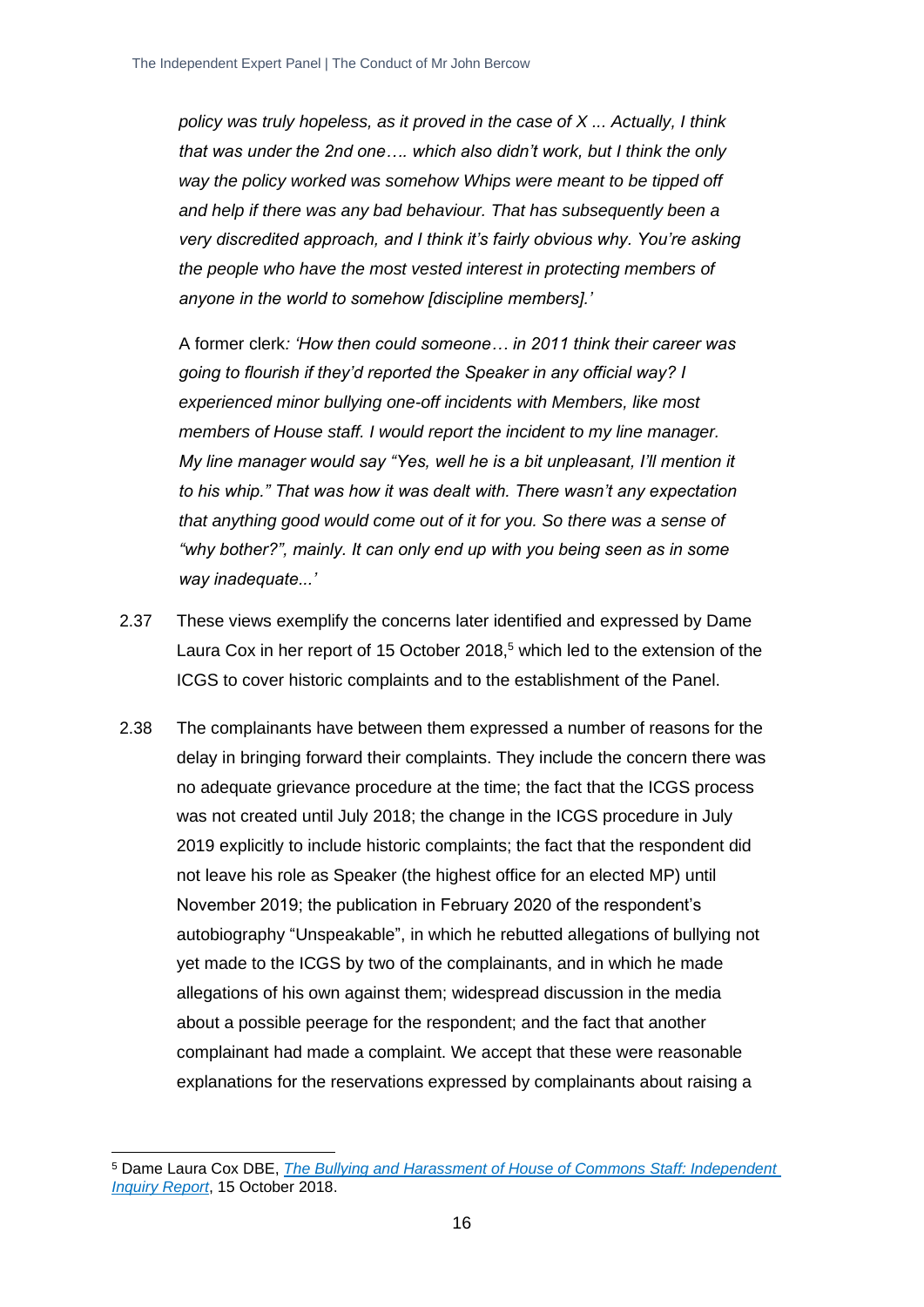complaint sooner than they did.

- 2.39 We have considered the respondent's submission carefully, but we do not feel, in these cases, that the passage of time between events and complaints can be the subject of criticism. We do not agree that this in any way demonstrates fabrication by any of the complainants (as the respondent alleges).
- 2.40 The sequence of events also bears on two other connected issues: the question of collusion between the complainants, and breaches of the principle of confidentiality. The respondent claims that there was or must have been collusion or as he puts it 'heavy cooperation' between the complainants. In particular, he cites the timing of the complaints, correspondence between the complainants and the use of the word 'spittle' by two of the complainants. He also claims that early breaches of confidentiality have caused him to be publicly 'reviled' and have prejudiced his case, in addition to having a significant effect on his prospects of being awarded a peerage.
- 2.41 In order properly to analyse the respondent's submissions on collusion and confidentiality, it is necessary to look at each separately and to look closely at the sequence of events. We attach a chronology of these complaints as Annex Three.

#### *Collusion*

- 2.42 As a general matter we consider there is no evidence of collusion, in the sense of these complainants collaborating so as to create or reproduce false allegations, or even to dovetail their accounts of events. There are differences, particularly of detail, between the accounts given. They are differences, in our view, which are consistent with genuine recollection from somewhat different positions. There is no evidence of any degree of consciously coordinated evidence.
- 2.43 The chronology makes clear that there was a stuttering process by which the complainants made their complaints, rather than a clearly coordinated sequence of events. Mr Sinclair left the House in late June 2010. Ms Emms's last day in the Speaker's office was 4 March 2011. Lord Lisvane was appointed Clerk of the House on 1 October 2011, and all of his allegations postdate that appointment. Thus, there was a considerable hiatus in time
	- 17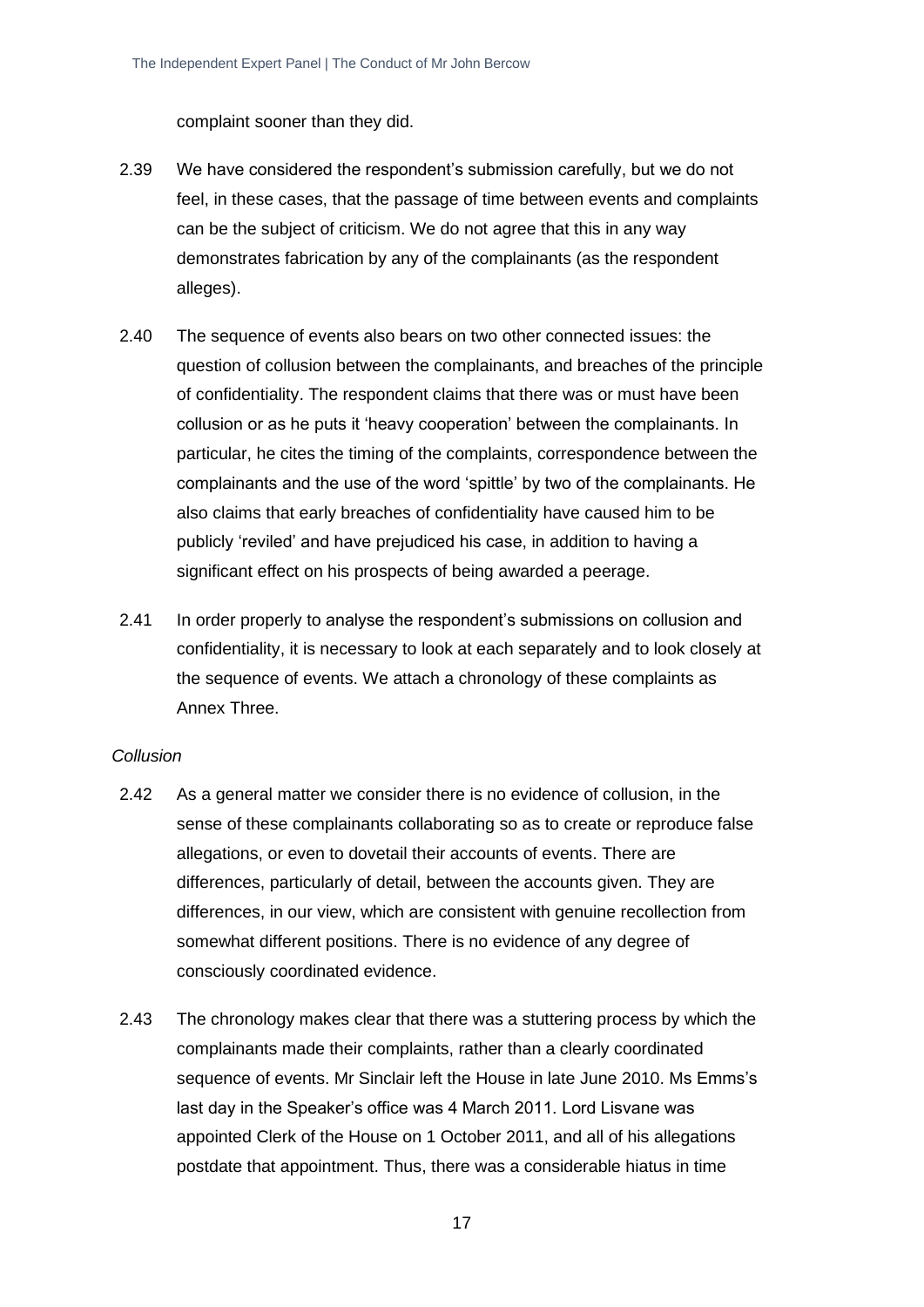between the end of the difficulties for Mr Sinclair and Ms Emms and the beginning of the significant difficulties between Lord Lisvane and the respondent. Lord Lisvane retired on 31 August 2014. Much time passed thereafter before any event relevant to these complaints. In March 2018 Newsnight named Ms Emms as having been bullied by the respondent. Her case is that she did not speak to Newsnight, and the information reached them without her direct cooperation. The respondent suggests otherwise. However, there was still no formal complaint under the then existing system by anyone.

- 2.44 On 2 May 2018 both Mr Sinclair and the former Black Rod, Lieutenant General David Leakey, were interviewed on Newsnight and in Politics Home respectively. There was still no formal complaint by any of these complainants.
- 2.45 In July 2018 the House of Commons approved the creation of the ICGS. In July 2019 the House of Commons amended the Bullying and Harassment Policy in order to permit complaints prior to June 2017. However, there was still no complaint by any of these complainants during 2019.
- 2.46 On 19 January 2020, a little over two months after the retirement of the respondent as Speaker, the Sunday Times reported that the respondent would be nominated for a peerage. It was in response to this that Mr Sinclair wrote to the House of Lords Appointments Commission to inform them that he intended to make a complaint through the ICGS. He confirmed to journalists that he intended to make a complaint, and also confirmed the same to General Leakey. On 22 January 2020, Lord Lisvane made his complaint to the ICGS helpline and on the following day reports appeared in the press of that complaint. A few days later, Ms Emms emailed Lord Lisvane in response to the press report in which she was mentioned, and Lord Lisvane responded by letting Ms Emms see an extract from his complaint. Ms Emms's interpretation of this is that Lord Lisvane was making her aware of how a complaint could be made. On her case there was no direct encouragement and certainly no collusion, but the natural interpretation is that she thought he was tacitly encouraging her to complain.
- 2.47 Also, in late January 2020 Ms Emms contacted General Leakey seeking contact details of a potential witness, and she makes it clear that he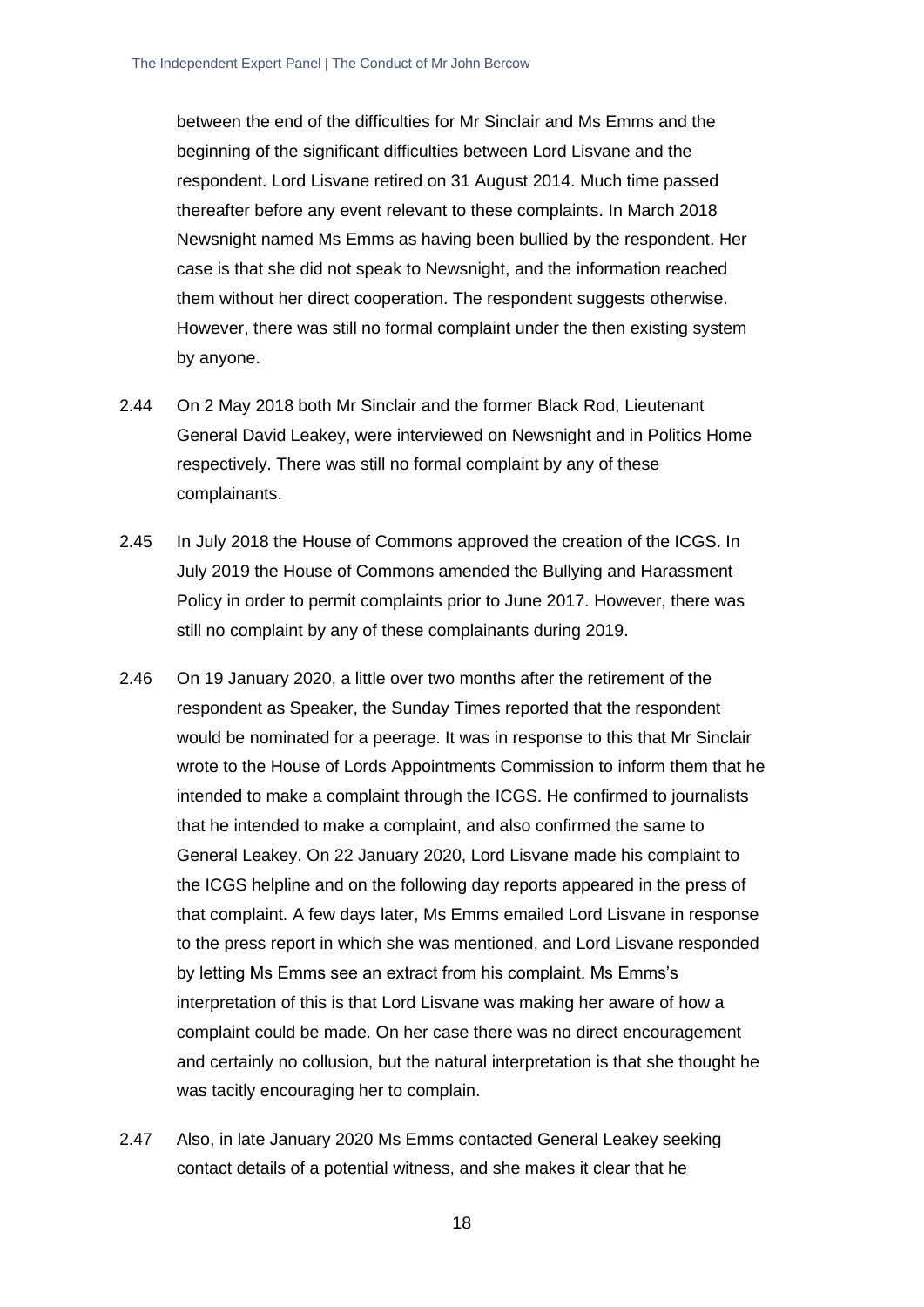encouraged her to make a complaint. General Leakey's complaint was lodged on 5 February 2020. (His complaint was not upheld.) On the following day, 6 February the respondent published his book of memoirs "Unspeakable". Mr Sinclair's complaint was made on 11 February 2020 and on the following day Ms Emms made her complaint. It was on 12 February that Lord Lisvane emailed Mr Sinclair asking if he intended to make a complaint. As will be clear, he had already done so.

- 2.48 Thus, although there was a degree of contact and some degree of coordination between these three complainants and General Leakey, the detailed pattern of events does not, in our judgment, give rise to any clear inference of preplanning or collusion between the complainants. The natural inference in our view is that all three of these complainants made their complaints in response to one or more of three developments: firstly, the instigation of an independent complaints system, secondly, the prospect of the respondent going to the House of Lords and thirdly the publicity generated by the respondent, whether in his book or otherwise. We do not see this sequence of events as supportive of any collusion in their cases. Certainly, their accounts are that there was no such collusion. The chronological pattern we have identified does not lead to the inference of collusion, and nor does the evidence they have given.
- 2.49 As we have said, the central plank of the respondent's case is that these three complainants are lying about what happened. Since their picture of the events affecting them individually, and their picture of the behaviour of the respondent, is similar (despite detailed differences) the suggestion must be that they are lying in a similar fashion. This is not a case where the differences of position can be explained by different interpretations of events, by misunderstanding, or by different viewpoints on agreed events. In simple terms, this case is either to be explained by similar lies told by all three complainants, or to be explained because they are telling the truth.
- 2.50 We have concluded that they are telling the truth. We have no doubt about it. We have concluded that there is no evidence of collusion. The respondent's submission is rejected. Such contact as there was between the complainants has had no bearing on the factual decisions taken by the Commissioner in each case. No procedural flaw has been demonstrated.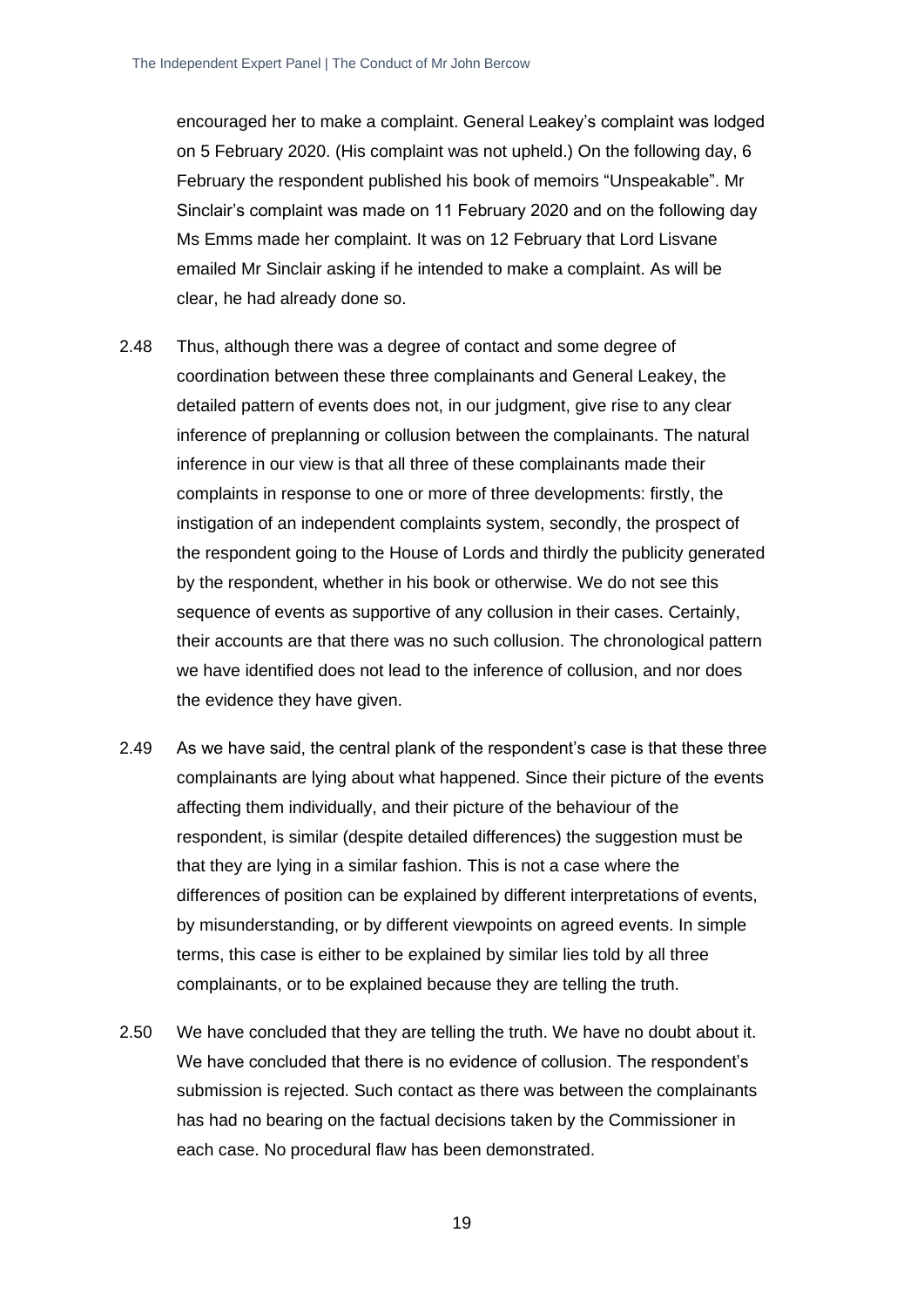#### *Breaches of confidentiality*

- 2.51 In the preceding paragraphs, we have touched on the sequence of events leading to the lodging of complaints. There was undoubtedly contact between both Mr Sinclair and Lord Lisvane and the press before those formal complaints were lodged. We have no reason to disbelieve Ms Emms who says she did not contact the press before lodging her complaints. The key point here is that before the complaints were lodged, there was no obligation or duty of confidentiality within the ICGS.
- 2.52 Once those complaints were lodged, however, each complainant signed an ICGS confidentiality statement: the dates are set out in the chronology annexed (Annex Three). There is no direct evidence that any of these three complainants said anything to the press after signing the confidentiality statement. It is the respondent's case, at least in regard to Lord Lisvane, that much of the publicity which did arise between the making of the complaints and mid-January 2022 must have come from the complainant, albeit with the rather conventional rubric of 'friends of' or 'sources close to' to conceal the truth of the source. We draw no inference that this is so. It is firmly denied by Lord Lisvane.
- 2.53 In evidence to the investigator, the respondent said that in his autobiography (published February 2020) he 'treated of and responded to allegations which weren't then crystallised in the form of formal complaints, but allegations that had surfaced in the media' about his conduct. For example, he named Ms Emms who was then (and still is) a member of the House of Commons service, for which breach of privacy and data protection the respondent was rebuked by the House authorities.
- 2.54 There is simply no evidence that there was a breach of the duty of confidentiality by any of these complainants after they signed the statement of confidentiality shortly following their complaints being lodged. On the other hand, it is certain that the respondent himself breached the obligation of confidentiality in a burst of publicity on 16 January 2022 and shortly thereafter. He stated directly to us that he did this on the suggestion of his media adviser.
- 2.55 We reject the respondent's contention that the early publicity prejudiced his case adversely before the investigators and the Commissioner. We are sure that it did not.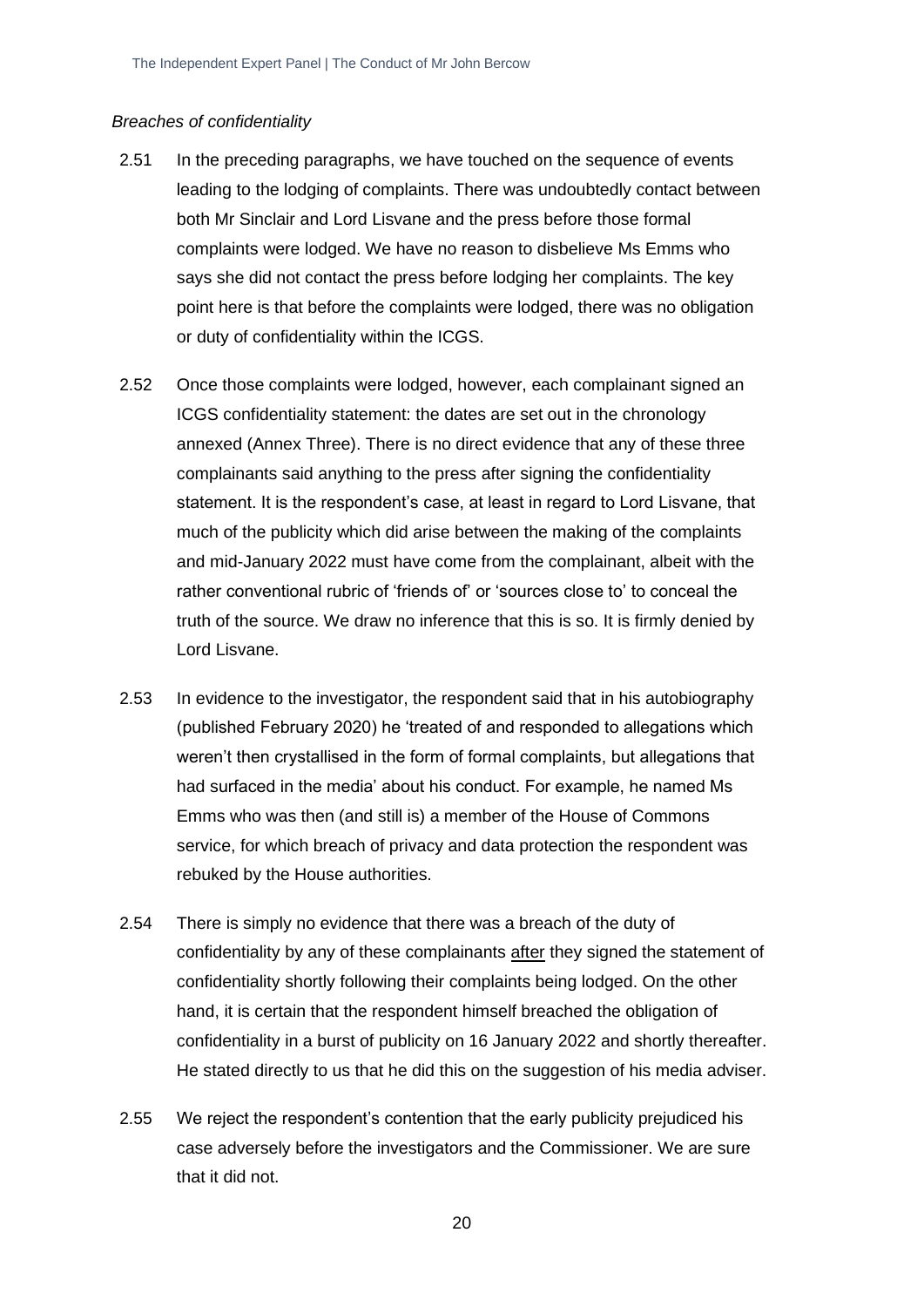2.56 We make it clear that we draw no inference as to the truth or accuracy of the complaints made, and no conclusion as to the reliability of the conclusions of the Commissioner in respect of any of the allegations, by reference to the actual breaches of confidentiality by the respondent (or the suggested breaches on the part of the complainants).

#### *General evidence and patterns of behaviour*

- 2.57 As we have explained, each investigation was conducted separately, by different investigators, albeit under the overall supervision of a senior investigator. As we will make clear in more detail below, the Commissioner took the view that she would rest her conclusions only on the evidence bearing on each specific complaint, rather than looking at any broader pattern in the evidence overall. We take the view that the decisions of the Commissioner are properly supported by the evidence upon which she did rely, even though she might reasonably have looked more broadly for support.
- 2.58 It is our view that it would have been appropriate to consider more broadly whether the evidence bearing on a specific allegation in a given case, established a pattern relevant to interpreting the evidence in another allegation in that case, or indeed to consider whether evidence not directly bearing on a specific allegation was relevant to establish a pattern of behaviour by the respondent, properly assisting the interpretation of evidence in the other cases.
- 2.59 A tribunal is entitled to follow such a course, provided caution is exercised, firstly to exclude fabrication or collusion, or tailoring of evidence, and secondly to ensure that such evidence is used only to interpret or support direct evidence of the substance of the allegation being considered. It is our view that such an approach would have been legitimate when considering these cases.

#### *Hearsay*

- 2.60 At various points in his submissions, the respondent has sought to criticise the approach of the investigators and of the Commissioner in that they have relied on hearsay evidence. In fact, in our view the Commissioner has been careful to avoid any widespread reliance on hearsay evidence.
- 2.61 It may be helpful to cite one example, illustrative of the general approach.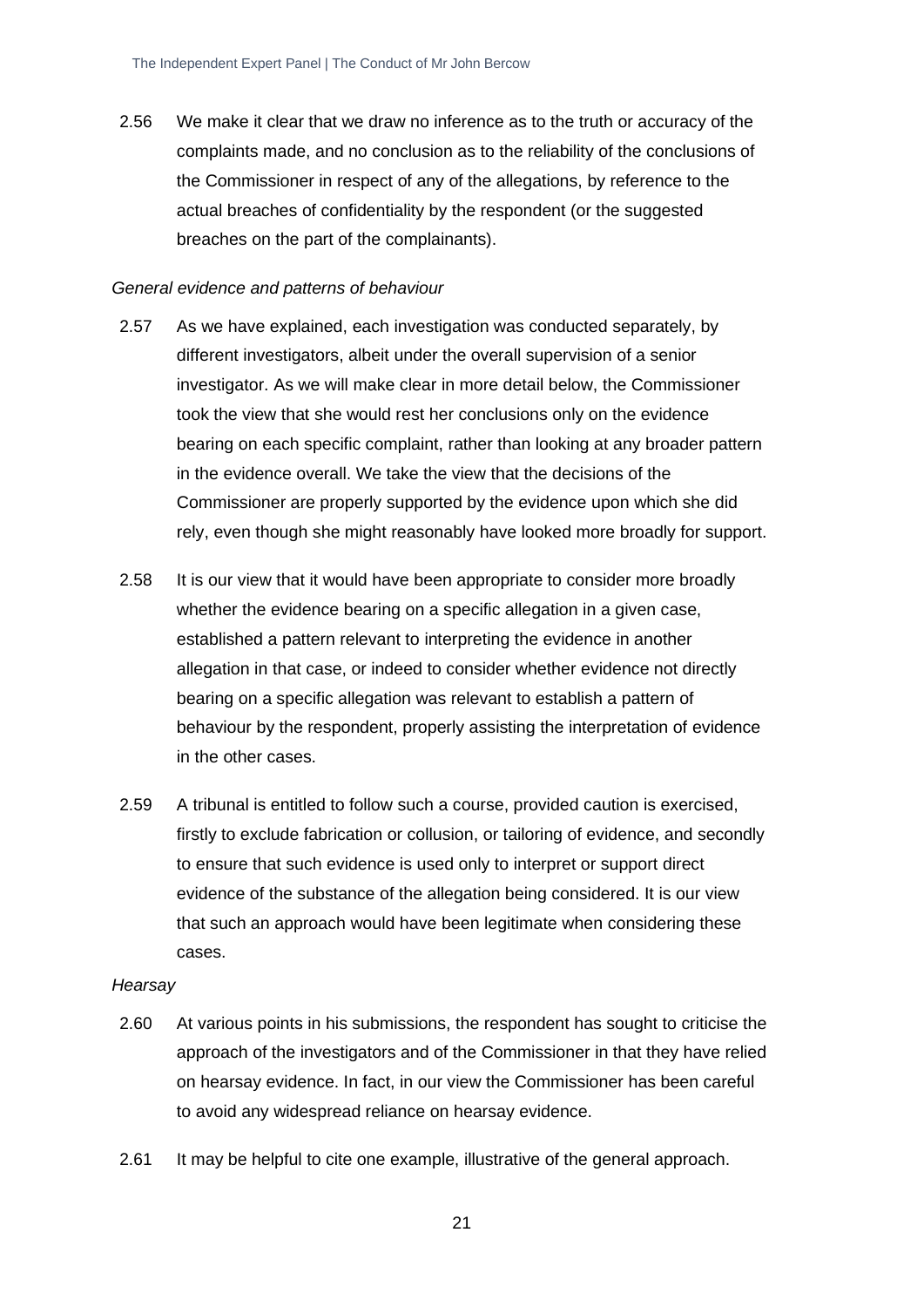Allegation 2 in the Emms case concerns an episode arising from a work trip which the complainant and the respondent took together to Kenya. The complainant's account is that the respondent had in his hand luggage an item which was refused on security grounds. She describes it as 'a toiletry item'. She says that in response to the refusal to allow the item through security and onto the flight, the respondent threw a temper tantrum and then sulked, refusing to acknowledge the complainant during the flight and on arrival in Kenya. Her account is that she was shocked and distressed by the respondent's attitude, which was, she says, aggressive and quite out of proportion. Her evidence is that she reported the episode as a significant and difficult event to other people, including three witnesses from whom statements were subsequently taken. The respondent's case is that there was no significant episode, no aggression or sulking by him and indeed no difficulty. He was irritated with himself, he said, and expressed some annoyance, but the whole episode was trivial.

- 2.62 In considering this episode, the investigator and the Commissioner attended to the account of the complainant and accepted it as substantially accurate. They recited the fact that other witnesses had been spoken to by the complainant about the incident and recognised her shock and distress.
- 2.63 In our judgment the approach of the investigator and the Commissioner was not only defensible but arguably rather conservative. There was no reliance by the Commissioner on the description of the content of the episode by the three witnesses concerned. The care shown by the Commissioner is readily observed from her memorandum in the Emms case at paragraphs 36 and 40.
- 2.64 Had there been such reliance, that would in truth have been to rely upon hearsay evidence. It is worth saying that in our view that would have been acceptable in proceedings such as this. This is not a criminal trial; but since 2003 hearsay evidence is often admissible even in criminal trials. With hearsay evidence must come proper caution, born from the fact that the person giving hearsay evidence was not present and therefore the evidence is at one remove. Nevertheless, it may be valuable. Here the evidence of the three witnesses was direct evidence of the impact on the complainant of what had taken place. The distress of the complainant in the face of what had happened is something about which they could form a direct and independent assessment themselves.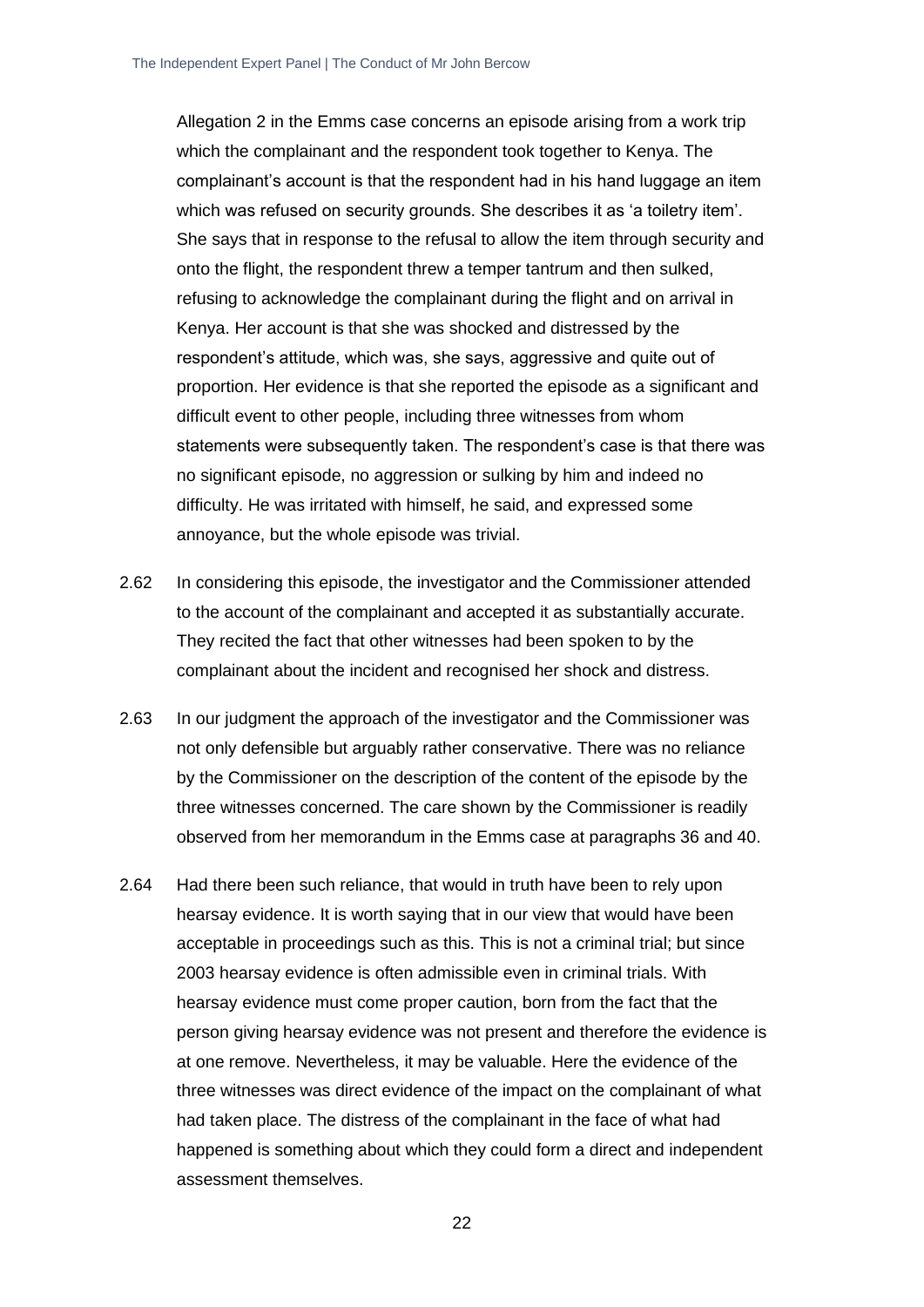2.65 Hearsay evidence, so long as it is relevant, may be valuable in ICGS cases. It must always be considered carefully, with a fair assessment of its weight or value in the particular context. Is it helpful? If so, to what extent? It should not be ignored just because it is hearsay. In general terms therefore we reject the respondent's criticism on this ground.

#### *Cross-examination*

- 2.66 At one point the respondent submitted that the procedure was flawed because he had no opportunity to cross-examine any witness. We will take this point shortly. Cross-examination is rarely a feature of any workplace disciplinary process. Indeed, in later submissions, the respondent appeared to accept this and did not pursue the point.
- 2.67 It is the norm for the process to be, as here, inquisitorial not adversarial, meaning that the investigators take evidence from witnesses, including complainants and respondents, and a decision is made upon the evidence collected. A respondent will always, as here, be given the opportunity to challenge other evidence and make submissions about it. But there is no right to cross-examine. This was, for example, the conclusion of the House of Lords Committee for Privileges and Conduct in Lord Lester's appeal in relation to sexual misconduct allegations. $6$  We therefore find no merit in this complaint of the respondent.

#### *Our overall conclusion*

2.68 We will address the individual cases in detail. However, our overall conclusion is that the respondent's appeals are rejected.

#### *The individual cases*

2.69 We now turn to the specific evidence in the three cases. Despite the case numbering, the events of BH1875 (Sinclair) come first in time.

#### <span id="page-23-0"></span>**Case 1875 (Sinclair)**

#### *General*

2.70 This complainant was a former naval Captain who applied successfully for the post of Secretary to the Speaker of the House of Commons from outside

<sup>6</sup> House of Lords, Committee of Privileges and Conduct, Third Report of Session 2017–19, *[Further](https://publications.parliament.uk/pa/ld201719/ldselect/ldprivi/252/252.pdf)  [Report on the Conduct of Lord Lester of Herne Hill](https://publications.parliament.uk/pa/ld201719/ldselect/ldprivi/252/252.pdf)*, HL 252, 10 December 2018.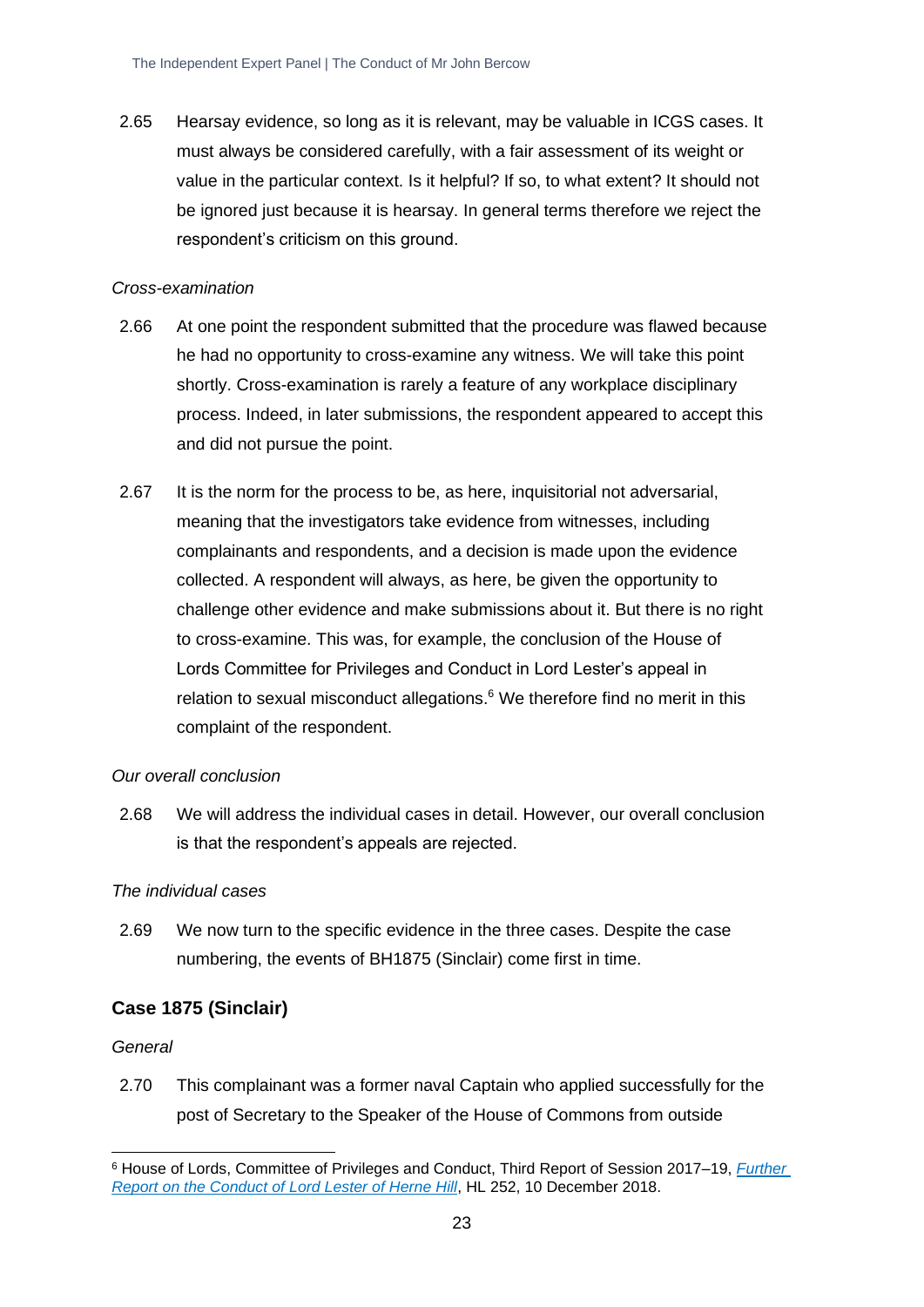Parliament. He was appointed as Secretary to Speaker Martin in July 2005 and served with Speaker Martin until the respondent became Speaker on 26 June 2009. The complainant then stayed in post until he was, in effect, dismissed as Secretary and left the House at the end of June 2010.

- 2.71 This complainant made seven allegations of misconduct by the respondent, contrary to the Bullying and Harassment Policy, in the period from June 2009 to June 2010. The independent investigator recommended that four allegations should be upheld. On review the Commissioner agreed. The respondent now appeals against the Commissioner's decision.
- 2.72 We shall consider each of the seven allegations by way of review. In doing so we shall consider whether any of the decisions taken by the Commissioner were materially flawed or unreasonable.
- 2.73 The complainant adopted the practice, when acting as Speaker's Secretary of keeping contemporaneous notes, largely for operational purposes. He retained five large Black and Red notebooks. There are also various notes on loose individual sheets in the notebooks, or 'Post-it' notes stuck to the pages. The investigator noted that the notes were often written in short form and not always in complete sentences or in sequence. The investigator found that the great majority of the notes were made principally for the complainant's benefit as a reminder of what to do or of what had taken place. The investigator found that they were not fabricated or made after the event but were made contemporaneously and were reliable sources of evidence.
- 2.74 In her decision, the Commissioner agreed with that conclusion, stating that: '... it is improbable that the complainant made up these notes to support the allegations he has made. If this was the case, I would have expected them to be more comprehensible, thoroughly detailed and appear in sequence. My view is that the imperfection of these notes makes them more credible as evidence…'
- 2.75 The respondent advances a contrary view, stating that in relation to these allegations '… there is either no documentary evidence or… such limited material as exists is undated, uncertainly dated or of questionable provenance.' He says that 'it is an unsustainable conclusion to determine that Post-it notes attached to the complainant's notes must have been made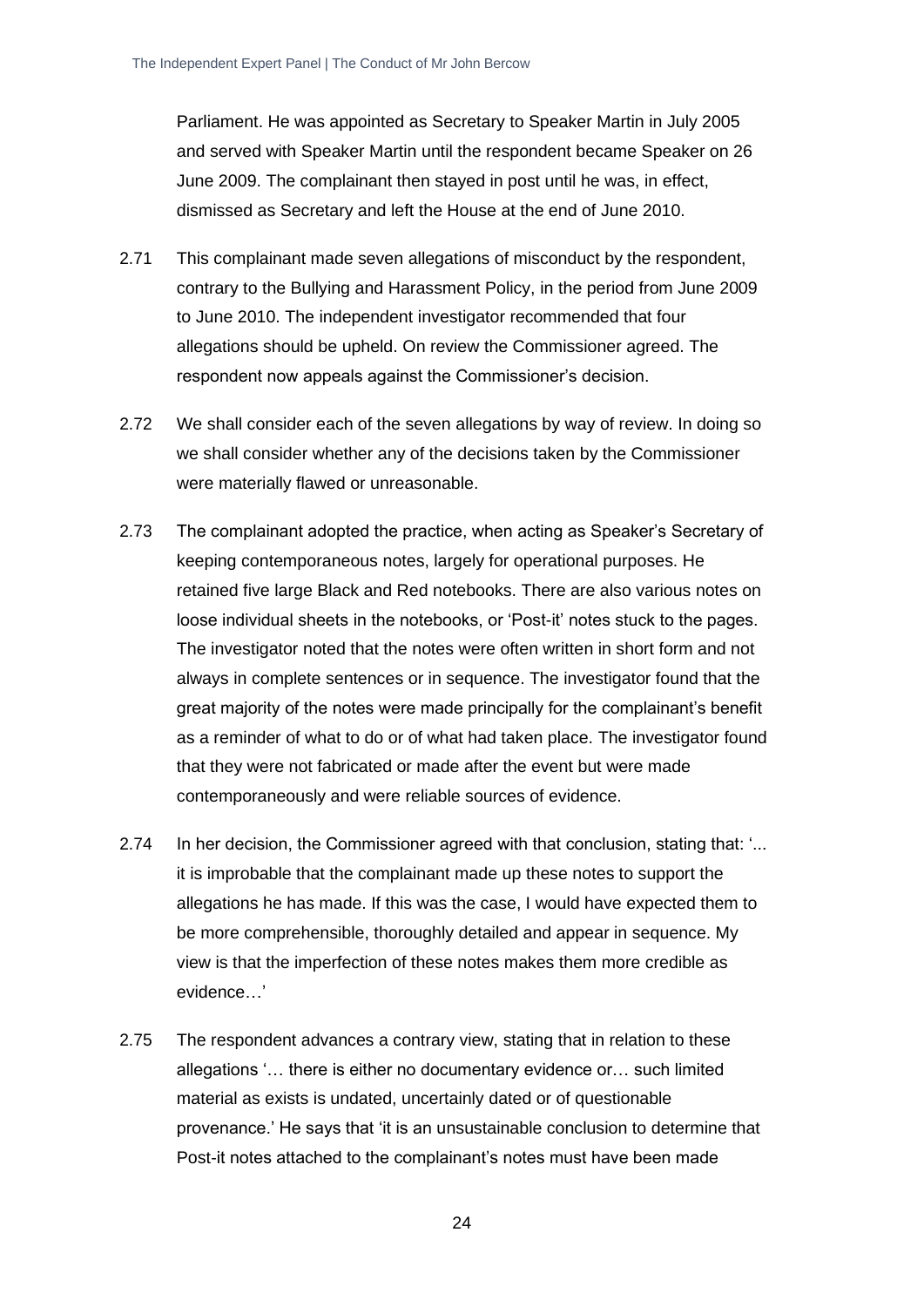contemporaneously with those notes, despite the lack of any dates and the clear possibility that they were added later.'

- 2.76 Having ourselves seen sample copies of these notes, we regard the Commissioner's conclusion as reasonable, and indeed firm. It is evident that the notes of significance for these complaints are a minor component of what was written down, in what appears to us to be clearly a broad-based set of contemporaneous working notes. We agree that they are a reliable source of what took place. The only alternative conclusion would be that they were elaborately fabricated, deliberately misleading entries made as rare interpolations in otherwise uncontroversial working notes, which were not then used for any purpose for many years thereafter. Given the history and context of this case, we regard such a possibility as remote and safely to be discounted.
- 2.77 The respondent gave extensive evidence to the investigator in this case. He claimed that he had a very wide and detailed recall of all the events of significance arising in these allegations. He denied that he had lost his temper or had bullied or harassed the complainant in any way. The complaints were, in his submission, 'at best, a grossly and maliciously distorted exaggeration of true events and, at worst, pure fabrication'. In broad terms the complaints were, in his submission, either completely false or at best deliberate exaggerations of the truth. He denied much of what the complainant alleged to have been said. He said that the complainant had brought these allegations out of 'sheer animosity and malice'.
- 2.78 In the end, however, we are satisfied that the complainant, supported by the evidence of his various notebook entries, and to a significant extent by other witnesses, has told the truth. However hard the respondent tried to refute the content of the notes, he was not able to do so. The evidence from them is cogent and compelling. We are therefore bound to conclude that the respondent has lied extensively to try and avoid the thrust of these allegations. Having considered all the evidence, we come to that conclusion confidently.
- 2.79 The respondent was the complainant's direct superior, as well as the leading (and one could fairly add, dominant) figure in the House of Commons. It is clear from the overall evidence that the complainant and the respondent have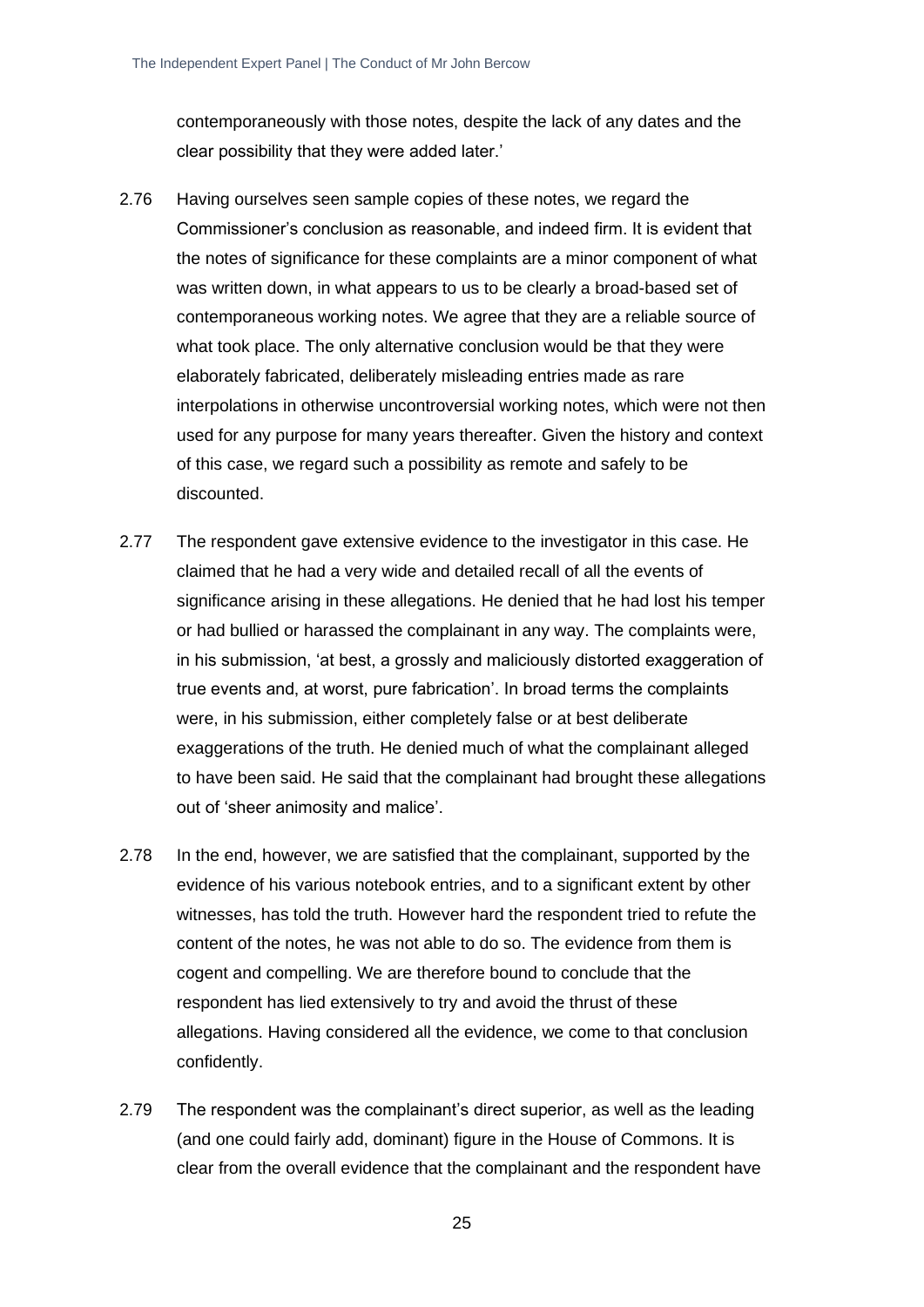very different personalities and may well have had a different outlook on what was the proper answer to many relevant questions in the management and organisation of the House. The complainant is described by many witnesses as having a very high sense of responsibility and duty, a rather formal manner and a sensitive nature. Putting the matter neutrally, the respondent is a forthright man who never pulled his punches. He entered the office of Speaker, on his own account (here not contradicted by any evidence) with a very large and comprehensive agenda for reform. Part of the respondent's case is that this complainant was resistant to that agenda, and that such tension as there was between them derives from that and nothing more. In various ways, the complainant has expressed his disagreement with that. His case is that he did not seek to obstruct the respondent's plans for reform, recognising that it was not his place to do so. He may of course have given advice as to the approach to be taken, but that would be clearly within his responsibilities.

- 2.80 It will be obvious that the respondent was in a position of very considerable relative power to the complainant, even acknowledging that the complainant's role was a significant and senior one. The Speaker is the most powerful figure within the House of Commons.
- 2.81 We find no convincing basis for the explanation advanced by the respondent that such tensions as there were between these parties derived from obstruction of the respondent's reform programme or his zeal to put it into effect. The detailed findings on the allegations are clearly inconsistent with such an explanation of the story. In any event, it goes without saying that no tension of that kind could justify bullying or harassment.
- 2.82 As we have indicated in general, the respondent raised the question of collusion in relation to this complainant. We have given our general conclusion above. Specifically in relation to this complainant, the Commissioner found: (1) there had been no contact between this complainant and Ms Emms since the complaint, apart from a note the complainant sent to Ms Emms when she left her role as Speaker's Secretary; (2) General Leakey did contact this complainant to ask if he was going to submit a complaint and there was a discussion of the route for complaint, but they did not share information about each other's complaints; (3) there was contact between this complainant and Lord Lisvane, and Lord Lisvane encouraged this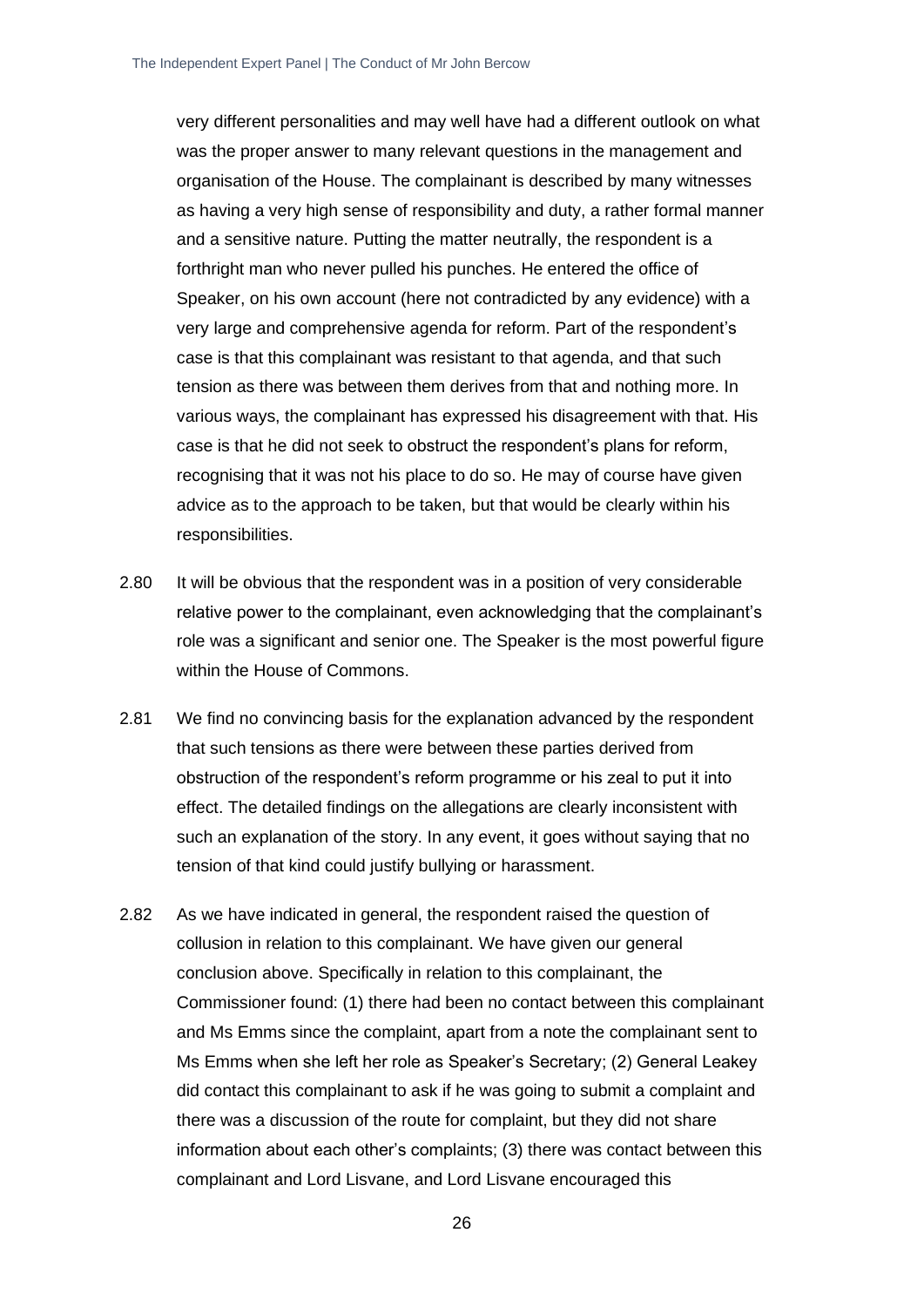complainant to lodge a complaint but this complainant did not share any information about his complaint with Lord Lisvane; and (4) this complainant had not spoken to General Leakey or to Lord Lisvane between February 2020 and the investigator's report in April 2021. We find those conclusions to be sound.

- 2.83 Under this head, the complaint is that Mr Sinclair was given insufficient direction in relation to handling the press. He says he was excluded from decision-making and was the subject of abusive language and threatening words. This matter arose principally out of a request for press comment in June 2009 concerning the pay of MPs. In answer to a press enquiry, the complainant stated that the Speaker would, unless required, probably not vote on the issue of members pay. The complainant states he was berated for doing so and sworn at. He made notes about some of the swearing, the Speaker calling him 'fucking stupid' and saying that he (the Speaker) did not give a 'flying fuck'. This was the first time the complainant had experienced this sort of outburst, so the contemporaneous notes are an important record.
- 2.84 The investigator found that there was insufficient evidence to support the complainant's case that press comment was crucial to his role, that he was subject to a deliberate lack of direction or inclusion by the respondent, or that the claimant had consulted the respondent before answering the journalist's query. The Commissioner agreed.
- 2.85 Both parties agree that there was a 'difficult exchange' on this occasion. The Commissioner agreed with the assessment of the investigator that this complainant would not have written the notes he did unless the swearing was used, despite the respondent's denial. The Commissioner found that on this occasion the respondent's behaviour could properly be categorised as offensive and intimidating, making the complainant feel vulnerable, upset undermined and threatened. She agreed that this was an abuse of power and constituted a breach of the Bullying and Harassment Policy.
- 2.86 We agree and confirm the Commissioner's findings of fact, supported as they are by what we accept to be genuine contemporaneous notes. We therefore agree with the conclusion of the Commissioner. Her reasoning was correct. There was sufficient evidence and a breach of the Policy was proved. The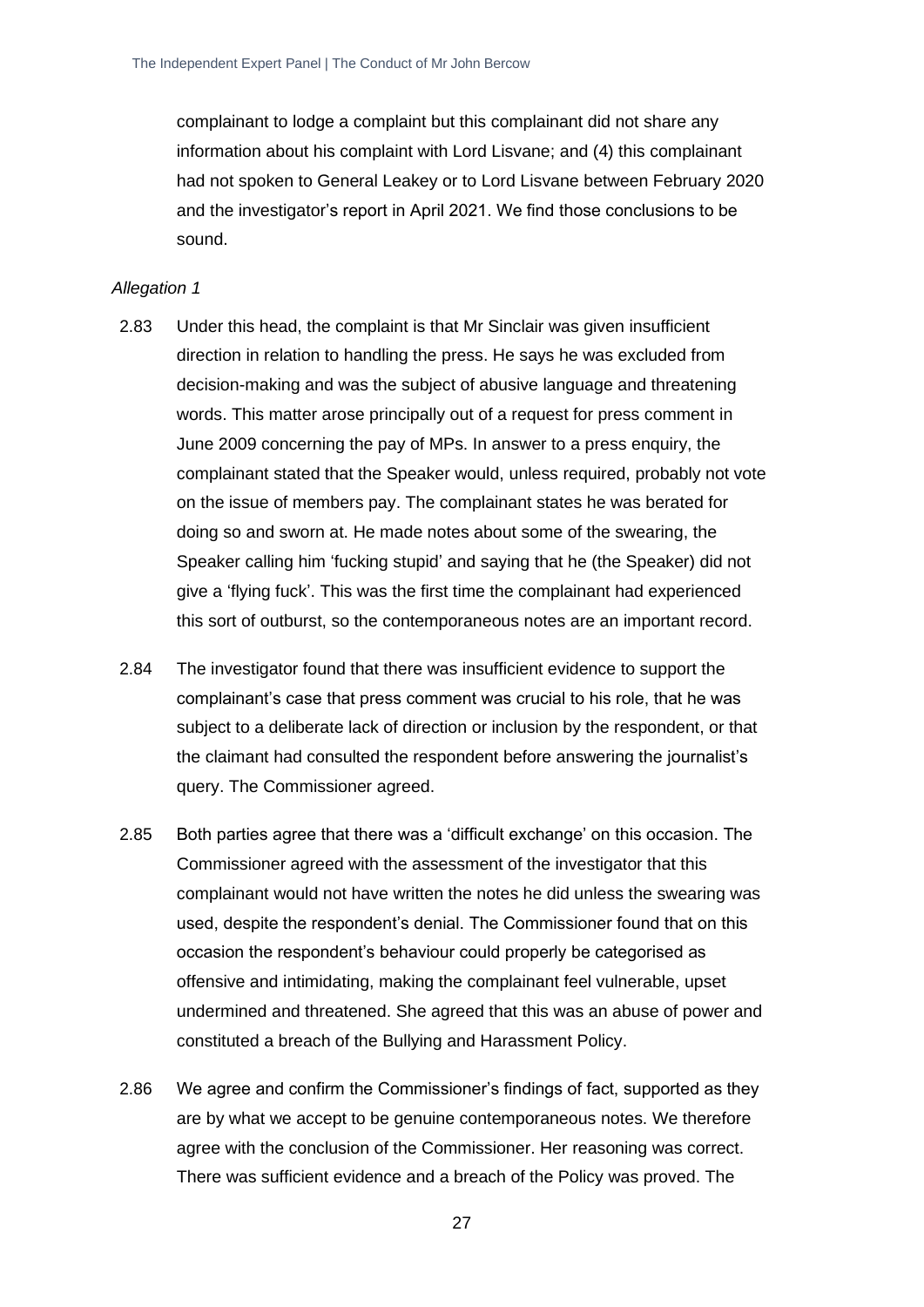decision of the Commissioner was a reasonable one.

#### *Allegation 2*

- 2.87 This complaint concerns an allegation of a deliberate changing of work structure, routines and responsibilities in September and October 2009, including the appointment of a Special Advisor. For reasons set out in the Commissioner's memorandum this allegation was not upheld. In any event, the Commissioner noted that the respondent was entitled to change the working arrangements affecting the complainant. Although the complainant alleged that these changes led to 'diary clashes and other errors' to which the respondent reacted with verbal abuse and threats, there is no contemporaneous note or directly supporting evidence confirming the complainant's recollections, which are less specific and graphic than in other allegations.
- 2.88 The Commissioner expressed no doubt about the complainant's evidence as to his own reactions and feelings; but without being in a position to uphold specific complaints of verbal abuse, threats or demeaning language, the Commissioner took the view that a breach of the policy was not made out. We consider this was a careful conclusion and, of course, it is not the subject of any appeal by the respondent. We note that had the Commissioner taken a broader view of patterns of behaviour established in other allegations, both in this case and in that of the other complainants in these appeals, then it might well have been possible to lend support to the account of the complainant in this allegation.

- 2.89 This episode relates to an incident in September 2009.
- 2.90 The complainant's case is that he had arranged for an introductory visit by a senior official of the Northern Ireland Boundary Commission to meet the respondent at the beginning of the relevant day. He said that he had fully briefed the respondent in writing. At the time when the meeting was due, the complainant states the respondent said he was leaving, cutting the meeting, and that he 'did not give a flying fuck for the visit'. The complainant reported that the respondent claimed at the time that the complainant had 'secretly placed the papers [meaning the briefing paper] into his programme' and that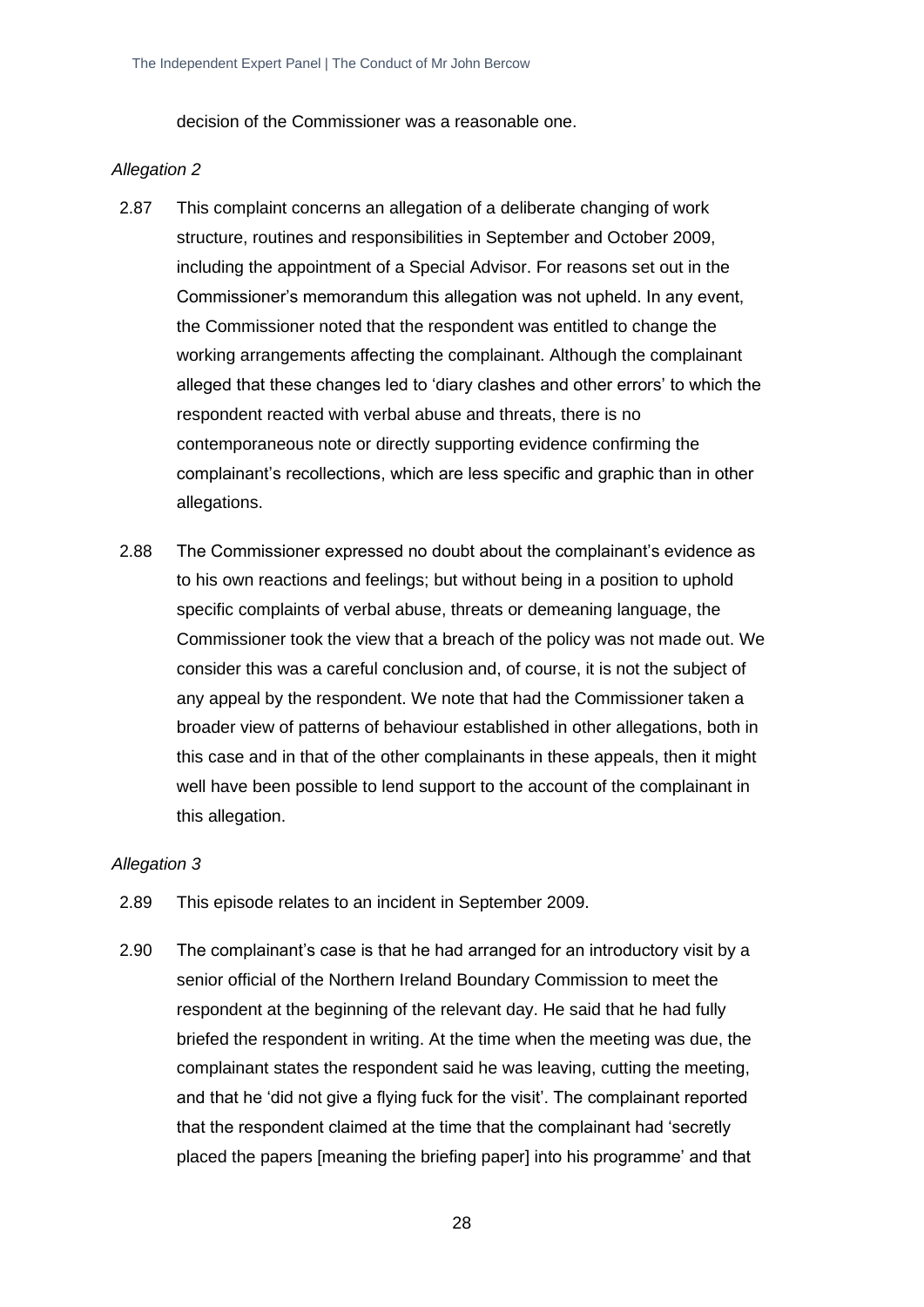the complainant could cover up his own incompetence by telling the visitor whatever story he wished.

- 2.91 Both parties agreed that the meeting had been arranged and was cancelled at very short notice by the respondent, who went instead to his constituency. It is agreed that the relevant conversation between them was without witnesses. However, it is the subject of a notebook entry by the complainant, which reads in part 'had to lie to him or did I? I did lie as the easier course so he will think less ill of Sp[eaker] – what wd. he had made of the truth. He knew I am sure'.
- 2.92 The respondent recalled the incident. He agreed that the complainant had arranged the meeting and that it had to be cancelled at very short notice. But he denied swearing or accusing the complainant of hiding papers.
- 2.93 In her conclusions, the Commissioner recorded that the handwritten note supported the complainant's statement about the position he was placed in and his embarrassment. However, she went on to conclude that there was no corroborating evidence confirming the further elements of the complainant's version of events. For those reasons she declined to uphold the complaint.
- 2.94 We agree with the Commissioner's approach. Some may have found the detailed evidence of the complainant sufficiently credible for the complaint to be proved. Certainly, there does not have to be corroborating evidence for an allegation to be upheld. But the Commissioner's conclusion was a reasonable one on the evidence as she saw it. We therefore agree with the Commissioner's decision that this allegation is not upheld.

- 2.95 Following a Freedom of Information request, the *Daily Telegraph* published negative reports about the cost of work on the Speaker's apartment. As a consequence, the respondent accused the complainant in a meeting in November 2009 of a lack of interest, support, control and leadership. This was in front of other members of staff. The complainant described the level of anger expressed by the respondent as '...way over the top: there is spittle coming out of the mouth and arms being waved about.' The anger was uncontrolled, and the complainant said he was afraid that someone might be 'thumped'.
- 2.96 There were notes supporting this episode. The complainant defended himself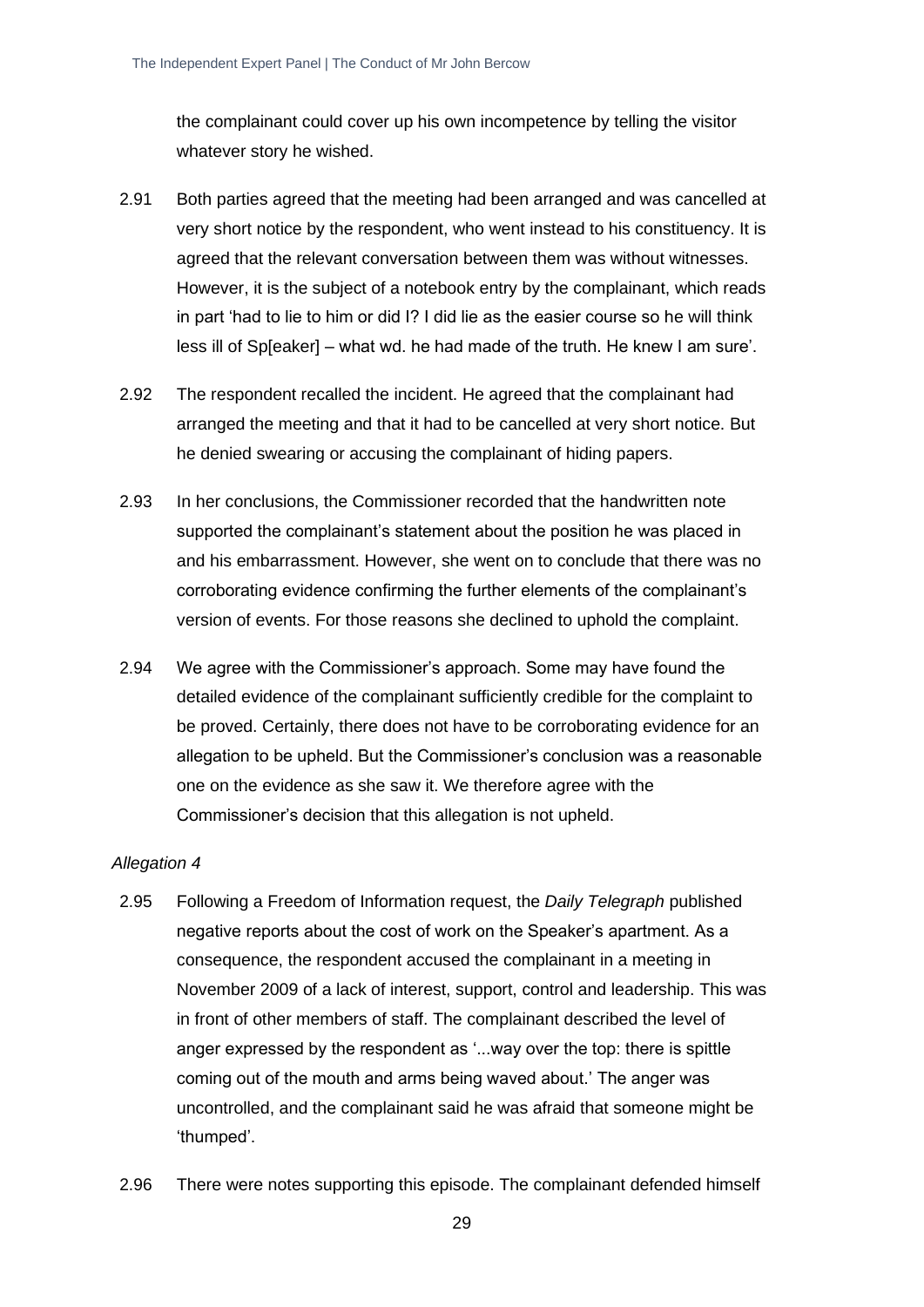by saying that work on the apartment was not within his responsibilities. The complainant reported that a witness had commented to him on how unfair had been the respondent's treatment of him. However, when asked, the witness could not recall that comment. Another witness was said to have observed to the complainant 'you're being bullied'. During an interview, yet another witness volunteered that he had been given a description of this episode at the time by the complainant and had told him that he was being bullied. The investigator disregarded this last evidence as being hearsay.

- 2.97 The Commissioner's conclusion was that such an episode occurred but there was insufficient evidence to demonstrate that the behaviour was so extreme as to constitute bullying. In particular, the complainant's note does not confirm many of the more extreme aspects of the claimed behaviour of the respondent.
- 2.98 We accept that this conclusion was reasonable. We would note that neither the Commissioner nor the investigator concluded that this episode undermined the complainant's credibility. This was a matter of degree after many years. We accept that that conclusion also was appropriate.

- 2.99 This complaint concerns a meeting in January 2010 with the CEO of the United Kingdom's Commonwealth Parliamentary Association [CPA]. The complainant prepared a brief for both parties, with papers in advance. The meeting was diarised. When the respondent arrived at the meeting, he cut it short, claiming that the complainant had not briefed him and criticised him in front of the CEO. The contemporaneous note sets out the detail, including the observation 'SPKR very rude to me'.
- 2.100 The respondent denies that he had claimed he had no knowledge of the meeting or that he had been poorly served by the complainant. He denies that he got angry or that he belittled the competence of the claimant in front of the witness or at all.
- 2.101 The witness remembered the meeting and confirmed the account of the complainant. In response to this, the respondent simply accused the witness of being partial, a friend of the complainant, and thus giving misleading evidence.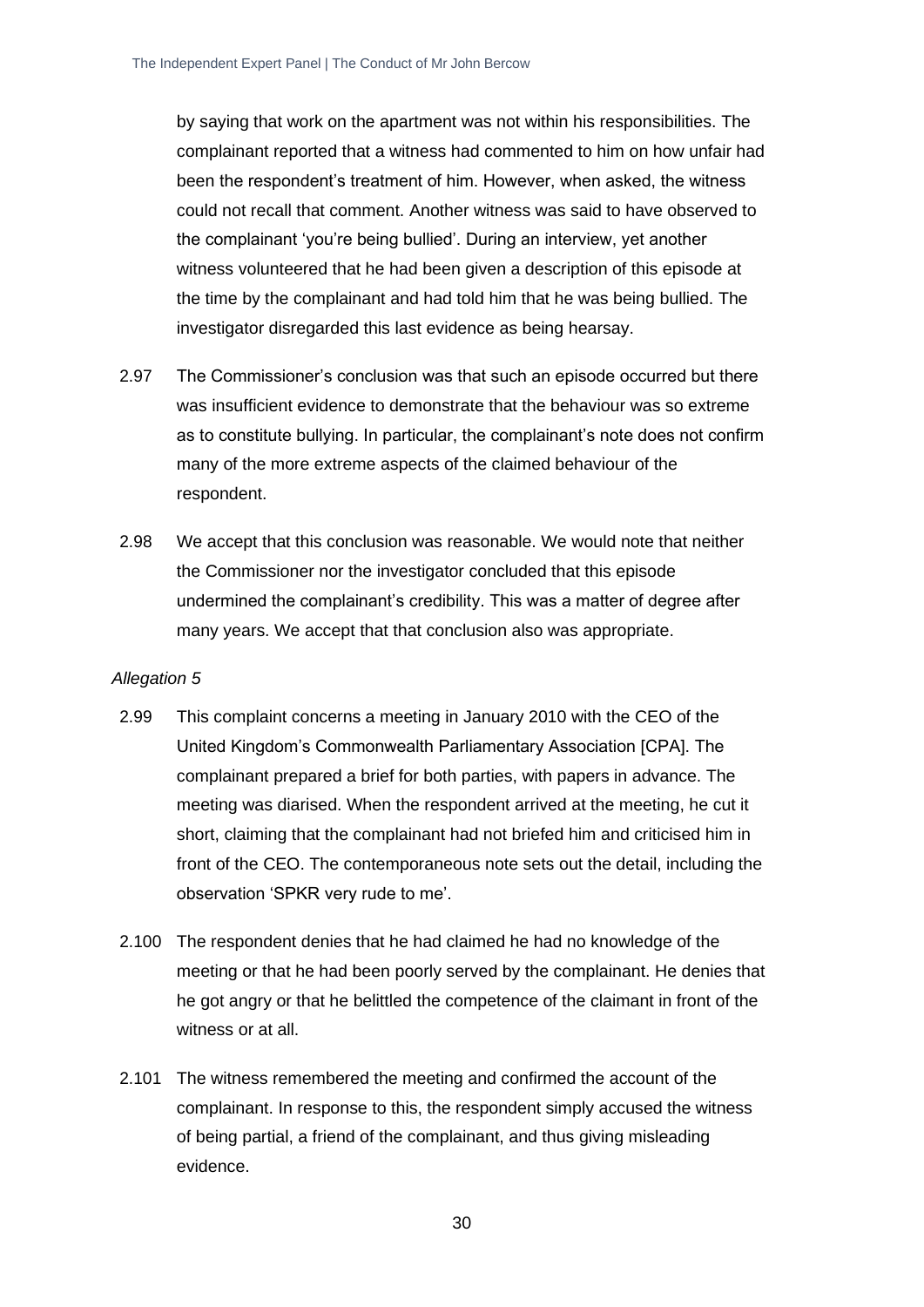- 2.102 Both the investigator and the Commissioner found the complaint to be made out and to constitute bullying, as it involved insulting and denigrating the complainant in front of another without any justification.
- 2.103 We agree with the conclusion of the Commissioner to uphold this allegation. Her reasoning was correct. There was sufficient evidence, and a breach of the Policy was proved. The decision of the Commissioner was a reasonable one.

#### *Allegation 6*

- 2.104 There are a number of elements to this allegation, spanning the period November 2009 to April 2010. The first concerns criticism of the complainant that he failed to ensure the Speaker's accommodation in the Palace of Westminster would be available to the Speaker's family during the campaign for the 2010 general election, or at least failed to ensure that the respondent had sufficient notice that it would not be available. It is not necessary for us to recite all the twists and turns of this part of the complaint. It seems to be beyond issue that the complainant was not in a position to make the decision about this. Part of the problem was that the Speaker's wife was intending to stand as a local government candidate, and there was a strong hesitation on the part of the House authorities on that account: there could not be political campaigning from the Speaker's House.
- 2.105 It is agreed that there was a meeting between the complainant and the respondent where the former informed the latter that he would not be able to use the accommodation. There was then an episode which the complainant described as 'an amazing display of temper in my office, in which he ordered me to stay seated, so he was standing over me, and then threw the mobile phone right in front of me on my desk and it burst into hundreds of bits and I could feel them hitting me. It was the most violent, extraordinary display of temper….' According to the complainant this was the only episode where the respondent apologised for his behaviour afterwards. The complainant also describes how the son of the office cleaner gathered up the parts of the mobile phone and later reassembled it.
- 2.106 The respondent accepts that he was disappointed by this decision but denies the display of anger, throwing his mobile phone down so that it came to pieces and telling the complainant that he would hold him responsible. In his autobiography, the respondent accepted this episode as an admittedly heated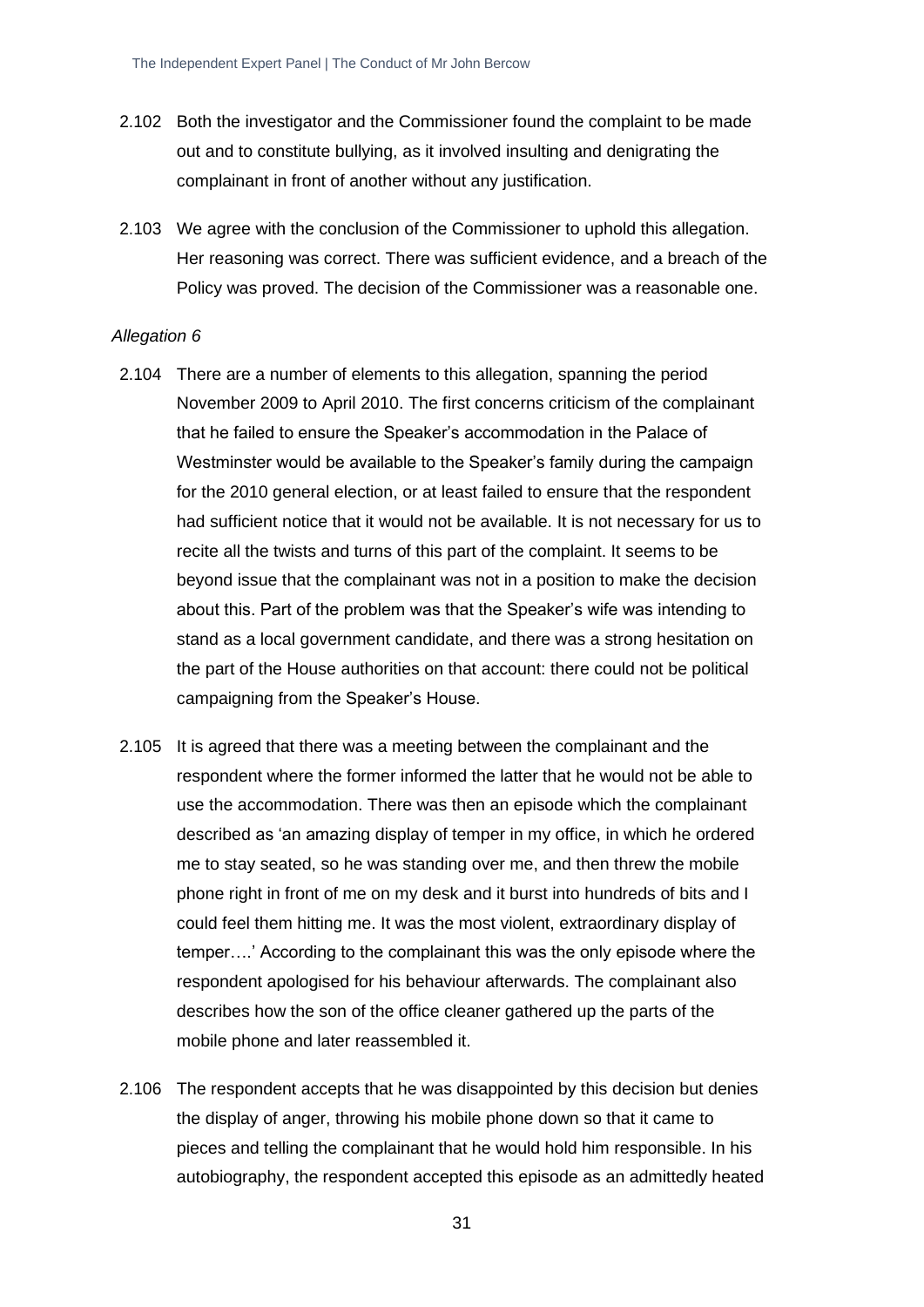argument.

- 2.107 Various witnesses supported elements of the complainant's account. One witness who had the confidence of the complainant remembered being told about the incident the same evening. The witness, the son of a member of House staff, did not remember fixing the phone. A suggestion from the complainant that there had in fact been another phone-throwing episode in front of another witness was rejected by that witness.
- 2.108 The investigator and the Commissioner placed heavy reliance on the detailed contemporaneous note and thus concluded that the critical elements of the complainant's account were reliable and that the respondent's behaviour was offensive and intimidating involving an abuse of power. That aspect of this allegation was upheld. We agree with that conclusion.
- 2.109 A second aspect of this complaint is a further episode of temper by the respondent who blamed the complainant for failing to ensure that a licence for civil partnership ceremonies could take place on the Parliamentary estate in time for the ceremony desired by an individual MP. This again was a matter outside the complainant's responsibilities.
- 2.110 Here too there was a contemporaneous note, part of which records the respondent's remarks as follows: 'what the fuck! Nothing surprises me about you – it's your job – don't you understand you (are stupid) – fuck! It's your job you are to do this despite what Clerk has said – you are to find out.' The notes record 'further rage'. The complainant told the investigator that the respondent had accused him of being homophobic.
- 2.111 The complainant named a witness who was present for part of the discussion. That witness conveyed the impression 'the respondent was displaying actual anger… It made the witness feel very uncomfortable. [The complainant] reacted in a calm manner, trying to explain the issue….' Another witness heard 'blasts of shouting' from the respondent and described the complainant as being 'white as a sheet, shaken and shell-shocked.'
- 2.112 The investigator accepted that the witness who had heard the shouting and observed the effect upon the complainant was describing the relevant episode. The Commissioner concluded that she was unable to reach a decision on whether the term 'homophobic' had been used, but otherwise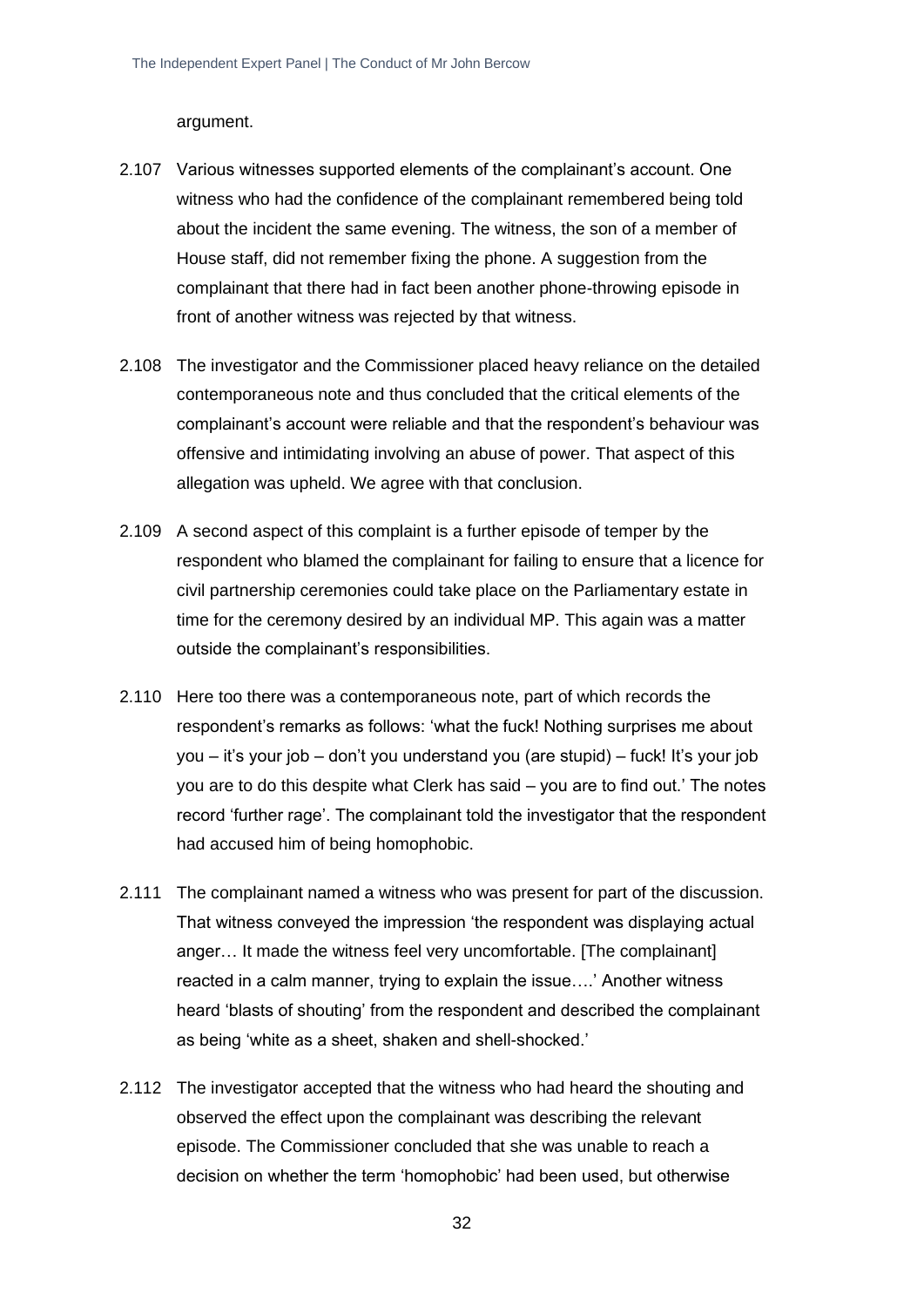accepted the description of this episode and concluded that it was properly proved.

- 2.113 We accept this conclusion as reasonable and proper.
- 2.114 The third aspect of this allegation concerned the appointment of two Parliamentary clerks to work in the Speaker's office. We intend to take this matter very shortly, since this part of the complaint was not upheld. That outcome is explicable by a lack of relevant knowledge on the part of the complainant. In essence, without the complainant being consulted, the House authorities (including Lord Lisvane) redeployed two clerks to work in the Speaker's office, in large measure as a means of protecting or supporting the complainant. The complainant was not informed of this. He assumed that this arrangement was at the behest of the respondent and was preparatory to undermining or displacing him. We regard this as explicable misunderstanding on his part.
- 2.115 The Commissioner concluded that this aspect of this complaint was not made out and we agree.
- 2.116 However, our decision on allegation 6 is that two serious aspects of that complaint were properly made out, and the Commissioner's decision to uphold them was reasonable. Her reasoning was correct. There was sufficient evidence, and a breach of the Policy was proved in relation to them.

- 2.117 This allegation falls into two parts, each concerned with the respondent's behaviour when displeased with a process of recruitment, in the first instance recruitment of a chaplain to the Speaker and in the second instance recruitment of a new diary secretary. The subject of the first part of this allegation is of significance, in part because it represents the subject of the first allegation by the complainant Ms Emms. We have considered both these complaints together, a helpful exercise in determining whether or not there has been collusion between these complainants.
- 2.118 The complaint by Mr Sinclair is that, because of his displeasure at the progress of the recruitment of the new chaplain, and then his anger that the recommended candidate was not his favoured candidate, the respondent engaged in unbridled anger and bullying of the complainant. A critical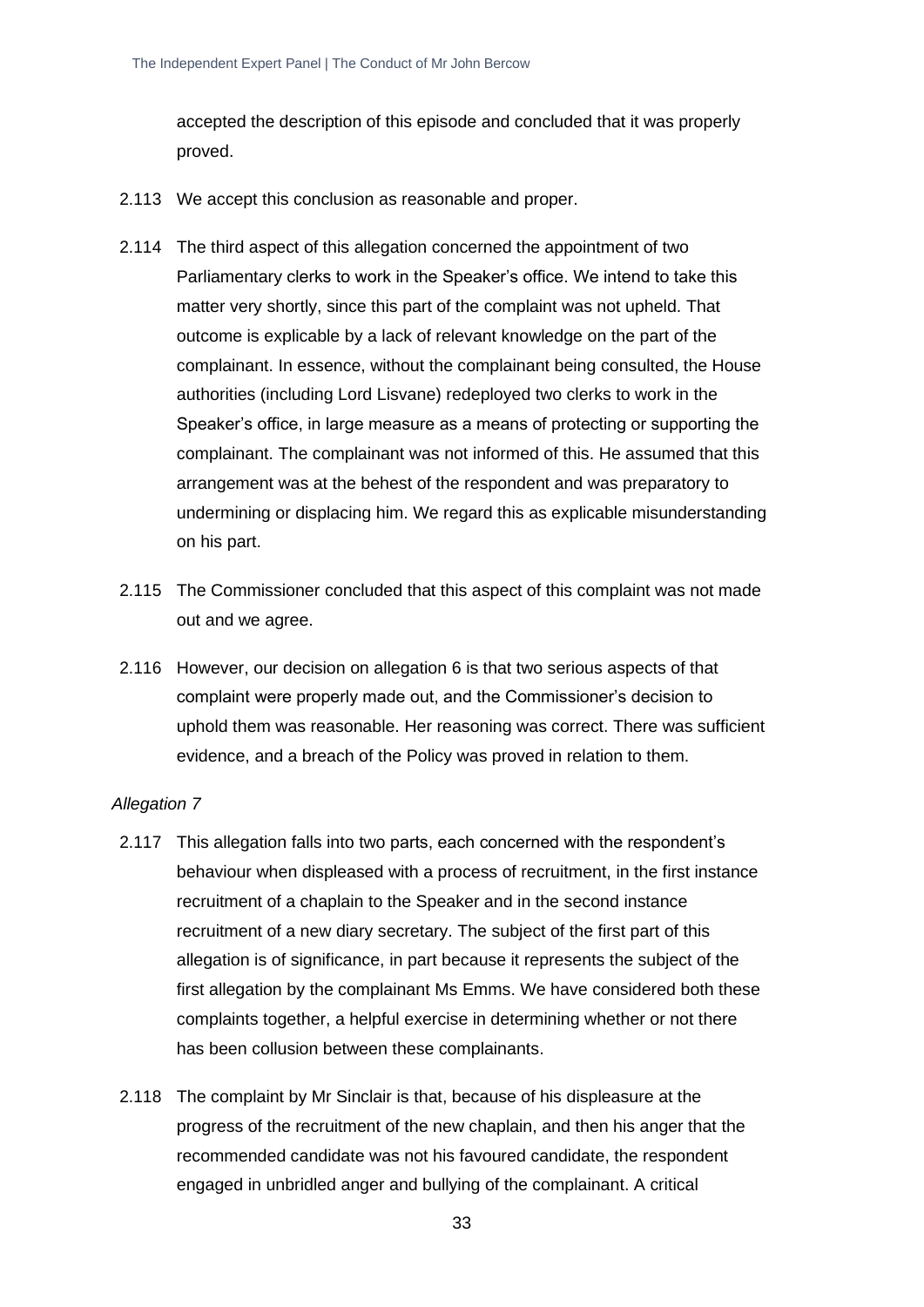episode, says this complainant, took place in the presence of Ms Emms. The respondent denies any such behaviour, and specifically denies that the relevant meeting or discussion was in the presence of Ms Emms.

- 2.119 The complainant's account is that initially the respondent was told that he could not have an active role in the recruitment process of his chaplain. He was disappointed by this, telling the complainant 'you fucking fix it that I'm on that panel.' When that proved impossible, the respondent stipulated that he wanted to meet all of the candidates, which he did after some negotiation. That sequence of events is in its essence confirmed by the evidence of external witnesses. Once the respondent had met the candidates, he fixed upon one whom he wished to be appointed. The candidate was a woman of colour. From that point the respondent set out to ensure that she was selected.
- 2.120 A witness whose evidence was accepted as accurate confirmed that there was an 'unholy row' between the respondent and the relevant Church authorities over this issue.
- 2.121 Before this was resolved by a compromise involving an alteration of the pattern into which previous chaplains had been recruited, this complainant was required to tell the respondent who the selection panel proposed to appoint. The complainant made detailed notes about the respondent's reaction. He described it as being 'furious beyond the normal reaction' with the respondent swearing at the complainant, thumping the table and waving his arms, with spittle coming from his mouth. The complainant's written account records that Ms Emms was present at the scene. The central passages from the note read:

*'[the Speaker] was furious beyond a normal reaction – swore (F) and thumped the table – "distressed that he had been forced into this assessment (suggested I was part of this conspiracy)" Kate chipped in to try and calm him. Very poor behaviour – anger caused physical reaction – white spittle and waving arms. Unreasonable temper. Believed he could smash the glass ceiling. refused to talk to… ("He has not represented me… He has not done what I asked (of him). Persuaded him to talk to… And to… (Both rants and I had failed to pass on things which they knew not to be the case…)'*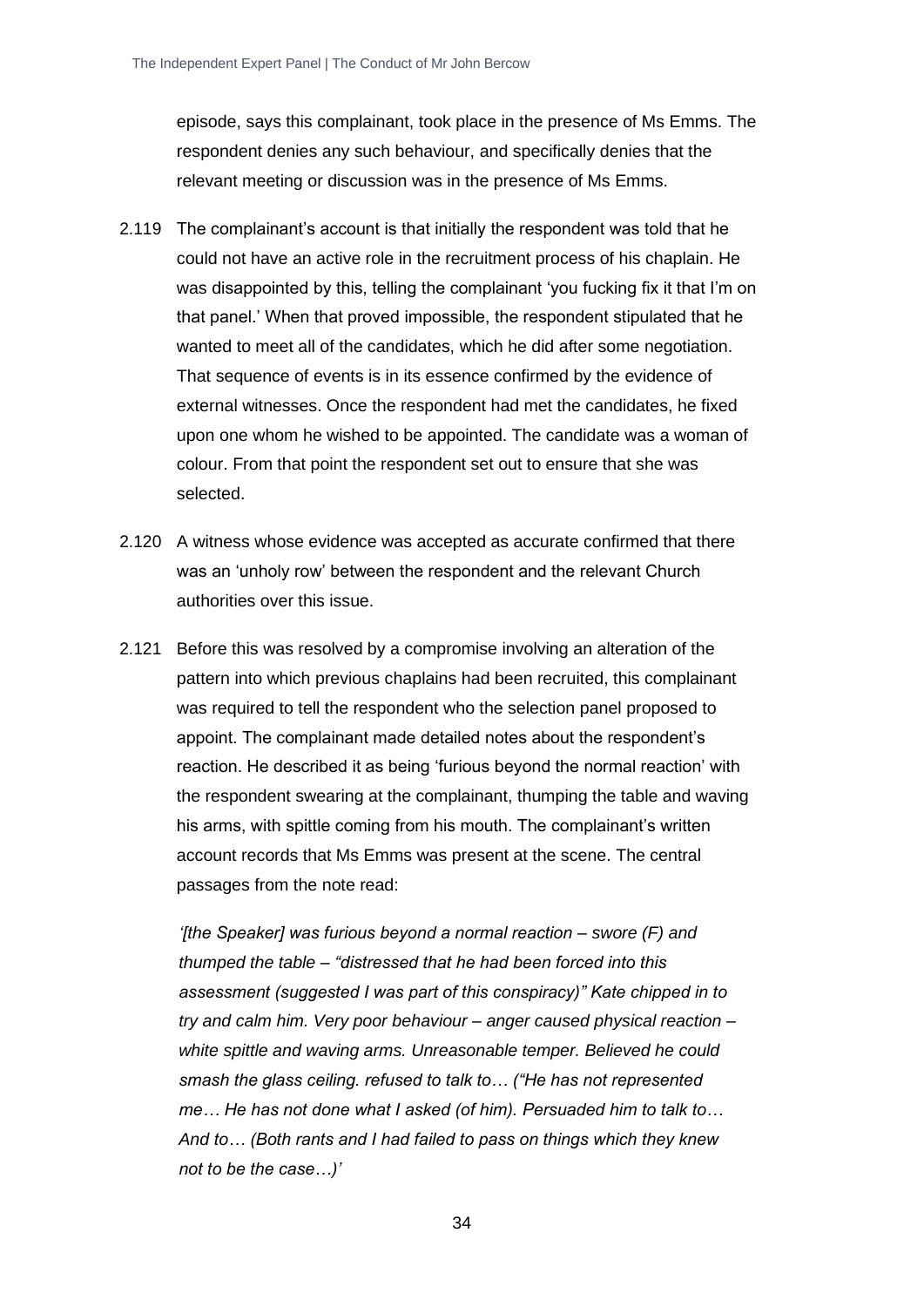- 2.122 The complainant, Ms Emms, confirms her presence at the meeting. By that stage, it was known to Mr Sinclair and to Ms Emms that she would be taking over his responsibilities when he departed. Her account is that she was taken to this meeting by Mr Sinclair so that she could see in advance 'what it could be like'. Her account, given to the different investigator who handled her complaint, is broadly consistent with that of this complainant, Mr Sinclair. She describes the respondent as losing his temper spectacularly 'like Jekyll and Hyde', his face being totally red, as spittle came from his mouth. He shouted and used abusive words to the complainant, Mr Sinclair.
- 2.123 The respondent denies that Ms Emms was present 'as she had no locus, duty or role in the matter.' His case is that the suggestion she was present is a lie. He states that 'the suggestion that I waved my arms… with spittle coming from my mouth is disgusting, offensive and untrue.'
- 2.124 In the transcription of this complainant's note appearing in the Commissioner's Memorandum in the Sinclair case, the date given for the meeting is 21 May 2010. That date came from the complainant's typed version of his notes. The respondent challenged the date with evidence indicating that the meeting could not have taken place on that day. However, the investigator then examined the original notes and magnified them, concluding that the manuscript note actually recorded the date of 27 May 2010, a date which fitted in with evidence provided by independent witnesses.
- 2.125 It is illuminating to consider how this episode was addressed by the respondent and the investigator in the Emms case. According to the investigator in that case, the respondent alleged collusion '15 times in his rebuttal of the draft [investigator's] report'. The respondent also alleged that the complainant Ms Emms colluded with Lord Lisvane and with General Leakey. That investigator went on to observe: 'However, he did not refer to any example or evidence of how such conduct has manifested itself in the formulation of any part of the complainant's complaint, nor indeed any other.'
- 2.126 The investigator in the Emms case concluded that the meeting with which we are concerned probably took place on 1 June 2010, a conclusion which the respondent sought to undermine in what he described as 'fresh evidence' to us in the course of the appeal: the evidence which he described as fresh was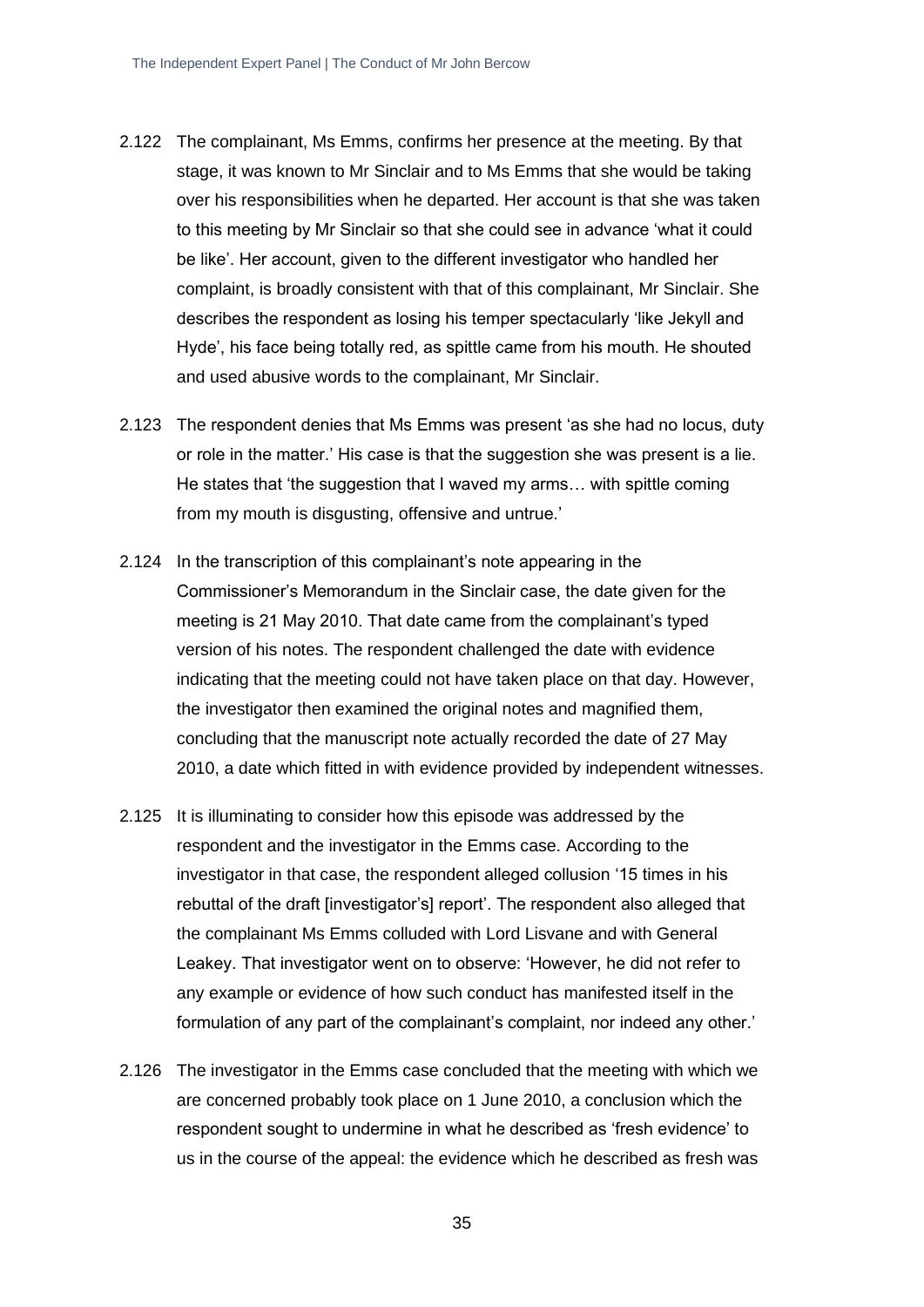simply the assertion that 1 June 2010 was not a sitting day, and hence none of these parties would be present in the House of Commons. That evidence was not 'fresh', in the sense that it could have been offered before the investigator's report and the Commissioner's decisions.

- 2.127 The importance of the overlap in complaints between these two complainants is high. Either there was collusion between them, or they genuinely corroborate each other. In our judgment, this evidence, taken as a whole, is very highly unlikely to be the result of collusion, given all the circumstances, not least the existence of contemporaneous notes made by Mr Sinclair, set alongside the fact that no contemporaneous notes were made by Ms Emms, in addition to the fact that Mr Sinclair gave a clearly incorrect date for the relevant episode, and Ms Emms gave no date. The date is itself of lesser importance, provided other matters are consistent with the event taking place. The point is that such detailed differences run counter to collusion. In any event, the respondent accepts that he was given what he regarded as bad news at a specific meeting about the originally recommended candidate and accepts that he was displeased by this.
- 2.128 For these reasons we conclude that the Commissioner's decision that this part of allegation 7 was made out, was correct and must be upheld. We further conclude that the approach by the respondent is a clear example of a false allegation of collusion, designed to displace damning evidence against him.<sup>7</sup>
- 2.129 The second part of allegation 7 in the Sinclair case concerns the selection of a diary secretary. The complaint is that during the process the respondent claimed he had not been properly consulted and threw down his pen, blaming the complainant and using bullying and offensive language. It is said the respondent told the complainant that the candidate who had been selected was chosen because he, the complainant, thought the other candidates 'were below stairs', and the respondent proceeded to mimic the complainant's voice.
- 2.130 This episode is recorded in notes which the investigator concluded were contemporaneous, a conclusion accepted by the Commissioner. This is an

<sup>7</sup> We wish to point out that this difficult appointment process carries absolutely no negative reflections on the candidate appointed, who was almost certainly unaware of the events we have described.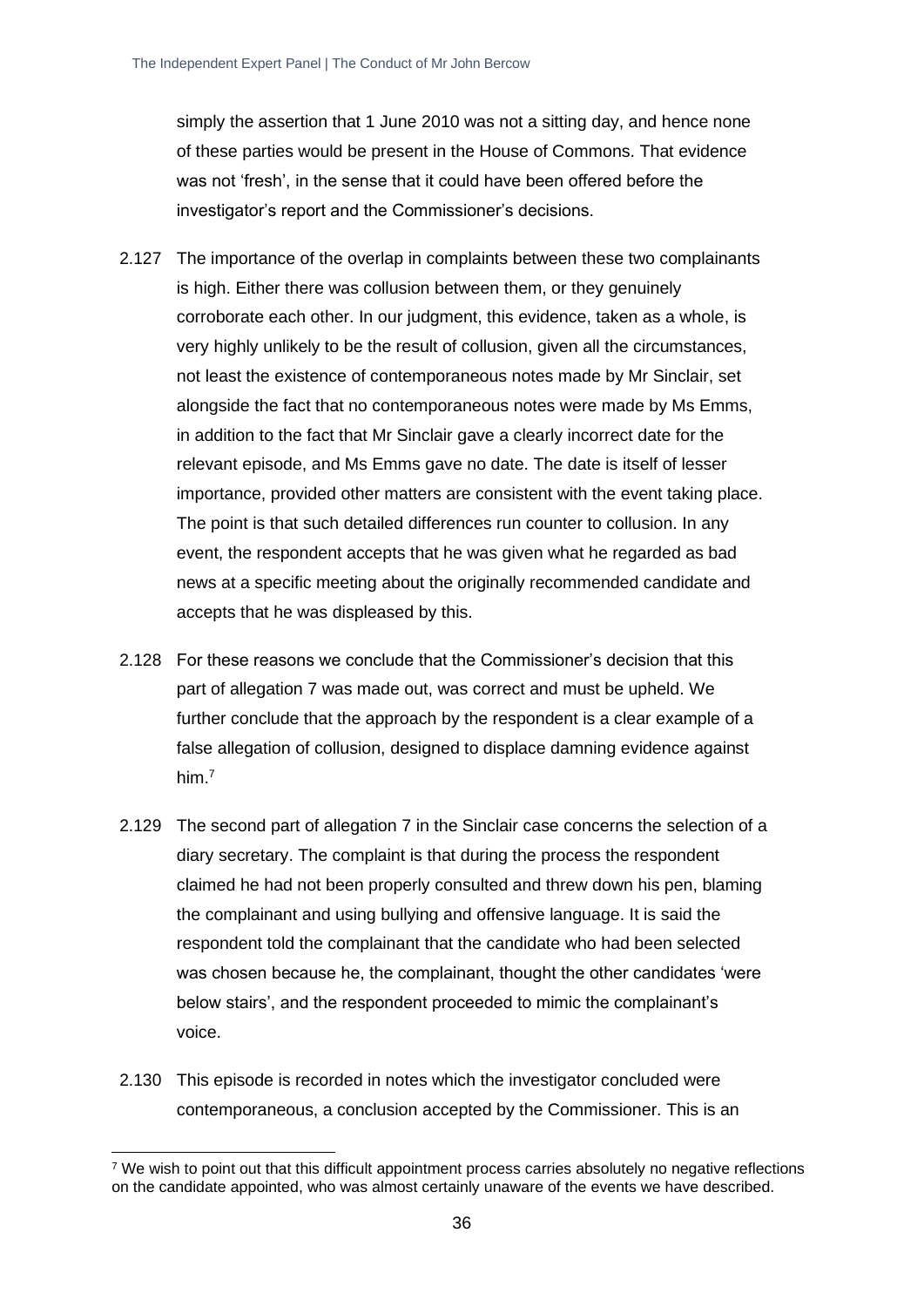example where the note in the main notebook page is amplified by a Post-it note stuck onto the page.

- 2.131 The respondent rejects any bullying although he does accept that he believes the complainant in the relevant meeting demonstrated a 'snobbish' attitude. Here, too, his suggestion is that there has been deliberate fabrication. The respondent denies ever throwing a pen or imitating the complainant.
- 2.132 The Commissioner accepted the account from the complainant principally because of the particularised contemporaneous note. We regard that conclusion as reasonable and capable of support from the other matters which have been established, demonstrating a pattern of behaviour by the respondent towards this complainant. Had the Commissioner chosen to do so, she could also have relied on other evidence from other occasions, such as the account of a senior member of the House of Lords who recalled a different occasion when the respondent threw down a pen and was rude and contemptuous to a separate complainant. We also accept the conclusion of the Commissioner that this behaviour constituted bullying and harassment.
- 2.133 We therefore agree with the conclusion of the Commissioner to uphold this allegation. Her reasoning was correct. There was sufficient evidence, and a breach of the Policy was proved. The decision of the Commissioner was a reasonable one.

#### *Overall Conclusions on Case BH 1875*

2.134 It follows from the above that the respondent's appeal fails on all counts in relation to this complainant. The Commissioner upheld Allegations 1, 5, 6 (in part) and 7, and those decisions are upheld by us. Moreover, we conclude that the respondent has been widely unreliable and repeatedly dishonest in his evidence. He has attempted to defeat these complaints by false accusations of collusion and by advancing lies.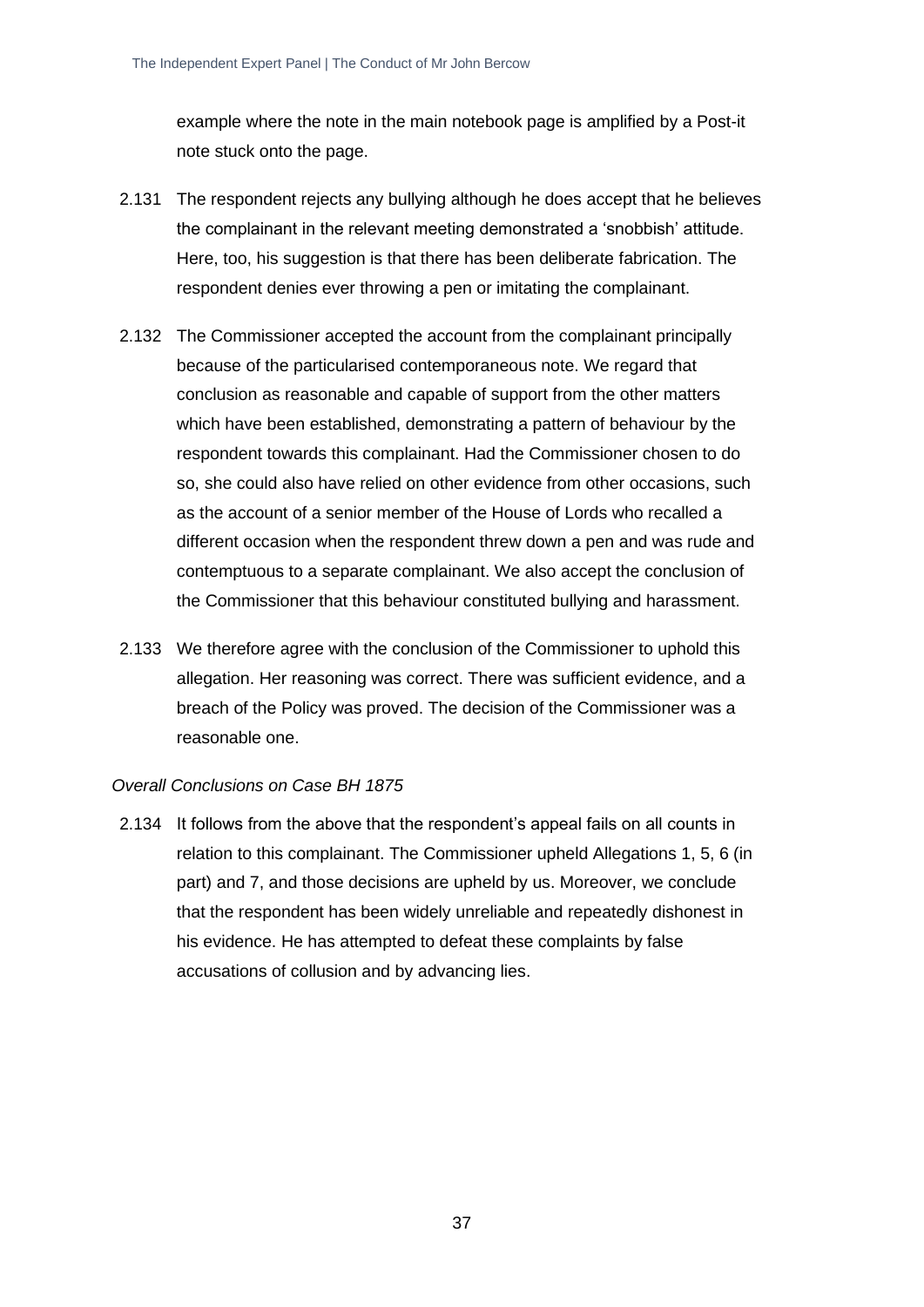# **Case 1871 (Emms)**

#### *General*

- 2.135 The complainant Kate Emms has been an officer in the House Service since 1994. As we have already indicated above, she succeeded the complainant Angus Sinclair as Speaker's Secretary in July 2010 and served in that capacity until March 2011. She made seven complaints of bullying against the respondent, beginning with the episode giving rise to the last complaint by Mr Sinclair and culminating in an allegation of ostracism from the staff team, running from November 2010 until the complainant's last day in the Speaker's office on 4 March 2011. The complaints are of angry episodes accompanied by abuse, and of undermining and isolating behaviour. The complainant's case is that the respondent's behaviour caused her to become seriously unwell through stress and anxiety, culminating in her precipitate departure from the post, without notice or warning.
- 2.136 The respondent denies all of the complainant's allegations. In broad terms the complaints were, in his submission, either completely false or at best deliberate exaggerations of the truth. The respondent rejects the suggestion of undermining or isolating behaviour. He denies ever losing his temper in the ways alleged by the complainant.
- 2.137 The investigator found that the events complained of occurred as described by the complainant, but concluded that only one of the complaints represented a breach of the Bullying and Harassment Policy.
- 2.138 The Commissioner upheld the finding on the single allegation by the investigator, but in respect of two other allegations disagreed with the investigator and concluded that those two allegations were also made out. The Commissioner referred the case for sanction. The respondent has appealed the Commissioner's decision to uphold three allegations.

#### *Allegation 1*

2.139 We have already set out the facts and analysis of this episode under allegation 7 by Mr Sinclair. This episode concerned the appointment of a chaplain to the Speaker. By the time of this incident, it was known that this complainant would succeed Mr Sinclair as Speaker's secretary, and Mr Sinclair brought this complainant into the relevant meeting. Her presence is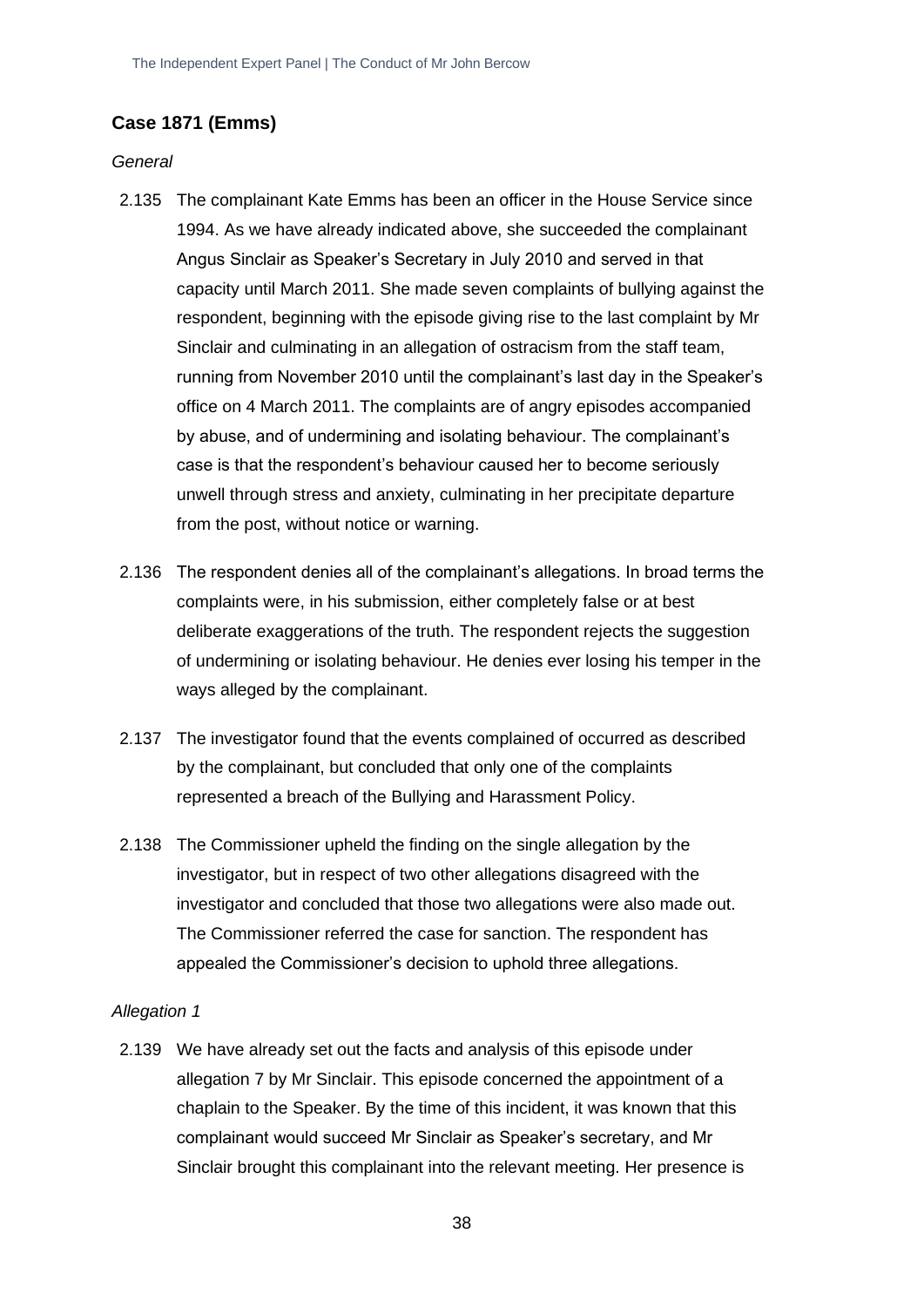denied by the respondent, but we have already sustained the finding that she was present. The investigator in this case accepted the evidence of anger, swearing, production of spittle and shouting as described. However, since the outburst of anger was aimed at Mr Sinclair and not at this complainant, the investigator found that this incident did not constitute a breach of the Bullying and Harassment Policy in relation to this complainant.

- 2.140 The Commissioner took a different view. She considered the terms of the Policy and concluded that 'there is no … requirement that the behaviour has to be targeted towards the complainant for the allegation to be considered within scope. The relevant consideration is the experience of the complainant during the incident.' The Commissioner went on to set out the impact on this complainant, quoting her as follows: '[the respondent's loss of temper] was explosive and sudden, I did not know where to look. [Mr Sinclair] was clearly used to it and remained calm. I have dealt with many, many ministers, junior ministers and whips and I've seen some of them lose their tempers or display demanding behaviour. But the Speaker was that day confrontational, malign and mean, it seemed like he was deliberately trying to injure and belittle [Mr Sinclair] rather than just letting off steam. He didn't seem to be able to stop at simply expressing his frustration. I was cringing and feeling a sort of stomachclenching anxiety'. The investigator had indeed accepted that the complainant was 'shocked, discomfited and made anxious' by the respondent's behaviour.
- 2.141 The Commissioner considered that the respondent's behaviour had created an intimidating hostile environment, within the meaning of the Policy. She also considered the terms of paragraphs 2.9 and 2.10 of the Policy: see Annex One. Paragraph 2.10 states: 'A person may also be harassed even if they were not the intended 'target' of harassment...'
- 2.142 The Commissioner concluded that the policy does not require that a complainant should be the target of the behaviour. It is the quality of what the respondent has done, and its effect upon the complainant, which are the necessary ingredients for a breach to be established. For those reasons, the Commissioner reversed the conclusion of the investigator and found this allegation to be proved.
- 2.143 We agree with the conclusion of the Commissioner. Her reasoning was correct. There was sufficient evidence, and a breach of the Policy was proved.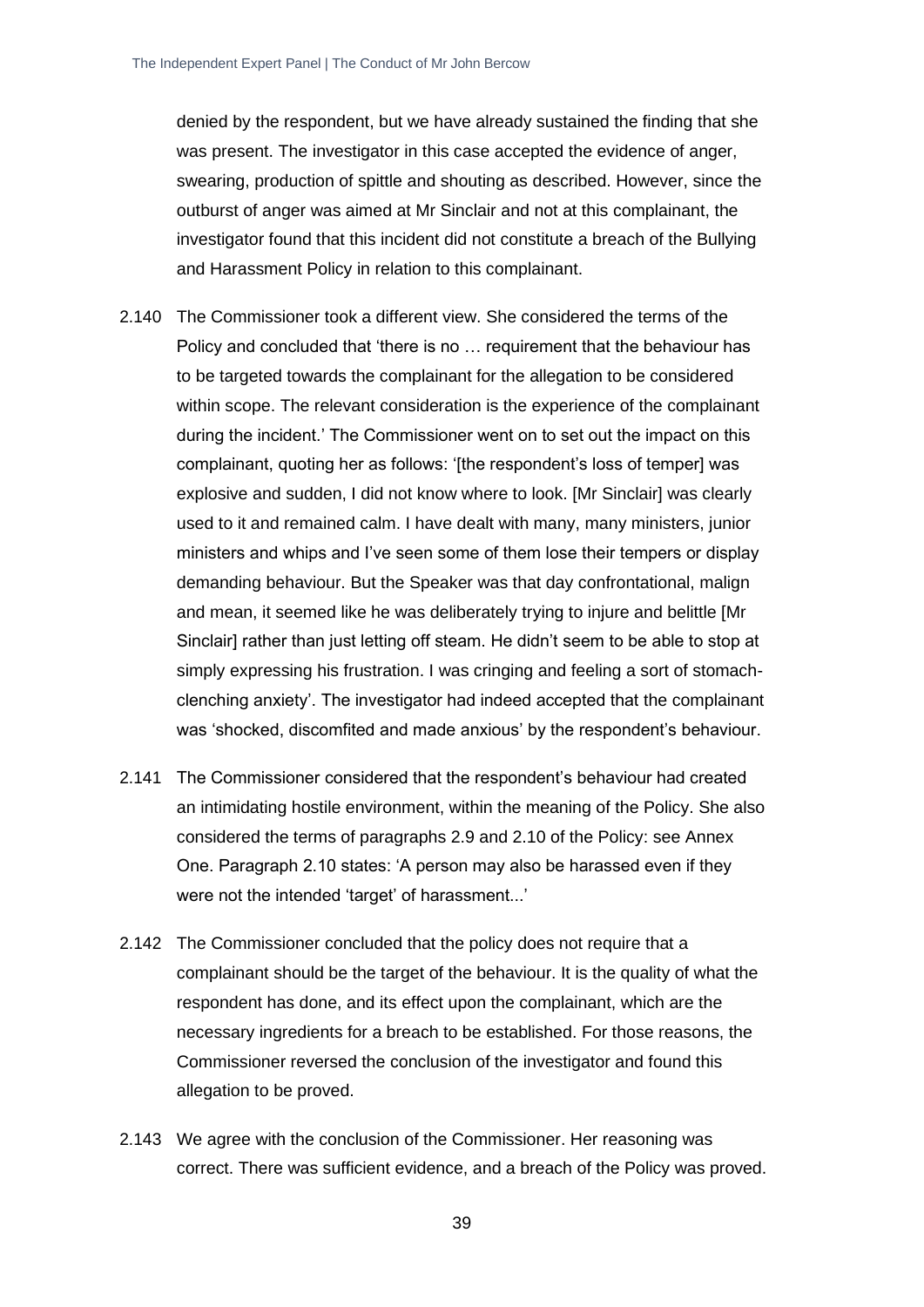The decision of the Commissioner was a reasonable one.

- 2.144 This complaint concerns a work trip to Kenya undertaken by both parties. The complainant's account is that she warned the respondent he had an item in his hand luggage which would have to be checked in as it would not be allowed into the passenger area of the aircraft. Her account was that the respondent was 'irascible and disproportionately rude and threatening in his body language'. He shouted at her in public. She then describes how the respondent failed to speak to her, in effect shunning her, during the flight which occupied many hours.
- 2.145 When the parties arrived at Nairobi airport, they were met by a witness who received an account of these events from the complainant. The complainant recalls that the item in question was toothpaste; the witness recalls shaving foam. We do not consider the distinction important.
- 2.146 The complainant also described this episode (and its effect upon her) to her then husband, and to a third witness.
- 2.147 The respondent recalled an incident involving toothpaste. He says that he was irritated with himself (not the complainant) and accepts that he showed some annoyance. However, he directly denies that he showed displeasure towards this complainant, in front of others or at all, and he also denies any 'shunning'.
- 2.148 The investigator and the Commissioner both found that the account of events from the complainant was accurate as to the substance of what occurred. The Commissioner relied in part on the fact that the complainant had described this episode to three witnesses, something to which the respondent objects. As we have already indicated, using this episode as an illustration, we consider the Commissioner was fully entitled to rely on such hearsay evidence: see paragraphs 2.60 to 2.65 of this decision.
- 2.149 The investigator concluded that this behaviour did not represent a breach of the Policy. Here too, the Commissioner took the opposite view, concluding that shouting at the complainant was sufficient to constitute a breach. We agree. The Commissioner's reasoning was correct. Accordingly, we agree with the conclusion of the Commissioner to uphold this allegation. There was sufficient evidence on which to rely, and a breach of the Policy was proved.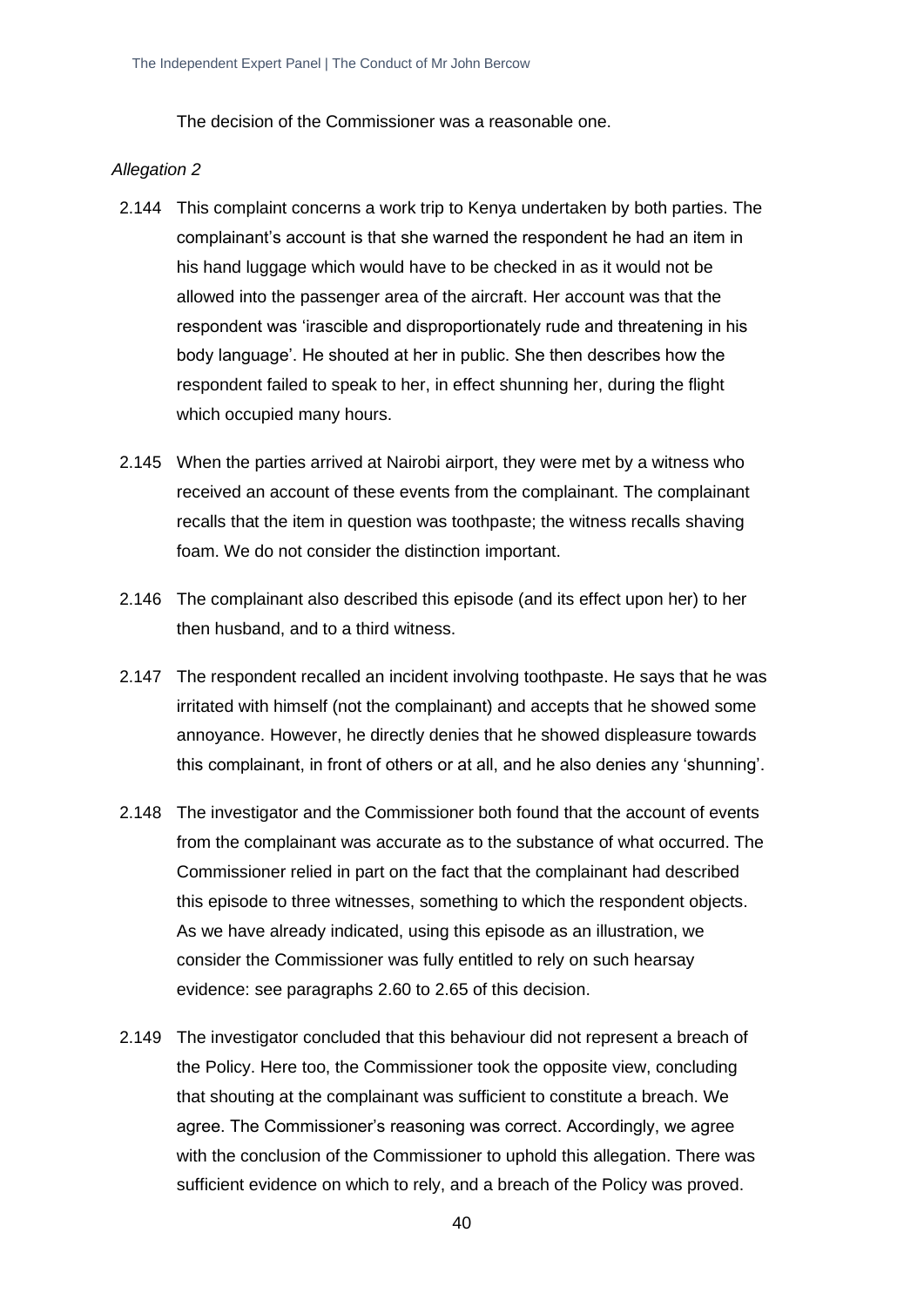The Commissioner's decision was a reasonable one.

- 2.150 This complaint relates to a work trip taken by these parties to Warsaw. After arrival, the complainant alleges that the respondent demanded, aggressively, that she arrange for his suit to be dry-cleaned and delivered to his room, in time for his engagements the next day. The complainant describes his behaviour as 'slightly aggressive', 'brooding' and 'basically just threatening'.
- 2.151 The respondent flatly denies this allegation, again suggesting that it is simply untrue. He asserts he would never behave in this fashion.
- 2.152 The investigator took the view that he had two directly conflicting accounts, and in this instance, had no corroborative account from any other witness or from any note or record. He therefore found that she was unable to conclude events had occurred as described by the complainant.
- 2.153 The Commissioner took a similar view. Bearing in mind the length of time between the episode itself and the complaint and bearing in mind 'the lack of specific detail of the behaviour', the Commissioner felt herself unable to say that the complainant's account in this instance was established. She went on to say that, even if the incident had taken place as described by the complainant, she was not in a position to conclude it represented a breach of the Bullying and Harassment Policy. Accordingly, this complaint was not upheld.
- 2.154 In relation to this complaint, we accept that there was insufficient detail to establish that the behaviour complained of represented a breach of the Policy. As previously indicated, in our view the investigator and the Commissioner could properly have had reference to the patterns of behaviour of the respondent established in other evidence, so as to support the account of the complainant. However, we support the conclusion that in this instance the behaviour complained of may reasonably be regarded as falling short of a breach.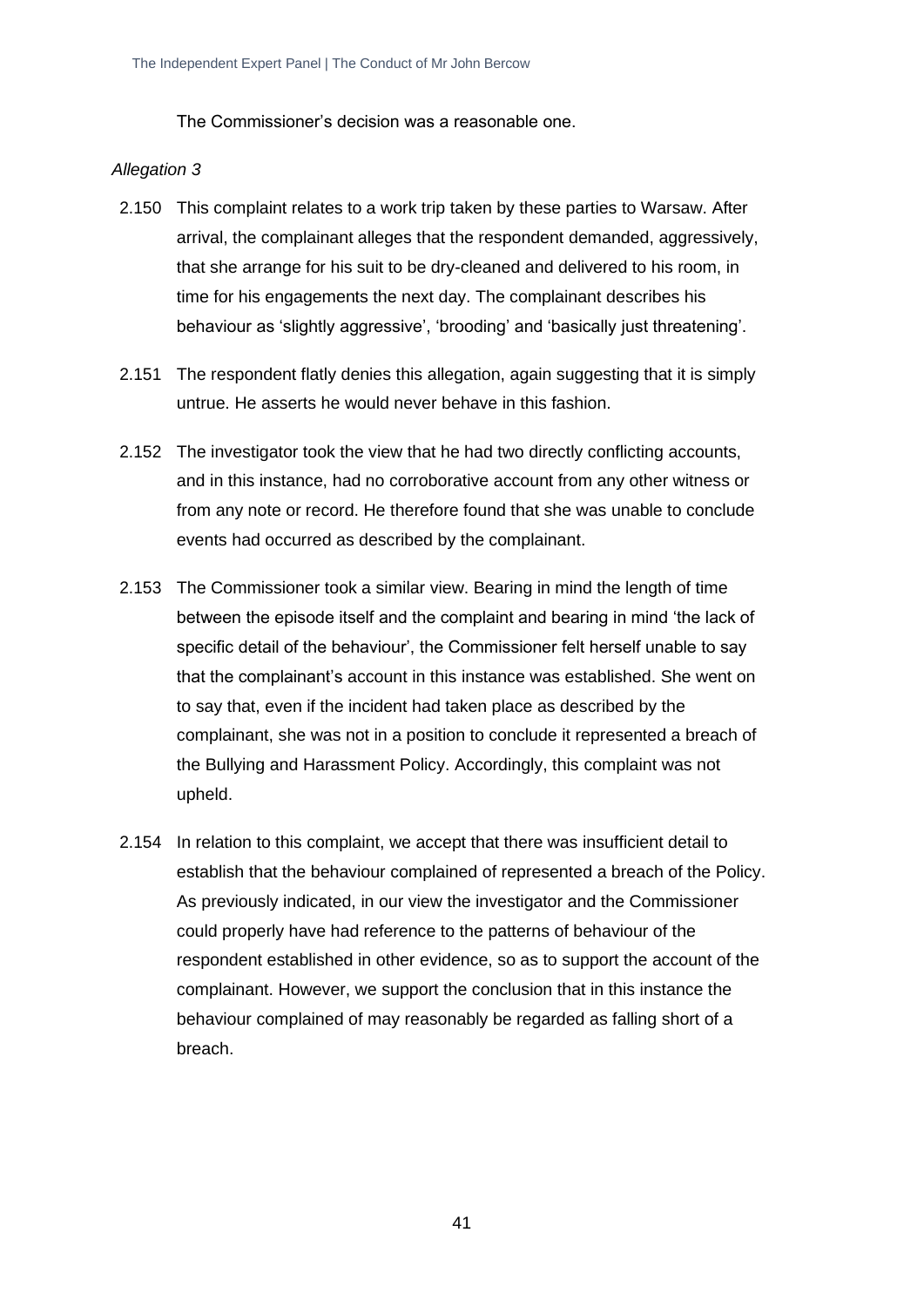#### *Allegation 4*

- 2.155 This complaint relates to an episode of confused expectation, between the respondent and a Deputy Speaker, as to which of them would chair the afternoon session of a Youth Parliament taking place in the Chamber. It seems likely that the complainant may have made an error in the arrangements, meaning that both the respondent and the Deputy Speaker in question expected to be taking the lead in that session. The original complaint made by the complainant was that the respondent had directed fury at her over this in front of others, bringing her to tears. However, later in the investigation the complainant expressed doubt about that account and retracted the suggestion that the respondent had been abusive. The investigator could find no corroborative evidence of the episode. Witnesses recalled the complainant's distress in relation to the day in question, but could not recall the reason why.
- 2.156 The respondent minimised this episode when asked to address it.
- 2.157 The Commissioner considered the investigation into this episode to have been insufficient to reach a clear conclusion. Although describing this as a 'finely balanced decision', she decided that the matter was not made out and she declined to uphold the allegation.
- 2.158 We consider that the Commissioner was correct. We note that a striking feature of this story is the approach taken by the complainant in volunteering that she may have been wrong in her original complaint. In our view, this retraction augments rather than detracts from her credibility.

- 2.159 This complaint arises from a meeting in November 2010 between the respondent and the then Clerk of the House. The complainant had briefed the respondent, prior to the meeting, about the business to be conducted, including briefing him about the policy line which she understood would be taken by the Clerk. In fact, in the meeting the Clerk took a different line.
- 2.160 The complainant's account is that when this difference emerged, the respondent turned to her in the meeting and looked at her 'as if he wanted to rip my guts out'. After the meeting she sought to make peace by saying 'Are we all right Mr Speaker?' His response was abusive and angry. She does not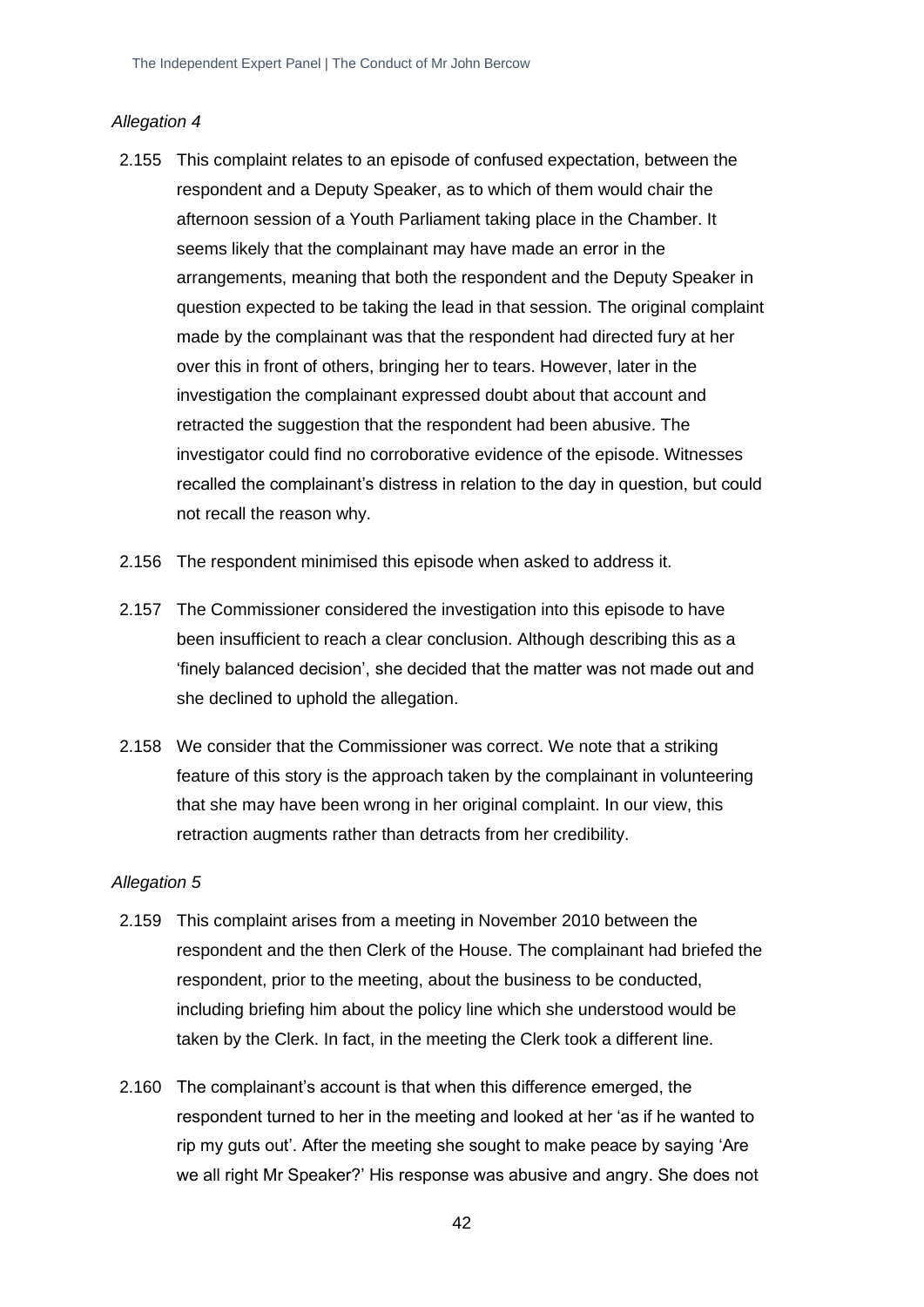recall him swearing but she describes his response as loud, insulting, personally abusive and a 'really direct personal attack'. In the course of this attack, he mimicked the complainant. She describes him persisting until she interrupted him, and asked him to stop talking, telling him that 'the person you are describing is not someone I recognise'. She then left the office. On the complainant's account, this was the only occasion on which the respondent apologised: she had from him what she describes as 'a grovelling voicemail', admitting that his behaviour had been inappropriate.

- 2.161 The respondent recalled this episode, but he denied that he looked at the complainant with hostility during the meeting or that he had been abusive after the meeting. He states that the events as described by this complainant cannot have happened, because the day in question was his wife's birthday and he would have rushed upstairs to celebrate as soon as the meeting had finished. He denies that he apologised: there was nothing to apologise for.
- 2.162 There were no other witnesses to the conversation after the meeting with the Clerk of the House had finished.
- 2.163 In this instance, the investigator had evidence from the complainant's husband who described her account to him of these events, which was memorable. She told him that she may have lost her job because she had spoken back to the respondent and stopped him shouting at her. In this instance, the investigator did rely on evidence of similar behaviour on other occasions. When considering this allegation, the Commissioner agreed that 'evidence by third parties of similar behaviours can be of relevance but must be approached with caution'. We agree.
- 2.164 The investigator found that the complainant's account was more credible than that of the respondent, and the Commissioner agreed. The Commissioner relied upon the extensive detail, including as to what was said, as provided by the complainant; the account of the complainant's husband as to the fact of such an episode given immediately on her return home; similar accounts of the respondent's propensity to lose his temper; the incident in allegation 1 from this complainant which demonstrated similarity and her rejection of the respondent's account that he would have 'rushed upstairs'. The Commissioner confirmed the investigator's conclusion that this behaviour was sufficiently serious to be a breach of the policy. For those reasons, the

43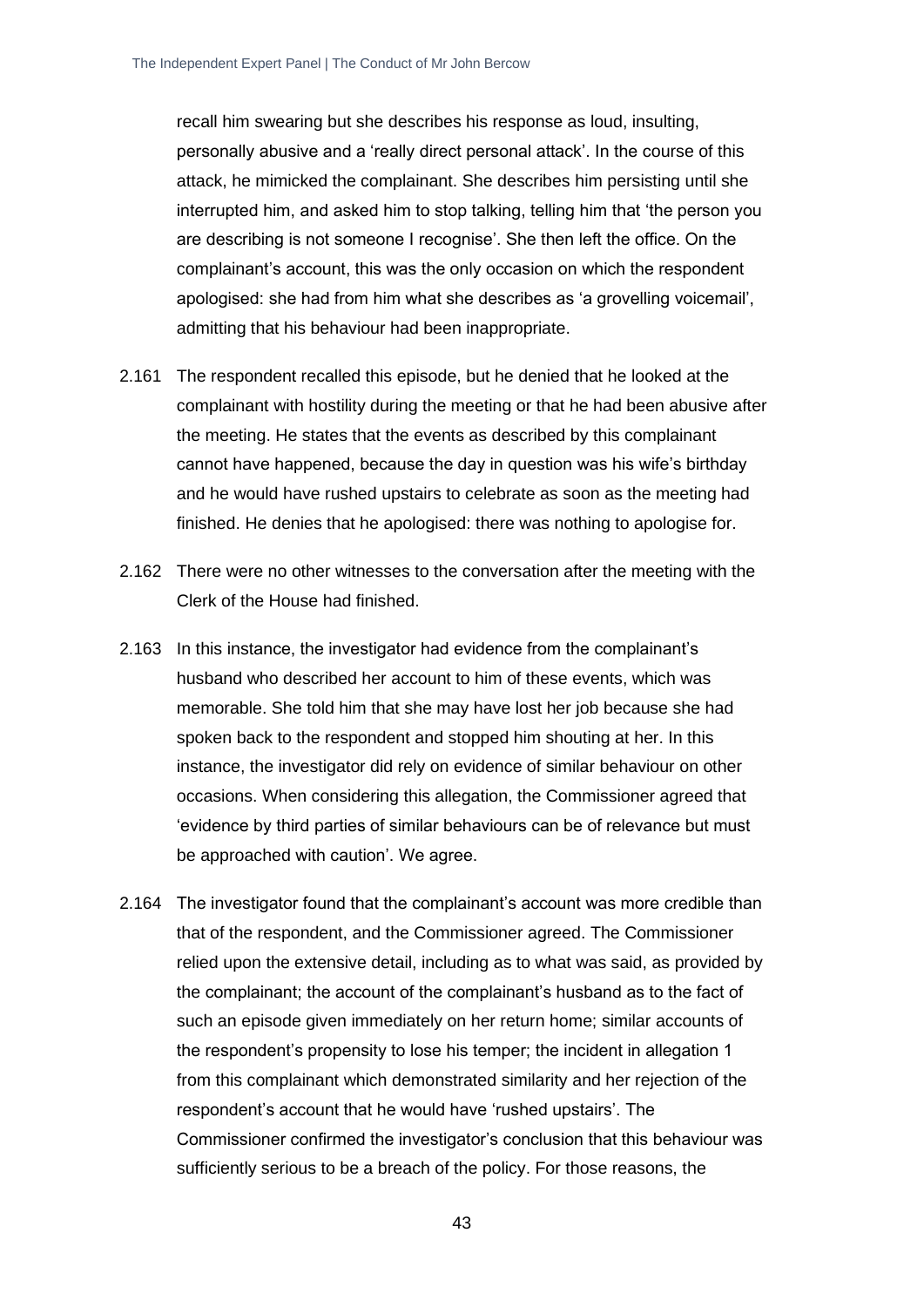Commissioner upheld this complaint.

2.165 We agree with this conclusion. The facts of what happened were properly supported. The unbridled nature of this verbal attack, its persistence and the use of mimicry, provide a firm basis for a conclusion of bullying. The Commissioner's reasoning was correct. There was sufficient evidence, and a breach of the Policy was proved. The decision of the Commissioner to uphold this allegation was a reasonable one.

#### *Allegation 6*

- 2.166 This allegation relates to a late-night phone call from another member of staff in the Speaker's office, who suggested to the complainant that 'Mr Speaker wants me to tell you that he is very angry about [an administrative issue] and he wants to see you first thing in the morning'. However, no meeting transpired the next day. The investigator noted that very similar behaviour had been recorded by Mr Sinclair. The staff member in question stated that he had no memory of such an event. The respondent stated that he too had no memory of such an event and said he would never have asked for such a call to be made.
- 2.167 The investigator concluded that such a call had taken place but could not establish that the call was made at the behest of the respondent. For that reason, the investigator concluded that no breach of the Bullying and Harassment Policy could be established as against the respondent. Accordingly, this complaint was not upheld by the Commissioner.
- 2.168 We agree with the conclusions of the investigator and the Commissioner. Her reasoning was correct. Even if there was sufficient evidence to prove the facts of the allegation, we doubt that the threshold for a breach of the Policy would have been reached.

#### *Allegation 7*

2.169 In this allegation, the complainant suggests that she was met with a lack of engagement and a lack of respect from the rest of the team in the Speaker's office, including resistance even to small changes in office practice which she might have wished to initiate. Her view was that this pattern of behaviour must have been 'sanctioned' by the respondent.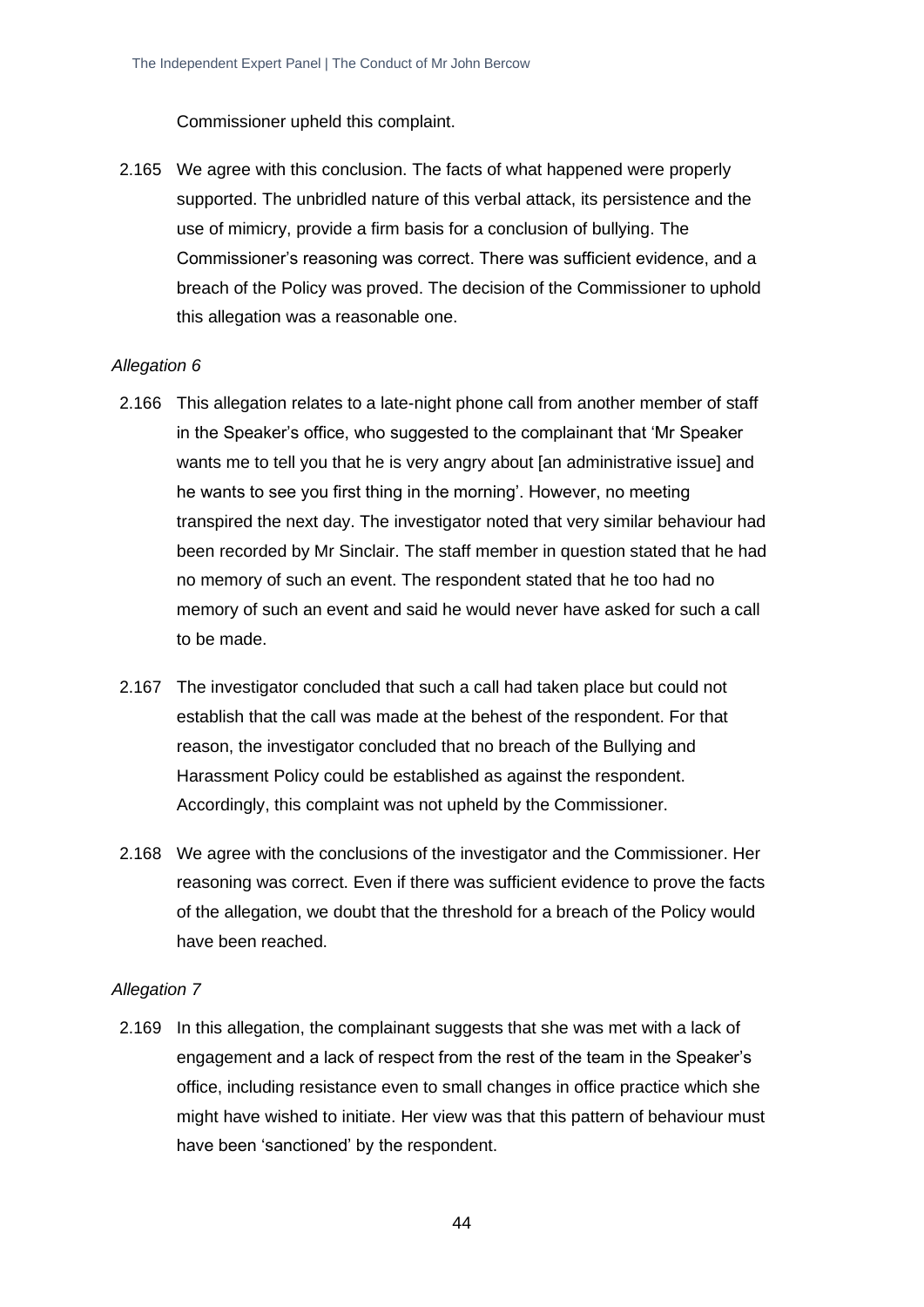- 2.170 An example of the behaviour complained of is that the complainant was excluded from photographs taken during or after the State Opening of Parliament. Another example given by the complainant is that on an occasion when she was showing her parents around Parliament, she found the respondent and another member of staff having a late-night drink in the office. Instead of greeting her parents politely, the respondent simply stated that he was very busy and did not introduce himself.
- 2.171 Part of the backdrop to this complaint is that it is agreed by both parties that when the respondent took office as Speaker, he was keen to consider an office restructure, a project which was a specific responsibility of the complainant to implement. However, after some time, the respondent decided to cancel the restructure plan, essentially because he had decided that longestablished staff in the Speaker's office should be maintained in their positions.
- 2.172 The respondent acknowledges that he changed his mind from his initial intended restructure, but that he did so rationally and in his view for good reason. He denies demonstrating a pervasive or consistent lack of respect for the complainant. In his assertion, he engaged 'consistently and respectfully' with the complainant. He never set out to exclude her nor did he instigate or sanction other staff to act towards her in a belittling or hostile way.
- 2.173 The investigator found that there was no evidence that the respondent had deliberately excluded the complainant from formal work activities or had deliberately ostracised her. The investigator went on to find that there was no evidence the respondent asked other team members to undermine the complainant. On the other hand, the investigator concluded that the respondent had done nothing to prevent or stop that conduct. Whilst this was a demonstration of poor leadership, the investigator concluded that the respondent's actions fell short of a breach of the Bullying and Harassment Policy.
- 2.174 The Commissioner agreed. For a breach to be established, the Commissioner concluded that 'clear agency' on the part of the respondent would have to be proved. The respondent was fully entitled to change his mind about the reorganisation. Whilst the Commissioner concluded on the balance of probabilities that the complainant had experienced progressive difficulty in

45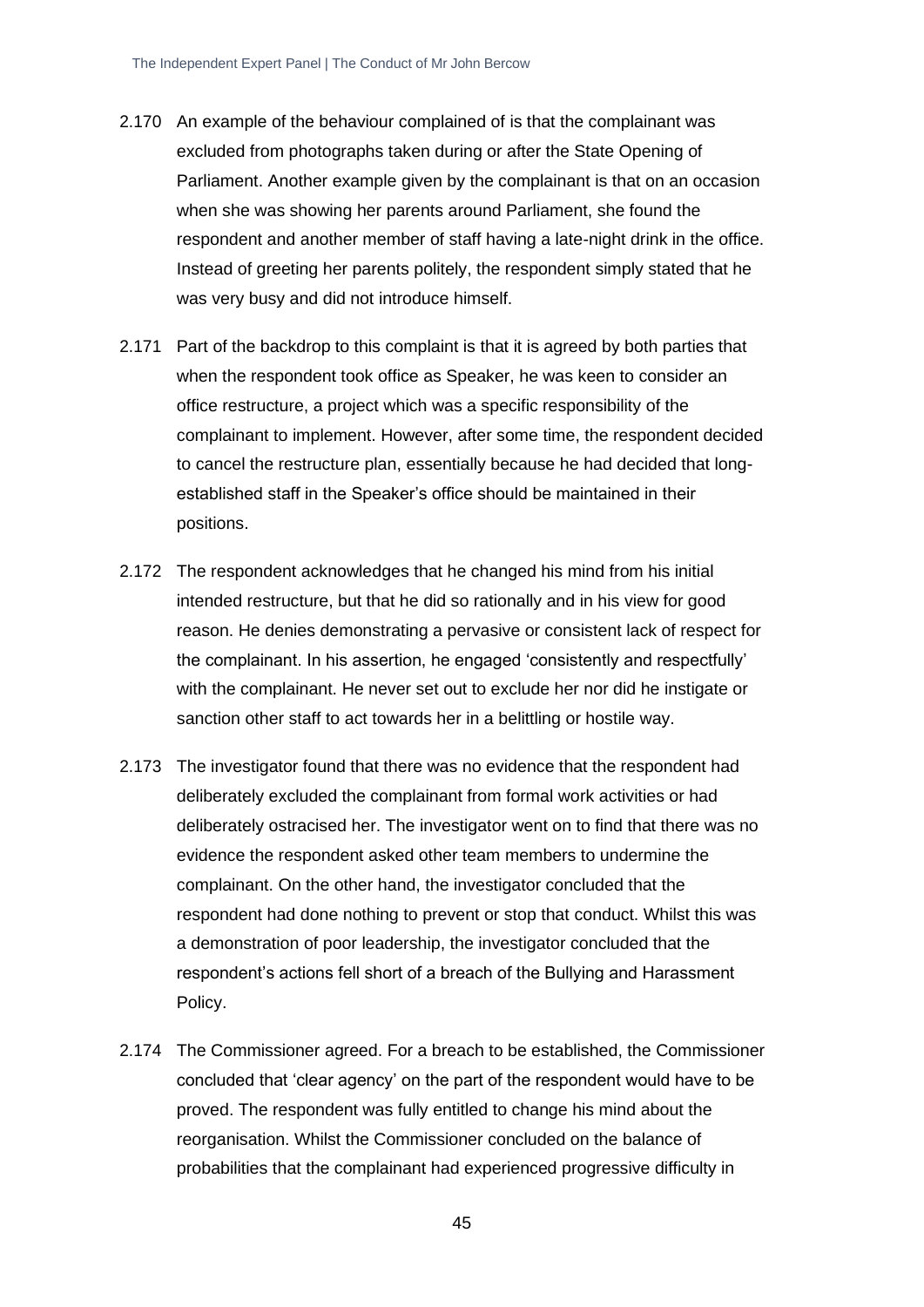working for the respondent and his team, the evidence fell short of establishing that the respondent had excluded or ostracised the complainant from meetings, communications or other work events. For those reasons, the Commissioner declined to uphold this complaint.

2.175 We agree with the Commissioner's conclusion. Her reasoning was correct, and her decision not to uphold the allegation was a reasonable one.

#### *Overall Conclusions on Case BH 1871*

2.176 It follows from the above that we accept and uphold the conclusions of the Commissioner. Three allegations are properly maintained. The appeals of the respondent are dismissed.

#### **Case 1840 (Lisvane)**

#### *General*

- 2.177 As we have indicated, in Case 1840 the complainant is Lord Lisvane, formerly Sir Robert Rogers, who was Clerk of the House of Commons and Chief Executive from 1 October 2011 to 31 August 2014. He had been employed in the House since 1972. Prior to being Clerk of the House, he had been Clerk Assistant.
- 2.178 The complainant made 18 allegations of misconduct by the respondent contrary to the Bullying and Harassment Policy in the period from February 2012 to March 2014. The independent investigator recommended that nine allegations should be upheld. On review the Commissioner upheld a total of 14. The respondent now appeals the Commissioner's decision.
- 2.179 This complainant produced diary entries in support of his complaints. He gave evidence that he started the entries early in 2012 after he had already been subjected to several months of bullying by the respondent. He recorded entries on his computer at work. He did not write down all instances of bullying, only those that he felt affected him most.
- 2.180 We note at the outset that the Commissioner, in making her findings, relied heavily on the diary entries as primary evidence. There is an entry for each of the 18 allegations. She held that the diary entries were recorded contemporaneously by the complainant and clearly accepted their accuracy. We agree with that conclusion. We are satisfied from the evidence that they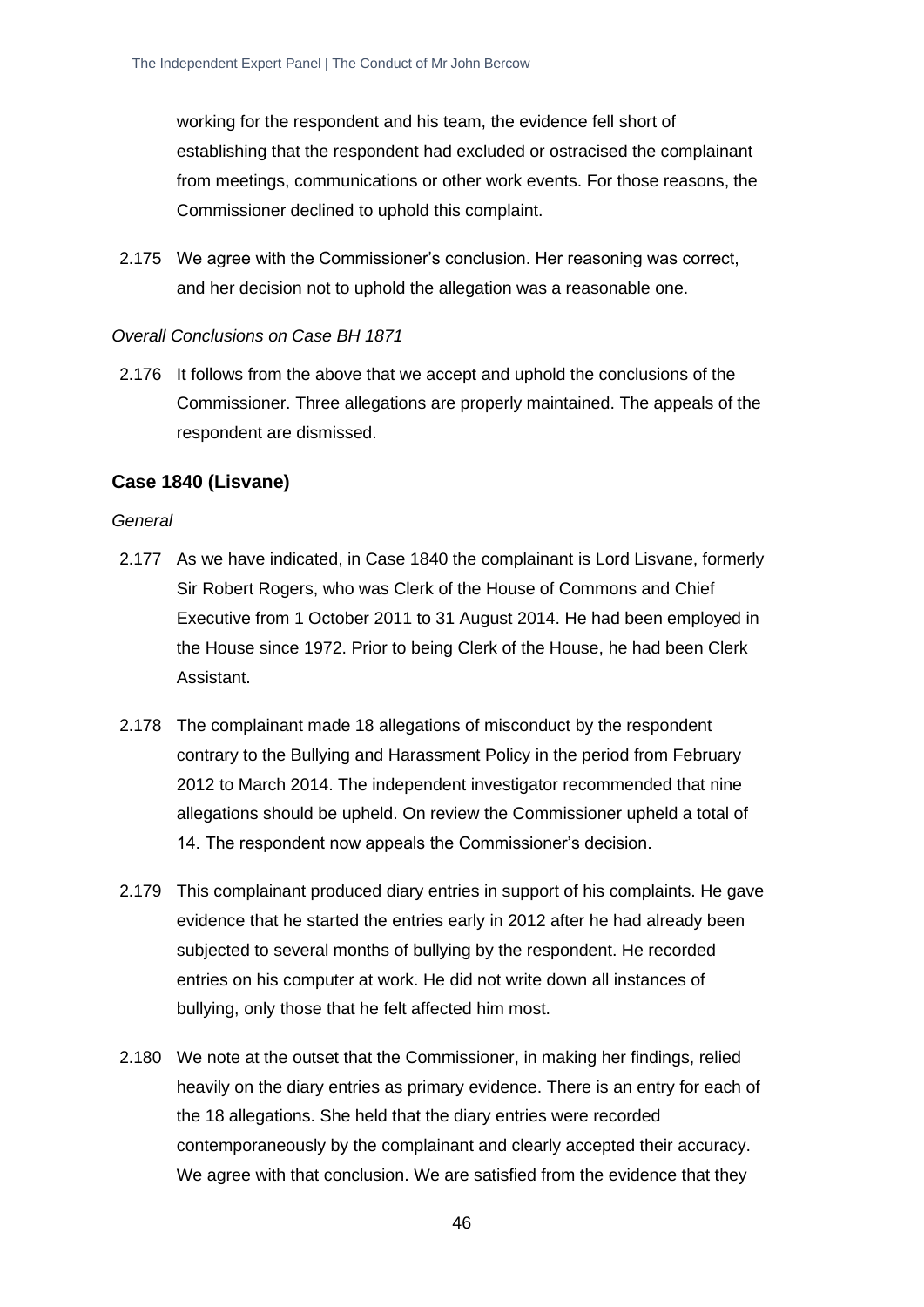are contemporary or near-contemporary accounts of events and of what was said by the respondent. The entries are compelling evidence.

- 2.181 The respondent gave extensive evidence to the investigator in this case. He stated that he recalled almost every meeting and event, every conversation and all of the words said between himself and the complainant relating to the specific allegations. He denied that he had lost his temper or had bullied or harassed the complainant in any way. The complaints were, in his submission, 'at best, a grossly and maliciously distorted exaggeration of true events and, at worst, pure fabrication'. He denied much of what the complainant had alleged to have been said. He said that the complainant had brought these allegations out of 'sheer animosity and malice'.
- 2.182 In the end, however, we are satisfied that the complainant, supported by the evidence of his diary, has told the truth. However hard the respondent tried to refute the content of the entries in the diary, he was not able to. The evidence from them is cogent and compelling. We are therefore bound to conclude here, too, that the respondent has lied extensively to try and avoid the damning reality of the truth. Having considered all the evidence, we come to that conclusion without hesitation.
- 2.183 Inevitably, the investigation looked closely at the working relationship of the complainant and the respondent. Both were at the top of their respective echelons in the House of Commons. As Clerk of the House and Chief Executive, the complainant was the most senior constitutional adviser and administrator: he was head of the House Service. As Speaker of the House, the respondent held the highest office for an elected MP. Their lines of authority were different, but the Speaker held the lead (as the respondent firmly believed).
- 2.184 Some witnesses referred to the respondent's suspicion about clerks, the complainant being a longstanding clerk in the House, and at the relevant time the most senior. The respondent considered himself to be a reforming Speaker. He said in evidence: 'I was a reformer, a moderniser, a progressive change-maker'. But the evidence suggested that he believed the clerks, particularly the complainant, wished to pursue a more 'traditionalist', less reforming approach (or reforming at a slower pace than the respondent wanted), and did therefore not provide sufficient support for his reforming

47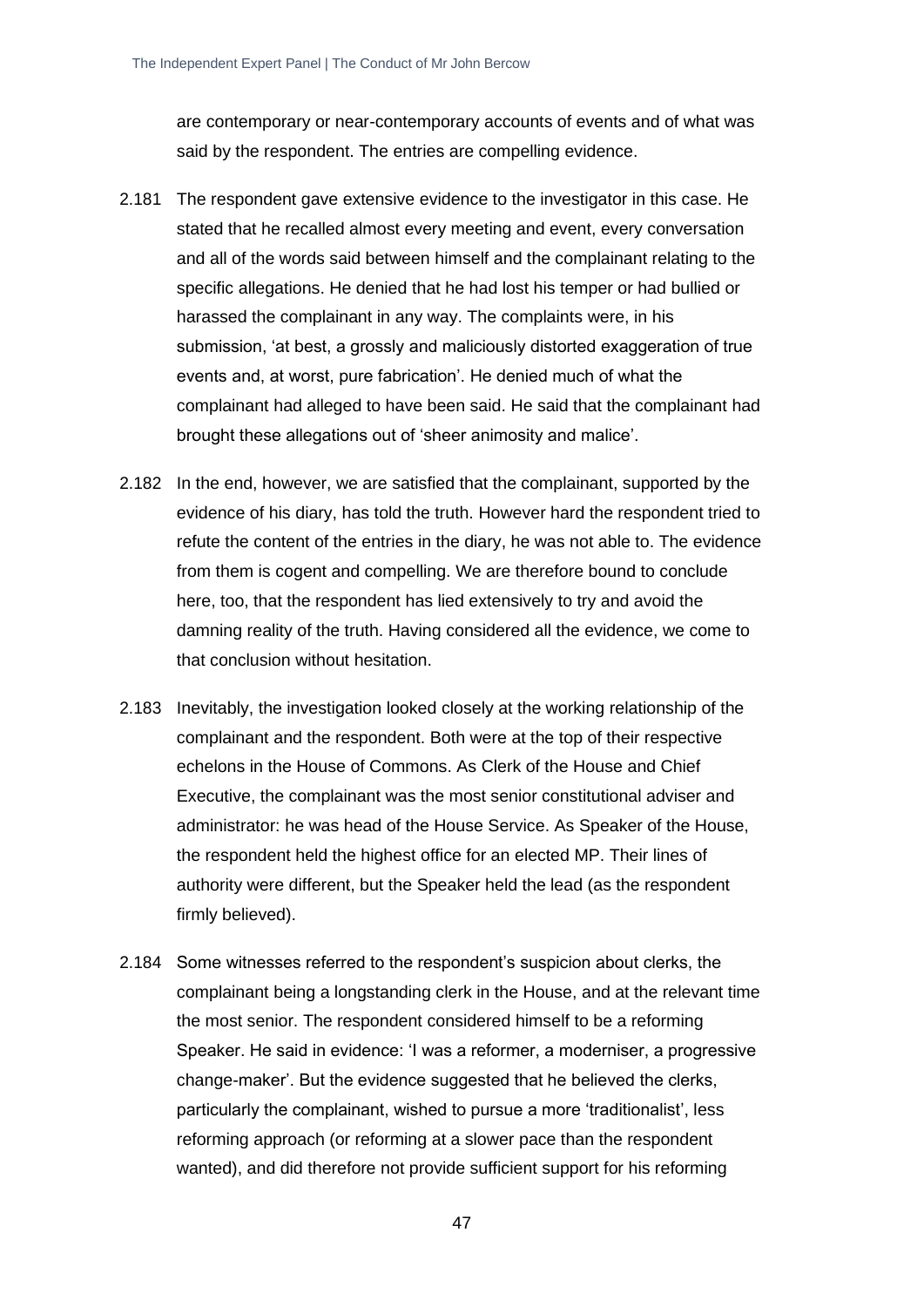agenda, particularly on the issue of diversity.

- 2.185 This difference of approach may have put stress on what was an almost daily working relationship. The respondent considered the complainant to be 'every inch the traditionalist and custodian of precedent'. He described him in evidence as pompous and patronising. It was, he said, 'a rather strained working relationship', with conflict and disagreements, differences of opinion and approach, and robust discussions. But, he states, he did not bully.
- 2.186 The complainant said that although his working relationship with the respondent had started well – the respondent had been involved in his appointment as Clerk of the House, chairing the House of Commons Commission which made the appointment – it quite quickly became fraught, to such an extent that after six months in post the complainant drafted a resignation letter (which he showed to the then Leader of the House) but decided in the end not to put forward. The draft letter is in evidence. Its creation preceded the diary entries on the complainant's computer. In it the complainant describes difficult working conditions with the respondent from the short period during which, by then, he had served as Clerk and before that as Clerk Assistant: 'I have had to put up with your rude and insulting behaviour, your outbursts of temper and your untrue allegations ... I have had to put up with your obscene language in private meetings despite the revulsion that others present had clearly felt.'
- 2.187 The letter is, in our view, strong evidence of a general nature of complaints against the respondent. It was not used by the Commissioner as support for specific allegations, but in our view it could have been. It is telling evidence against the respondent. It depicts the general level of misconduct by the respondent at that particular time. It also goes on to record the complainant's view of the respondent's behaviour to Ms Emms: 'I have seen you bully those you consider to be in your power. I had to watch while you bullied out of office the first woman Speaker's Secretary in the history of the House, damaging her health and making a sham of your alleged commitment to diversity. I have seen you insult and bully officials at all levels.'
- 2.188 The respondent has complained of the use of this letter by the investigator, claiming that it is irrelevant to any specific allegation and should therefore be ignored. He describes it as defamatory and misleading. We do not criticise the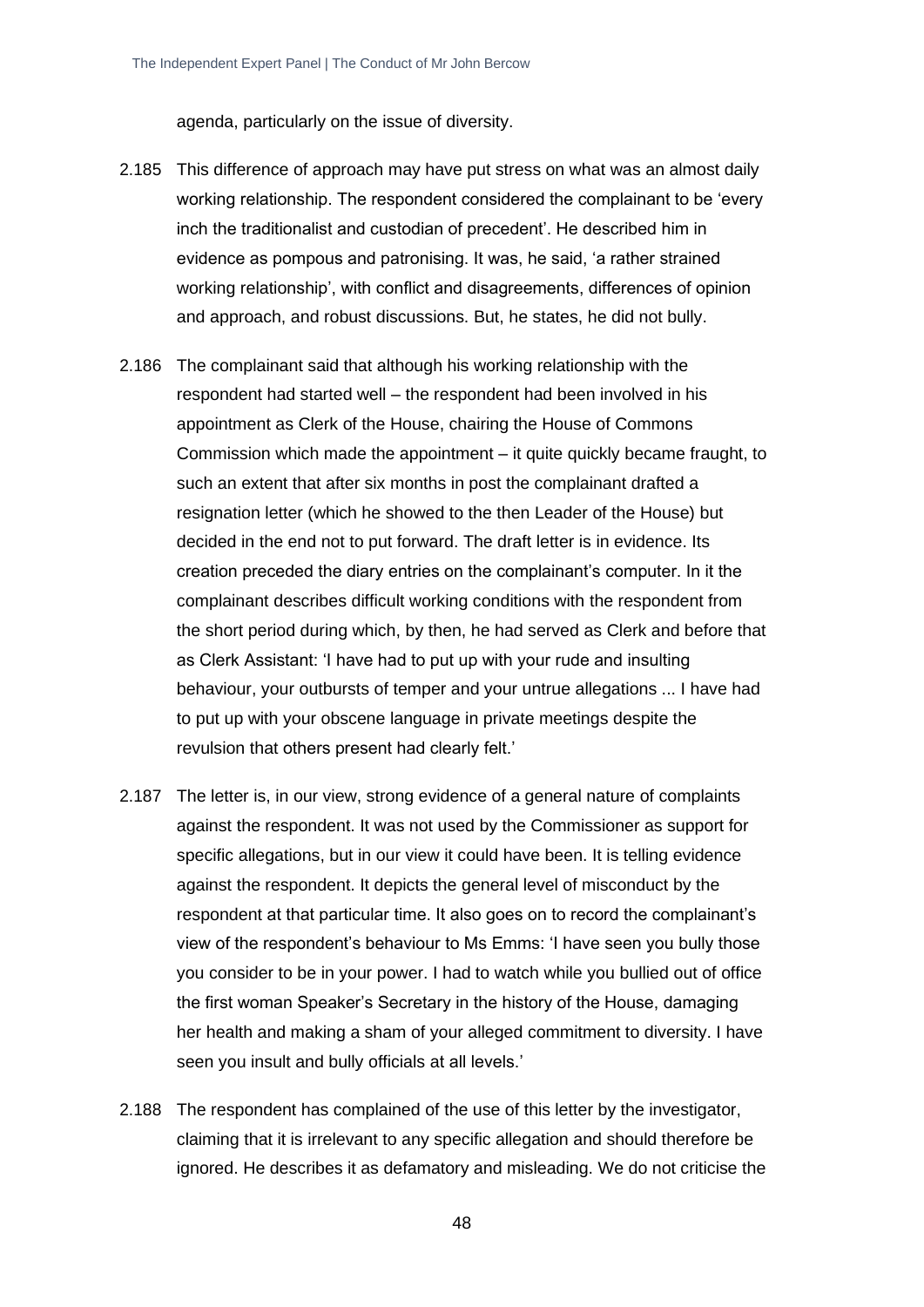investigator for considering it. It is strong evidence against the respondent. But, in any event, it is clear that the Commissioner did not rely upon it. She could have relied upon it, in our view, but did not. It is our function to consider what evidence the Commissioner relied on and whether it is sufficient proof.

- 2.189 It is in the context of this working relationship that the complainant made his specific complaints. His formal complaint to the ICGS was dated 22 January 2020. The investigator's investigation commenced on 25 March 2020. The investigator reported to the Commissioner on 8 September 2021. The decisions of the Commissioner are recorded in her Memorandum of 1 November 2021. The respondent's grounds of appeal are dated 7 January 2022.
- 2.190 We shall now look at all the specific allegations. We shall consider, by way of review, whether her decision on each allegation was procedurally correct and reasonable.

#### *Allegations 1-4*

- 2.191 These allegations were not upheld. Since there is no appeal brought against these findings, we shall take them briefly. All four allegations relate to interactions between the respondent and the complainant, either in private work meetings alone or with others. Allegation 1 relates to events in February 2012. Allegations 2-4 relate to events in July 2012. There are diary entries for all of them.
- 2.192 The Commissioner relied upon the diary entries and accepted the complainant's account, including allegations of insulting words and poor behaviour, some of it demeaning conduct. But in the end, she was not satisfied that the threshold for a breach of the Policy had been reached in all four cases. We agree with that approach. These were reasonable decisions. In short, the conduct alleged, and found proved, fell below the threshold required. The conduct may have been rude or discourteous or even insulting, but not sufficiently so to be a breach of the Policy. In allegation 4 the Commissioner concluded that a miscommunication may have occurred. We agree.

#### *Allegation 5*

2.193 Allegation 5 relates to the end of a daily Conference on 11 September 2012 in

49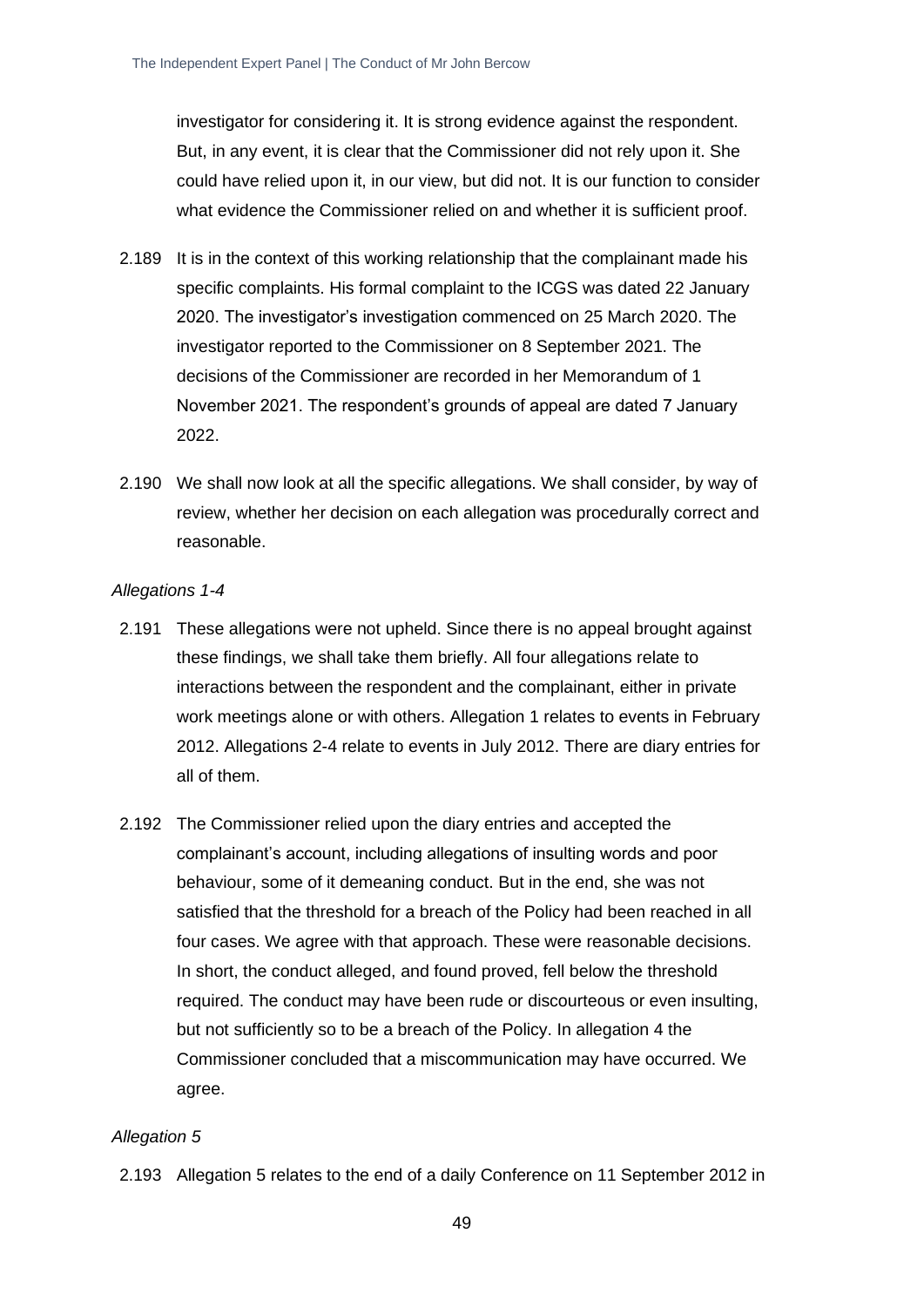the respondent's study. This is the first of a number of allegations arising from the discussion of diversity and inclusion. The complainant had convened the meeting in order to consider the implementation of the House Commission's decisions on a paper on under-representation of minorities in the House Service. After others had left, the complainant and respondent were left alone. The complainant alleges that the respondent launched into a personal and sneering attack on what the respondent called his lack of support for diversity. He states that the respondent broke into a torrent of abuse, accusing him of being duplicitous, manipulative, of lying, and of bullying the complainant's staff, and that 'lots of people' agreed with him (the respondent), without supplying names.

- 2.194 The respondent accepted that disagreements between them on diversity issues could become heated. He did not say that he did not recall this meeting, and he referred to a number of meetings where they disagreed on diversity. But he denied this behaviour. The allegation ought, he said, to be found on 'a fiction shelf at Waterstones'.
- 2.195 The investigator recommended that the allegation should be upheld. The Commissioner agreed. The Commissioner relied upon the evidence of the diary entry that the words were said, and the conduct was proved: 'I conclude that Mr Bercow did insult the complainant, made false allegations that the complainant was a bully, unfairly criticised the complainant, and made some of those remarks in a raised voice.' She found there was a breach of the Policy. Based primarily upon the diary, we agree there was sufficient evidence for her conclusion. The diary entry is convincing. There was sufficient evidence, and a breach of the Policy was proved. The decision of the Commissioner was a reasonable one.

- 2.196 This allegation relates to a further private work meeting between the complainant and the respondent two days later on 13 September 2012. No witnesses were present. On this occasion the complainant alleges that the respondent launched into an extended 'diatribe' about the complainant's role as Chief Executive, that he was no good in the role, and that he had lost confidence in him in the role.
- 2.197 The respondent recalled the meeting. He said that the complainant was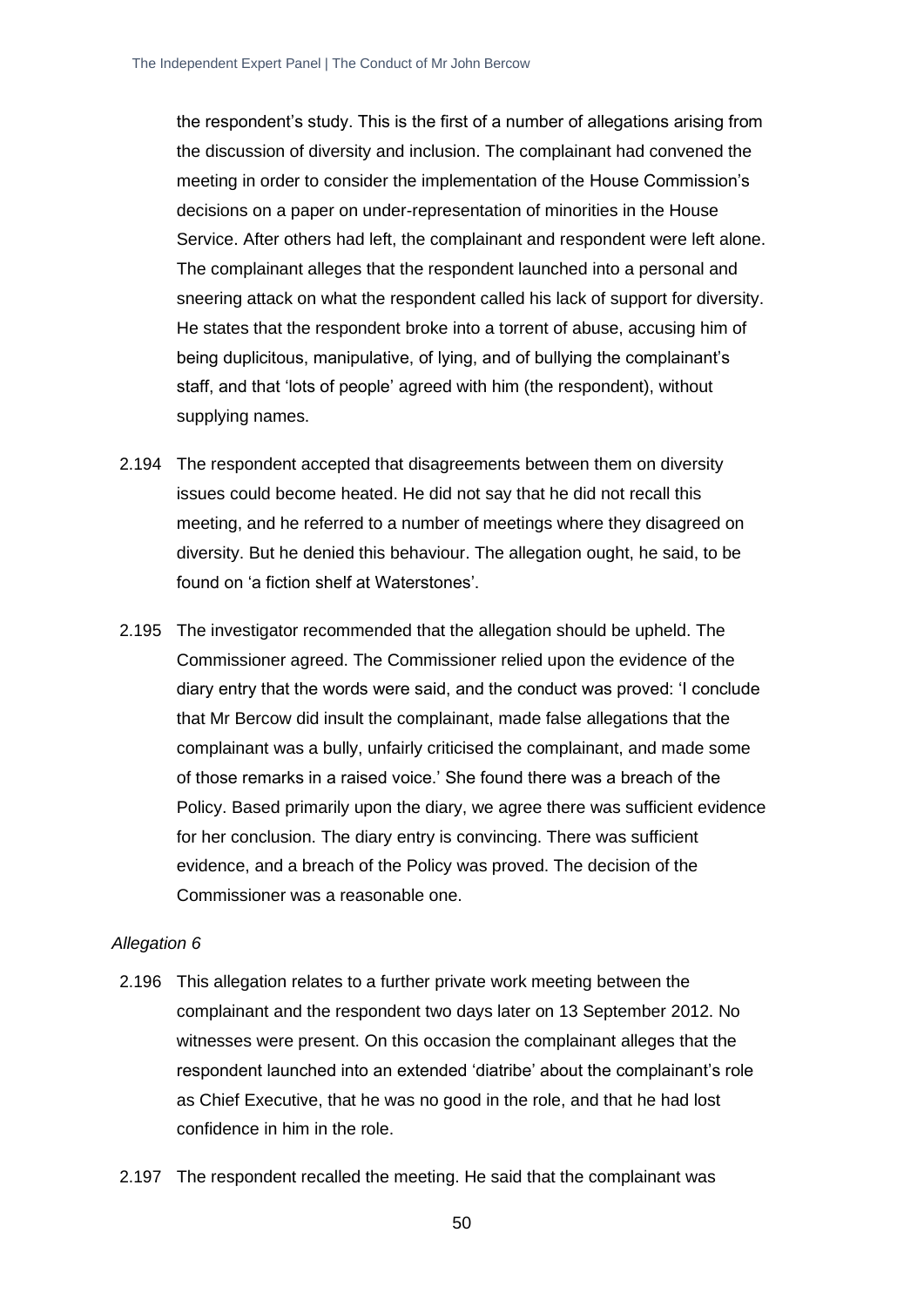'putting it too strongly'. He did not criticise the complainant in this way face to face.

2.198 The investigator recommended that this allegation should not be upheld. The Commissioner disagreed and upheld the allegation. She decided that the investigator had placed insufficient weight on the diary entry. She found that the words were said: 'I conclude that Mr Bercow did criticise the complainant's performance as Chief Executive.' She considered that to be unjustified criticism and a breach of the Policy. We agree. There is sufficient evidence from the diary entry to come to this conclusion and the conduct proved rises above the threshold for a breach of the Policy. The Commissioner's decision in upholding this allegation was therefore reasonable.

#### *Allegation 7*

- 2.199 Allegation 7 relates to a further private work meeting between the complainant and the respondent. On 26 October 2012 the respondent asked the complainant to stay behind after the daily Conference in the respondent's study. The complaint is as follows. After raising a matter of routine business, the respondent turned on the complainant accusing him of going behind his back in relation to Honours, charging him with disloyalty, deceit and a 'wish to control everything', and then returned to a previous complaint that the complainant was no good at his job and had bullied his staff. The complainant says that he asked what evidence he had and the respondent replied 'I'm not telling you'. When the complainant tried to leave the room, the respondent blocked his way, stood very close and continued to abuse him.
- 2.200 It is not necessary to deal with the further complaint that shortly afterwards, while the House was sitting, the respondent returned to his criticism of him both as Clerk and Chief Executive.
- 2.201 The respondent recalled the exchange in his study. He said in evidence that he was 'irritated' but did not lose his temper. Nor, he states, did he accuse the complainant of disloyalty.
- 2.202 The investigator recommended that the allegation should be upheld. The Commissioner agreed. The Commissioner accepted the content of the diary entry and concluded that the words had been said and said in the manner alleged. She found that the respondent's criticism was unjustified. She

51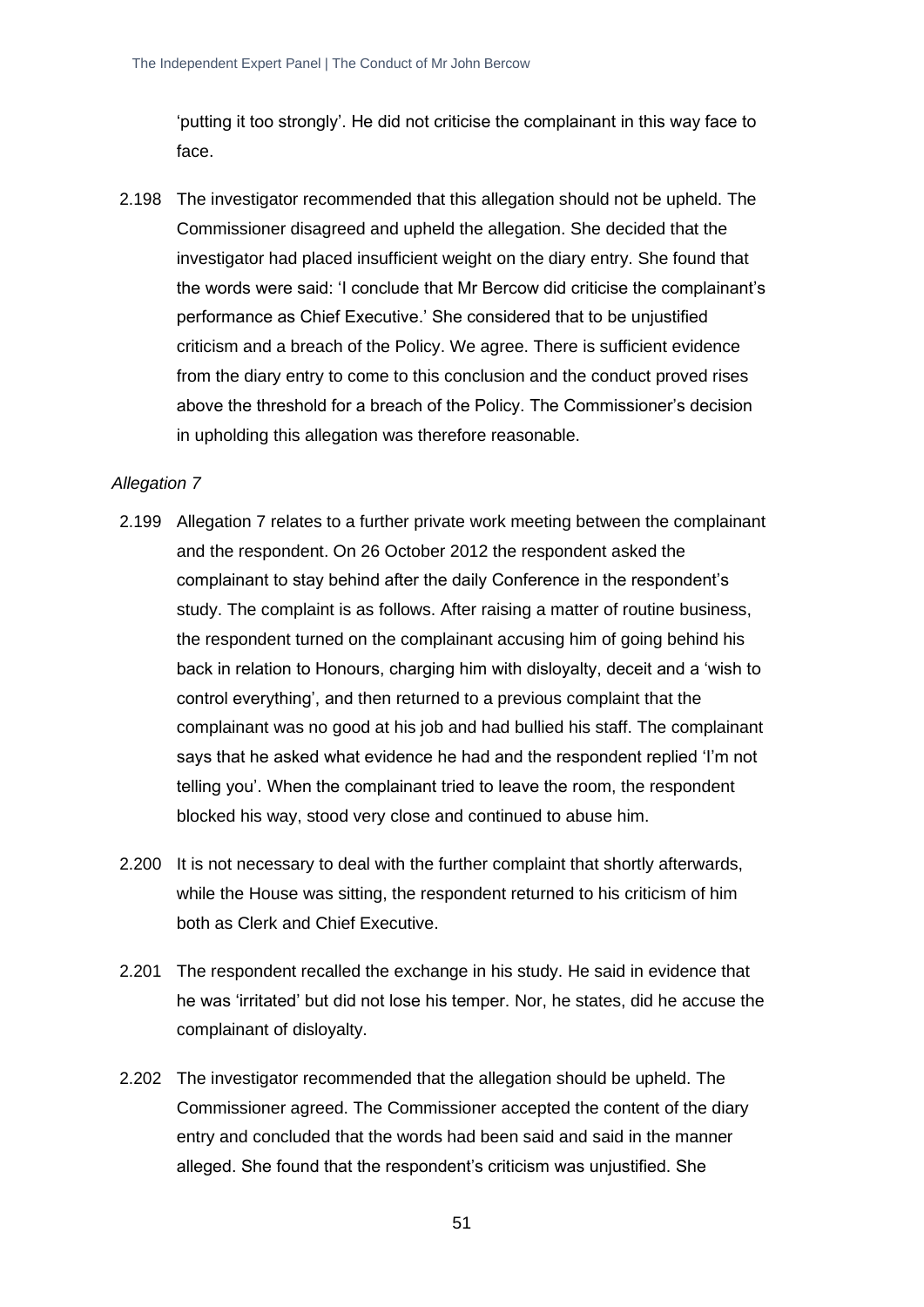concluded that the Policy had been breached. We agree. On the basis of the diary entry, there was sufficient evidence to prove this allegation. There was a breach of the Policy. The Commissioner's decision was a reasonable one.

2.203 We observe that in her decision the Commissioner did not follow the investigator's reliance on other witnesses. They had given evidence of the respondent's general conduct on other occasions. As we have stated before, she could have relied on some of this evidence, so long as it was relevant and sufficiently similar so as to show a consistent pattern of behaviour. There was in this case a considerable body of evidence about the respondent's behaviour on occasions other than those alleged in the specific allegations.

- 2.204 This allegation relates to a meeting with the respondent on 15 May 2013 in which amendments on the last day of the debate on the Queen's Speech were discussed. The complaint is as follows. The complainant provided advice on the interpretation of the wording of a Standing Order, whereupon the respondent unleashed a torrent of abuse about how the complainant had exceeded his duties, deliberately misinterpreted the Standing Order and how he was incompetent and unreliable.
- 2.205 The respondent recalled the meeting and how it was 'the subject of conflict.' But he denied the words alleged; it was not, he said, 'a cauldron of conflict'. He claimed that the complainant had overstepped the mark by insisting that his advice be followed.
- 2.206 The investigator recommended that the allegation should not be upheld. The Commissioner disagreed. She relied essentially on the relevant diary entry for that date and stated that the investigator had given insufficient weight to the diary entry. There was also some similarity in the basic recollection of both complainant and respondent. The respondent's claim of the complainant overstepping the mark tallied with the complainant's note that the respondent said that the complainant was deliberately misinterpreting the rules. She also drew support from one witness present who said that he recalled that the respondent had replied aggressively to the complainant's advice, but, when shown the diary entry, could not recall the respondent's use of those particular words. The witness, did, however, conclude that the sort of outburst towards the complainant as recorded in the diary for that particular date, was 'not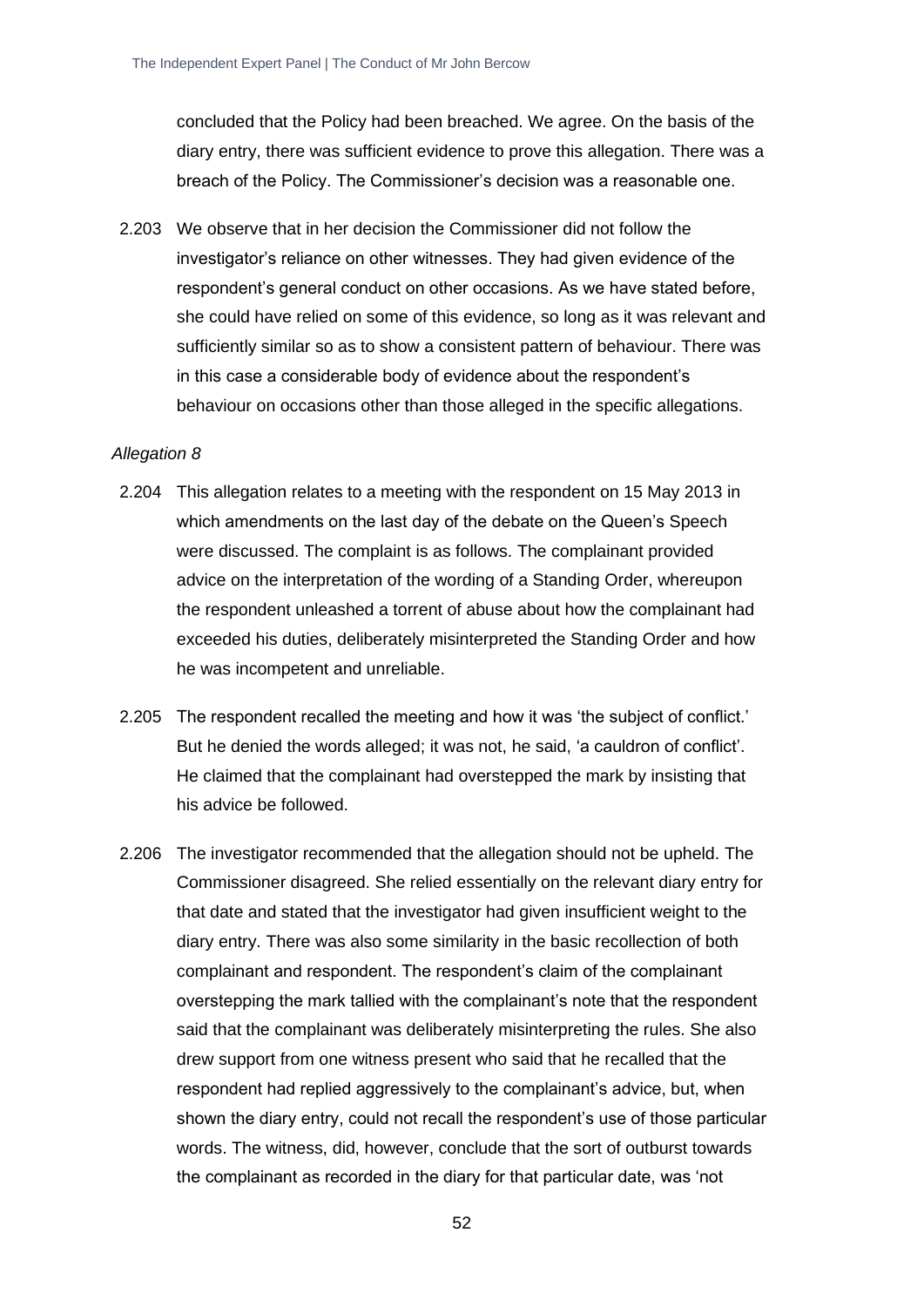uncommon'.

- 2.207 The Commissioner therefore found the allegation proved and upheld it. We agree with her conclusion. The diary entry is convincing. Some support is provided by the evidence of the witnesses (above) and from the respondent who recalled the 'conflict' at that meeting.
- 2.208 It is right to say that two other witnesses said to have been present did not support the complaint. Both recalled the meeting and said that there was no torrent of abuse or any words of criticism directed at the complainant. One said there was a 'robust discussion'. The other said that they 'simply disagreed'. In our view, and looking at the evidence of these two witnesses elsewhere in these investigations, the Commissioner was right not to place too much reliance upon them. We conclude that their evidence often conflicts with other more credible evidence and should therefore not be given too much credence.
- 2.209 We agree with the Commissioner's decision. There was sufficient evidence (on the evidence upon which she relied) and a breach of the Policy was proved. The decision of the Commissioner was a reasonable one.
- 2.210 We would add (as we have done above in similar contexts) that the Commissioner could have taken further evidence into account in support of the allegation. This is part of more general but clearly relevant evidence. For example, one of the senior clerks described how the respondent became more and more impatient and irritable with the complainant from 2012, becoming less respectful, more resistant to accepting his advice; often wrongly attributing a motive to the advice; attributing the false motive to his gender or background; sometimes going beyond what the witness considered acceptable behaviour and often describing the House Service (of which the complainant was the head) as useless, on occasions describing the complainant personally as useless or hopeless, sometimes with profane language such as 'fucking useless'. The witness concluded that this behaviour seriously undermined the complainant, often in front of junior staff. This is important background evidence to this particular allegation. It could, and perhaps should, have been used as evidence supporting the complaint.
- 2.211 There was further evidence of a general nature which could have been used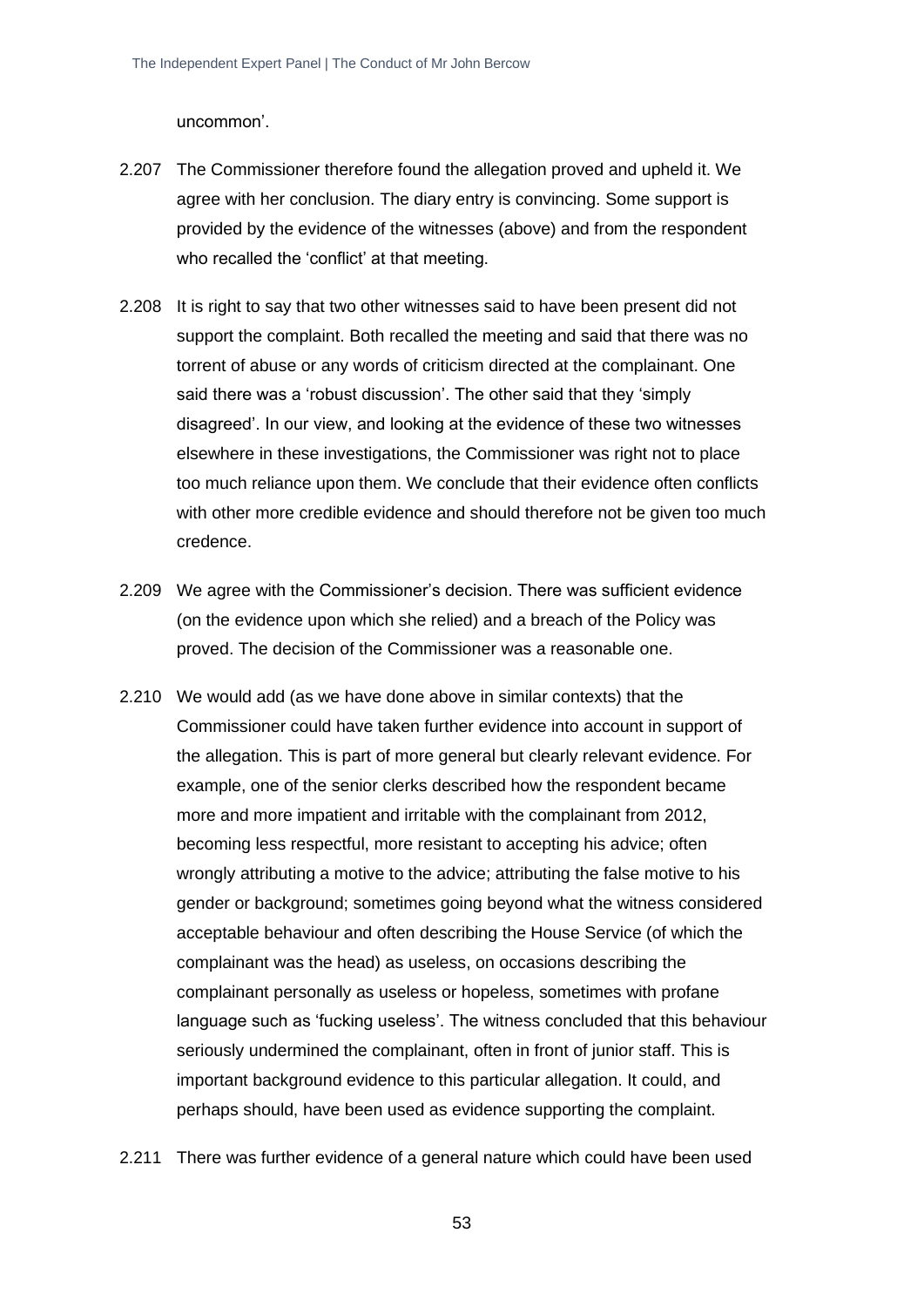(but was not used) as support for this allegation. A senior MP described how the respondent would belittle the complainant at daily Conferences in a brutal and demeaning way, such as 'You come here with your privileged background and offer your opinion, but I'm not interested in your opinion.' The witness recalled the meeting, which is the subject of the allegation, but not the detail. When shown the diary entry he added that the words and behaviour recorded there were 'similar' to how the respondent would respond to the complainant when he had provided advice which the respondent did not like.

2.212 Similarly, another witness present at the meeting could have been relied on. This member of the House of Lords did not recall the specific meeting but said in evidence that advice from the complainant on amendments was the sort of flashpoint which led the respondent to criticise the complainant directly, often mimicking him in a demeaning way or referring to his privileged background. He would refer to the complainant as being 'posh' and would belittle him in front of others. This witness described it as 'a familiar pattern', with the flashpoint always the same. He would shout at the complainant in his anger and call him useless, in meetings with other staff present.

- 2.213 This allegation relates to a meeting of the respondent's steering group on diversity on 17 July 2013. The complainant alleges that in front of others the respondent suddenly launched an attack on his role as Chief Executive saying that the Commission made a mistake in appointing him and that he wanted to see his roles separated, with the appointment of a BAME woman as Chief Executive. The respondent sneered at the complainant, told him how hopeless he was and that he was not prepared to put up with white middleaged men anymore.
- 2.214 The respondent recalled the meeting and the discussion on diversity. He said in evidence that the complainant, being very institutionalised, was reluctant to, but finally did, agree to the respondent's plan which would give female junior clerks the opportunity to serve at the Table (of the House). But he denied the allegation. He thought the splitting of the complainant's roles was not discussed.
- 2.215 The investigator recommended that the allegation should not be upheld. The Commissioner disagreed. She relied on the diary entry for that date,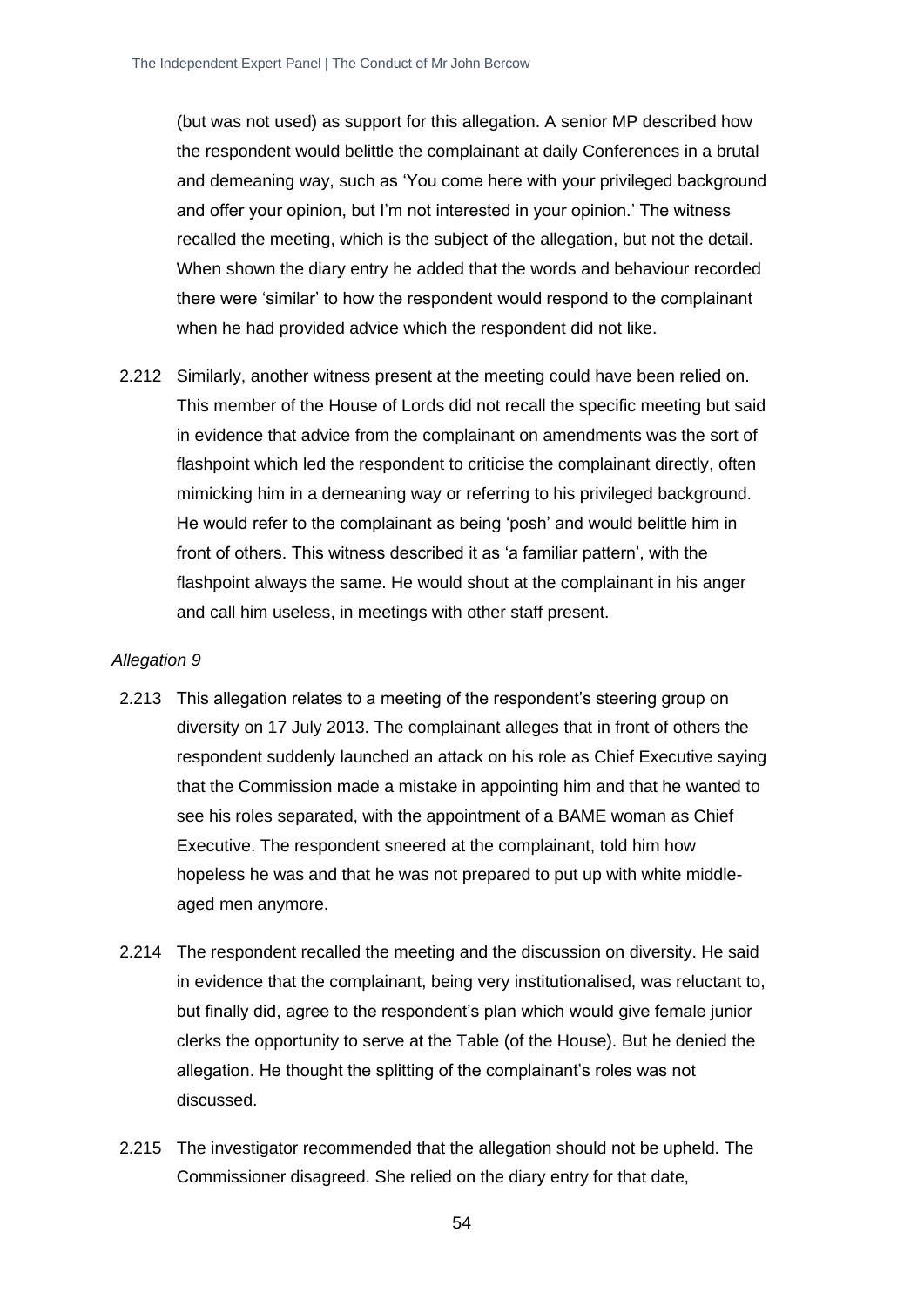supported in part by an MP witness who was present. This witness recalled a heated exchange on splitting the complainant's roles, with the respondent doing most of the talking and saying that he wanted to appoint a BAME woman as Chief Executive. This witness offered her sympathy to the complainant afterwards.

- 2.216 We agree with the Commissioner. There was sufficient evidence, and a breach of the Policy was proved. The decision of the Commissioner was a reasonable one.
- 2.217 We would add that there was additional evidence which the Commissioner could have relied on. It is notable that the complainant in the diary entry states that the respondent 'suddenly' launched this attack upon the complainant. This 'sudden' change of behaviour was noted by others at other meetings. One MP who attended other meetings described the respondent's behaviour as 'mercurial': 'Sometimes the Speaker would lose his temper in the middle of a sentence which he had started quite placidly.' Another witness also described his behaviour as 'mercurial'. Often he was courteous and professional, said the witness, but sometimes he would just 'snap': 'This unpredictability made the meetings very uncomfortable ... you never knew how he was going to react.' This was relevant evidence which the Commissioner could have relied on should she have chosen to have done so. The complainant himself had referred to the respondent's 'extraordinary mood-swings' in his diary entry for allegation 7.

#### *Allegation 10*

2.218 Allegation 10 relates to a further private work meeting on 2 September 2013, with only the respondent and the complainant present. The topic was Burma and support for the Burmese Parliament. The complainant outlined recent and proposed measures of support. The respondent responded with his opinion that this was 'pathetically inadequate'. He was aggressive, critical of the performance of the House Service (of which the complainant was the head) and critical of the complainant's staff. The complainant considered this to be aggressive, bullying behaviour which he could no longer put up with. He told the respondent that 'This meeting is over' and walked out. The respondent followed him to the door and repeated personal accusations of incompetence and pathetic performance.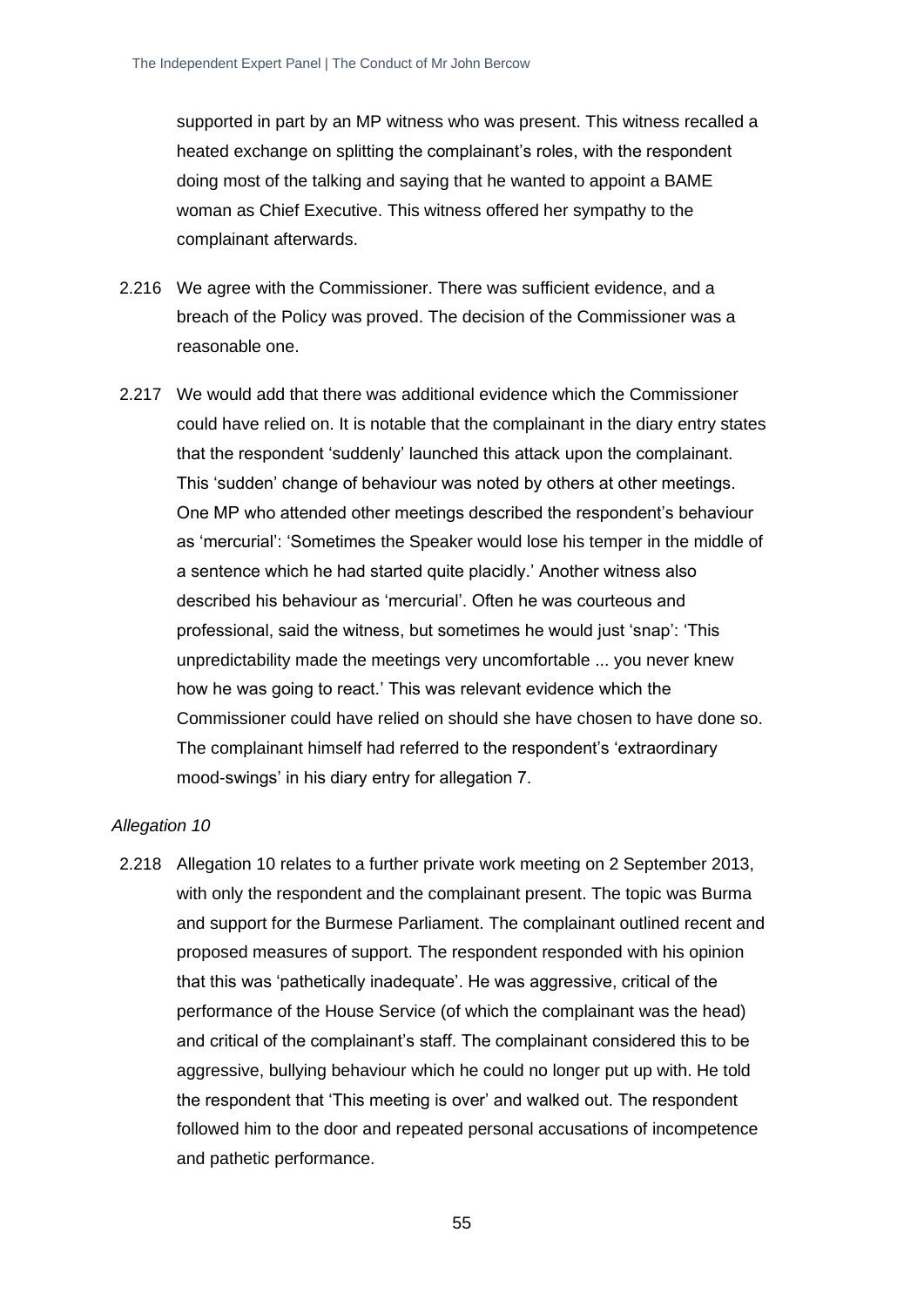- 2.219 The complainant further stated in the diary entry that in the subsequent daily Conference held that morning the respondent was courteous. He found 'this unpredictability' made things worse.
- 2.220 The respondent recalled the meeting. He denied the allegation. He described the complainant's account as 'lamentably inaccurate' and alleged that the complainant shouted in response to just criticism of the House Service. He was very upset by the complainant's attitude. He thought the complainant knew nothing about Burma.
- 2.221 The investigator recommended that the allegation should not be upheld. The Commissioner disagreed. She relied on the relevant diary entry and concluded that although criticism by the respondent of the House Service was not bullying of the complainant, criticism of the complainant personally was. She also found that the complainant had shouted; the evidence is that he had raised his voice aggressively. He had been provoked by the respondent's approach. She concluded that this did not mitigate the respondent's behaviour because he continued to criticise the complainant in unacceptable terms. The onus was on the respondent as the organisation's senior leader to react professionally and moderately. He did not.
- 2.222 We agree with the Commissioner's approach. The diary entry is sufficient evidence of unacceptable behaviour by the respondent which amounted to a breach of the Policy. The Commissioner's decision to uphold the allegation was reasonable.

- 2.223 This allegation relates to a further private work meeting on 3 September 2013, the following day, with only the respondent and the complainant present. The respondent said he had been waiting 24 hours for an apology. The complainant decided to apologise to avoid more conflict although he felt it was unnecessary. The respondent then insulted him for 15 minutes, referring, amongst other things, to the mistake in his appointment and his incompetence. The complainant responded by alleging that the respondent had been incompetent, insensitive and bullying. The meeting ended, surprisingly, on a friendly note.
- 2.224 The respondent recalled the meeting. He agreed that he had been waiting 24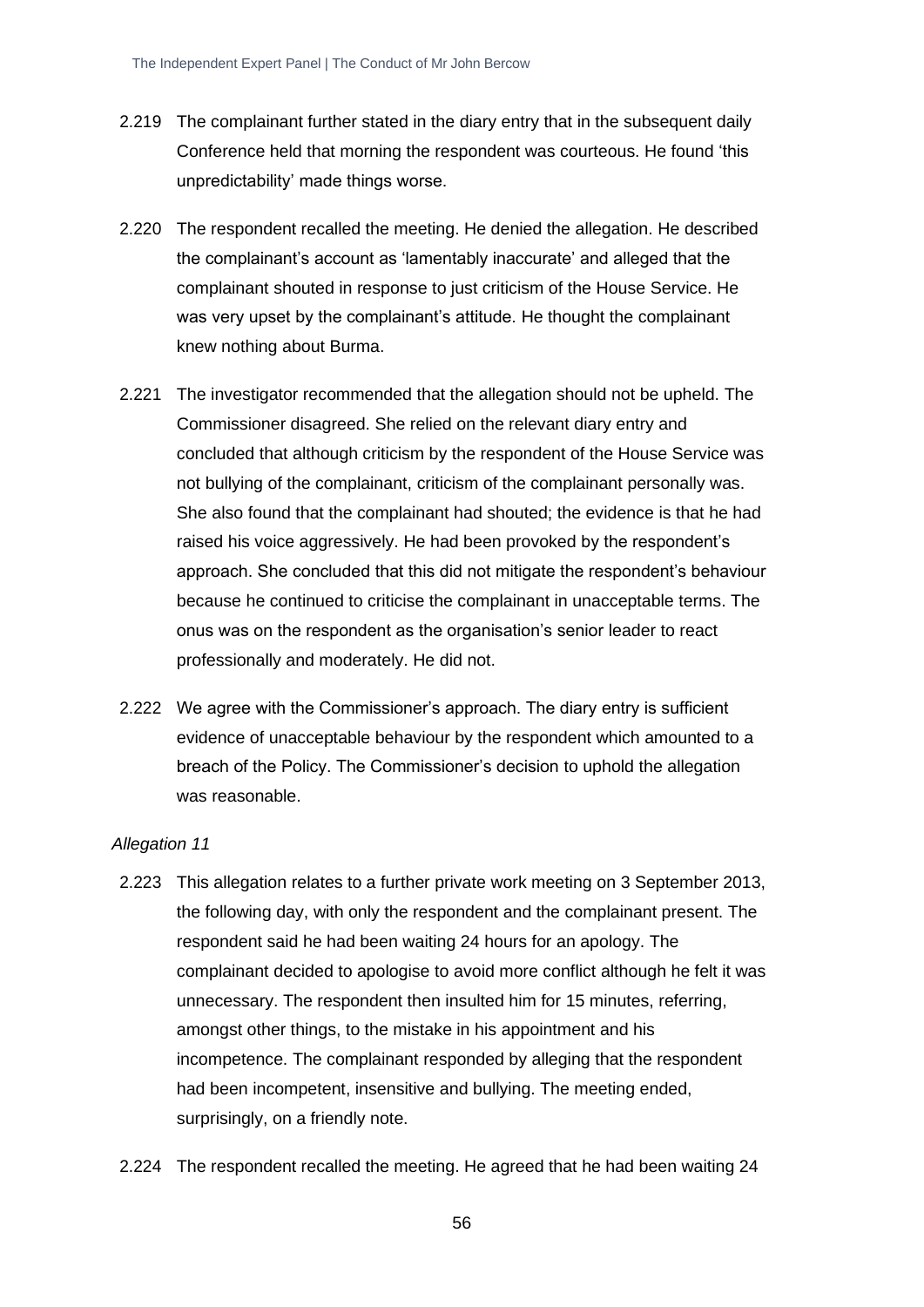hours for an apology, which, he said,was warranted. He denied the allegation. Instead of abuse, he thanked the complainant profusely for his apology.

2.225 The investigator recommended that the allegation should not be upheld. The Commissioner disagreed. She relied on the relevant diary entry and concluded that the allegation had been proved. We agree. There is sufficient evidence based on the complainant's evidence and the diary entry alone. The Policy was breached. The decision of the Commissioner was reasonable.

- 2.226 Allegation 12 relates to the daily Conference on 14 January 2014, which a number of witnesses attended. The complainant alleges, quoting his diary, that 'out of nothing' the respondent produced some complaint against him and 'behaved in his usual way'. In evidence he added that the respondent verbally abused him; criticised his performance and deliberately humiliated him in front of others.
- 2.227 The diary entry is headed *Tuesday 11 January*. As the respondent pointed out, 11 January 2014 was not a Tuesday but a Saturday. The complainant accepted the error and later corrected the date to Tuesday 14 January.
- 2.228 The respondent did not clearly recall the meeting, repeatedly asserting that the date had been changed. He denied the complaint, alleging that there was no 'specificity' from the complainant or the witnesses.
- 2.229 The investigator recommended that the allegation should be upheld. The Commissioner agreed. She relied upon the diary entry and other evidence in support. One senior MP recalled the meeting but not the exact words spoken. The witness said the respondent's treatment of the complainant was demeaning and degrading to such an extent that he went afterwards to see if he was alright. A second witness, another senior MP, recalled being present at this meeting when 'out of nowhere' the respondent exploded in an absolute diatribe at the complainant personally when the complainant provided some advice. The respondent shouted at him in anger, with a shower of non-stop insults, and called him useless. Everyone else was frozen in shock. This witness went with the first witness to see if the complainant was alright. A further senior MP present described the respondent's behaviour to the complainant as 'appalling'.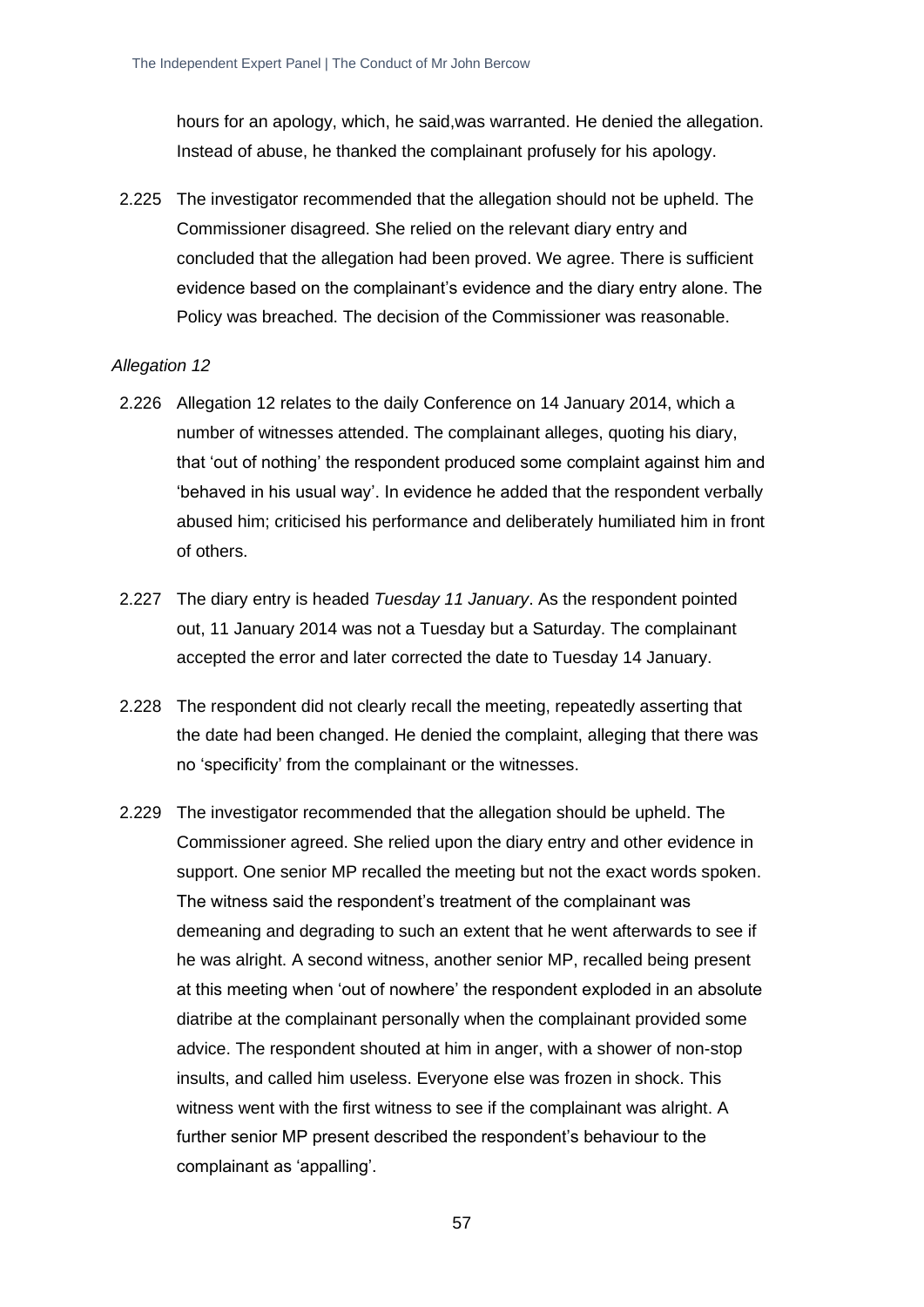- 2.230 We agree with the Commissioner. Although the diary entry is brief, the complainant amplified his complaint in evidence. Moreover, his account is strongly supported by the three witnesses who were present. We agree with the Commissioner's conclusion. There was sufficient evidence, and a breach of the Policy was proved. The decision of the Commissioner was a reasonable one.
- 2.231 It may be helpful to set out an extract from one of the respondent's two interviews in response to a question by the investigator about the second witness's evidence. This gives a flavour of the approach of the respondent to some of the evidence:

*Oh, I see, so what you're–let's just take this point, Mr [investigator]. You're saying your interpretation of [witness X, a senior MP] is that [the witness is] saying that I behaved badly towards Robert Rogers [Lord Lisvane]. There was apparently a diatribe, and that I was very angry, and allegedly shouted, and there was a diatribe, [the witness] cannot recall a single thing about the said diatribe. I'm sorry, that simply isn't credible, and if it is the best–I don't mean this rudely, I've known [the witness] a very long time-if that is the best [the witness] can do, that's the best [the witness] can remember, I very politely suggest to you its not serious evidence ... In a sense, people are now saying, six and a half years later, in relation to a meeting the date of which has changed, on the back of a conversation or proffered advice they know not what, that I was discourteous or aggressive to Robert Rogers, but when asked, if they were asked, if you did ask them, what did [a witness] say, they don't know. I'm sorry, but I can only answer honestly, as I have done throughout. I didn't shout at him, I didn't call him useless, I'm not accused of calling him useless, I'm apparently accused of calling him 'things like useless', which is utterly meaningless, and when you say, how do I account for the evidence of the witnesses who describe my conduct, Mr [investigator], forgive me, it's not my job, it just isn't, in my opinion, my job to account for what they say.'*

#### *Allegation 13*

2.232 This allegation relates to a pre-Commission briefing on 20 January 2014, with the respondent and complainant alone. The respondent was angry that a specific paper on contract working had been put on the agenda without his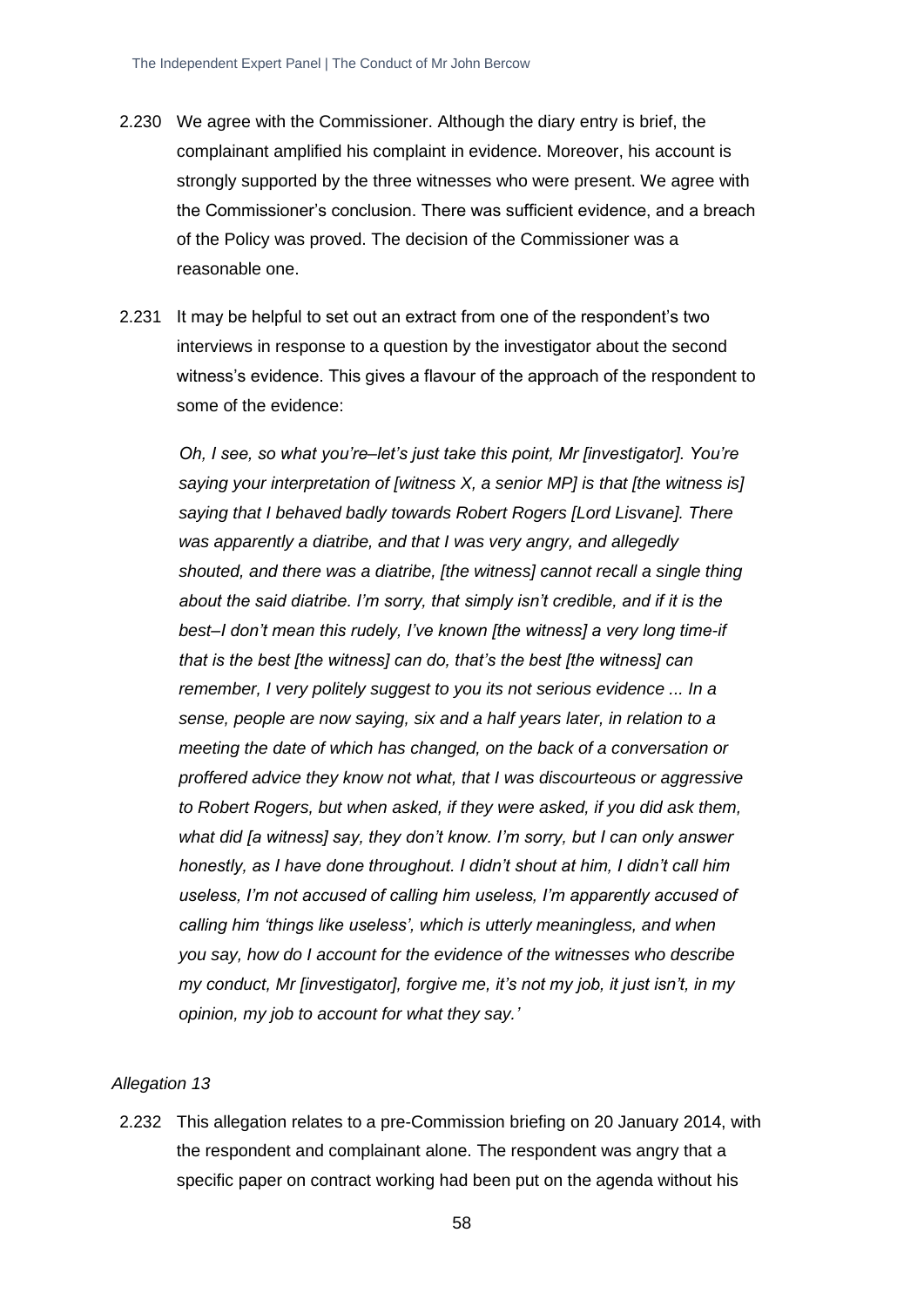knowledge. Before the complainant could explain that the paper had been on the agenda for the previous meeting of the Commission in December 2013 but the agenda item had not been reached during the meeting and had therefore been carried over, the respondent launched into a diatribe. Physically shaking with fury, his fists bunched and trembling, his eyes popping, he accused the complainant for over 15 minutes of incompetence, duplicity and subversion, casting himself in the role of wise Speaker when all around him were evilly intentioned incompetents.

- 2.233 The respondent recalls the meeting. He states he may have raised his voice because he was 'utterly mystified' as to why the paper had been put on the agenda. They disagreed and argued about that. He was irritated, not angry or shaking. He denied any abuse.
- 2.234 The investigator recommended that the allegation should be upheld. The Commissioner agreed. She relied upon a diary entry and a piece of circumstantial evidence in support. A member of staff, who was asked to wait outside and sat 15 feet away from the door to the respondent's study, heard raised voices, notably the respondent's, saying that the complainant should have done something different, and saw the complainant leaving the study 'red in the face and obviously unhappy'. The respondent also confirmed that he had been irritated in the meeting and that there had been argument.
- 2.235 We agree with the Commissioner. There was sufficient evidence, and a breach of the Policy was proved. The Commissioner's decision was a reasonable one.

- 2.236 Allegation 14 relates to a meeting convened by the respondent on 27 January 2014 to discuss a serious security issue. The complaint alleges that towards the end of the meeting the respondent said, in front of a number of senior members of both Houses: 'Of course, we all know that whoever is responsible for this it won't be the Clerks of the two Houses. They'll scuttle off to avoid any blame.'
- 2.237 The respondent appears to recall the meeting. He cannot recall making these remarks, although he concedes that if he did say them, they would have been said 'in a resigned fashion' and would not have been belittling: 'I don't think its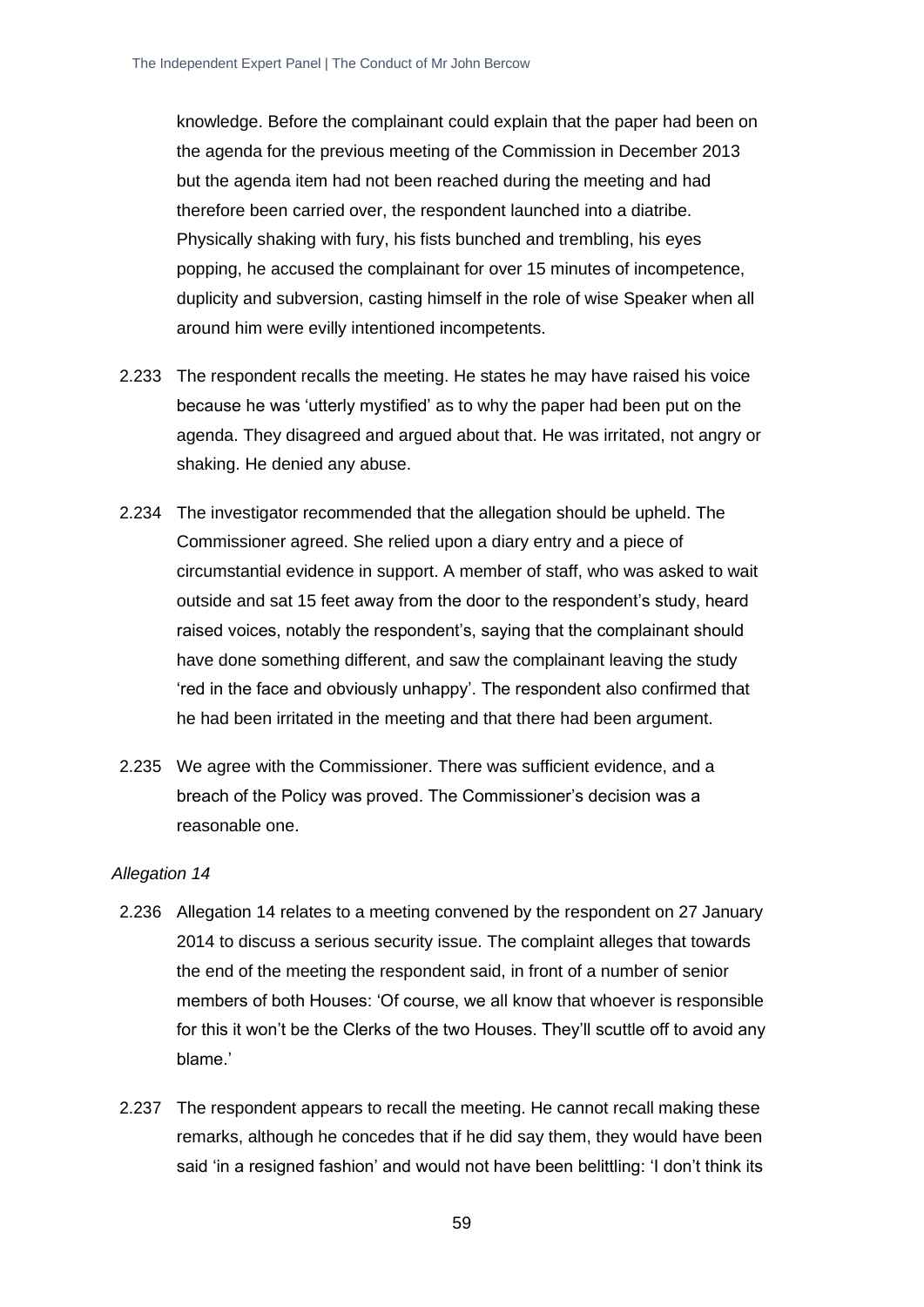intrinsically belittling to express frustration at an unwillingness to take responsibility for an issue, an error, when you have experienced similar difficulties in the past.'

- 2.238 The investigator recommended that the allegation should be upheld. The Commissioner agreed. She relied upon the diary entry and other evidence. One senior member of the House of Lords remembered the meeting but not the detail. Another senior member of the House of Lords recalled the meeting but not the precise words. That last witness said that the dismissive nature of the words recorded in the diary were 'quite typical' of how the respondent would speak to the complainant.
- 2.239 The Commissioner also relied on the evidence of a senior member of the security staff who recalled that when the discussion came to responsibility ('who would carry the can'), the respondent turned from being quite measured and calm to being angry and said something like: 'That's typical of you Clerks. The first sign of big trouble and you'll head for cover and leave me to hold responsibility'. Another witness, a senior member of staff, had a similar recollection, remembering that the respondent was extraordinarily rude, unkind and quite brutal: 'I'm sure you'll find some slippery way of getting out of this. You Clerks always do.' We acknowledge that this last witness, General Leakey, also made a formal complaint against the respondent which was not upheld.
- 2.240 We agree with the Commissioner. There was extensive evidence in support of the complaint. The witnesses did not all have the same precise recollection, but that was to be expected over the passage of time. They nevertheless produced a cogent body of evidence on this specific allegation. The Commissioner also suggested that if this were a one-off incident it would not alone have reached the threshold for a breach of the Policy. We do not agree. There was a clear breach of the Policy in the proven remarks of the respondent. His behaviour was offensive, malicious and insulting, leaving the complainant feeling undermined, humiliated and denigrated. But in any event, the Commissioner upheld the allegation, because this was yet another occasion of the respondent criticising the complainant publicly in front of junior colleagues. Her approach was acceptable. We therefore conclude that the Commissioner's decision was a reasonable one.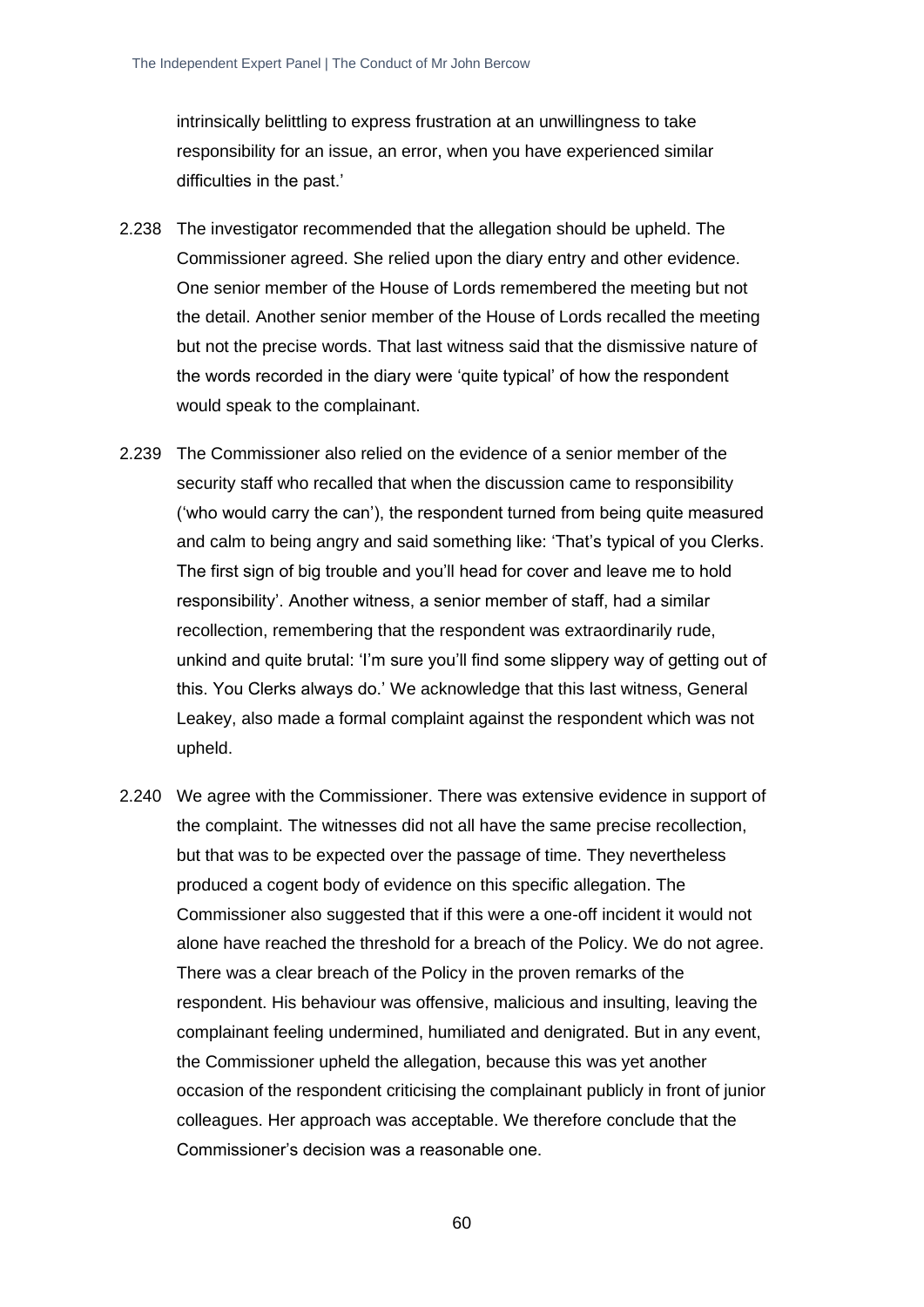#### *Allegation 15*

- 2.241 This allegation relates to a further example of a private work meeting between the complainant and the respondent. On 3 February 2014, at the regular Monday morning meeting, the issue of MPs bullying their staff was discussed because the BBC was expected to run a radio programme about it. The complaint is as follows. The complainant suggested that there could be no intervention in the relationships between MPs and their directly employed staff, because Members had always been very protective of these relationships and the House Service had no duty of care. According to the complaint, the respondent took strong exception to this approach. He went into 'rant mode', accusing the House Service of a typical response of avoiding responsibility for anything, and accusing the complainant of being useless: this being a typical example of what the respondent suggested was his appalling performance as Chief Executive. This 'rant' was timed by the complainant as lasting 13 minutes.
- 2.242 The respondent recalled the meeting but denied the rant or any insult or abuse.
- 2.243 The investigator recommended that the allegation should be upheld. The Commissioner agreed. She relied upon the diary entry. She did not rely, as the investigator did, on general evidence of the respondent's behaviour. We have already commented on the way in which we believe this type of evidence may be used in support in the right case, namely where the evidence is sufficiently similar in nature to the complaint alleged. Whatever the merits of the discussion between the respondent and the complainant, upon which we do not comment – this was more than four years before the report from Dame Laura Cox – we agree with the conclusion of the Commissioner that the allegations should be upheld. There was sufficient evidence and a breach of the Policy was proved. The decision of the Commissioner was a reasonable one.

#### *Allegation 16*

2.244 Allegation 16 relates to a meeting on 11 February 2014 about immigration checks for staff in the House. A minister had resigned over the immigration status of his cleaner. The complainant was off sick but others attended, including junior staff. After the meeting a witness, a senior member of the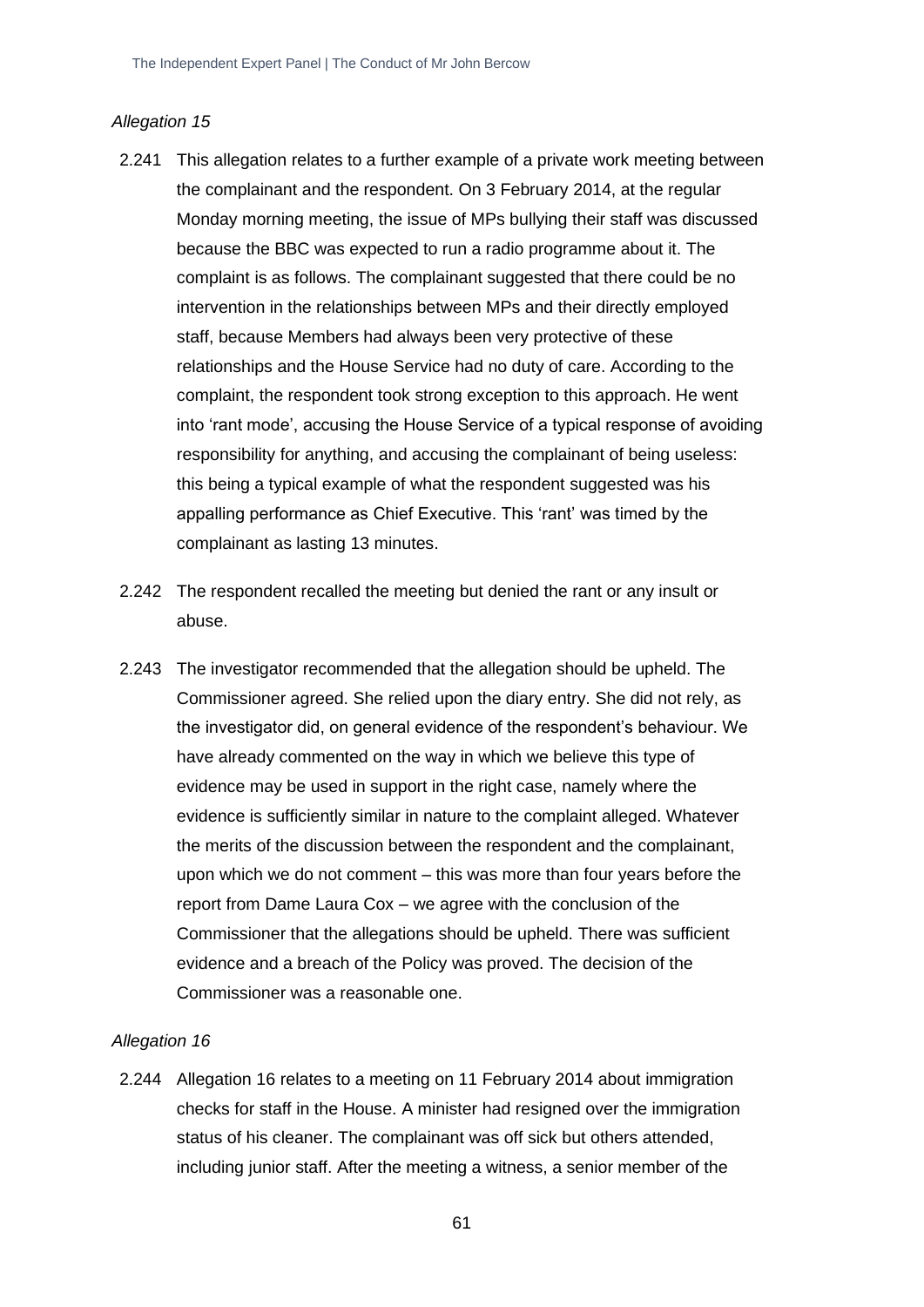House administration, reported to the complainant that the respondent had implied that the complainant's absence was because he was malingering so as not to have to discuss the issue of immigration checks on staff employed by MPs. The respondent had launched an attack on the absent complainant, insulting him by saying he was hopeless and an incompetent Chief Executive who did not care about the reputation of the House. The complainant recorded what he was told about the meeting in his diary.

- 2.245 The respondent recalls the meeting and the discussion. He concedes that he was irritated during the meeting. He denies that he described the complainant in the terms alleged.
- 2.246 The investigator recommended that the allegation should be upheld. The Commissioner agreed. She relied in part only upon the diary entry, suggesting it was partly hearsay. Whether hearsay or not (and hearsay is admissible and can often be useful evidence, see paragraphs 2.60 to 2.65 above), this was contemporaneous evidence in support of what the witness recalled of the meeting and told the complainant. It was strong supporting evidence for the witness who could not recall, by the time the witness gave evidence, the precise words of the respondent but described them as 'strongly negative, and of both a personal and a professional nature'. The diary entry adds valid detail to that recollection. The witness was embarrassed by the very derogatory and insulting nature of the respondent's remarks. A second witness, another senior member of the House administration also present at the meeting, recalled the respondent 'ranting' about the complainant and shouting. The Commissioner relied upon these two witnesses in upholding the allegation.
- 2.247 We agree with the Commissioner. There was sufficient evidence and a breach of the Policy was proved. The decision of the Commissioner was a reasonable one.

#### *Allegation 17*

2.248 Allegation 17 relates to a pre-Commission meeting on 10 March 2014 when, amongst other topics, diversity and inclusion were discussed. The complaint alleges that the respondent repeated previous attacks on the complainant about his handling of diversity, suggesting that he had done nothing except take cosmetic steps. The respondent said that the complainant had appointed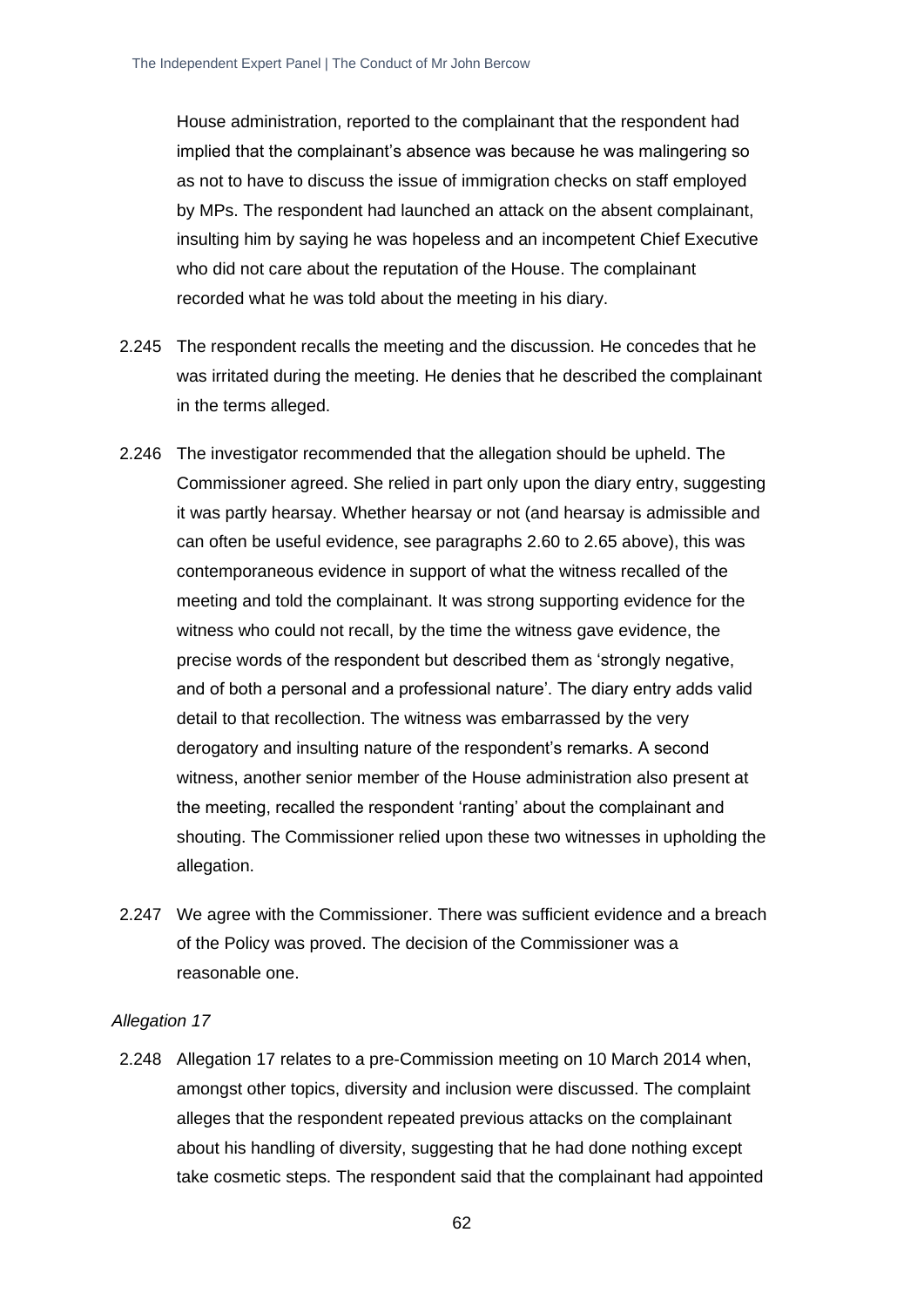a particular person just in order to tick a box, even though that person had no relevant contribution to make. The respondent further stated said that when the complainant left his post, he would not be replaced by a white male Oxbridge type but would be replaced by someone who was competent and not useless like him. According to the diary entry this attack lasted about 15 minutes.

- 2.249 The respondent recalled the meeting. He stated that there was a continuing disagreement between them on the extent of progress on diversity and inclusion: 'I distinctly recall saying that we had barely scratched the surface and far more was required.' He denied the remarks alleged, including the 'tick box' remark.
- 2.250 The investigator recommended that the allegation should be upheld. The Commissioner agreed. She relied upon the diary entry. She further relied upon support for the complaint from a witness who was present, a member of the House administration, who said that the diary entry on remarks about the 'tick box' person was accurate. The Commissioner did not rely, as the investigator did, and as she could have done, on relevant general evidence of the respondent's repeated behaviour.
- 2.251 We agree with the Commissioner. There was sufficient evidence and a breach of the Policy was proved. The decision of the Commissioner was a reasonable one.

#### *Allegation 18*

2.252 This allegation relates to a private work meeting with the respondent and complainant alone after the daily Conference on 20 March 2014. The complainant alleges that the respondent was in an obviously poor mood (lower lip pushed out, deep sighs, shaking head). The respondent claimed that the clerks (of whom the complainant was the head) had 'unsexed' a named woman staff member so that she was no longer an independent woman but a 'proxy man'. He described it as a typical example of how badly the place was run, the last three years (the period of the complainant's tenure as Clerk of the House and Chief Executive) having been a disaster, because the complainant thought he was perfect and did not care about the House. The respondent said that he wanted a competent Chief Executive to replace him and, imitating the complainant's voice, asked how long he was going to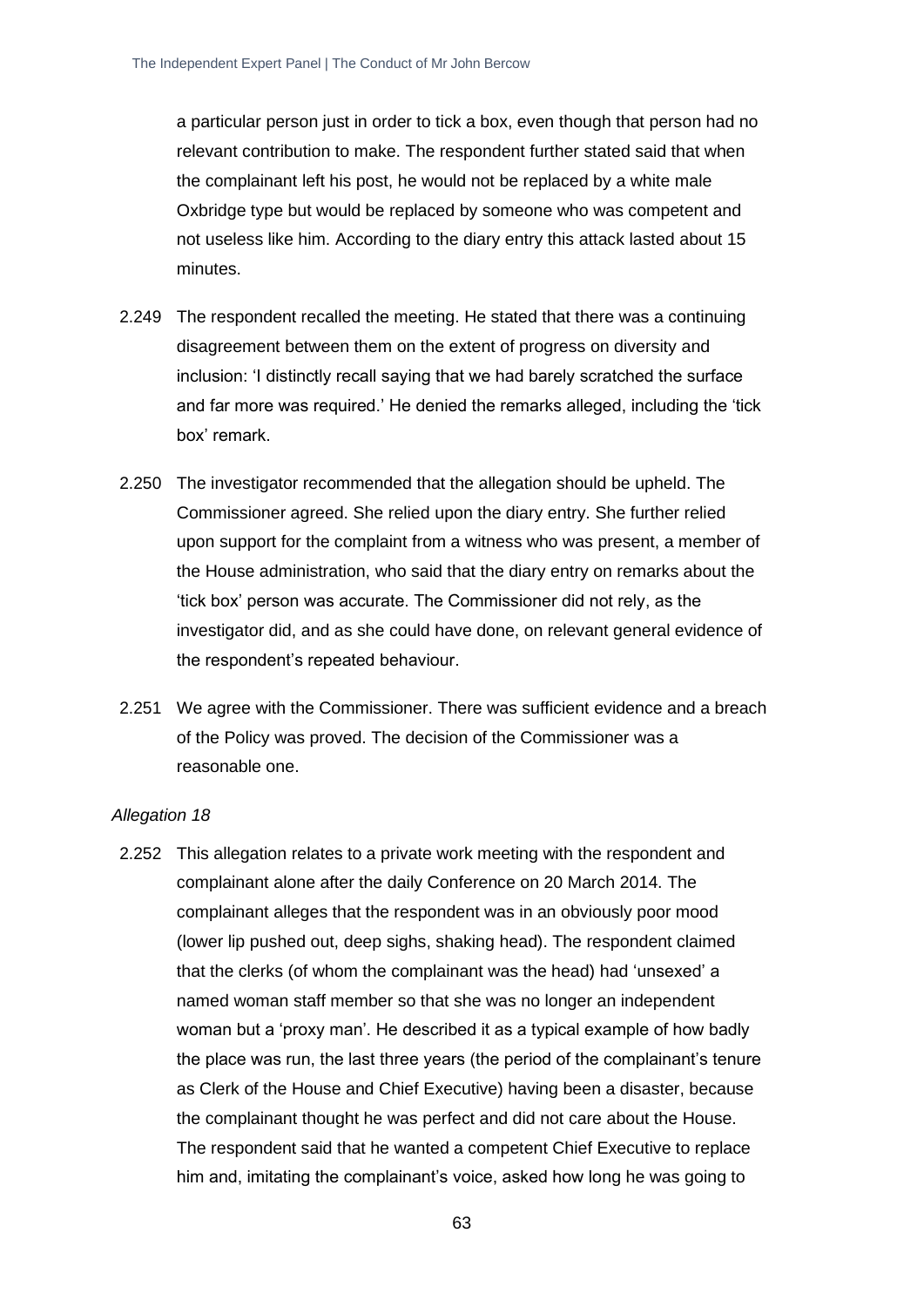stay, but answered the question himself by sneering that he had said that he would not stay longer than three years but 'I suppose you'll go back on that, naturally. You would.'

- 2.253 The respondent recalled the meeting. He described it as a 'serious and mildly disputatious meeting'. He denied the remarks alleged. His response was vigorous: 'I reject this allegation totally ... It is a smear, astonishing, untrue and damaging ... I did not imitate him, ridicule him or sneer at him ... This is the warped testimony of a vitriolically hostile person.'
- 2.254 The investigator recommended that the allegation should be upheld. The Commissioner agreed. She relied upon the diary entry.
- 2.255 The Commissioner did not, however, rely, as the investigator did, on general evidence of the respondent's behaviour. In our view she could have done so. We take mimicry as an example. In this specific complaint the complainant alleges that the respondent mimicked him to his face and deliberately sneered at him by way of mocking caricature. The respondent denied it. He accepted in evidence that he did 'very occasionally' mimic the complainant, but only in a good-natured way. For example, he might mimic him and say: 'Robert, your scholarly cranium on the basis no doubt of the application of hot, wet towels over your head last night, what is your sage advice to us?' When asked in interview whether he thought, good-natured or otherwise, it was appropriate to mimic people, he was reluctant to answer the question directly: 'I'm sorry these are really very vague questions ... I don't think these abstract questions advance matters ...'
- 2.256 There is other evidence in the case concerning mimicry, and in our view, it would have been relevant to consider it as support for this complaint. A senior Member of the House of Lords gave evidence that in meetings the respondent would often mimic the complainant to the witness when he was criticising him and calling him useless (which the witness found surprising and insulting). A senior MP said that the respondent would mimic the complainant in a dismissive and demeaning way when responding to his advice. This witness said that his treatment of the complainant was belittling and inappropriate. Another witness, a clerk, was 'acutely embarrassed' when the respondent mimicked the complainant to his face at meetings in front of others, deliberately demeaning him. (And remarkably, in his interviews with the

64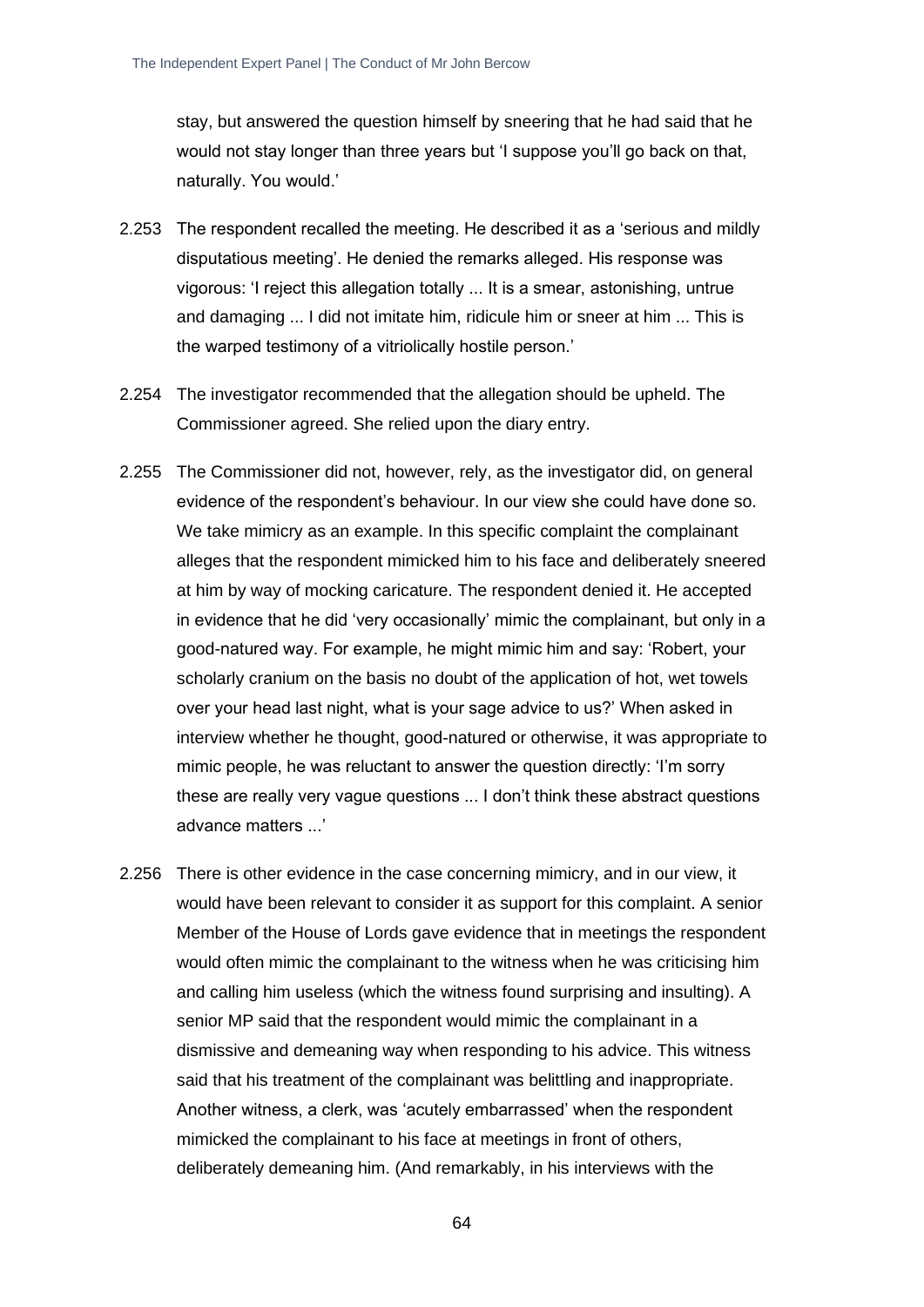investigator in this investigation, the respondent chose to imitate the complainant's voice and words on at least 20 occasions.) In total, this would have been cogent evidence in support of this part of allegation 18, had the Commissioner chosen to rely upon it.

2.257 We do, however, agree with the Commissioner's conclusion. On the evidence she relied upon, the diary entry alone, there was in our view sufficient evidence and a breach of the Policy was proved. The decision of the Commissioner was therefore a reasonable one.

#### *Overall Conclusions on Case BH 1840*

- 2.258 We therefore uphold allegations 5-18 in this case. We reject the appeal by the respondent.
- 2.259 In our view, having carefully reviewed the evidence and the decisions taken by the Commissioner, we are satisfied that there was sufficient evidence, and that a breach of the Policy was proved in respect of each of those allegations. The decisions of the Commissioner were all reasonable. She could have come to no other conclusions.
- 2.260 It is clear from our conclusions that the evidence of the respondent, set out extensively in two interviews (and amplified in his responses to the allegations and in his grounds of appeal), was not credible. We are satisfied that his denials of behaviour, alleged and now proved, were quite simply lies, deliberate lies in a vain attempt to excuse the inexcusable.
- 2.261 In our view the evidence in Case 1840 (Lisvane) discloses an extensive pattern of misconduct.
- 2.262 The respondent complained that the investigator in this case was biased against him: 'I have been subject to persistent partiality.' The investigator's approach was adversarial, he claimed, and did not start from the standpoint of the presumption of innocence. The investigator asked questions in interview using the word 'mimic' and did not consider sufficiently the respondent's complaints about the draft resignation letter. He did not deal sufficiently with his complaint that generalised and unspecific evidence not related to specific allegations should not be considered. He also refers to his complaints of breaches of confidentiality which he claims the investigator ignored. We have dealt with this above. There were other concerns expressed which we do not

65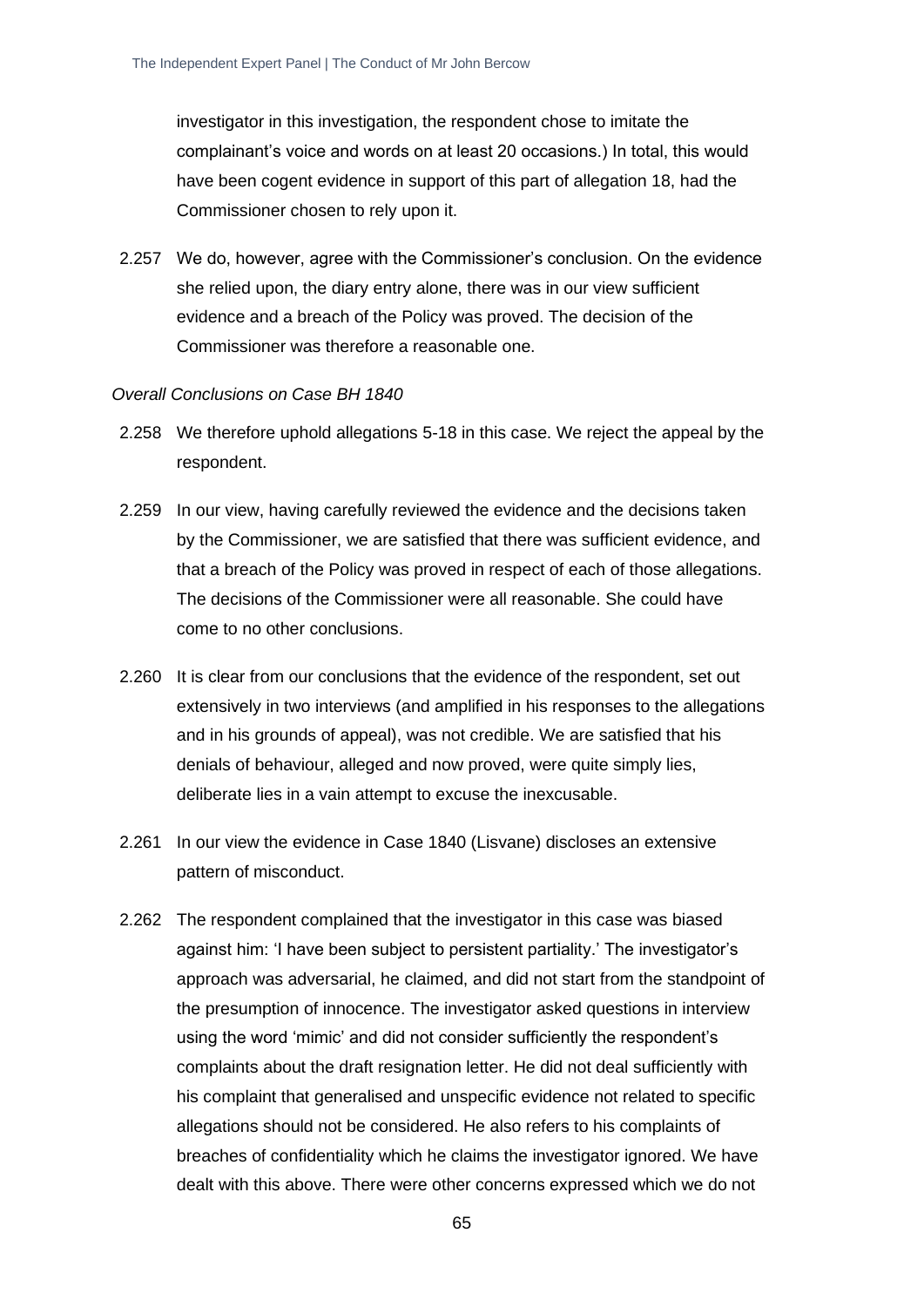feel need specific mention, except perhaps the following by way of illustration. The respondent complained that the investigator showed bias against him when he used a password which might be taken as being close to the word 'Macbeth' (it also had numbers in it) for communications with the respondent. In the respondent's submission this was a deliberate, 'grossly offensive injoke', because it obviously referred unfavourably to him and his wife.

- 2.263 We have looked carefully at the respondent's submissions and complaints on the procedure, both generally and in the context of individual allegations. We have had the opportunity to consider these complaints in some detail, because they have been made at length by the respondent in his response to the initial allegations; in his interviews with the investigator and in his grounds of appeal. We have looked at them carefully but find no merit in any of them. In our view the procedure adopted by the investigator and by the Commissioner in relation to this case was full and fair. There was no procedural flaw.
- 2.264 We also find that there was no flaw in the investigatory process. We reject attempts by the respondent to cast doubt on the workings of the independent investigator and the Commissioner.

## **Overall Conclusions**

- 2.265 The ICGS Bullying and Harassment Policy was breached repeatedly and extensively by the most senior Member of the House of Commons. In all, 21 separate allegations were proved and have been upheld. The House may feel that his conduct brought the high office of Speaker into disrepute.
- 2.266 This was behaviour which had no place in any workplace. Members of staff in the House should not be expected to have to tolerate it as part of everyday life. No person at work however senior, indeed particularly such a senior figure, should behave in this way. This was an abuse of power.
- 2.267 It follows that these appeals fail. The Commissioner has referred the sanction in this case to the Panel. The Panel will consider the question of sanction separately.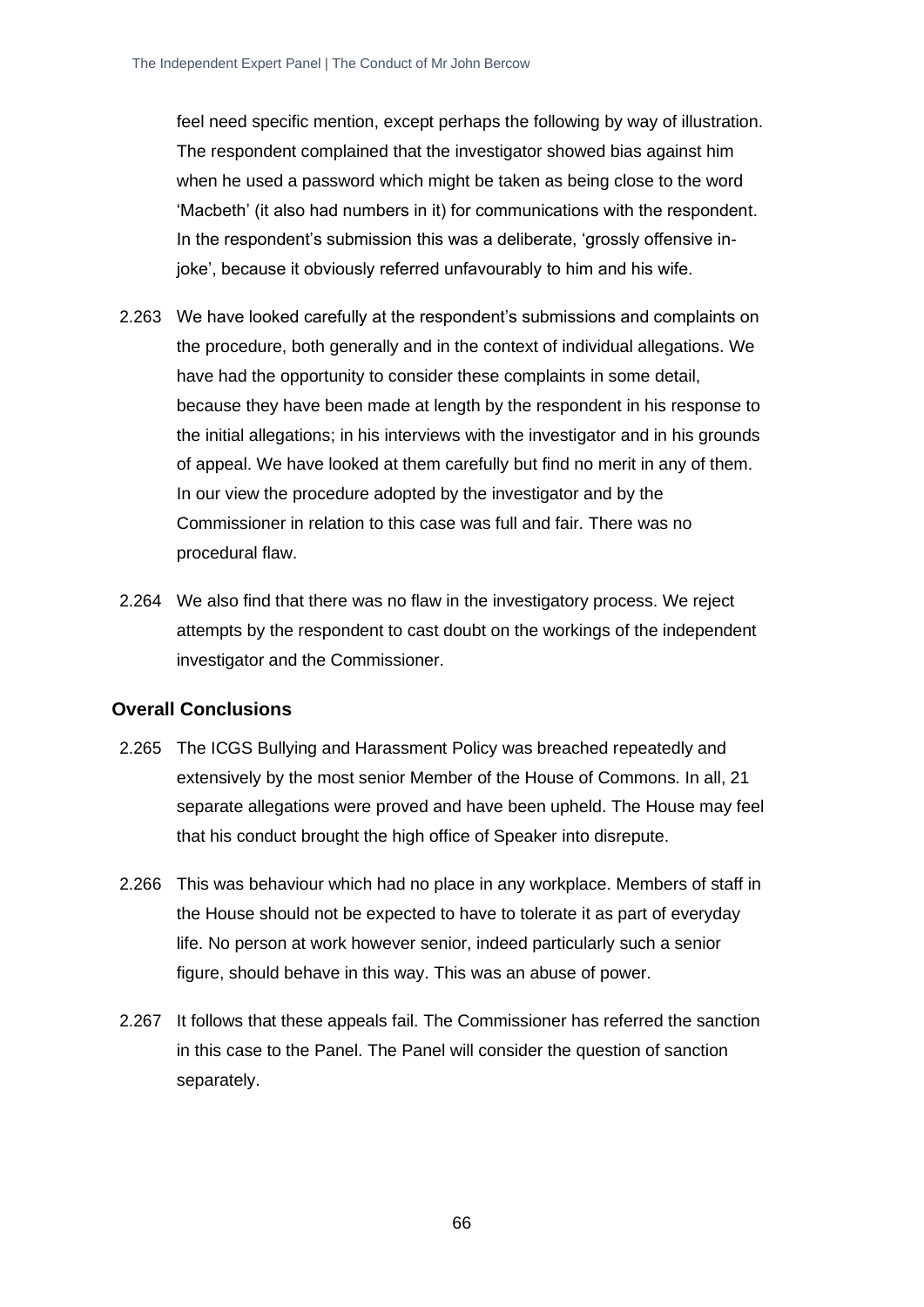## **Annex One: Definitions of bullying and harassment from the** *Bullying and Harassment Policy for UK Parliament* **Edition 2021.**

## **What is bullying?**

2.3 Bullying may be characterised as offensive, intimidating, malicious or insulting behaviour involving an abuse or misuse of power that can make a person feel vulnerable, upset, undermined, humiliated, denigrated or threatened. Power does not always mean being in a position of authority and can include both personal strength and the power to coerce through fear or intimidation.

2.4 Like harassment, bullying can take the form of physical, verbal and nonverbal conduct. Bullying behaviour may be in person, by telephone or in writing, including emails, texts or online communications such as social media. It may be persistent or an isolated incident and may manifest obviously or be hidden or insidious. Whether conduct constitutes bullying will depend on both the perception of the person experiencing the conduct and whether it is reasonable for that person to have perceived the conduct as bullying.

2.5 Elements of bullying may include, but are not limited to:

- Verbal abuse, such as shouting, swearing, threatening, insulting, being sarcastic towards, ridiculing or demeaning others, inappropriate nicknames or humiliating language;
- Abuse of a similar nature carried out in writing or electronically (including posters, graffiti, emails, messages, clips or images sent by mobile device or posted on the internet);
- Physical or psychological threats or actions towards an individual or their personal property;
- Practical jokes, initiation ceremonies or rituals;
- Overbearing or intimidating levels of supervision or micro-management, including preventing someone from undertaking their role or following agreed policies and procedures;
- Abuse of authority or power, such as placing unreasonable expectations on someone in relation to their job, responsibilities or hours of work, or coercing someone to meet such expectations;
- Ostracising or excluding someone from meetings, communications, work events or social events;
- Sending, distributing or posting detrimental material about other people, including images, in any medium.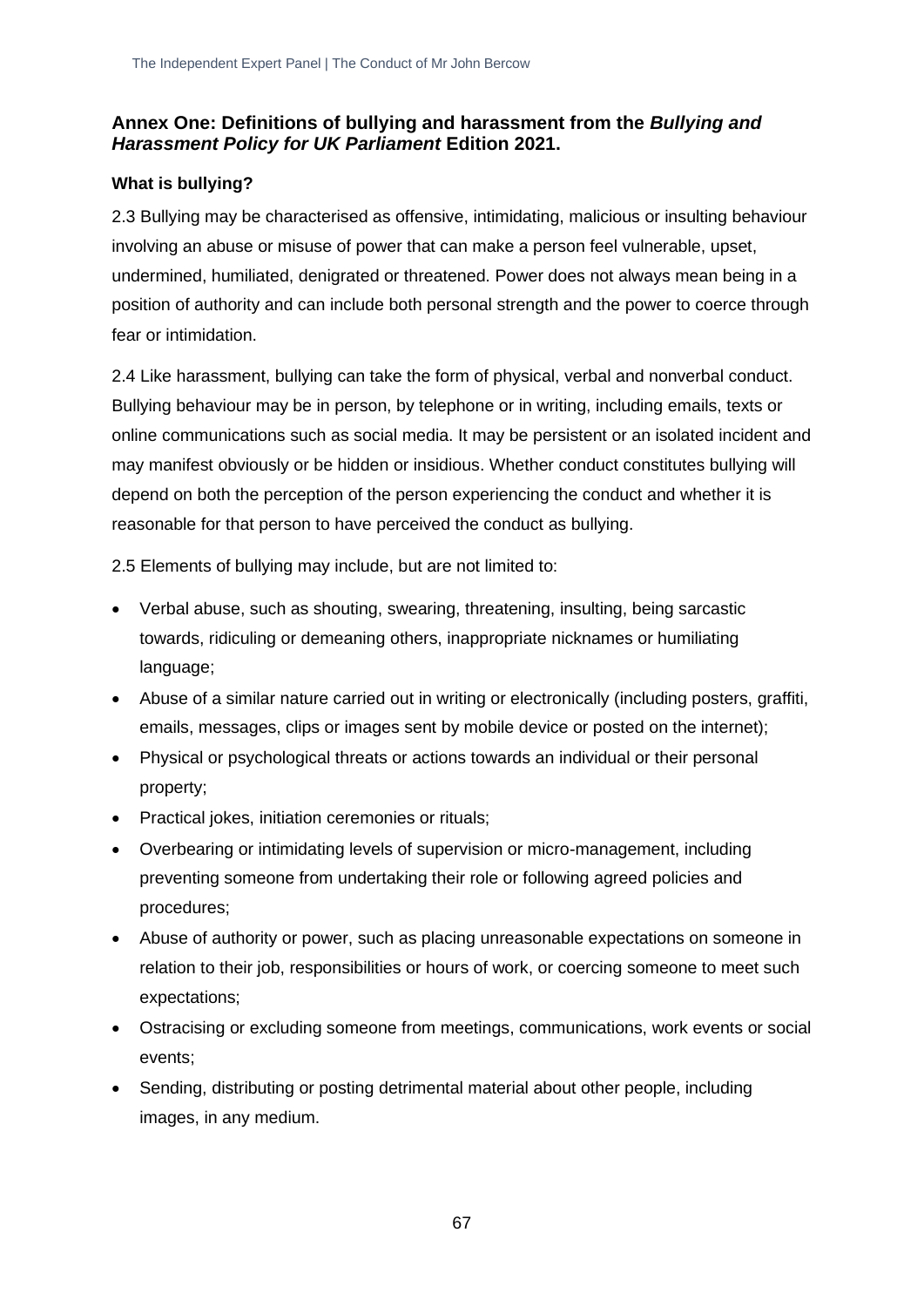## **What is harassment?**

2.6 Harassment is any unwanted conduct that has the purpose or effect of violating a person's dignity or creating an intimidating, hostile, degrading, humiliating or offensive environment for them. All harassment, regardless of whether or not it relates to a protected characteristic, is covered by this policy.

2.7 There is a separate Sexual Misconduct policy and procedure for dealing with allegations of sexual misconduct (including sexual harassment). Further information about reporting incidents that are covered by both policies can be found in paragraph 2.17 of this policy

2.8 Harassment may be persistent or an isolated incident and can be manifest, hidden or insidious. It may take place in person, by telephone or in writing, including emails, texts or online communications, including social media.

2.9 Harassment can be intentional or unintentional. It can occur where A engages in conduct which has the effect of violating B's dignity or creating an intimidating, hostile, degrading or offensive environment for B, even if A didn't intend this. Whether conduct constitutes harassment will depend on both B's perception and whether it is reasonable for B to have perceived A's conduct in that way.

2.10 A person may also be harassed even if they were not the intended 'target' of harassment. For example, a person may complain of harassment by jokes about a religious group that they do not belong to, if these jokes create an offensive environment for them.

2.11 Examples of harassment, other than sexual harassment, may include, but are not limited to:

- Sending or displaying offensive material in any format (including posters, graffiti, emails, messages, clips or images sent by mobile device or posted on the internet);
- Mocking, mimicking, belittling or making jokes and comments about a person (or a group stereotype);
- Use of unacceptable or inappropriate language or racial or other stereotypes (regardless of whether the complainant is in fact a member of the group stereotyped);
- Deliberately holding meetings or social events in a location that is not accessible for an individual (by reason of disability, religious prohibitions or otherwise);
- Using profanities that could have the effect of creating an offensive environment for a person to work in.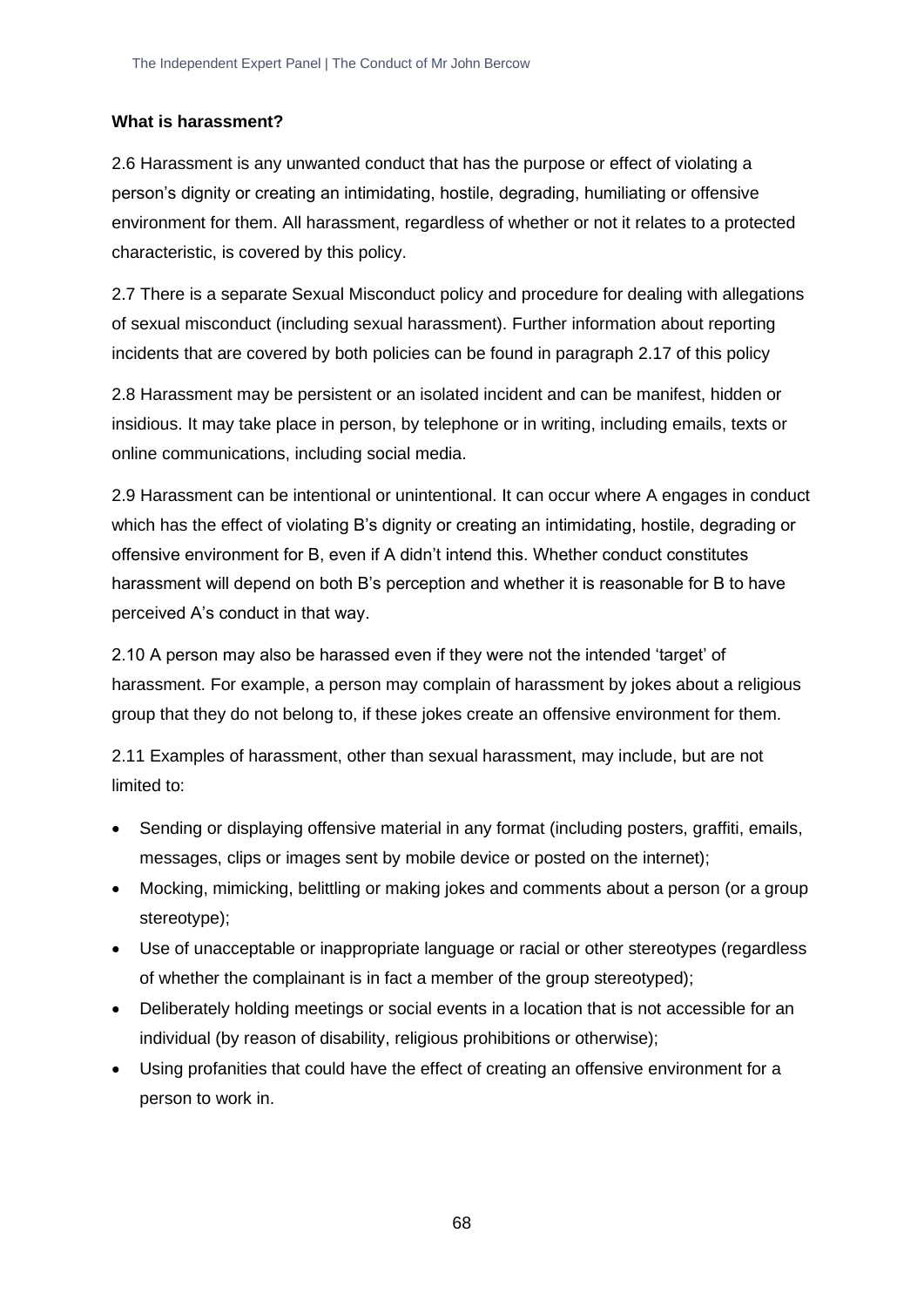## **Annex Two: Sub-panel decision of 16 December 2021 on Preliminary Point**

# **BH1871; BH1875 AND BH1840 PRELIMINARY LEGAL POINTS**

### **Decision**

- 1. The respondent has taken a point of law in BH1871 as to the scope of the Independent Complaints and Grievance Scheme (ICGS) and its application to his cases. Following a Directions hearing with the respondent on 18 November 2021, Sir Stephen Irwin, as Chair of the Independent Expert Panel (IEP), directed that the legal issues bearing on scope should be addressed as a preliminary matter. The issues were identified, by the sub-panel based on the respondent's submissions, as set out in bold type below.
- 2. The process before the IEP is inquisitorial and parties are not permitted to be represented by advocates. However, it is permitted to seek legal advice. Since the issues identified were in principle capable of determining these complaints, the parties were given the opportunity within a prearranged timetable to make representations on those legal issues. The respondent and one complainant have done so.
- 3. For the avoidance of doubt, the respondent also argues that the passage of time since the events relevant to these complaints, irrespective of any argument on scope, means that it was and is unfair to proceed against him. This is not to be dealt with as a preliminary argument. On that point the validity of the argument depends on assessment of the facts.
- 4. There are key dates as follows:
	- a. 22 June 2009 The respondent takes the chair as Speaker
	- b. 2010/2011 The events underlying BH1871
	- c. 2009/2010 The events underlying BH1875
	- d. 2012/2014 The events underlying BH1840
	- e. July 2018 Bullying and Harassment Policy and Procedure published
	- f. October 2019 Bullying and Harassment Policy updated
	- g. 4 November 2019 The respondent retires as Speaker. He does not retain a Parliamentary Pass.
	- h. 22 January 2020 Complaint by C in BH1840
	- i. 11 February 2020 Complaint by C in BH1875
	- j. 12 February 2020 Complaint by C in BH1871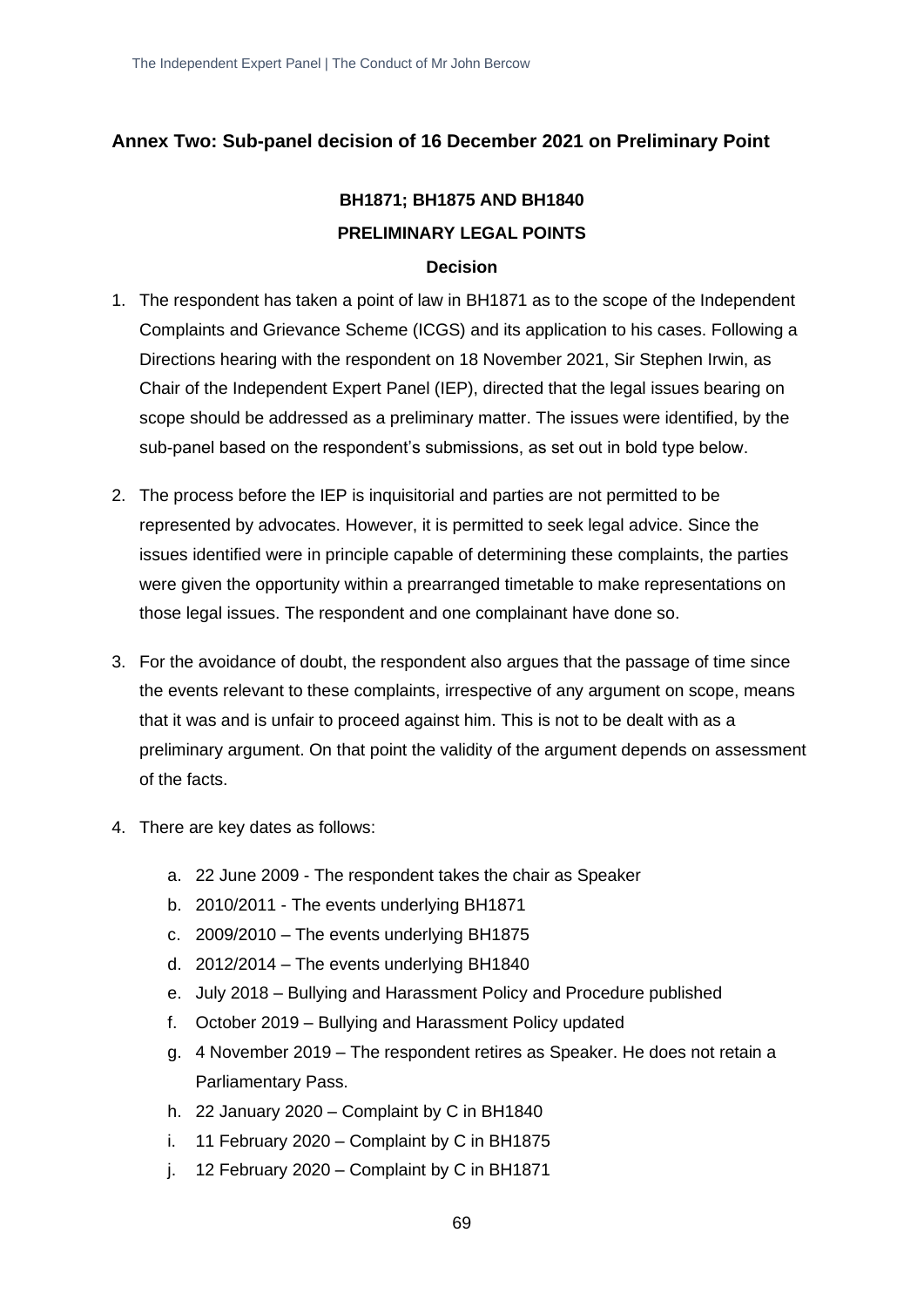- k. December 2020 following legal advice, R complains he is out of scope
- l. 19 January 2021 PCS suspends investigation(s) to consider 'eligibility'
- m. 28 April 2021 Policy amended by House of Commons
- n. 26 May 2021 Investigations(s) resumed (at least in BH1871)
- o. 6 July 2021 PCS reports in BH1871
- p. 23 September 2021 PCS reports in BH1875
- q. 1 November 2021 PCS reports in BH1840
- r. 18 November 2021 directions hearing
- s. 3 December 2021 IEP serves "Points for the Consideration of Parties"
- t. 10 December 2021 respondent serves representations
- u. 10 December 2021 C in BH 1840 serves representations
- v. 13 December 2021 IEP sub-panel meets to consider representations.

# **[1] General retrospectivity: save in particular circumstances, it is clearly wrong retrospectively to impose a prohibition or sanction on conduct not formerly prohibited. Does that arise here**?

- 5. The essential distinction here is whether the retrospective extension of scope of the ICGS, and of the IEP, under any of the formulations of the Bullying and Harassment Policy ("BHP"), was procedural or affected substantive rights and obligations.
- 6. In order to assist the parties, the published opinion dated 27 June 2018 of Thomas Linden QC, was copied to them. His opinion considered "Complaints based on events occurring before the ICGP [now ICGS] comes into effect and the relevance of the common-law presumption against retrospective effect". The opinion was given and published as part of the ICGS Delivery Report.<sup>1</sup> We do not intend to rehearse its contents, which can be read by any interested party. Mr Linden's conclusions relevant to this case are that the ICGS codes and policies "will in effect articulate standards or requirements which were already in existence at all material times." In straightforward language, the analysis proceeds on the basis that bullying, harassment, sexual harassment and conduct of that kind has always been prohibited conduct for a Member of Parliament.
- 7. The respondent does not challenge that last proposition. He, of course, vehemently denies that he has ever conducted himself in that way. However, his central argument on this issue is that Mr Linden is in error in regarding the retrospective extension of scope under the ICGS as a matter of procedure rather than a matter of substance. He relies

<sup>1</sup> See UK Parliament, *[Independent Complaints and Grievance Scheme Delivery Report](https://www.parliament.uk/globalassets/documents/news/2018/1-ICGP-Delivery-Report.pdf)*, July 2018, pp 93-98.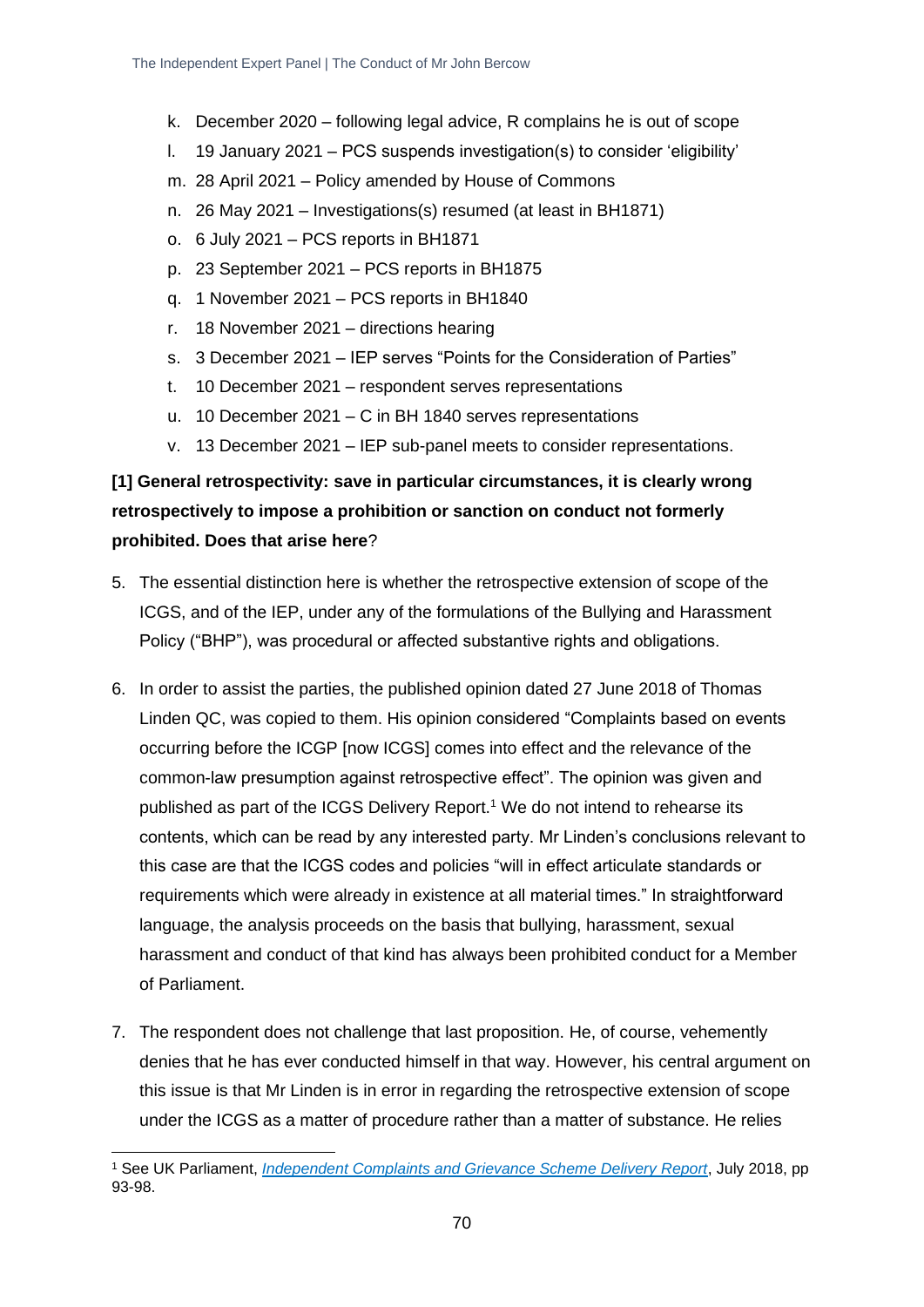upon the case, quoted by Mr Linden, of *Yew Bon Tew v Kenderaan Bas Mara*. <sup>2</sup> The respondent emphasises, drawing on that authority, that in his submission the retrospective extension of scope would "impair [his] existing rights and obligations".

- 8. The case of *Yew Bon Tew* turned on a statutory change by which an existing 12-month time limit as to when a civil claim for damages could be brought, was converted retrospectively to a 36-month limit, meaning a claim that had previously been too late could now be made. The Privy Council (Lord Brightman) concluded that a time bar to a civil claim represented "in every sense a right, even though it arises under an Act that is procedural".
- 9. We disagree with the respondent's submission. In our view it does not establish any principle binding in our circumstances. The case of *Yew Bon Tew* is no precedent here. There is a clear distinction between, on the one hand, a time bar which explicitly extinguishes a right of civil action, followed by retrospective legislation purporting to reestablish that right of civil action (and, crucially, the concomitant liability for the respondent), and, on the other hand, an extension of scope to a disciplinary system, enabling that system to address historic misconduct. In the first case the legislation challenged sought retrospectively to override an express time limit, after which rights and obligations were to be regarded as finally extinguished. In the respondent's case, (and in similar cases) there never was a time bar: such conduct could always have been subject to a complaint to the Parliamentary Commissioner for Standards; and the conduct could always also have been addressed in the courts, if nowhere else.
- 10. Bullying and harassment have always amounted to misconduct in the workplace, particularly where such conduct is sustained. Such conduct is prohibited by law, for example by the Protection from Harassment Act 1997 and the Equality Act 2010. Such conduct has always been unacceptable behaviour by an MP and was prohibited by the Code of Conduct and the Respect Policy (first enacted in June 2011 and updated in July 2014). In substance, the policies, prohibitions and obligations in relation to Parliament have not changed. What has changed is the procedure by which such matters are to be addressed.
- 11. It is self-evidently in the public interest that MPs owe a duty to uphold acceptable standards of behaviour. We do not understand the respondent to argue otherwise.

<sup>2</sup> *[Yew Bon Tew v Kenderaan Bas Mara](https://www.bailii.org/uk/cases/UKPC/1982/1982_35.html)* [1983] 1 AC 553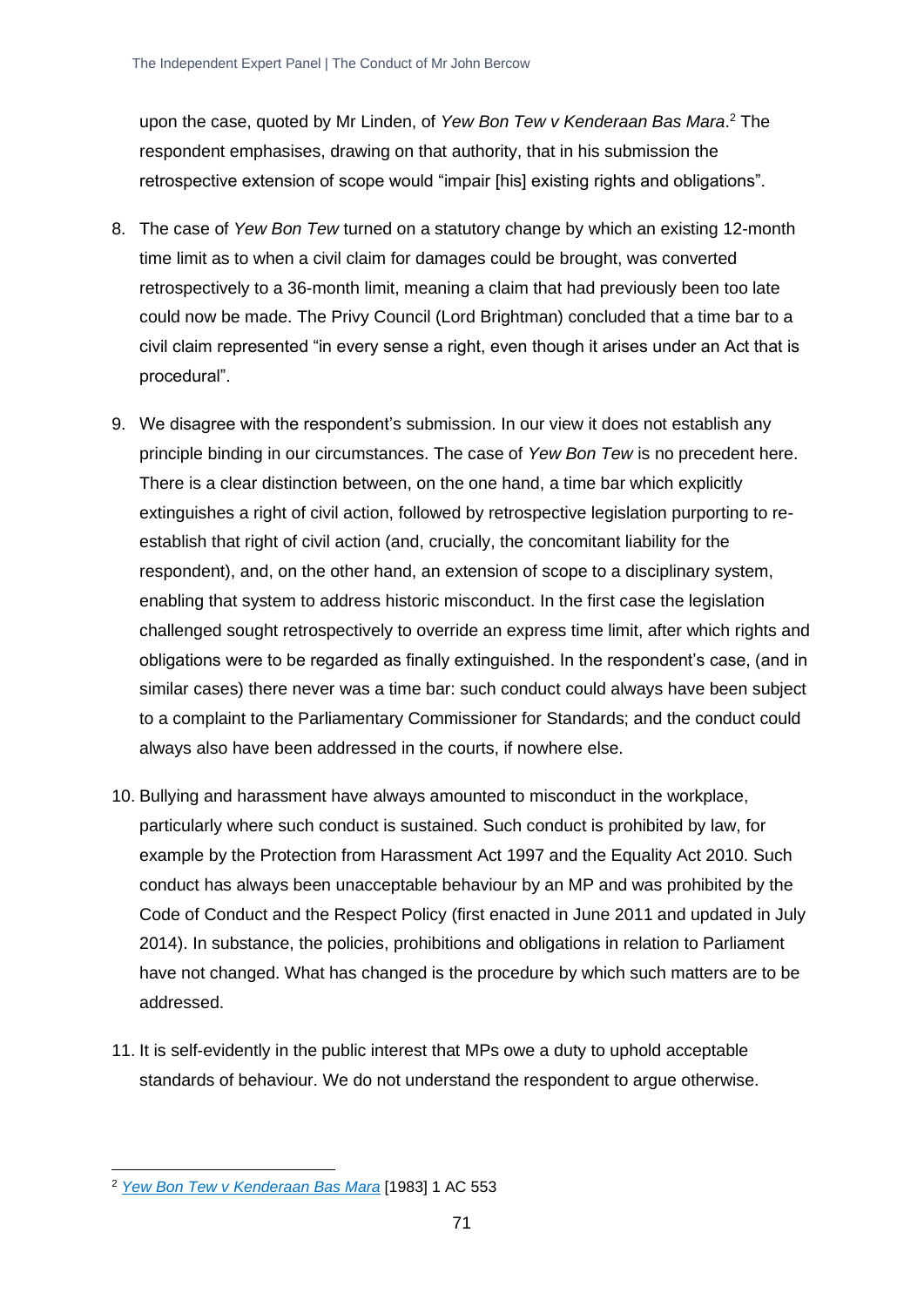- 12. It may be relevant to consider the decision of the Court of Appeal in *Reilly and Hewstone v Secretary of State for Work and Pensions*, <sup>3</sup> citing the European Court of Human Rights*,* <sup>4</sup> where the Court of Appeal noted that retrospective application of standards, provided no direct unfairness was caused on the facts of the case, may be justified on "compelling grounds of public interest". That may be referred to as "the *Zielinsk*i principle". It might be argued that there is a compelling public interest in ensuring that elected MPs should not bully or harass with impunity, setting aside any question of a particular code of conduct applying from time to time. However, there is in our view no need to rely upon the *Zielinski* principle, since in this case there is no override of substantive rights.
- 13. It is also obvious, in our view, that the ICGS policy was all along intended to have retrospective effect. We attach for convenience to this ruling an Annex [A] which sets out the comparative text from paragraph 4 of the ICGS BH policy as it evolved from 2018, through 2019, to 2021. Under the 2018 wording, a complaint was possible "where the respondent was working for or with Parliament at the time the alleged behaviour took place": that is to say before the policy was brought into force, and indeed with no specific limitation of time from the 2019 edition. Were it otherwise, there would have to have been an additional requirement with some such wording as "and where the behaviour took place after the inception of this policy". Indeed, the  $2<sup>nd</sup>$  element of the test under 4.3 requires the operation of the ICGS to be retrospective, precisely because a respondent who is no longer "working for or with Parliament" may still be proceeded against, where he or she "was working for or with Parliament at the time the alleged behaviour took place", subject to the proviso about holding a Parliamentary pass.
- 14. We note with interest that, in the cases of Lord Lester and Lord Ahmed,<sup>5</sup> the Conduct Committee of the House of Lords, and its predecessor, had to address alleged misconduct taking place some years earlier (in the *Lester* case over a decade earlier), both before the ICGS was in place, and they did so pursuant to the scope granted under the ICGS, having assured themselves that the misconduct alleged was caught by the Code of Conduct in force at the time.

<sup>3</sup> *[Reilly & Anor v Secretary of State for Work and Pensions](https://www.bailii.org/ew/cases/EWCA/Civ/2016/413.html#para77)* [2016] EWCA Civ 413 (29 April 2016) <sup>4</sup> *Zielinski v France* [\(2001\) 31 EHHR 19.](https://www.bailii.org/eu/cases/ECHR/1999/108.html)

<sup>5</sup> House of Lords, Committee for Privileges and Conduct, Second Report of Session 2017–19, *[The](https://publications.parliament.uk/pa/ld201719/ldselect/ldprivi/220/220.pdf)  [conduct of Lord Lester of Herne Hill](https://publications.parliament.uk/pa/ld201719/ldselect/ldprivi/220/220.pdf)*, HL 220, 12 December 2018. House of Lords, Conduct Committee, Sixth Report of Session 2019–21, *[The conduct of Lord Ahmed](https://publications.parliament.uk/pa/ld5801/ldselect/ldcond/170/170.pdf)*, HL 170, 17 November 2020.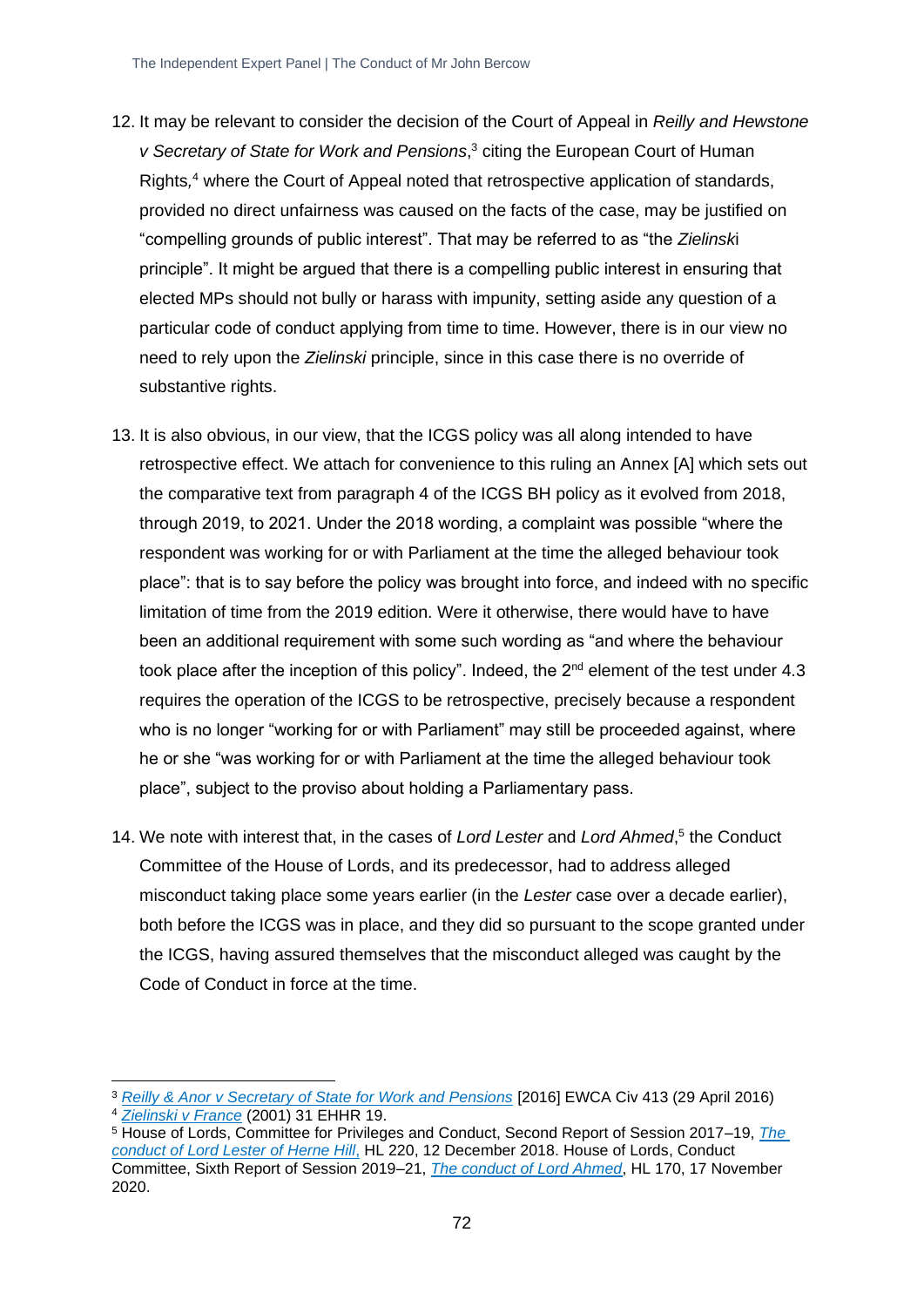15. For these reasons, we dismiss the respondent's argument that the general retrospective scope of the ICGS is unlawful or in some way to be impugned.

#### **[2] Was the respondent caught by the 2018/2019 formulations of Paragraph 4.3?**

- 16. The respondent argues that the two bulleted requirements in the 2018/2019 formulations of para 4.3 of the BHP are *conjunctive* – i.e. both must be fulfilled. The word "and" is said to carry that meaning, beyond doubt. Since he neither worked for Parliament nor held a Parliamentary pass at the time the complaints were made, he therefore fell outside scope.
- 17. A supporting argument in favour of this position would be that Parliament can hardly have intended to bring within scope a complaint against an individual who fulfils the second requirement (i.e. was working for or with Parliament, or holding a Parliamentary pass, at the time the complaint was made) but who could not fulfil the first requirement (i.e. was **not** working for or with Parliament at the time the alleged behaviour took place). That would be to extend the scope of the ICGS to cover behaviour at any remove in time or context from Parliament and the Parliamentary community.
- 18. The counterargument is that the 2018 and 2019 versions of paragraph 4.3 must always have been taken as intending to penalise MPs found guilty of such misconduct, whether still sitting or not. It can hardly have been the intention of Parliament to include MPs who had resigned by the time of the complaint, except for those who had declined to apply for a Parliamentary pass. The latter, it might be said, would be a merely technical or arbitrary distinction. Indeed, that distinction might be thought of as a potential conscious route to avoid the jurisdiction.
- 19. The complainant in BH 1840 adds a further submission based on the amendments brought in in 2019. For convenience, the words added in 2019 to paragraphs 4.1 and 4.2 are underlined in the central column of Annex A. In paragraph 4.1 the phrase "present or former [member of the Parliamentary community]" was added. In paragraph 4.2 the words "[those] who have worked for or with, or who are currently [working for or with Parliament]" were added. In substance, the submission from the complainant mirrors the view taken by the legal adviser to the PCS, when the respondent raised the issue in 2020. It is that the wording in 2019, at the very least, demonstrates a policy intention that the ICGS had scope in respect of all former MPs.
- 20. On this issue, we accept the argument of the respondent and we reject that of the complainant. The complainant accepts that "paragraph 4.3 could have been more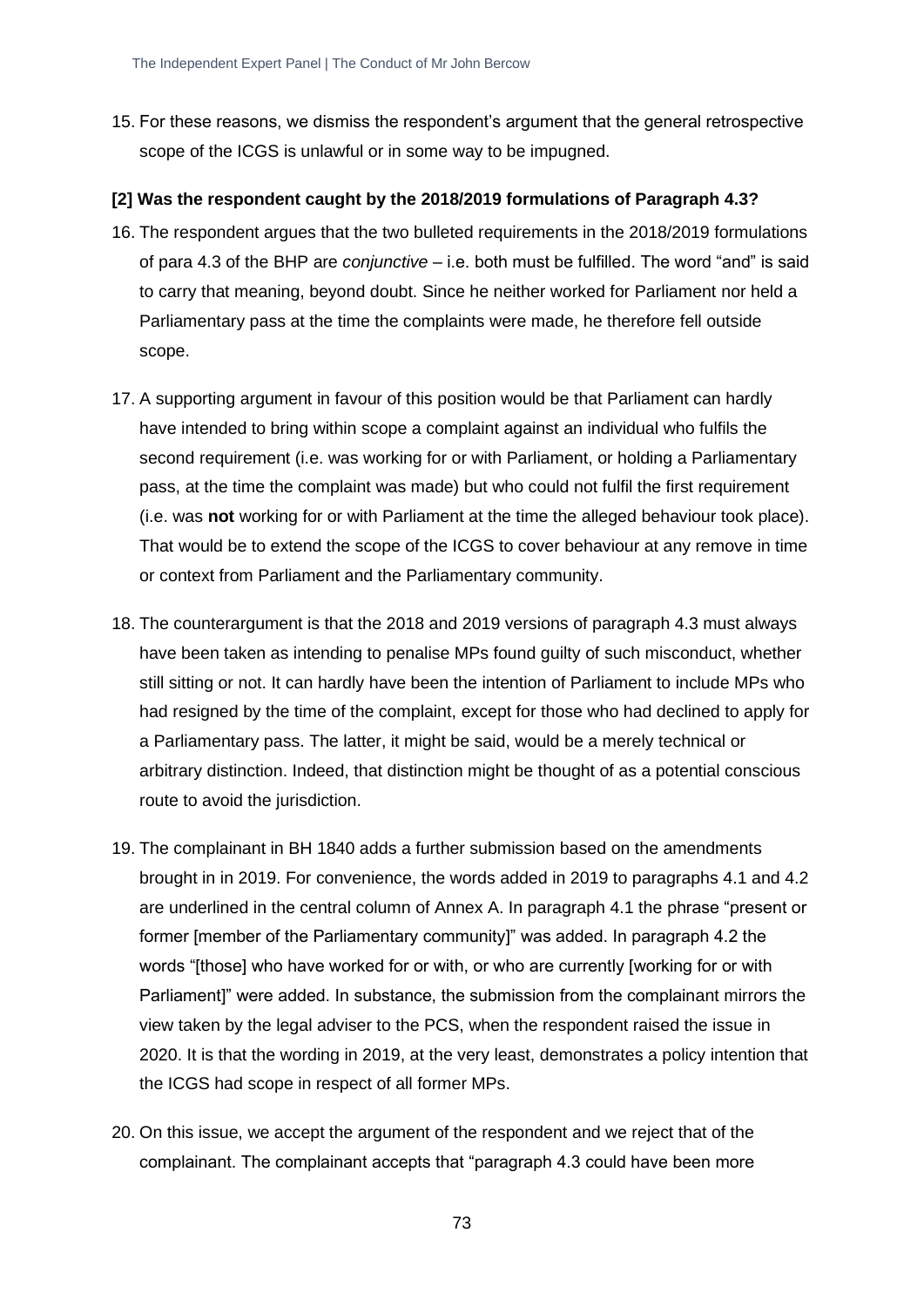precisely drafted in order to ensure consistency with paragraphs 4.1 and 4.2". With respect to that submission, we take the view that it understates the difficulty of the language. The clear and obvious meaning of the wording of paragraph 4.3, in either of the earlier formulations, is that both of the bullet-point requirements must be fulfilled. This is not merely a semantic argument, derived from the use of the word "and". We do accept that under both the 2018 and 2019 formulations Parliament intended to bring former MPs into scope. We do accept that the 2019 amendments were intended to make that clear. But the plain meaning of the words used suggests that the scope was limited to those who were working for or with Parliament, or held a Parliamentary pass: no more, no less. Misconduct by an MP who subsequently, resigned, retired or lost his or her seat, might well damage the reputation of Parliament, even though they had left the House. However, if such a former MP did not hold a Parliamentary pass, then they would have no automatic access to the Palace of Westminster and therefore less opportunity to repeat such conduct on the premises. That distinction, and the different risks to be considered between those who held a pass and those who did not, might have formed a rational purpose in distinguishing between the two groups, and therefore it cannot be said on the face of the language that the distinction made no sense at all.

21. For those reasons, we accept this submission made by the respondent. We must now turn to consider where that may lead us.

#### **[3] The 2021 amended policy**

22. We raised the question as to whether there might be any argument that the respondent is not caught by the language of this formulation? The respondent has conceded that if this formulation applies, he is caught by it. We agree.

## **[4] The intention of Parliament in amending the policy in 2021, and the meaning of the revised Policy**

23. By reference to a number of the contributions to the debate on 28 April 2021, $6$  as a consequence of which the policy was changed, the respondent argues that Parliament did not intend that this change should have retrospective effect. In particular, he relies upon the remark by the Leader of the House who said "it would be for the Commissioner to determine what the rules at the time meant but not to jump to a change in the rules…. I am simply making it clear that any decision-maker should base it on the language of the policy at the time."<sup>7</sup>

<sup>6</sup> HC Deb, 28 April 2021, cols [454-468.](https://hansard.parliament.uk/Commons/2021-04-28/debates/279F7631-D9EC-46D6-AA62-C0AB4A48438B/AmendmentsToTheIndependentComplaintsAndGrievanceScheme)

<sup>7</sup> HC Deb, 28 April 2021, [col 458.](https://hansard.parliament.uk/Commons/2021-04-28/debates/279F7631-D9EC-46D6-AA62-C0AB4A48438B/AmendmentsToTheIndependentComplaintsAndGrievanceScheme)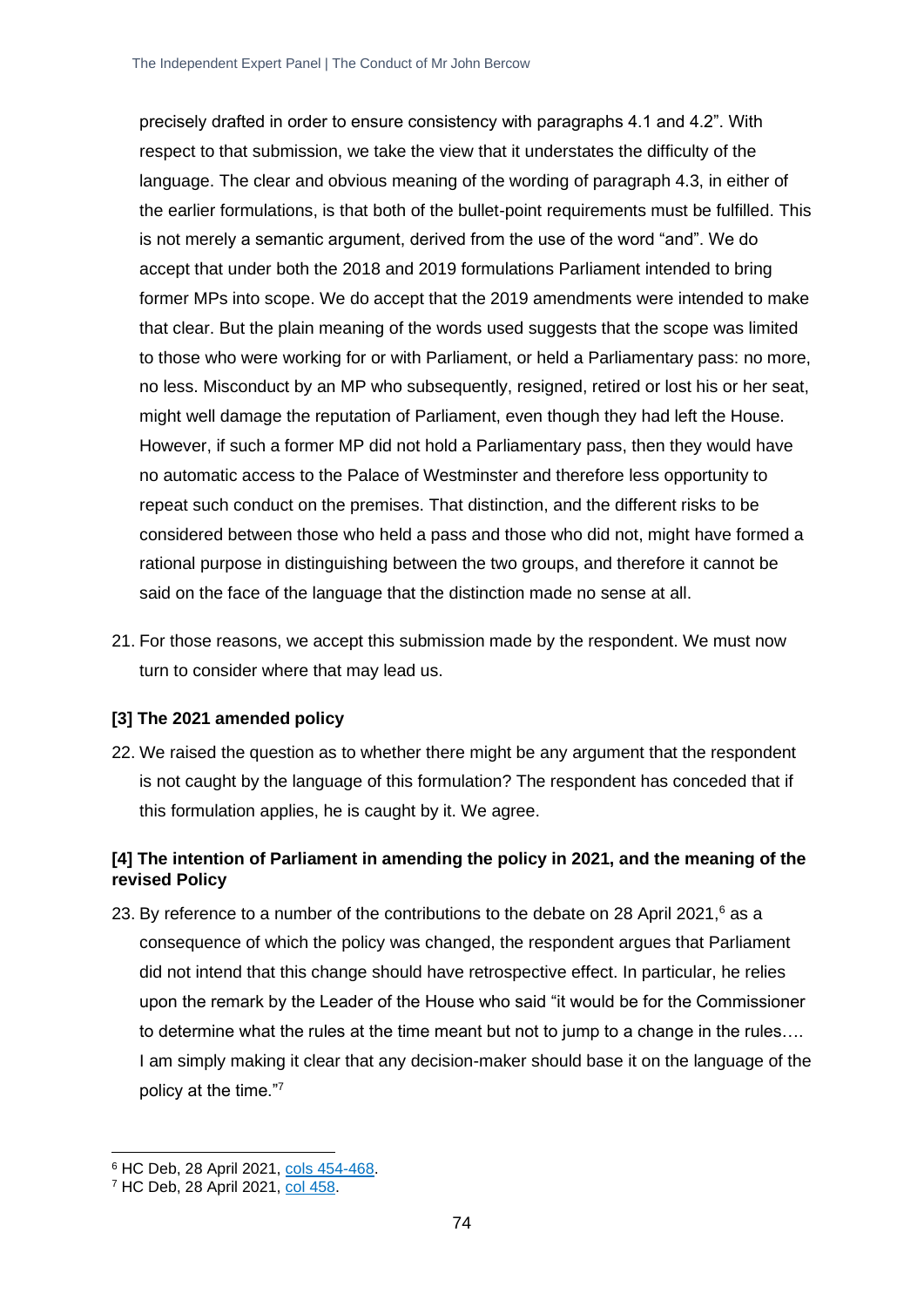24. One difficulty with this proposition is that the proposal from the Commission, in its Report that recommended amendments to the BHP, $<sup>8</sup>$  runs directly counter to the interpretation</sup> which the respondent seeks to found on some of the various expressions relied on in the debate. As the complainant in BH 1840 recites, the Commission Report which was before the House at the time of the debate reads, in paragraph 16, as follows:

*"16. The drafting of the two policies has been updated so that it more clearly reflects the policy intention of the Commission and the House, when the resolution relating to non-recent cases was passed in July 2019, that it should be possible to complain of the conduct of any former member of the Parliamentary community, whether or not they hold a Parliamentary pass when the complaint is made."*

- 25. The Resolution of the House adopting the 2021 policy was explicit: "… this House endorses the report of the House of Commons Commission entitled Amendments to the Independent Complaints and Grievance Scheme HC 1384, laid on Thursday 22 April; and approve the revised bullying and harassment policy and outline procedure and sexual misconduct policy and outline procedure, set out in Annexes 1 to 4 of that report".<sup>9</sup>
- 26. In addition, in our view, the submissions of the respondent in relation to the contributions to the debate are at best overstated. If there were those who considered that the revised test would only apply to future complaints, then their view did not sound in the outcome. In respect of the passages most heavily relied on from the speech of the Leader of the House, the complainant in BH 1840 is correct in submitting that the respondent has misunderstood what was being said. In our view the Leader was referring to substantive standards when he stated that "the decision-maker should base any decision on the language of the policy at the time".
- 27. A further difficulty with the respondent's position is that by one of the canons of statutory construction, language used by Parliament must be interpreted by reference to the reasonable meaning of the language employed, in the absence of some clear purposive interpretation or the application of the principle of legality: see *Black Clawson*  International Ltd v Papierwerke Waldhof-Aschaffenburg Aktiengesellschaft.<sup>10</sup> As Lord

<sup>8</sup> House of Commons Commission, *[Amendments to the Independent Complaints and Grievance](https://committees.parliament.uk/publications/5594/documents/55318/default/)  [Scheme](https://committees.parliament.uk/publications/5594/documents/55318/default/)*, HC (2019–21) 1384, 22 April 2021.

 $9$  House of Commons, Votes and Proceedings, [28 April 2021,](https://commonsbusiness.parliament.uk/document/47300/html) item 11.

<sup>10</sup> *[Black Clawson International Ltd v. Papierwerke AG](https://www.bailii.org/cgi-bin/format.cgi?doc=/uk/cases/UKHL/1975/2.html&query=(Black)+AND+(Clawson)+AND+(International))* [1975] UKHL 2 (05 March 1975)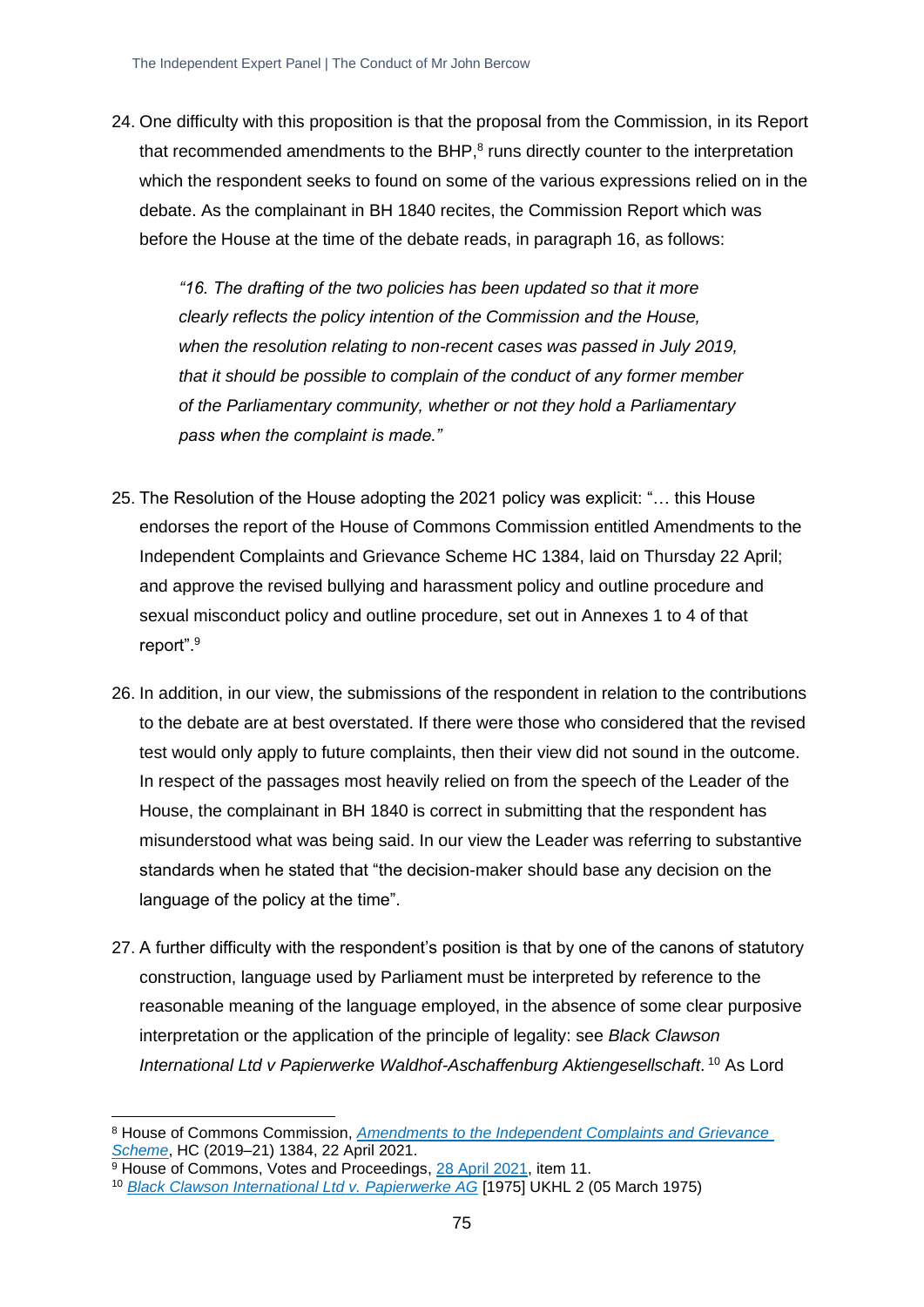Reid observed in that case: "We often say that we are looking for the intention of Parliament, but that is not quite accurate. We are seeking the meaning of the words which Parliament used. We are seeking not what Parliament meant but the true meaning of what they said." In the same case, Lord Simon of Glaisdale said: "Courts of construction interpret statutes with a view to ascertaining the intention of Parliament expressed therein. But, as in interpretation of all written material, what is to be ascertained is the meaning of what Parliament has said and not what Parliament meant to say." For this reason, the way matters were expressed in debate is not relevant to the interpretation of statutes (or resolutions) unless the meaning of the policy adopted is unclear, or some other principle, such as the presumption against illegality, is engaged. Here we see no basis for any such argument.

28. For those reasons we reject the submissions of the respondent on this point.

#### **[5] In the absence of a general retrospective bar, and if scope is otherwise properly founded by the 2021 formulation but not by the earlier formulation, is there any further relevant unfairness arising from proceeding against the respondent on the basis of "restatement" of complaints following the change in formulation?**

- 29. Additional to the points already made, the respondent submits that the complainants are "seeking to exploit… a lacuna" in the policy, by the restatement of their complaints. He points out that, as of 28 April 2022, there will be a one-year limitation period prescribed by paragraph 6.3 of the 2021 policy. This he says constitutes "a plain attempt by the complainants to exploit the existence of this gap after the fact". He goes on to submit that what has happened amounts to an abuse of process, in part by reference to the limited sanctions available if his appeals fail, and in part by reference to his factual case that the complaints against him are fabricated, the result of collusion and arise from motives of malice. As we have already made clear, we can of course reach no conclusions based on factual matters yet to be decided, and our considerations here must be restricted to legal reasoning only.
- 30. One problem with this argument is that it is impossible to avoid the inference Parliament intended there to be a period lasting until April 2022, when there would be no limitation period between alleged misconduct and effective complaint. No other construction of what was done is possible. To describe use of those provisions as "taking advantage of a lacuna" really adds nothing.
- 31. It is important to understand that the respondent's arguments, to a very important degree, turn on the date when the complaints were made. He is driven to accept that, if these complaints had been first made after the inception of the 2021 policy, then he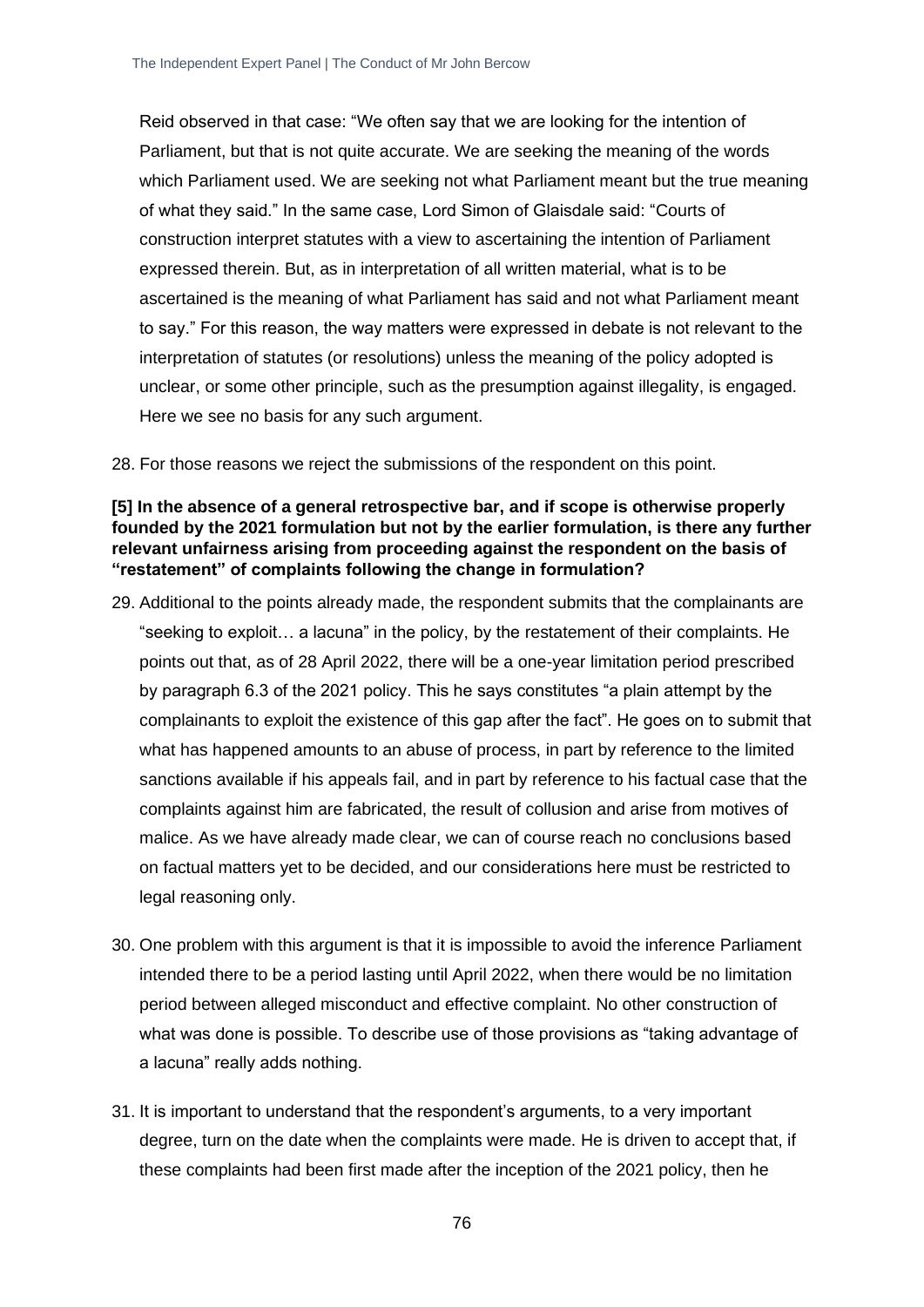would fall within the scope of the policy. Hence, it is the case that if the respondent's interpretation were accepted, complaints of alleged misconduct in 2009 to 2014, which were first lodged after April 2021, and thus after an even greater lapse of time from the relevant events, would face no procedural bar. In our view, that would be a perverse outcome.

- 32. It would of course be different if the complaints against the respondent had been dismissed on their merits. In such circumstances, to permit complaints to be revived, at least in the absence of compelling fresh evidence which could not have been made available during the initial proceedings, would clearly be wrong. However, that is not the situation here.
- 33. In our judgment, a fair reading of the situation here is that the relevant wording in paragraph 4.3 of the 2018 and 2019 formulations represented poor drafting, which did not properly reflect what was intended to be achieved. For the reasons we have given, there was no illegality or breach of proper principle in extending the scope of the ICGS retrospectively to include earlier misconduct by MPs or former MPs. The fair view is that Parliament thought it was doing that in 2018 and 2019 but failed to achieve it, at least in respect of all of those whom they would have wished to bring within scope. It is clear beyond doubt that the 2021 Commission Report set out to remedy the poor drafting, and did so, when the House of Commons voted to implement that Report. In our view, Parliament cannot have been under any misapprehension but that that was what they were doing, and for the reasons we have given, the 2021 formulation did so effectively. That sequence of events was unfortunate, but in our view, it does not represent any breach of principle nor yet an abuse of process.
- 34. A similar process was applied in the House of Lords when the scope of the Code of Conduct was extended from misconduct 'in the course of their parliamentary duties' (2018) to 'parliamentary duties and activities' (2019). This allowed a complaint to be resubmitted after the revision, see *Lord Ahmed*.
- 35. For those reasons we reject the final submission made by the respondent. It follows that there is a proper legal and principled basis for continuing with these three appeals. We will now proceed to do so.

**Stephen Irwin**

**Peter Thornton**

**Lisa Ball 16 December 2021**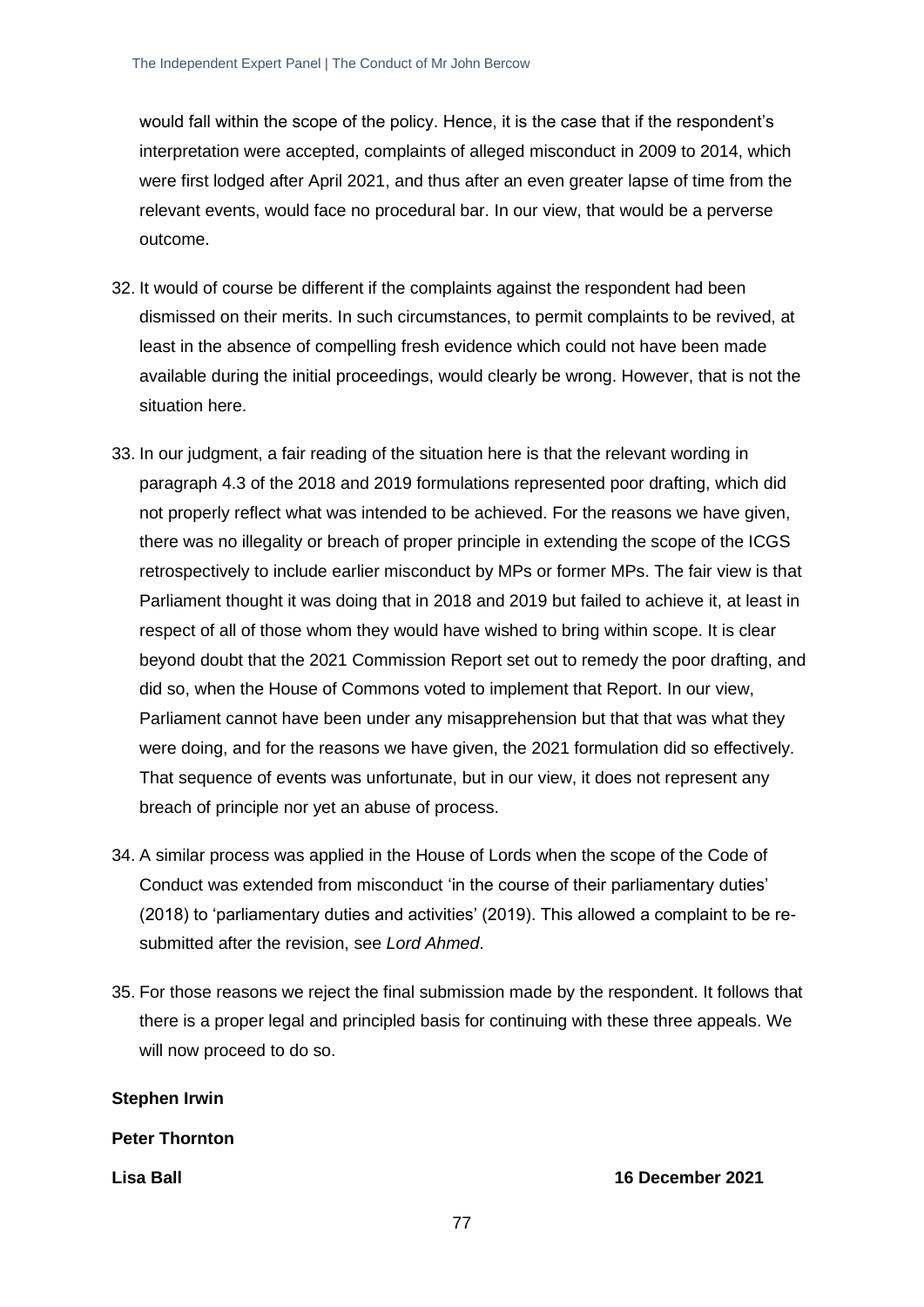| 2018 Policy [annex B of<br>delivery report]                                                                                                                                                                                                                                                                                                                                                                   | 2019 Policy                                                                                                                                                                                                                                                                                                                                                                              | 2021 Policy                                                                                                                                                                                                                                                                        |
|---------------------------------------------------------------------------------------------------------------------------------------------------------------------------------------------------------------------------------------------------------------------------------------------------------------------------------------------------------------------------------------------------------------|------------------------------------------------------------------------------------------------------------------------------------------------------------------------------------------------------------------------------------------------------------------------------------------------------------------------------------------------------------------------------------------|------------------------------------------------------------------------------------------------------------------------------------------------------------------------------------------------------------------------------------------------------------------------------------|
| 4.1 This policy and procedure<br>applies to all acts of<br>workplace bullying and<br>harassment by and against<br>any member of the<br>Parliamentary Community,<br>including<br>bullying or harassment by a<br>third party, such as a visitor<br>to the Parliamentary<br>Estate.                                                                                                                              | 4.1 This policy and<br>procedure applies to all acts<br>of workplace bullying and<br>harassment by and against<br>any present or former<br>member of the<br>Parliamentary Community,<br>including bullying or<br>harassment by a third party,<br>such as a visitor to the<br>Parliamentary Estate.                                                                                       | 4.1 This policy applies to all<br>acts of bullying and<br>harassment by and against<br>any member of the<br><b>Parliamentary Community</b><br>on the Parliamentary estate<br>or elsewhere in connection<br>with their Parliamentary<br>activities.                                 |
| 4.2 For the purposes of this<br>policy and procedure, the<br><b>Parliamentary Community</b><br>comprises all those working<br>for or with Parliament either<br>on the Parliamentary Estate,<br>in constituency offices or<br>elsewhere in the course of<br>their employment and/ or<br>parliamentary work. This<br>includes: [there are no<br>material changes to the<br>subsequent list between<br>policies] | 4.2 For the purposes of this<br>policy and procedure, the<br><b>Parliamentary Community</b><br>comprises all those who<br>have worked for or with,<br>or who are currently<br>working for or with,<br>Parliament either on the<br>Parliamentary Estate, in<br>constituency offices or<br>elsewhere in the course of<br>their employment and/ or<br>parliamentary work. This<br>includes: | 4.2 For the purposes of this<br>policy, the Parliamentary<br>Community comprises all<br>those who work for or with<br>Parliament either on the<br>Parliamentary Estate, in<br>constituency offices or<br>elsewhere in the course of<br>their parliamentary work.<br>This includes: |
| 4.3 Under this policy and<br>procedure, it is possible to<br>report and make a complaint<br>about bullying and<br>harassment in the following<br>circumstances:<br>• Where the respondent was                                                                                                                                                                                                                 | 4.3 Under this policy and<br>procedure, it is possible to<br>report and make a<br>complaint about bullying<br>and harassment in the<br>following circumstances:<br>• Where the respondent was                                                                                                                                                                                            | 4.3 Under this policy, a<br>person may report and<br>make a complaint about<br>bullying and harassment<br>where both the complainant<br>and the respondent were<br>members of the<br><b>Parliamentary Community</b><br>at the time when the                                        |
| working for or with<br>Parliament at the time the<br>alleged behaviour took place;<br>and<br>• Where the respondent is<br>working for or with<br>Parliament or continues to<br>hold a Parliamentary pass at<br>the time the complaint is<br>made.                                                                                                                                                             | working for or with<br>Parliament at the time the<br>alleged behaviour took<br>place; and<br>• Where the respondent is<br>working for or with<br>Parliament or continues to<br>hold a Parliamentary pass<br>at the time the complaint is<br>made.                                                                                                                                        | alleged bullying and<br>harassment took place,<br>whether or not they remain<br>members of the<br><b>Parliamentary Community</b><br>at the point when the<br>complaint is made (but a<br>complaint will not be<br>investigated after the death<br>of the respondent).              |

### **Annex A to Annex Two: Evolution of para 4.1 to 4.3 of the Bullying and Harassment policy**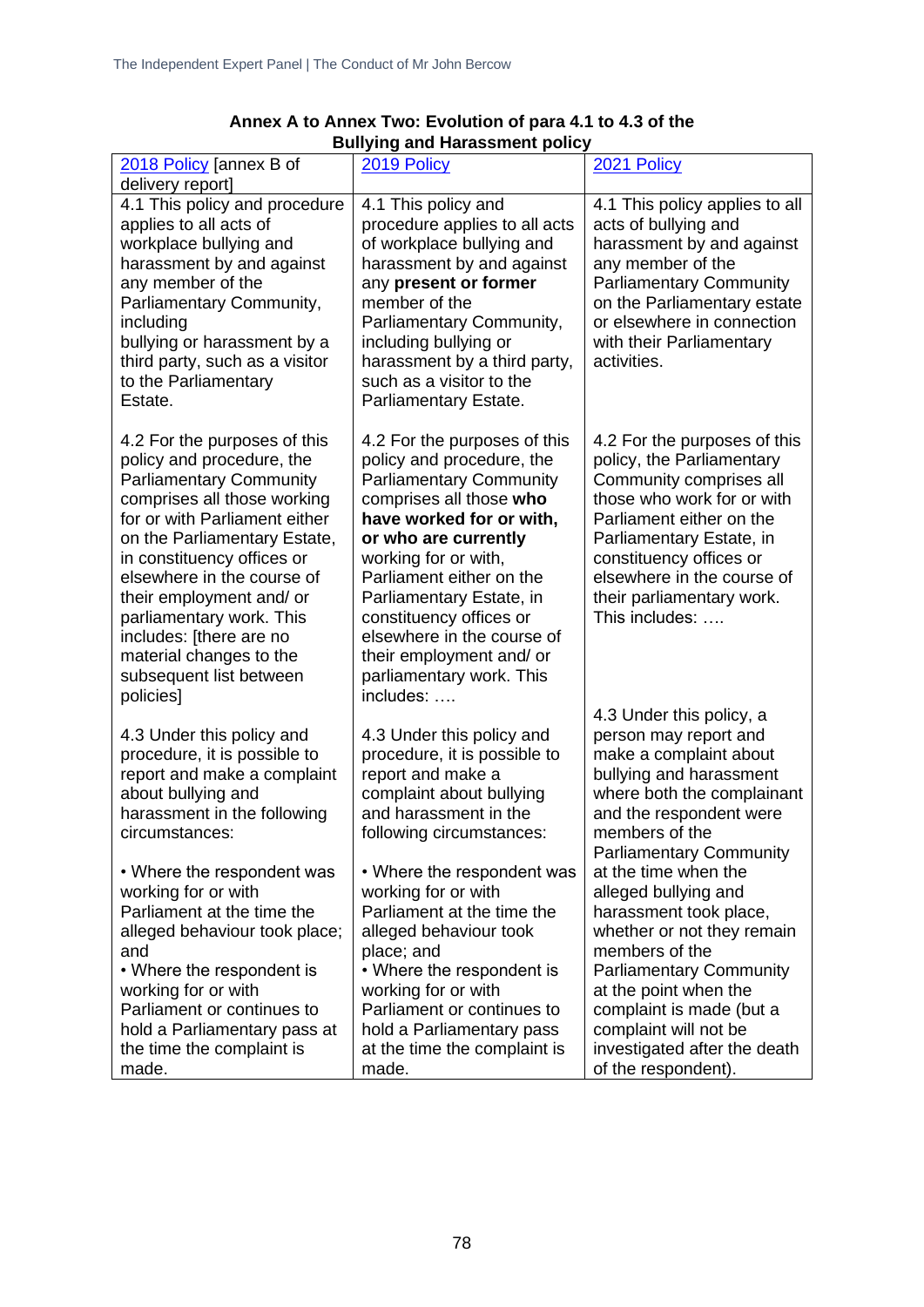## **Annex Three: Chronology**

Only events, press reports and other matters included or referenced in the evidence or representations to the Panel are included in this chronology. It is not exhaustive regarding media reports referenced in the evidence. Where exact dates have not been given in the evidence events have been placed in a likely order.

| Year    | <b>Date</b>       | complainant                          | Event(s)                                                                                                             |
|---------|-------------------|--------------------------------------|----------------------------------------------------------------------------------------------------------------------|
| 2009    | 22 June           |                                      | <b>BERCOW elected Speaker</b>                                                                                        |
|         | July              | <b>SINCLAIR</b><br>(1875)            | Allegation 1: Press briefings                                                                                        |
|         | September         | <b>SINCLAIR</b>                      | Allegation 3: Cancelling meeting<br>with senior official                                                             |
|         | September/October | <b>SINCLAIR</b>                      | Allegation 2: Change of 'working<br>structures'                                                                      |
|         | October           |                                      | LISVANE (1840) appointed Clerk<br>Assistant                                                                          |
|         | 14-19 November    | <b>SINCLAIR</b>                      | Allegation 4: FOI request and press<br>reports                                                                       |
| 2009-10 | November to May   | <b>SINCLAIR</b>                      | Allegation 6a: Disputes on whether<br>BERCOW could stay in Speaker's<br>House during election inc. phone<br>throwing |
| 2010    | 21 January        | <b>SINCLAIR</b>                      | Allegation 5: Meeting with CEO of<br>Commonwealth Parliamentary<br>Association                                       |
|         | January           | <b>SINCLAIR</b>                      | Allegation 6c: Placing of clerks in<br>Speaker's office                                                              |
|         | February          | <b>SINCLAIR</b>                      | Allegation 7b: Appointment of<br>Speaker's Secretary                                                                 |
|         | March             | <b>SINCLAIR</b>                      | Allegation 6b: Dispute over holding<br>civil partnerships in the Palace                                              |
|         | 'early May'       |                                      | EMMS (1871) joins Speaker's office                                                                                   |
|         | 24 May            | <b>SINCLAIR</b>                      | SINCLAIR told he was to be<br>'dismissed'                                                                            |
|         | 27 May?           | <b>EMMS &amp;</b><br><b>SINCLAIR</b> | Allegation 1 [Emms] & Allegation 7a<br>[Sinclair]: Meeting in relation to<br>appointment of Speaker's Chaplain       |
|         | End June          | <b>SINCLAIR</b>                      | <b>SINCLAIR leaves House</b>                                                                                         |
|         | 4 July            | <b>SINCLAIR</b>                      | Mail on Sunday report about<br>SINCLAIR leaving and signing NDA                                                      |
|         | 27 July           | <b>EMMS</b>                          | <b>EMMS appointed Speaker's</b><br>Secretary permanently                                                             |
|         | 17 September      | <b>EMMS</b>                          | Allegation 2: Trip to Kenya                                                                                          |
|         | 4-5 October       | <b>EMMS</b>                          | Allegation 3: Trip to Poland                                                                                         |
|         | 'early' November  | <b>EMMS</b>                          | Allegation 4: Fall out from Youth<br>Parliament                                                                      |
|         | 22 November       | <b>EMMS</b>                          | Allegation 5: 'Fury and abuse' after<br><b>HoC Commission meeting</b>                                                |
|         | From November     | <b>EMMS</b>                          | Allegation 7: Ostracism from staff<br>team                                                                           |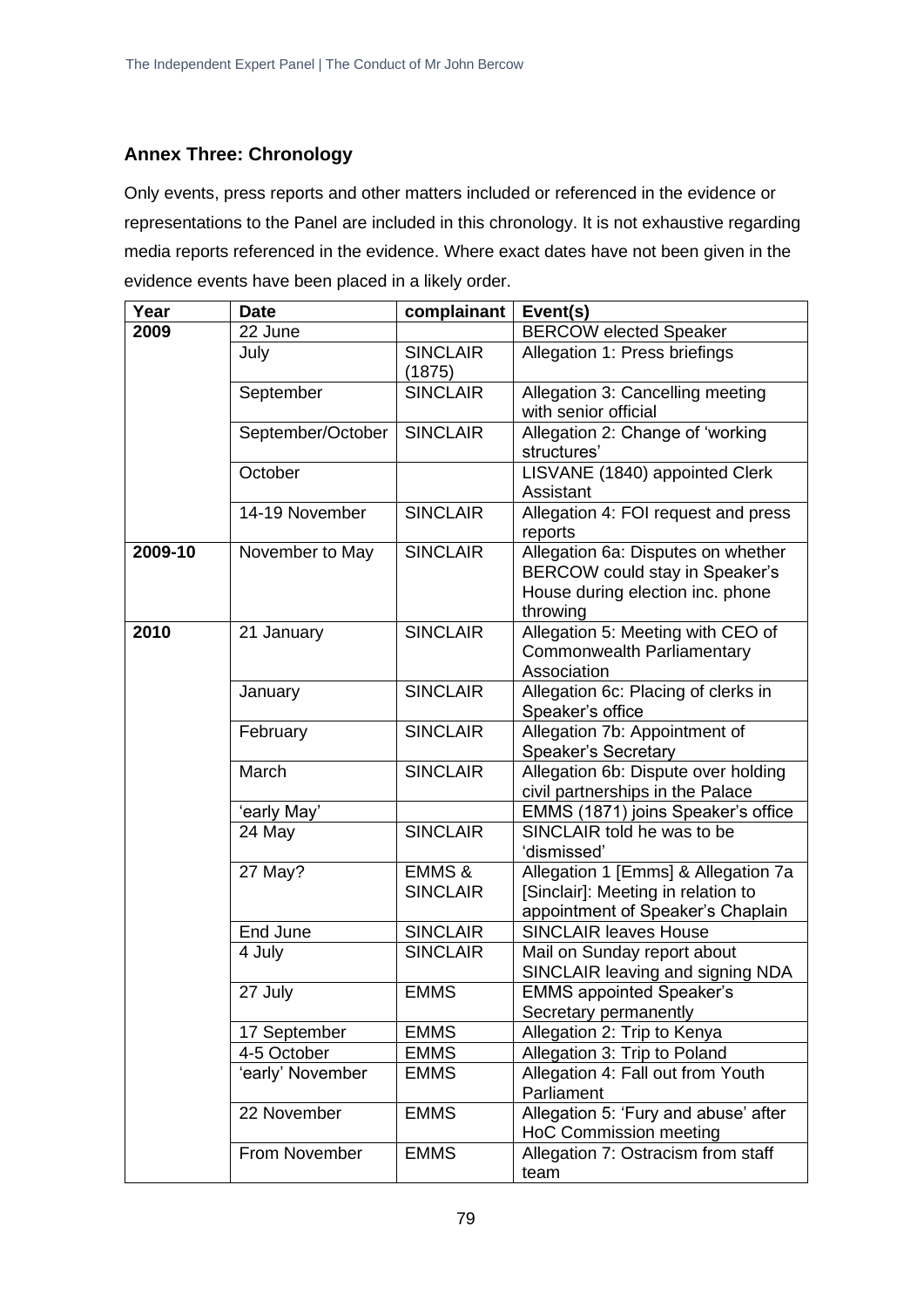|      | Date unknown | <b>EMMS</b>       | Allegation 6: Phone call from                       |
|------|--------------|-------------------|-----------------------------------------------------|
|      |              |                   | Trainbearer                                         |
| 2011 | 4 March      | <b>EMMS</b>       | EMMS' last day in Speaker's Office                  |
|      | 20 June      |                   | House of Common's Commission                        |
|      |              |                   | adopts Respect policy                               |
|      | 28 July      | <b>EMMS &amp;</b> | Mail on Sunday report on EMMS                       |
|      |              | <b>SINCLAIR</b>   | leaving Speaker's Office. SINCLAIR                  |
|      |              |                   | writes to EMMS to sympathise.                       |
|      | 1 October    | <b>LISVANE</b>    | LISVANE appointed Clerk of the<br>House             |
| 2012 | February     | <b>LISVANE</b>    | Allegation 1: Drinks with PoW                       |
|      |              |                   | clashes with dinner with Committee                  |
|      |              |                   | chairs                                              |
|      | 5 July       | <b>LISVANE</b>    | Allegation 2: Meeting re: PAC                       |
|      | 6 July       | <b>LISVANE</b>    | Allegation 3: Daily conference                      |
|      | 12 July      | <b>LISVANE</b>    | Allegation 4: Dispute over complaint<br>about MP    |
|      | 11 September | <b>LISVANE</b>    | Allegation 5: Argument over                         |
|      |              |                   | increasing diversity                                |
|      | 13 September | <b>LISVANE</b>    | Allegation 6: 'No good as Chief                     |
|      |              |                   | Executive'                                          |
|      | 26 October   | <b>LISVANE</b>    | Allegation 7: Dispute over honours                  |
|      |              |                   | committee                                           |
| 2013 | 15 May       | <b>LISVANE</b>    | Allegation 8: Selection of                          |
|      |              |                   | amendments to the Queen's                           |
|      |              |                   | Speech                                              |
|      | 17 July      | <b>LISVANE</b>    | Allegation 9: Speaker's Steering                    |
|      |              |                   | Group on Diversity                                  |
|      | 2 September  | <b>LISVANE</b>    | Allegation 10: Support to Burmese<br>Parliament     |
|      | 3 September  | <b>LISVANE</b>    | Allegation 11: Follow up to                         |
|      |              |                   | allegation 10                                       |
| 2014 | 11 January   | <b>LISVANE</b>    | Allegation 12: Criticism at daily                   |
|      |              |                   | conference with Deputy Speakers                     |
|      | 20 January   | <b>LISVANE</b>    | Allegation 13: Commission paper on                  |
|      |              |                   | zero hours contracts                                |
|      | 27 January   | <b>LISVANE</b>    | Allegation 14: Meeting on security                  |
|      |              |                   | issues                                              |
|      | 3 February   | <b>LISVANE</b>    | Allegation 15: BBC report on                        |
|      |              |                   | bullying of MPs staff                               |
|      | 11 February  | <b>LISVANE</b>    | Allegation 16: Meeting re:                          |
|      |              |                   | immigration checks                                  |
|      | 10 March     | <b>LISVANE</b>    | Allegation 17: Comments about                       |
|      |              |                   | recent "tick box" appointment and a<br>female clerk |
|      | 20 March     | <b>LISVANE</b>    | Allegation 18: Comments on a                        |
|      |              |                   | female clerk and when LISVANE                       |
|      |              |                   | would resign.                                       |
|      | 30 April     | <b>LISVANE</b>    | LISVANE's retirement announced.                     |
|      | 31 August    | <b>LISVANE</b>    | <b>LISVANE</b> retires                              |
| 2017 | 16 November  |                   | Leader of the House confirms                        |
|      |              |                   | creation of a working group on an                   |
|      |              |                   | 'Independent Complaints and                         |
|      |              |                   | Grievance Policy' (ICGP)                            |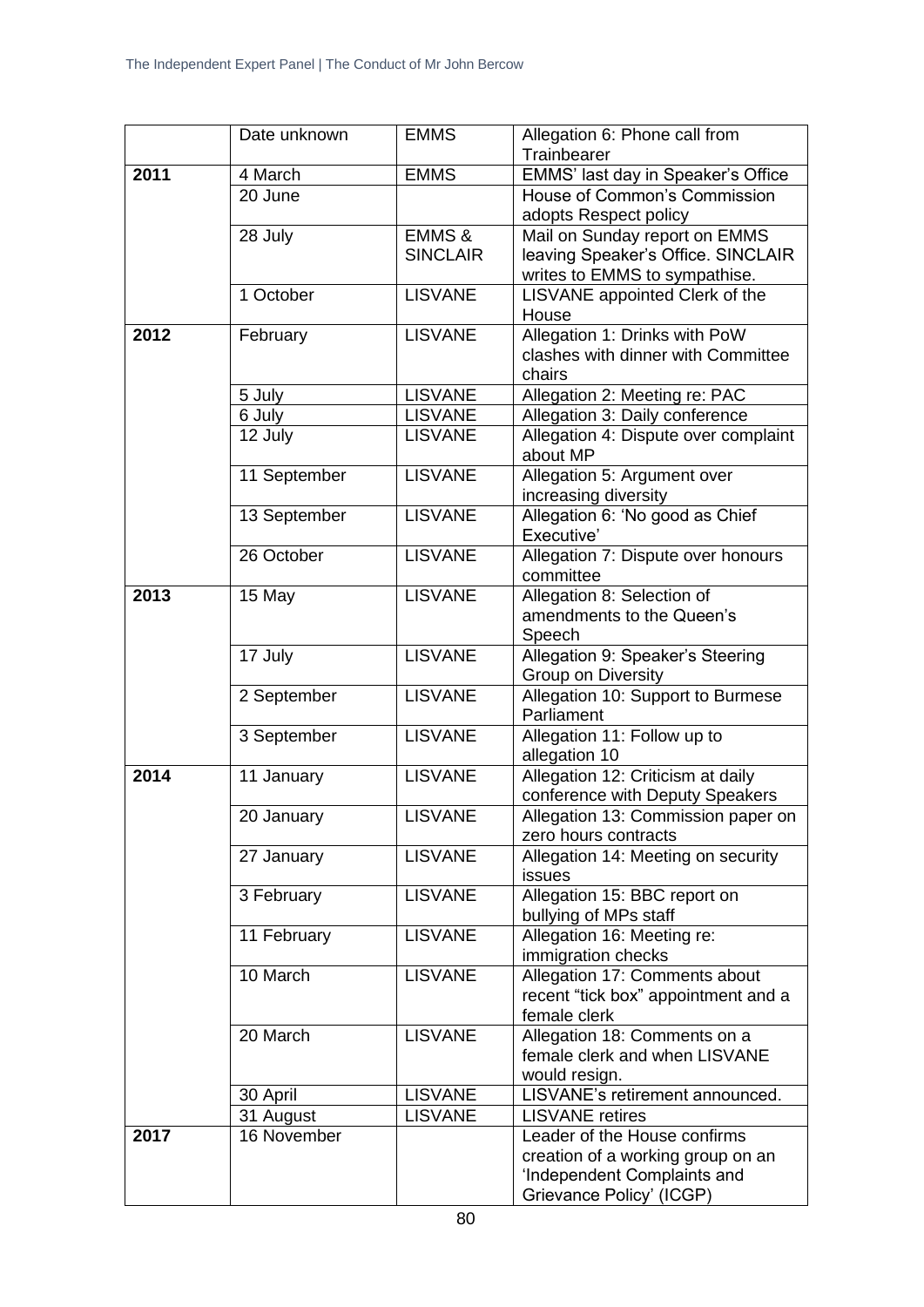| ICGS in principle and authorises<br>work to develop the scheme.<br>8 March<br><b>EMMS</b><br><b>EMMS named by Newsnight as</b><br>having been bullied by BERCOW.<br>Emms evidence is that she did not<br>co-operate with story, or any other<br>naming her.<br><b>House of Commons Commission</b><br>19 March<br>agrees that an inquiry into the<br>bullying and harassment of House<br>staff should be commissioned.<br>Dame Laura Cox QC was appointed<br>to lead it on 23 April.<br><b>SINCLAIR</b><br><b>SINCLAIR interview with Newsnight</b><br>2 May<br>House approves ICGP delivery<br>19 July<br>report, implementing decision of 28<br>February, including Bullying and<br>Harassment policy<br>Dame Laura Cox's report published.<br>15 October<br>2019<br>House agrees to update Bullying &<br>17 July<br>Harassment policy, to allow<br>complaints about conduct prior to<br>June 2017 under the ICGS<br>October<br>ICGS starts accepting 'non-recent<br>complaints'.<br>4 November<br><b>BERCOW retires as Speaker</b><br>November<br><b>LISVANE</b><br>LISVANE contacts PCS to request<br>meeting to discuss potential<br>complaint. PCS refuses and advises<br>him to contact ICGS.<br><b>SINCLAIR</b><br>'before end of year'<br>Makes initial contact with ICGS<br>about making a complaint.<br><b>SINCLAIR</b><br><b>SINCLAIR writes to Chair of House</b><br>2020<br>January<br>of Lords Appointments Commission<br>to inform them he intends to make a<br>complaint to ICGS re: BERCOW in<br>response to reports he is being<br>nominated for peerage<br><b>LISVANE emails SINCLAIR about</b><br><b>SINCLAIR &amp;</b><br>January<br><b>LISVANE</b><br>whether he is making a complaint.<br><b>SINCLAIR</b><br>SINCLAIR confirms to journalists he<br>January<br>intends to make a complaint.<br><b>SINCLAIR</b><br>SINCLAIR emailed by LEAKEY,<br>January<br>confirms he intends to make a<br>complaint.<br><b>LISVANE</b><br>LISVANE makes complaint to ICGS<br>22 January<br>helpline.<br>LISVANE confirms to the Times that<br><b>LISVANE</b><br>23 January<br>he has made a complaint against<br>BERCOW. Reported as being in<br>response to BERCOW being |      |             |                               |
|-------------------------------------------------------------------------------------------------------------------------------------------------------------------------------------------------------------------------------------------------------------------------------------------------------------------------------------------------------------------------------------------------------------------------------------------------------------------------------------------------------------------------------------------------------------------------------------------------------------------------------------------------------------------------------------------------------------------------------------------------------------------------------------------------------------------------------------------------------------------------------------------------------------------------------------------------------------------------------------------------------------------------------------------------------------------------------------------------------------------------------------------------------------------------------------------------------------------------------------------------------------------------------------------------------------------------------------------------------------------------------------------------------------------------------------------------------------------------------------------------------------------------------------------------------------------------------------------------------------------------------------------------------------------------------------------------------------------------------------------------------------------------------------------------------------------------------------------------------------------------------------------------------------------------------------------------------------------------------------------------------------------------------------------------------------------------------------------------------------------------------------------------------------------------------------|------|-------------|-------------------------------|
|                                                                                                                                                                                                                                                                                                                                                                                                                                                                                                                                                                                                                                                                                                                                                                                                                                                                                                                                                                                                                                                                                                                                                                                                                                                                                                                                                                                                                                                                                                                                                                                                                                                                                                                                                                                                                                                                                                                                                                                                                                                                                                                                                                                     | 2018 | 28 February | House approves creation of an |
|                                                                                                                                                                                                                                                                                                                                                                                                                                                                                                                                                                                                                                                                                                                                                                                                                                                                                                                                                                                                                                                                                                                                                                                                                                                                                                                                                                                                                                                                                                                                                                                                                                                                                                                                                                                                                                                                                                                                                                                                                                                                                                                                                                                     |      |             |                               |
|                                                                                                                                                                                                                                                                                                                                                                                                                                                                                                                                                                                                                                                                                                                                                                                                                                                                                                                                                                                                                                                                                                                                                                                                                                                                                                                                                                                                                                                                                                                                                                                                                                                                                                                                                                                                                                                                                                                                                                                                                                                                                                                                                                                     |      |             |                               |
|                                                                                                                                                                                                                                                                                                                                                                                                                                                                                                                                                                                                                                                                                                                                                                                                                                                                                                                                                                                                                                                                                                                                                                                                                                                                                                                                                                                                                                                                                                                                                                                                                                                                                                                                                                                                                                                                                                                                                                                                                                                                                                                                                                                     |      |             |                               |
|                                                                                                                                                                                                                                                                                                                                                                                                                                                                                                                                                                                                                                                                                                                                                                                                                                                                                                                                                                                                                                                                                                                                                                                                                                                                                                                                                                                                                                                                                                                                                                                                                                                                                                                                                                                                                                                                                                                                                                                                                                                                                                                                                                                     |      |             |                               |
|                                                                                                                                                                                                                                                                                                                                                                                                                                                                                                                                                                                                                                                                                                                                                                                                                                                                                                                                                                                                                                                                                                                                                                                                                                                                                                                                                                                                                                                                                                                                                                                                                                                                                                                                                                                                                                                                                                                                                                                                                                                                                                                                                                                     |      |             |                               |
|                                                                                                                                                                                                                                                                                                                                                                                                                                                                                                                                                                                                                                                                                                                                                                                                                                                                                                                                                                                                                                                                                                                                                                                                                                                                                                                                                                                                                                                                                                                                                                                                                                                                                                                                                                                                                                                                                                                                                                                                                                                                                                                                                                                     |      |             |                               |
|                                                                                                                                                                                                                                                                                                                                                                                                                                                                                                                                                                                                                                                                                                                                                                                                                                                                                                                                                                                                                                                                                                                                                                                                                                                                                                                                                                                                                                                                                                                                                                                                                                                                                                                                                                                                                                                                                                                                                                                                                                                                                                                                                                                     |      |             |                               |
|                                                                                                                                                                                                                                                                                                                                                                                                                                                                                                                                                                                                                                                                                                                                                                                                                                                                                                                                                                                                                                                                                                                                                                                                                                                                                                                                                                                                                                                                                                                                                                                                                                                                                                                                                                                                                                                                                                                                                                                                                                                                                                                                                                                     |      |             |                               |
|                                                                                                                                                                                                                                                                                                                                                                                                                                                                                                                                                                                                                                                                                                                                                                                                                                                                                                                                                                                                                                                                                                                                                                                                                                                                                                                                                                                                                                                                                                                                                                                                                                                                                                                                                                                                                                                                                                                                                                                                                                                                                                                                                                                     |      |             |                               |
|                                                                                                                                                                                                                                                                                                                                                                                                                                                                                                                                                                                                                                                                                                                                                                                                                                                                                                                                                                                                                                                                                                                                                                                                                                                                                                                                                                                                                                                                                                                                                                                                                                                                                                                                                                                                                                                                                                                                                                                                                                                                                                                                                                                     |      |             |                               |
|                                                                                                                                                                                                                                                                                                                                                                                                                                                                                                                                                                                                                                                                                                                                                                                                                                                                                                                                                                                                                                                                                                                                                                                                                                                                                                                                                                                                                                                                                                                                                                                                                                                                                                                                                                                                                                                                                                                                                                                                                                                                                                                                                                                     |      |             |                               |
|                                                                                                                                                                                                                                                                                                                                                                                                                                                                                                                                                                                                                                                                                                                                                                                                                                                                                                                                                                                                                                                                                                                                                                                                                                                                                                                                                                                                                                                                                                                                                                                                                                                                                                                                                                                                                                                                                                                                                                                                                                                                                                                                                                                     |      |             |                               |
|                                                                                                                                                                                                                                                                                                                                                                                                                                                                                                                                                                                                                                                                                                                                                                                                                                                                                                                                                                                                                                                                                                                                                                                                                                                                                                                                                                                                                                                                                                                                                                                                                                                                                                                                                                                                                                                                                                                                                                                                                                                                                                                                                                                     |      |             |                               |
|                                                                                                                                                                                                                                                                                                                                                                                                                                                                                                                                                                                                                                                                                                                                                                                                                                                                                                                                                                                                                                                                                                                                                                                                                                                                                                                                                                                                                                                                                                                                                                                                                                                                                                                                                                                                                                                                                                                                                                                                                                                                                                                                                                                     |      |             |                               |
|                                                                                                                                                                                                                                                                                                                                                                                                                                                                                                                                                                                                                                                                                                                                                                                                                                                                                                                                                                                                                                                                                                                                                                                                                                                                                                                                                                                                                                                                                                                                                                                                                                                                                                                                                                                                                                                                                                                                                                                                                                                                                                                                                                                     |      |             |                               |
|                                                                                                                                                                                                                                                                                                                                                                                                                                                                                                                                                                                                                                                                                                                                                                                                                                                                                                                                                                                                                                                                                                                                                                                                                                                                                                                                                                                                                                                                                                                                                                                                                                                                                                                                                                                                                                                                                                                                                                                                                                                                                                                                                                                     |      |             |                               |
|                                                                                                                                                                                                                                                                                                                                                                                                                                                                                                                                                                                                                                                                                                                                                                                                                                                                                                                                                                                                                                                                                                                                                                                                                                                                                                                                                                                                                                                                                                                                                                                                                                                                                                                                                                                                                                                                                                                                                                                                                                                                                                                                                                                     |      |             |                               |
|                                                                                                                                                                                                                                                                                                                                                                                                                                                                                                                                                                                                                                                                                                                                                                                                                                                                                                                                                                                                                                                                                                                                                                                                                                                                                                                                                                                                                                                                                                                                                                                                                                                                                                                                                                                                                                                                                                                                                                                                                                                                                                                                                                                     |      |             |                               |
|                                                                                                                                                                                                                                                                                                                                                                                                                                                                                                                                                                                                                                                                                                                                                                                                                                                                                                                                                                                                                                                                                                                                                                                                                                                                                                                                                                                                                                                                                                                                                                                                                                                                                                                                                                                                                                                                                                                                                                                                                                                                                                                                                                                     |      |             |                               |
|                                                                                                                                                                                                                                                                                                                                                                                                                                                                                                                                                                                                                                                                                                                                                                                                                                                                                                                                                                                                                                                                                                                                                                                                                                                                                                                                                                                                                                                                                                                                                                                                                                                                                                                                                                                                                                                                                                                                                                                                                                                                                                                                                                                     |      |             |                               |
|                                                                                                                                                                                                                                                                                                                                                                                                                                                                                                                                                                                                                                                                                                                                                                                                                                                                                                                                                                                                                                                                                                                                                                                                                                                                                                                                                                                                                                                                                                                                                                                                                                                                                                                                                                                                                                                                                                                                                                                                                                                                                                                                                                                     |      |             |                               |
|                                                                                                                                                                                                                                                                                                                                                                                                                                                                                                                                                                                                                                                                                                                                                                                                                                                                                                                                                                                                                                                                                                                                                                                                                                                                                                                                                                                                                                                                                                                                                                                                                                                                                                                                                                                                                                                                                                                                                                                                                                                                                                                                                                                     |      |             |                               |
|                                                                                                                                                                                                                                                                                                                                                                                                                                                                                                                                                                                                                                                                                                                                                                                                                                                                                                                                                                                                                                                                                                                                                                                                                                                                                                                                                                                                                                                                                                                                                                                                                                                                                                                                                                                                                                                                                                                                                                                                                                                                                                                                                                                     |      |             |                               |
|                                                                                                                                                                                                                                                                                                                                                                                                                                                                                                                                                                                                                                                                                                                                                                                                                                                                                                                                                                                                                                                                                                                                                                                                                                                                                                                                                                                                                                                                                                                                                                                                                                                                                                                                                                                                                                                                                                                                                                                                                                                                                                                                                                                     |      |             |                               |
|                                                                                                                                                                                                                                                                                                                                                                                                                                                                                                                                                                                                                                                                                                                                                                                                                                                                                                                                                                                                                                                                                                                                                                                                                                                                                                                                                                                                                                                                                                                                                                                                                                                                                                                                                                                                                                                                                                                                                                                                                                                                                                                                                                                     |      |             |                               |
|                                                                                                                                                                                                                                                                                                                                                                                                                                                                                                                                                                                                                                                                                                                                                                                                                                                                                                                                                                                                                                                                                                                                                                                                                                                                                                                                                                                                                                                                                                                                                                                                                                                                                                                                                                                                                                                                                                                                                                                                                                                                                                                                                                                     |      |             |                               |
|                                                                                                                                                                                                                                                                                                                                                                                                                                                                                                                                                                                                                                                                                                                                                                                                                                                                                                                                                                                                                                                                                                                                                                                                                                                                                                                                                                                                                                                                                                                                                                                                                                                                                                                                                                                                                                                                                                                                                                                                                                                                                                                                                                                     |      |             |                               |
|                                                                                                                                                                                                                                                                                                                                                                                                                                                                                                                                                                                                                                                                                                                                                                                                                                                                                                                                                                                                                                                                                                                                                                                                                                                                                                                                                                                                                                                                                                                                                                                                                                                                                                                                                                                                                                                                                                                                                                                                                                                                                                                                                                                     |      |             |                               |
|                                                                                                                                                                                                                                                                                                                                                                                                                                                                                                                                                                                                                                                                                                                                                                                                                                                                                                                                                                                                                                                                                                                                                                                                                                                                                                                                                                                                                                                                                                                                                                                                                                                                                                                                                                                                                                                                                                                                                                                                                                                                                                                                                                                     |      |             |                               |
|                                                                                                                                                                                                                                                                                                                                                                                                                                                                                                                                                                                                                                                                                                                                                                                                                                                                                                                                                                                                                                                                                                                                                                                                                                                                                                                                                                                                                                                                                                                                                                                                                                                                                                                                                                                                                                                                                                                                                                                                                                                                                                                                                                                     |      |             |                               |
|                                                                                                                                                                                                                                                                                                                                                                                                                                                                                                                                                                                                                                                                                                                                                                                                                                                                                                                                                                                                                                                                                                                                                                                                                                                                                                                                                                                                                                                                                                                                                                                                                                                                                                                                                                                                                                                                                                                                                                                                                                                                                                                                                                                     |      |             |                               |
|                                                                                                                                                                                                                                                                                                                                                                                                                                                                                                                                                                                                                                                                                                                                                                                                                                                                                                                                                                                                                                                                                                                                                                                                                                                                                                                                                                                                                                                                                                                                                                                                                                                                                                                                                                                                                                                                                                                                                                                                                                                                                                                                                                                     |      |             |                               |
|                                                                                                                                                                                                                                                                                                                                                                                                                                                                                                                                                                                                                                                                                                                                                                                                                                                                                                                                                                                                                                                                                                                                                                                                                                                                                                                                                                                                                                                                                                                                                                                                                                                                                                                                                                                                                                                                                                                                                                                                                                                                                                                                                                                     |      |             |                               |
|                                                                                                                                                                                                                                                                                                                                                                                                                                                                                                                                                                                                                                                                                                                                                                                                                                                                                                                                                                                                                                                                                                                                                                                                                                                                                                                                                                                                                                                                                                                                                                                                                                                                                                                                                                                                                                                                                                                                                                                                                                                                                                                                                                                     |      |             |                               |
|                                                                                                                                                                                                                                                                                                                                                                                                                                                                                                                                                                                                                                                                                                                                                                                                                                                                                                                                                                                                                                                                                                                                                                                                                                                                                                                                                                                                                                                                                                                                                                                                                                                                                                                                                                                                                                                                                                                                                                                                                                                                                                                                                                                     |      |             |                               |
|                                                                                                                                                                                                                                                                                                                                                                                                                                                                                                                                                                                                                                                                                                                                                                                                                                                                                                                                                                                                                                                                                                                                                                                                                                                                                                                                                                                                                                                                                                                                                                                                                                                                                                                                                                                                                                                                                                                                                                                                                                                                                                                                                                                     |      |             |                               |
|                                                                                                                                                                                                                                                                                                                                                                                                                                                                                                                                                                                                                                                                                                                                                                                                                                                                                                                                                                                                                                                                                                                                                                                                                                                                                                                                                                                                                                                                                                                                                                                                                                                                                                                                                                                                                                                                                                                                                                                                                                                                                                                                                                                     |      |             |                               |
|                                                                                                                                                                                                                                                                                                                                                                                                                                                                                                                                                                                                                                                                                                                                                                                                                                                                                                                                                                                                                                                                                                                                                                                                                                                                                                                                                                                                                                                                                                                                                                                                                                                                                                                                                                                                                                                                                                                                                                                                                                                                                                                                                                                     |      |             |                               |
|                                                                                                                                                                                                                                                                                                                                                                                                                                                                                                                                                                                                                                                                                                                                                                                                                                                                                                                                                                                                                                                                                                                                                                                                                                                                                                                                                                                                                                                                                                                                                                                                                                                                                                                                                                                                                                                                                                                                                                                                                                                                                                                                                                                     |      |             |                               |
|                                                                                                                                                                                                                                                                                                                                                                                                                                                                                                                                                                                                                                                                                                                                                                                                                                                                                                                                                                                                                                                                                                                                                                                                                                                                                                                                                                                                                                                                                                                                                                                                                                                                                                                                                                                                                                                                                                                                                                                                                                                                                                                                                                                     |      |             |                               |
|                                                                                                                                                                                                                                                                                                                                                                                                                                                                                                                                                                                                                                                                                                                                                                                                                                                                                                                                                                                                                                                                                                                                                                                                                                                                                                                                                                                                                                                                                                                                                                                                                                                                                                                                                                                                                                                                                                                                                                                                                                                                                                                                                                                     |      |             |                               |
|                                                                                                                                                                                                                                                                                                                                                                                                                                                                                                                                                                                                                                                                                                                                                                                                                                                                                                                                                                                                                                                                                                                                                                                                                                                                                                                                                                                                                                                                                                                                                                                                                                                                                                                                                                                                                                                                                                                                                                                                                                                                                                                                                                                     |      |             |                               |
|                                                                                                                                                                                                                                                                                                                                                                                                                                                                                                                                                                                                                                                                                                                                                                                                                                                                                                                                                                                                                                                                                                                                                                                                                                                                                                                                                                                                                                                                                                                                                                                                                                                                                                                                                                                                                                                                                                                                                                                                                                                                                                                                                                                     |      |             |                               |
|                                                                                                                                                                                                                                                                                                                                                                                                                                                                                                                                                                                                                                                                                                                                                                                                                                                                                                                                                                                                                                                                                                                                                                                                                                                                                                                                                                                                                                                                                                                                                                                                                                                                                                                                                                                                                                                                                                                                                                                                                                                                                                                                                                                     |      |             |                               |
|                                                                                                                                                                                                                                                                                                                                                                                                                                                                                                                                                                                                                                                                                                                                                                                                                                                                                                                                                                                                                                                                                                                                                                                                                                                                                                                                                                                                                                                                                                                                                                                                                                                                                                                                                                                                                                                                                                                                                                                                                                                                                                                                                                                     |      |             |                               |
|                                                                                                                                                                                                                                                                                                                                                                                                                                                                                                                                                                                                                                                                                                                                                                                                                                                                                                                                                                                                                                                                                                                                                                                                                                                                                                                                                                                                                                                                                                                                                                                                                                                                                                                                                                                                                                                                                                                                                                                                                                                                                                                                                                                     |      |             |                               |
|                                                                                                                                                                                                                                                                                                                                                                                                                                                                                                                                                                                                                                                                                                                                                                                                                                                                                                                                                                                                                                                                                                                                                                                                                                                                                                                                                                                                                                                                                                                                                                                                                                                                                                                                                                                                                                                                                                                                                                                                                                                                                                                                                                                     |      |             |                               |
|                                                                                                                                                                                                                                                                                                                                                                                                                                                                                                                                                                                                                                                                                                                                                                                                                                                                                                                                                                                                                                                                                                                                                                                                                                                                                                                                                                                                                                                                                                                                                                                                                                                                                                                                                                                                                                                                                                                                                                                                                                                                                                                                                                                     |      |             |                               |
|                                                                                                                                                                                                                                                                                                                                                                                                                                                                                                                                                                                                                                                                                                                                                                                                                                                                                                                                                                                                                                                                                                                                                                                                                                                                                                                                                                                                                                                                                                                                                                                                                                                                                                                                                                                                                                                                                                                                                                                                                                                                                                                                                                                     |      |             |                               |
|                                                                                                                                                                                                                                                                                                                                                                                                                                                                                                                                                                                                                                                                                                                                                                                                                                                                                                                                                                                                                                                                                                                                                                                                                                                                                                                                                                                                                                                                                                                                                                                                                                                                                                                                                                                                                                                                                                                                                                                                                                                                                                                                                                                     |      |             |                               |
|                                                                                                                                                                                                                                                                                                                                                                                                                                                                                                                                                                                                                                                                                                                                                                                                                                                                                                                                                                                                                                                                                                                                                                                                                                                                                                                                                                                                                                                                                                                                                                                                                                                                                                                                                                                                                                                                                                                                                                                                                                                                                                                                                                                     |      |             |                               |
|                                                                                                                                                                                                                                                                                                                                                                                                                                                                                                                                                                                                                                                                                                                                                                                                                                                                                                                                                                                                                                                                                                                                                                                                                                                                                                                                                                                                                                                                                                                                                                                                                                                                                                                                                                                                                                                                                                                                                                                                                                                                                                                                                                                     |      |             |                               |
|                                                                                                                                                                                                                                                                                                                                                                                                                                                                                                                                                                                                                                                                                                                                                                                                                                                                                                                                                                                                                                                                                                                                                                                                                                                                                                                                                                                                                                                                                                                                                                                                                                                                                                                                                                                                                                                                                                                                                                                                                                                                                                                                                                                     |      |             |                               |
|                                                                                                                                                                                                                                                                                                                                                                                                                                                                                                                                                                                                                                                                                                                                                                                                                                                                                                                                                                                                                                                                                                                                                                                                                                                                                                                                                                                                                                                                                                                                                                                                                                                                                                                                                                                                                                                                                                                                                                                                                                                                                                                                                                                     |      |             | nominated for peerage.        |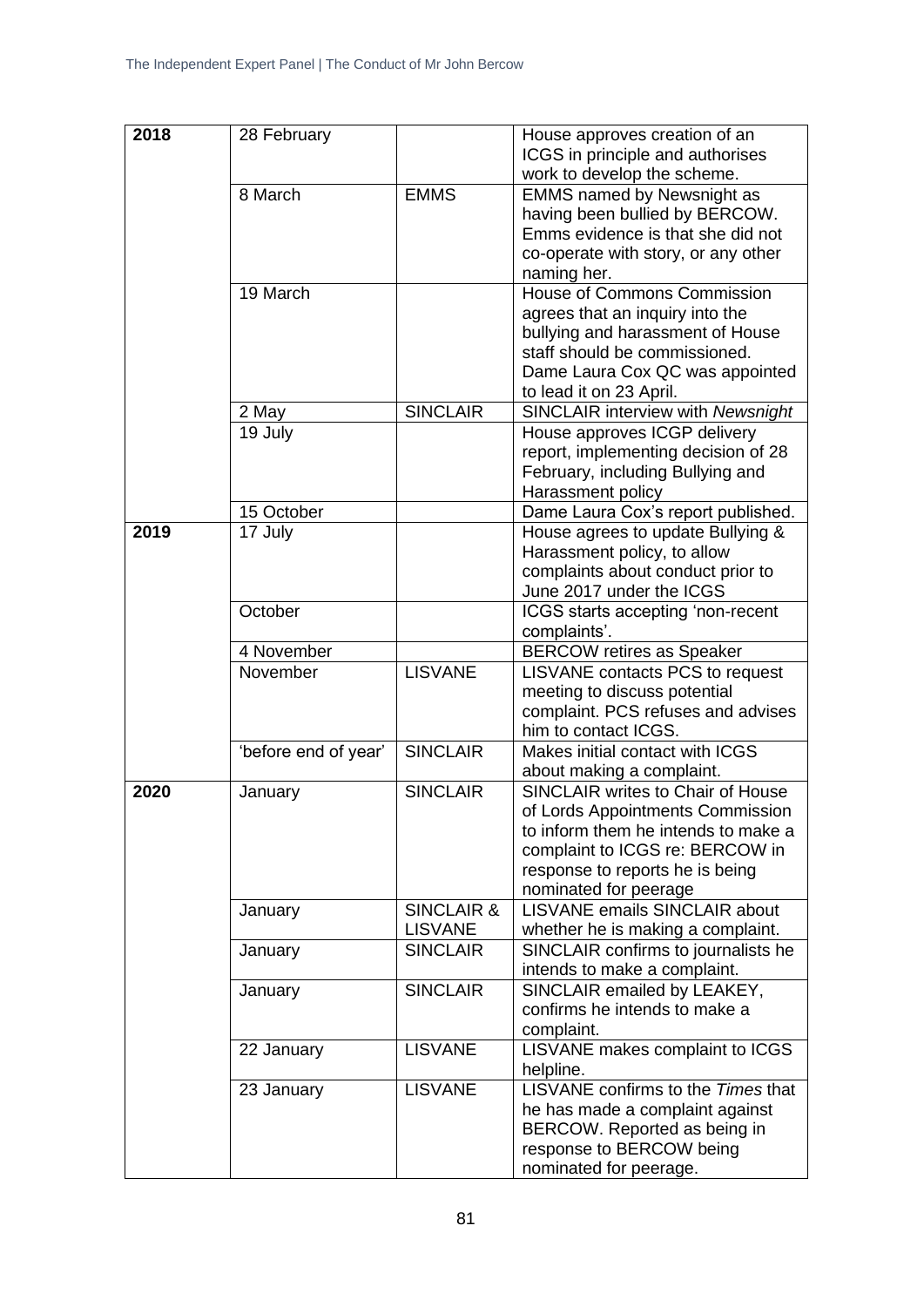| 2020 | 27-29 January | LISVANE &            | <b>EMMS emails LISVANE following</b>   |
|------|---------------|----------------------|----------------------------------------|
|      |               | <b>EMMS</b>          | the press reports he has made a        |
|      |               |                      | complaint, in which she was            |
|      |               |                      | mentioned. Lisvane shares extract      |
|      |               |                      |                                        |
|      |               |                      | from his complaint.                    |
|      | January       | <b>EMMS</b>          | <b>EMMS contacts LEAKEY to request</b> |
|      |               |                      | contact details of potential witness.  |
|      |               |                      | LEAKEY encourages her to make          |
|      |               |                      | complaint.                             |
|      | 4 February    | <b>LISVANE</b>       | LISVANE releases media statement       |
|      |               |                      | in response to criticisms of him by    |
|      |               |                      | <b>BERCOW.</b> Quoted in Times article |
|      |               |                      | on 5 February.                         |
|      | 5 February    |                      | LEAKEY makes complaint to ICGS         |
|      |               |                      | helpline.                              |
|      | 6 February    |                      | <b>BERCOW</b> publishes memoir         |
|      |               |                      | Unspeakable.                           |
|      | 6 February    | <b>LISVANE</b>       | Daily Telegraph article reports        |
|      |               |                      | aspects of LISVANE's complaint         |
|      |               |                      | (allegations 17 & 18). LISVANE         |
|      |               |                      | reported not to have commented.        |
|      | 11 February   | <b>SINCLAIR</b>      | SINCLAIR makes complaint to            |
|      |               |                      |                                        |
|      |               |                      | ICGS helpline.                         |
|      | 12 February   | <b>EMMS</b>          | <b>EMMS makes complaint.</b>           |
|      | 12 February   | <b>LISVANE &amp;</b> | LISVANE emails SINCLAIR to ask if      |
|      |               | <b>SINCLAIR</b>      | he intends to make complaint.          |
|      | 17 February   |                      | BERCOW reported to have told           |
|      |               |                      | Guardian event to promote book         |
|      |               |                      | that complainants are 'snobs and       |
|      |               |                      | bigots'.                               |
|      | 10 March      | <b>EMMS</b>          | <b>EMMS</b> initial meeting with       |
|      |               |                      | investigator. Signs confidentiality    |
|      |               |                      | statement.                             |
|      | 12 March      | <b>LISVANE</b>       | LISVANE first meeting with             |
|      |               |                      | investigator. Signs ICGS               |
|      |               |                      | confidentiality statement.             |
|      | 13 March      | EMMS &               | <b>EMMS emails LISVANE re:</b>         |
|      |               | <b>LISVANE</b>       | concerns about investigatory           |
|      |               |                      | process.                               |
|      | 15 March      | <b>EMMS &amp;</b>    | <b>EMMS emails LISVANE re: Sunday</b>  |
|      |               | <b>LISVANE</b>       | Mail report on Seb Whale's             |
|      |               |                      | biography of BERCOW John               |
|      |               |                      | Bercow: Call to Order that focussed    |
|      |               |                      | on his conduct towards her.            |
|      |               |                      | <b>BERCOW contends EMMS is the</b>     |
|      |               |                      | likely source.                         |
|      | 16 March      | <b>LISVANE</b>       | Second meeting with investigator.      |
|      | 10 April      | <b>SINCLAIR</b>      | SINCLAIR signs ICGS                    |
|      |               |                      | confidentiality statement.             |
|      | 7 May         | <b>EMMS</b>          | Initial conversation between           |
|      |               |                      |                                        |
|      |               |                      | investigator and BERCOW.               |
|      | 11 May        | <b>LISVANE</b>       | Initial conversation between           |
|      |               |                      | investigator and BERCOW.               |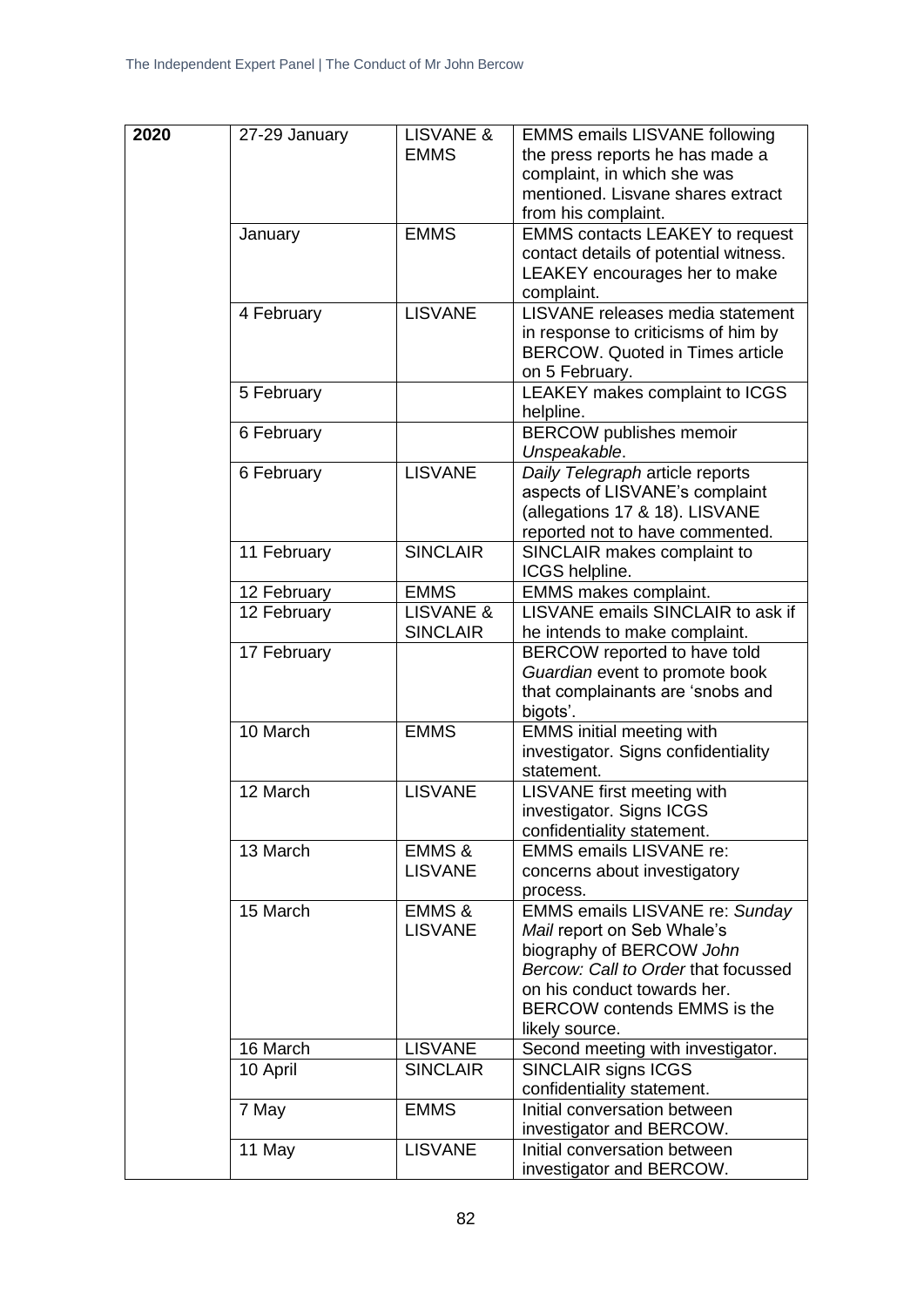| 2020 | 11 May       | <b>SINCLAIR</b> | Investigator initial phone call with<br>BERCOW.           |
|------|--------------|-----------------|-----------------------------------------------------------|
|      | 19 May       | <b>EMMS</b>     | Investigator interviews EMMS.                             |
|      | 21 May       | <b>LISVANE</b>  | BERCOW submits written response<br>to complaint.          |
|      | 22 May       | <b>EMMS</b>     | Investigator interviews EMMS.                             |
|      | 27 May       | <b>LISVANE</b>  | Investigator interviews LISVANE.                          |
|      | 1 June       | <b>SINCLAIR</b> | BERCOW submits written response                           |
|      |              |                 | to complaint.                                             |
|      | 4 June       | <b>SINCLAIR</b> | Investigator interviews SINCLAIR.                         |
|      | 9 June       | <b>SINCLAIR</b> | Investigator interviews SINCLAIR.                         |
|      | 22 June      | <b>LISVANE</b>  | Investigator interview with<br>LISVANE.                   |
|      | 17 July      | <b>EMMS</b>     | Investigator interview with<br>BERCOW.                    |
|      | 28 July      | <b>SINCLAIR</b> | Investigator interview with<br>SINCLAIR.                  |
|      | 31 July      | <b>LISVANE</b>  | Investigator interview with<br>BERCOW.                    |
|      | 14 August    | <b>LISVANE</b>  | Investigator interview with<br>BERCOW.                    |
|      | 28 August    | <b>SINCLAIR</b> | Investigator interview with<br>BERCOW.                    |
|      | 9 September  | <b>EMMS</b>     | Investigator interview with EMMS.                         |
|      | 15 September | <b>SINCLAIR</b> | Investigator interview with<br>SINCLAIR.                  |
|      | 23 September | <b>SINCLAIR</b> | Investigator interview with<br>SINCLAIR.                  |
|      | 19 October   | <b>LISVANE</b>  | Investigator interview with<br>LISVANE.                   |
|      | 20 November  | <b>EMMS</b>     | Final investigator's report sent to<br>Commissioner.      |
|      | 24 November  | <b>LISVANE</b>  | Investigator interview with<br>LISVANE.                   |
| 2021 | 20 April     | <b>SINCLAIR</b> | Final investigator's report submitted<br>to Commissioner. |
|      | 28 April     |                 | House adopts current versions of<br>ICGS policies.        |
|      | 6 July       | <b>EMMS</b>     | Referred to the Panel by the<br>Commissioner.             |
|      | September    | <b>LISVANE</b>  | Final investigator's report submitted<br>to Commissioner. |
|      | 23 September | <b>SINCLAIR</b> | Referred to the Panel by the<br>Commissioner.             |
|      | 1 November   | <b>LISVANE</b>  | Referred to the Panel by the<br>Commissioner.             |
|      | 16 December  |                 | Sub-panel issues decision on<br>preliminary point.        |
| 2022 | 16 January   |                 | <b>BERCOW</b> interview with Sunday                       |
|      |              |                 | Times published plus interviews with                      |
|      |              |                 | BBC and LBC. LISVANE quoted in                            |
|      |              |                 | Times saying he is disappointed at                        |
|      |              |                 | breach of confidentiality.                                |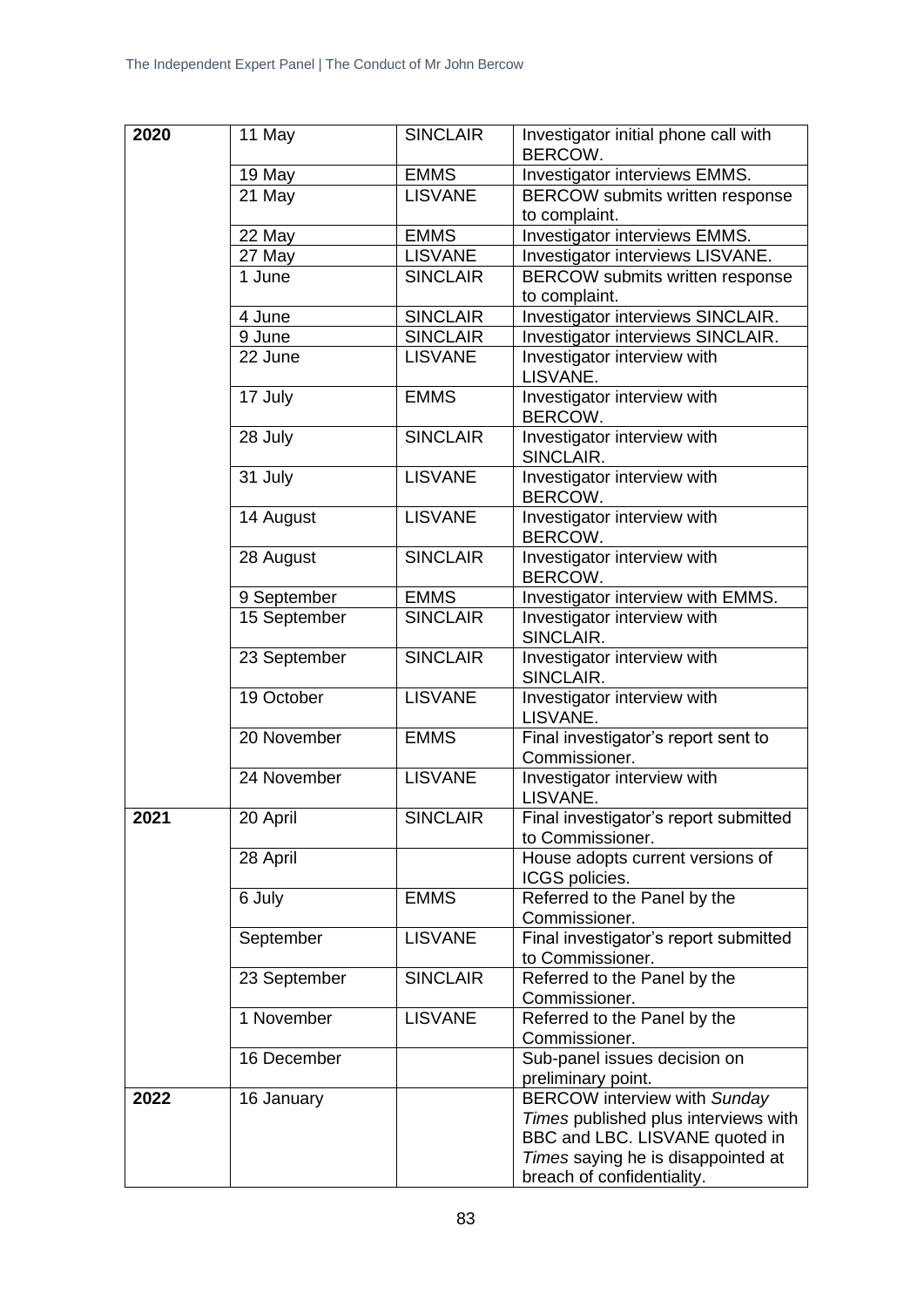| 2022 | 19 January | <sup>1</sup> Oral hearing with BERCOW on |
|------|------------|------------------------------------------|
|      |            | I appeals against Commissioner's         |
|      |            | decision.                                |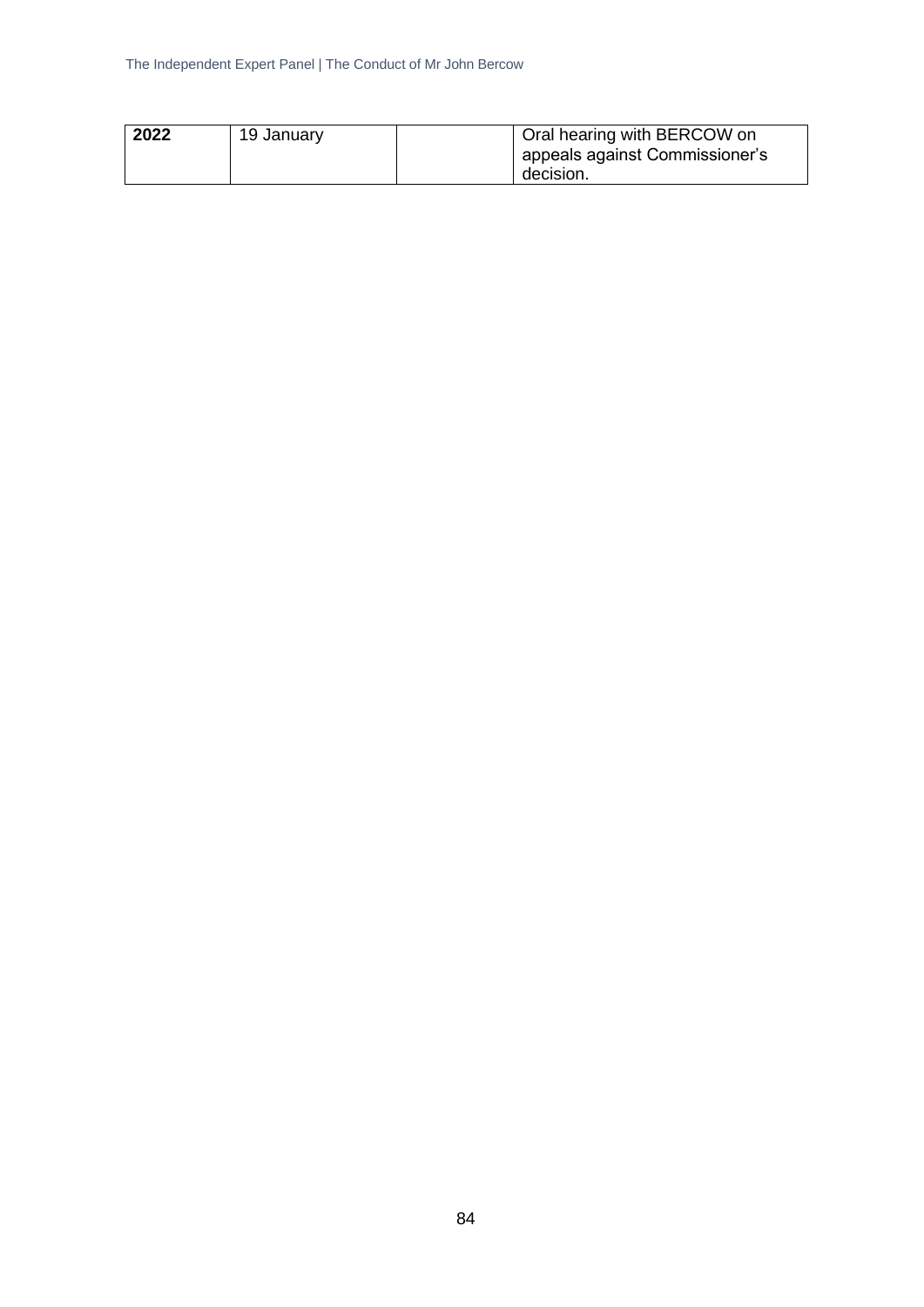# **Decision on sanction**

**Decision on sanction following referral by the Parliamentary Commissioner for Standards as follows:**

- **Case 1871: Memorandum of decision 6 July 2021 – complainant Katharine Emms**
- **Case 1875: Memorandum of decision 23 September 2021 – complainant Angus Sinclair**
- **Case 1840: Memorandum of decision 1 November 2021 – complainant Lord Lisvane, KCB DL (formerly Sir Robert Rogers).**

#### **Decision of sub-panel dated 28 February 2022**

# **Sub- panel members: Mrs Lisa Ball, Rt Hon Sir Stephen Irwin (chair), Sir Peter Thornton**

3.1 We now turn to the question of appropriate sanction. We have received submissions from the complainants summarising the impact on them of the respondent's behaviour and considering what should be the appropriate sanction. The complainants were able to refer to the published guidance of the IEP, at paragraphs 52 to 64, and in particular to the aggravating and mitigating factors there set out.<sup>1</sup> We are not able to publish the submissions from the complainants, which contain highly confidential material. However, we were able to summarise those submissions for the respondent in the following terms:

> "The Sub-Panel has received submissions on impact and on sanction from all three complainants. In each case, the submissions contain material which is highly confidential and cannot be disclosed. We summarise the content which can be disclosed as follows.

> All three complainants emphasise the serious and sustained nature of the bullying, consistent with the findings upheld by the Sub-Panel's report. The conduct was the more serious because of the pre-eminent and powerful

<sup>1</sup> Independent Expert Panel, *[Appeals, referrals and sanctions: Guidance for the parties](https://www.parliament.uk/globalassets/mps-lords--offices/standards-and-financial-interests/independent-expert-panel/guidance-for-parties-on-appeals-referrals-and-sanctions-revised-october-2021.pdf)*, Version 2, October 2021.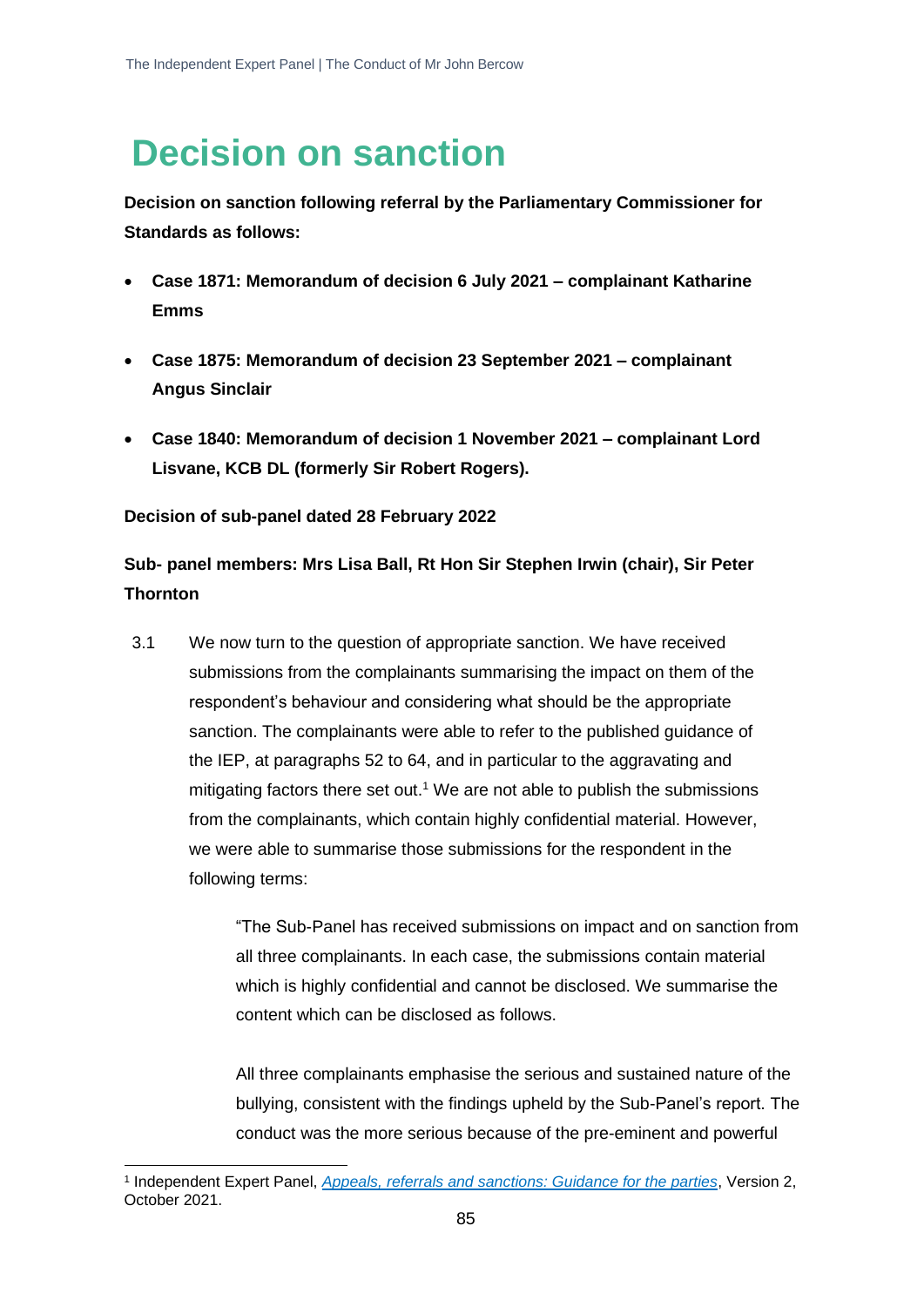position of the Respondent. The complainants also note the Respondent's denials, lack of any remorse and repeated publicity in breach of the confidentiality of the process. The complainants suggest there are many aggravating factors and no mitigation.

The impact on all three can be described as very significant: severe at the time and enduring.

The Sub-Panel was already fully alive to the extensive detail in this case and will form our own view of the significance of the various factors affecting sanction."

- 3.2 We have also received a short submission from the respondent. He is aware, from the interviews with the complainants and the other material generated by the investigations, of much of the detail of the impact of his behaviour as described by the complainants.
- 3.3 The respondent does not accept the findings we have made and does not acknowledge the impact of his behaviour. In our view he has little or no insight into the way he behaved or its consequences. He has sought to minimise the outcome for these complainants.
- 3.4 We reject the submissions of the respondent on impact. We accept the considerable and lasting impact as described by the complainants.
- 3.5 We have given close consideration to all of the aggravating and mitigating factors indicated in our published guidance, and their relevance to this case.
- 3.6 We conclude that there was a marked abuse of power and authority on the part of the respondent. We conclude that he targeted these three complainants specifically and bullied them. We do not conclude that his conduct was motivated by any protected characteristics of the complainants, but it was motivated, at least in the cases of Mr Sinclair and Lord Lisvane, by a rooted and prejudiced hostility to those who he perceived to be well-educated members of the establishment. We conclude that the respondent did breach his obligation of confidentiality during the currency of these complaints: something which he himself acknowledges.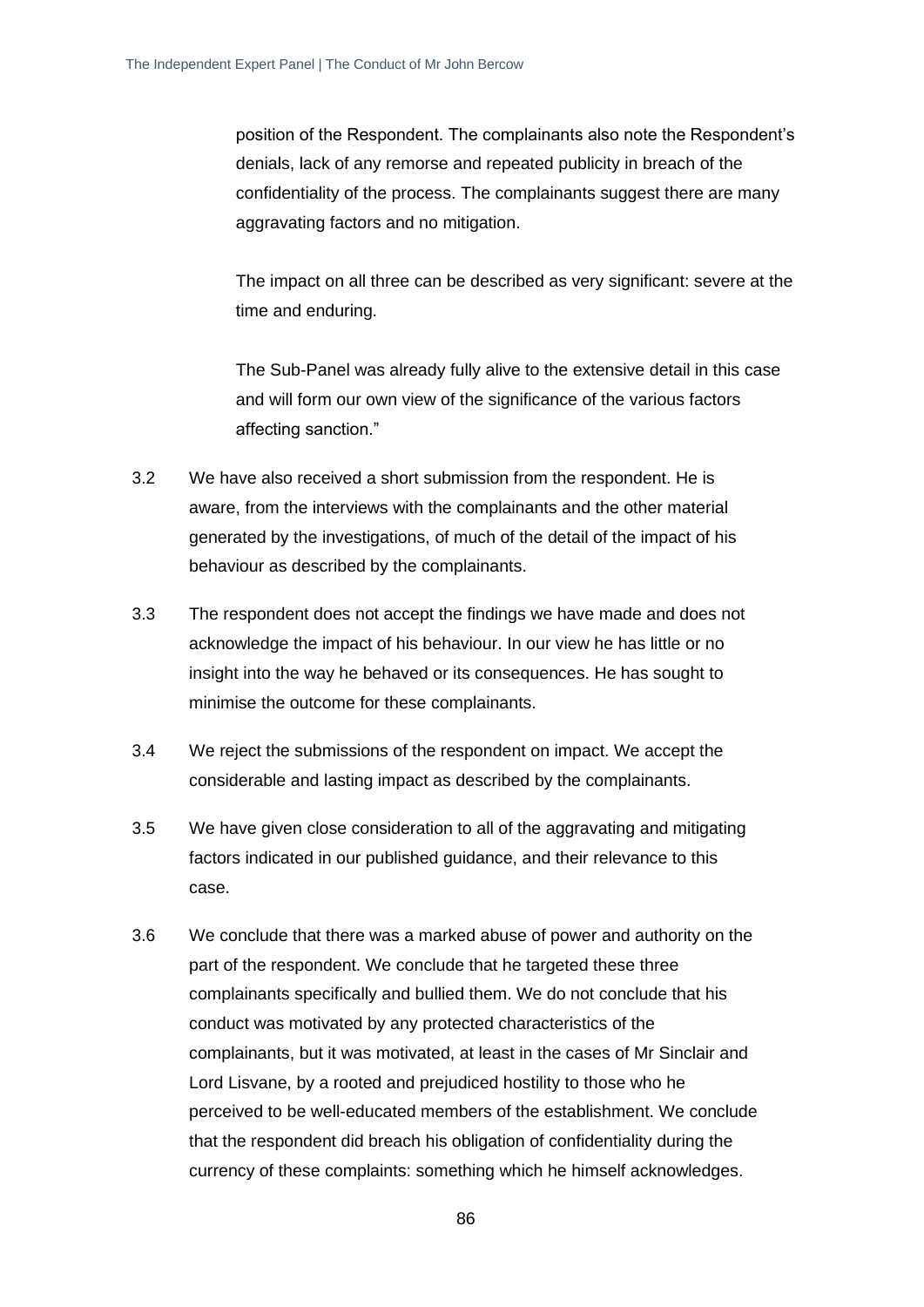This aggravating factor is not displaced by the fact that there was publicity as to the substance of the issues between himself and the complainants before the complaints were made, and therefore before the obligation of confidentiality arose. We do not conclude that the respondent withheld, concealed or failed to volunteer relevant evidence (see paragraph 55(k) of the Guidance), but he did lie repeatedly. Finally, it is of cardinal importance here that this conduct was repeated and sustained.

- 3.7 We have considered all of the mitigating factors set out in paragraph 56 of the Guidance. In our view none of them apply. We do recognise as a relevant factor, although of lesser importance when set against the facts of this case, that the investigations and the subsequent process have imposed a real strain on the respondent. No doubt there have also been significant repercussions for his immediate family.
- 3.8 We conclude that the appropriate sanction here is a formal reprimand by means of a published report. It is appropriate in this case that the full report on the appeal should be published. Our detailed conclusions speak for themselves.
- 3.9 It is for historians to judge whether the respondent was a successful reforming Speaker of the House of Commons. However, there was no need to act as a bully in order to achieve that aim. A great office can be filled forcefully and effectively without descending to such behaviour.
- 3.10 The findings of the Parliamentary Commissioner for Standards, which we have upheld, show that the respondent has been a serial bully. Like many bullies, he had those whom he favoured and those whom he made victims. These three complainants were victims.
- 3.11 His evidence in the investigations, the findings of the Commissioner, and his submissions to us, show also that the respondent has been a serial liar.
- 3.12 His behaviour fell very far below that which the public has a right to expect from any Member of Parliament.
- 3.13 The respondent's conduct was so serious that, had he still been a Member of Parliament, we would have determined that he should be expelled by resolution of the House. As it is, we recommend that he should never be

87